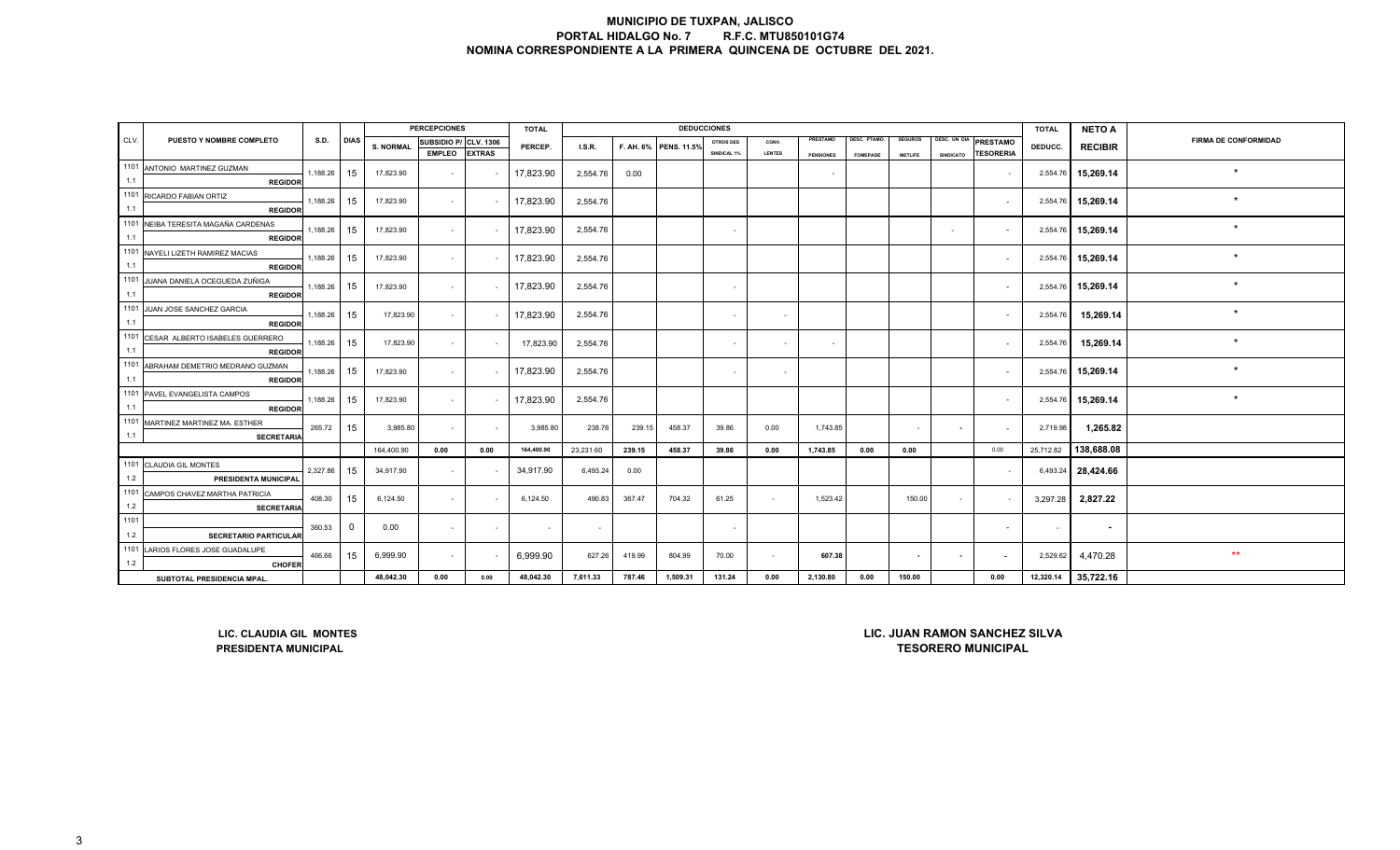|             |                                                                                                                      |          |              |                  | <b>PERCEPCIONES</b>   |               | <b>TOTAL</b>             |               |          |                       | <b>DEDUCCIONES</b>       |                          |                  |                    |                |                  |                  | <b>TOTAL</b> | <b>NETO A</b>            |                             |
|-------------|----------------------------------------------------------------------------------------------------------------------|----------|--------------|------------------|-----------------------|---------------|--------------------------|---------------|----------|-----------------------|--------------------------|--------------------------|------------------|--------------------|----------------|------------------|------------------|--------------|--------------------------|-----------------------------|
| CLV.        | PUESTO Y NOMBRE COMPLETO                                                                                             | S.D.     | <b>DIAS</b>  |                  | SUBSIDIO P/ CLV. 1306 |               |                          |               |          |                       | <b>CUOTA SIND</b>        | CONV.                    | PRESTAMO         | <b>DESC. PTAMO</b> | <b>SEGUROS</b> | DESC. UN DIA     | <b>PRESTAMO</b>  |              |                          | <b>FIRMA DE CONFORMIDAD</b> |
|             |                                                                                                                      |          |              | <b>S. NORMAL</b> | <b>EMPLEO</b>         | <b>EXTRAS</b> | PERCEP.                  | <b>I.S.R.</b> |          | F. AH. 6% PENS. 11.5% |                          | LENTES                   | <b>PENSIONES</b> | <b>FOMEPADE</b>    | <b>METLIFE</b> | <b>SINDICATO</b> | <b>TESORERIA</b> | DEDUCC.      | <b>RECIBIR</b>           |                             |
|             | 1101 ANGELICA GUADALUPE ORTIZ CAMPOS                                                                                 | 1,622.20 | 15           | 24,333.00        | $\sim$                |               | 24,333.00                | 3,952.86      |          |                       |                          |                          |                  |                    |                |                  |                  | 3,952.86     |                          |                             |
| 1.3         | <b>SINDICO</b>                                                                                                       |          |              |                  |                       |               |                          |               |          |                       |                          |                          |                  |                    |                |                  |                  |              | 20,380.14                |                             |
|             | 1101 VICENTE PINTO RAMIREZ                                                                                           | 1,215.03 | 15           | 18,225.45        | $\sim$                |               | 18,225.45                | 2,630.31      |          |                       | $\overline{\phantom{a}}$ | $\sim$                   | 0.00             |                    |                | 0.00             | 0.00             | 2,630.31     | 15,595.14                |                             |
| 1.3         | <b>SECRETARIO GENERAL</b>                                                                                            |          |              |                  |                       |               |                          |               |          |                       |                          |                          |                  |                    |                |                  |                  |              |                          |                             |
| 1101<br>1.1 | FLORIAN TORRES MARIA TRINIDAD<br><b>SECRETARIA</b>                                                                   | 395.00   | 15           | 5,925.00         | $\sim$                |               | 5,925.00                 | 462.23        | 355.50   | 681.38                | 59.25                    | $\sim$                   | $\sim$           |                    |                | $\sim$           |                  | 1,558.36     | 4,366.65                 | $***$                       |
| 1101        |                                                                                                                      |          |              |                  |                       |               |                          |               |          |                       |                          |                          |                  |                    |                |                  |                  |              |                          |                             |
| 1101        | <b>AUX. INTENDENTE</b>                                                                                               | 158.16   | $\Omega$     | 0.00             | $\sim$                | $\sim$        |                          | $\sim$        | 0.00     | 0.00                  | 0.00                     | 0.00                     | 0.00             |                    |                | 0.00             | $\sim$           | $\sim$       | 0.00                     |                             |
| 1.3         | ARIAS HINOJOSA NORA AMELIA                                                                                           | 253.06   | 15           | 3,795.90         | $\sim$                |               | 3,795.90                 | 222.25        | 227.75   | 436.53                | 37.96                    | $\sim$                   | 365.63           |                    | $\sim$         | $\sim$           |                  | 1,290.12     | 2,505.78                 |                             |
|             | SERETARIA DE SINDICATURA                                                                                             |          |              |                  |                       |               |                          |               |          |                       |                          |                          |                  |                    |                |                  |                  |              |                          |                             |
| 1.3         | 1101 ALCARAZ SANCHEZ EVA DE JESUS<br>AUX. ADMVO. SINDICATURA                                                         | 703.53   | 15           | 10,552.95        | $\sim$                |               | 10,552.95                | 1,234.41      | 633.18   | 1,213.59              | 105.53                   |                          |                  |                    |                | 0.00             | 0.00             | 3,186.71     | 7,366.24                 |                             |
|             | 1101 VACANTE                                                                                                         | 0.00     | 0            | $\sim$           | $\sim$                |               | $\overline{\phantom{a}}$ | $\sim$        |          |                       |                          |                          |                  |                    |                |                  |                  | $\sim$       | $\sim$                   |                             |
| 1.3         | AUXILIAR DEL SINDICO Y SECRETARIA<br>VACANTE                                                                         |          |              | $\sim$           | $\sim$                |               |                          |               |          |                       |                          |                          |                  |                    |                |                  |                  |              |                          |                             |
|             | <b>AUX. DE SINDICATURA</b>                                                                                           |          | $\mathbf 0$  |                  |                       |               |                          |               |          |                       |                          |                          |                  |                    |                |                  |                  |              | $\overline{\phantom{a}}$ |                             |
|             | SUBTOTAL SINDI. SRIA. GRAL                                                                                           |          |              | 62,832.30        | 0.00                  | 0.00          | 62,832.30                | 8,502.06      | 1,216.43 | 2,331.49              | 202.74                   | 0.00                     | 365.63           | 0.00               |                |                  | 0.00             | 12,618.35    | 50,213.95                |                             |
|             | 1101 ADRIAN LOPEZ AVIÑA                                                                                              | 886.91   | 15           | 13,303.65        | $\sim$                |               | 13,303.65                | 1,704.45      |          |                       |                          |                          |                  |                    |                |                  |                  | 1,704.45     | 11,599.20                |                             |
|             | OFICIAL MAYOR ADMVO                                                                                                  |          |              |                  |                       |               |                          |               |          |                       |                          |                          |                  |                    |                |                  |                  |              |                          |                             |
| 1101<br>1.6 | <b>SECRETARIA</b>                                                                                                    | 215.11   | $\mathbf 0$  | $\sim$           | $\sim$                |               | 0.00                     |               | 0.00     | 0.00                  | 0.00                     | 0.00                     |                  |                    |                | $\sim$           |                  | $\sim$       | $\blacksquare$           |                             |
|             | SUBTOTAL OFICIALIA MAYOR                                                                                             |          |              | 13,303.65        | 0.00                  | 0.00          | 13,303.65                | 1,704.45      | 0.00     | 0.00                  | 0.00                     |                          | 0.00             |                    |                |                  | 0.00             | 1,704.45     | 11,599.20                |                             |
| 1101        |                                                                                                                      | 443.83   | $\mathbf{0}$ |                  |                       |               |                          |               |          |                       |                          |                          | 0.00             |                    |                |                  |                  |              | ٠                        |                             |
| 11          | JEDE DPTO. COMUNICACIÓN SOCIAL                                                                                       |          |              |                  |                       |               |                          |               |          |                       |                          |                          |                  |                    |                |                  |                  |              |                          |                             |
|             | ING. ROCHA CORTES ARTURO<br>JEFE DEL DPTO. SISTEMAS                                                                  | 372.33   | 15           | 5,584.95         | $\sim$                | 1,072.00      | 6,656.95                 | 413.48        | 335.10   | 642.27                | 55.85                    | $\overline{\phantom{a}}$ | 2,450.88         |                    |                | $\sim$           |                  | 3,897.58     | 2,759.37                 | $\star\star$                |
|             | VACANTE<br><b>CORDINADOR COM. SOC.</b>                                                                               | 333.33   | $\mathbf{0}$ | 0.00             | $\blacksquare$        |               | $\sim$                   |               | 0.00     | 0.00                  | 0.00                     | $\overline{a}$           |                  |                    |                |                  |                  |              | 0.00                     |                             |
| 110         | MUNGUIA CHAVEZ OTONIEL                                                                                               | 270.28   | 15           | 4,054.20         | $\blacksquare$        |               | 4,054.20                 | 244.73        | 243.25   | 466.23                | 40.54                    |                          | 1,962.00         |                    |                |                  |                  | 2,956.76     | 1,097.44                 |                             |
|             | AUX. DE COM. SOCIAL                                                                                                  |          |              | 9,639.15         | 0.00                  | 1,072.00      | 10,711.15                | 658.21        | 578.35   | 1,108.50              | 96.39                    | #¡VALOR!                 | 4,412.88         | 0.00               |                |                  | 0.00             | 6,854.33     | 3,856.82                 |                             |
|             | SUBTOTAL DE COM. SOCIAL<br>1101 MARIA DEL PILAR PANTOJA AGUILAR                                                      |          |              |                  |                       |               |                          |               |          |                       |                          |                          |                  |                    |                |                  |                  |              |                          |                             |
| 1.11        | <b>DIR. DE PLANEACION</b>                                                                                            | 665.45   | 15           | 9,981.75         | $\sim$                |               | 9,981.75                 | 1,136.80      |          |                       |                          |                          |                  | 0.00               |                |                  |                  | 1,136.80     | 8,844.95                 | $^{\star\star}$             |
|             | <b>SUBTOTAL</b>                                                                                                      |          |              | 9,981.75         | 0.00                  | 0.00          | 9,981.75                 | 1,136.80      | 0.00     | 0.00                  | 0.00                     |                          | 0.00             | 0.00               |                |                  | 0.00             | 1,136.80     | 8,844.95                 |                             |
|             | JEFE DE RECLUTAMIENTO                                                                                                | 0.00     |              | $\sim$           | $\sim$                | $\sim$        | $\sim$                   | $\sim$        |          |                       |                          |                          |                  |                    |                |                  |                  | $\sim$       | $\sim$                   |                             |
| 1.13        | 1101 MENDOZA GUZMAN MARIA LEONOR<br><b>SECRETARIA</b>                                                                | 205.90   | 15           | 3,088.50         | $\sim$                |               | 3,088.50                 | 60.59         | 185.31   | 355.18                | 30.89                    | 0.00                     |                  |                    |                | $\sim$           |                  | 631.96       | 2,456.54                 |                             |
|             | SUBTOTAL RECLUTAMIENTO                                                                                               |          |              | 3,088.50         | 0.00                  | 0.00          | 3,088.50                 | 60.59         | 185.31   | 355.18                | 30.89                    |                          | 0.00             | 0.00               |                |                  | 0.00             | 631.96       | 2,456.54                 |                             |
|             | LIC. JUAN RAMON SANCHEZ SILVA<br>LIC. CLAUDIA GIL MONTES<br><b>TESORERO MUNICIPAL</b><br><b>PRESIDENTE MUNICIPAL</b> |          |              |                  |                       |               |                          |               |          |                       |                          |                          |                  |                    |                |                  |                  |              |                          |                             |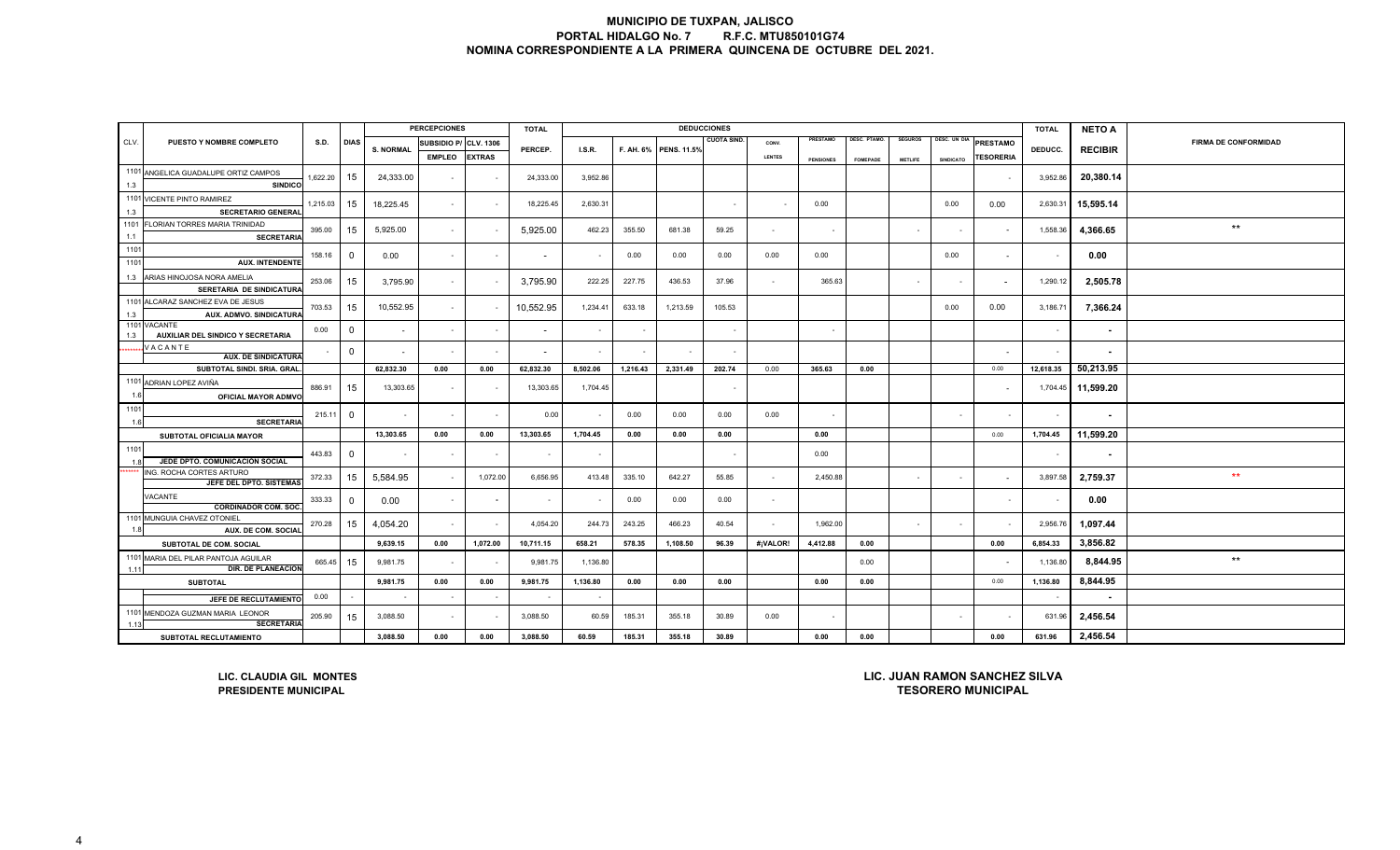|      |                                                                                                                      |                       |                |                  | <b>PERCEPCIONES</b> |               | <b>TOTAL</b>          |                  |        |          | <b>DEDUCCIONES</b> |                |                  |                 |                          |                  |                             | <b>TOTAL</b> | <b>NETO A</b> |                 |
|------|----------------------------------------------------------------------------------------------------------------------|-----------------------|----------------|------------------|---------------------|---------------|-----------------------|------------------|--------|----------|--------------------|----------------|------------------|-----------------|--------------------------|------------------|-----------------------------|--------------|---------------|-----------------|
| CLV. | PUESTO Y NOMBRE COMPLETO                                                                                             | SUBSIDIO P/ CLV. 1306 |                | PERCEP.          | I.S.R.              |               | F. AH. 6% PENS. 11.5% | <b>OTROS DES</b> | CONV.  | PRESTAMO | DESC. PTAMO.       | <b>SEGUROS</b> | DESC. UN DIA     | PRESTAMO        | DEDUCC.                  | <b>RECIBIR</b>   | <b>FIRMA DE CONFORMIDAD</b> |              |               |                 |
|      |                                                                                                                      |                       |                | <b>S. NORMAL</b> | <b>EMPLEO</b>       | <b>EXTRAS</b> |                       |                  |        |          | <b>SINDICAL 1%</b> | <b>LENTES</b>  | <b>PENSIONES</b> | <b>FOMEPADE</b> | <b>METLIFE</b>           | <b>SINDICATO</b> | <b><i>TESORERIA</i></b>     |              |               |                 |
|      | 1101 PEDRO ANTONIO HERNADEZ CORONA                                                                                   | 443.83                | 15             | 6,657.45         | $\sim$              |               | 6,657.45              | 568.74           |        |          |                    | $\sim$         |                  | 0.00            |                          |                  | 0.00                        | 568.74       | 6,088.71      | $***$           |
| 1.14 | JEFE DPTO. REGISTRO CIVIL                                                                                            |                       |                |                  |                     |               |                       |                  |        |          |                    |                |                  |                 |                          |                  |                             |              |               |                 |
|      | 1101 VAZQUEZ CHOCOTECO MARIA DEL ROSARIO                                                                             | 362.05                | 15             | 5,430.75         | $\sim$              |               | 5,430.75              | 392.61           | 325.85 | 624.54   | 54.31              | $\sim$         | 1,854.00         |                 | $\sim$                   | $\sim$           | $\sim$                      | 3,251.30     | 2,179.45      | $\star$         |
| 1.14 | AUX. OFAL. REGISTRO CIVIL                                                                                            |                       |                |                  |                     |               |                       |                  |        |          |                    |                |                  |                 |                          |                  |                             |              |               |                 |
| 1101 | VACANTE                                                                                                              | 0.00                  |                | $\sim$           | $\sim$              |               | 0.00                  | $\sim$           | 0.00   | 0.00     | 0.00               | $\sim$         | $\sim$           |                 |                          |                  |                             | $\sim$       | $\sim$        |                 |
| 1.14 | <b>MECANOGRAFA</b>                                                                                                   |                       |                |                  |                     |               |                       |                  |        |          |                    |                |                  |                 |                          |                  |                             |              |               |                 |
| 1101 | VACANTE                                                                                                              | 0.00                  | $\mathbf 0$    | $\sim$           | $\sim$              |               | 0.00                  | $\sim$           | 0.00   | 0.00     | 0.00               | $\sim$         | $\sim$           |                 |                          |                  |                             | $\sim$       | ٠             |                 |
| 1.14 | <b>MECANOGRAFA</b>                                                                                                   |                       |                |                  |                     |               |                       |                  |        |          |                    |                |                  |                 |                          |                  |                             |              |               |                 |
|      | 1101 VACANTE                                                                                                         | 213.72                | $\overline{0}$ | 0.00             | $\sim$              |               | 0.00                  | $\sim$           | 0.00   | 0.00     | 0.00               | $\sim$         | $\sim$           |                 | $\overline{\phantom{a}}$ |                  | $\sim$                      |              | 0.00          |                 |
| 1.14 | <b>MECANOGRAFA</b>                                                                                                   |                       |                |                  |                     |               |                       |                  |        |          |                    |                |                  |                 |                          |                  |                             |              |               |                 |
|      | 1101 OROZCO VEGA ELVIA                                                                                               | 95.17                 | 15             | 1,427.55         | 123.52              |               | 1,551.07              | $\sim$           | 85.65  | 164.17   | 14.28              | $\sim$         |                  |                 | 0.00                     | 0.00             | $\sim$                      | 264.10       | 1,286.97      |                 |
| 1.14 | <b>MECANOGRAFA</b>                                                                                                   |                       |                |                  |                     |               |                       |                  |        |          |                    |                |                  |                 |                          |                  |                             |              |               |                 |
| 1101 | VACANTE                                                                                                              | 0.00                  | $\sim$         | $\sim$           | $\sim$              | $\sim$        | $\sim$                | $\sim$           |        | $\sim$   | $\sim$             |                |                  |                 |                          |                  |                             | $\sim$       | $\sim$        |                 |
| 1.14 | <b>MECANOGRAFA</b>                                                                                                   |                       |                |                  |                     |               |                       |                  |        |          |                    |                |                  |                 |                          |                  |                             |              |               |                 |
|      | 1101 DIAZ MORA MARIA GRACIELA                                                                                        | 253.06                | 15             | 3,795.90         | $\sim$              |               | 3,795.90              | 222.25           | 227.75 | 436.53   | 37.96              | 0.00           | 0.00             |                 |                          | 0.00             | $\overline{\phantom{a}}$    | 924.49       | 2,871.41      |                 |
| 1.14 | <b>MECANOGRAFA</b>                                                                                                   |                       |                | 17,311.65        | 123.52              | 0.00          | 17,435.17             | 1,183.60         | 639.25 | 1,225.23 | 106.54             | #¡VALOR!       | 1,854.00         | 0.00            |                          |                  | 0.00                        | 5,008.63     | 12,426.54     |                 |
|      | SUBTOTAL REGISTRO CIVIL<br>1101 VACANTE                                                                              |                       |                |                  |                     |               |                       |                  |        |          |                    |                |                  |                 |                          |                  |                             |              |               |                 |
| 1.5  | CONSERJE                                                                                                             | 103.89                | $\mathbf 0$    | 0.00             | $\sim$              |               | 0.00                  | $\sim$           | 0.00   | 0.00     | 0.00               | $\sim$         |                  |                 |                          |                  |                             |              | 0.00          |                 |
|      | 1101 VIDAL RUA MA. ROSARIO                                                                                           |                       |                |                  |                     |               |                       |                  |        |          |                    |                |                  |                 |                          |                  |                             |              |               |                 |
| 1.5  | <b>CONSERJE</b>                                                                                                      | 136.72                | 15             | 2,050.80         | 71.71               |               | 2,122.51              | $\sim$           | 123.05 | 235.84   | 20.51              | 0.00           | 900.00           |                 |                          | $\sim$           | $\overline{\phantom{a}}$    | 1,279.40     | 843.11        | $***$           |
|      | 1101 ARELLANO MARTINEZ AMERICA                                                                                       |                       |                |                  |                     |               |                       |                  |        |          |                    |                |                  |                 |                          |                  |                             |              |               |                 |
| 1.5  | <b>CONSERJE</b>                                                                                                      | 136.72                | 15             | 2,050.80         | 71.71               |               | 2,122.51              | $\sim$           | 123.05 | 235.84   | 20.51              | 0.00           | $\sim$           |                 |                          | $\sim$           | $\sim$                      | 379.40       | 1,743.11      |                 |
|      | SUBTOTAL EDUCACION MPAL.                                                                                             |                       |                | 4,101.60         | 143.42              | 0.00          | 4,245.02              | 0.00             | 246.10 | 471.68   | 41.02              | $\sim$         | 900.00           | 0.00            |                          |                  | 0.00                        | 1,658.80     | 2,586.22      |                 |
|      | 1101 ERY CONSTANTINO SANCHEZ REYES                                                                                   |                       |                |                  |                     |               |                       |                  |        |          |                    |                |                  |                 |                          |                  |                             |              |               | $\star\star$    |
| 1.16 | JEFE DPTO. CULTURA                                                                                                   | 443.00                | 15             | 6,645.00         | $\sim$              |               | 6,645.00              | 568.74           |        | $\sim$   | $\sim$             |                | $\sim$           | $\sim$          |                          | $\sim$           | 0.00                        | 568.74       | 6,076.26      |                 |
|      | 1101 MIGUEL ORTIZ VAZQUEZ                                                                                            |                       |                |                  |                     |               |                       |                  |        |          |                    |                |                  |                 |                          |                  |                             |              |               | $***$           |
| 1.16 | <b>CRONISTA</b>                                                                                                      | 215.00                | 15             | 3,225.00         | $\sim$              |               | 3,225.00              | 72.47            |        | $\sim$   | $\sim$             |                | $\sim$           |                 |                          |                  |                             | 72.47        | 3,152.53      |                 |
| 1101 |                                                                                                                      | 224.97                | $\overline{0}$ | 0.00             | $\sim$              |               | 0.00                  | $\sim$           |        | $\sim$   |                    |                |                  |                 |                          |                  | 0.00                        |              | 0.00          | $^{\star\star}$ |
| 1.16 | PROM. CUL. EVENTOS CIVICOSY DARE                                                                                     |                       |                |                  |                     |               |                       |                  |        |          |                    |                |                  |                 |                          |                  |                             |              |               |                 |
|      | SUBTOTAL DE CULTURA                                                                                                  |                       |                | 9,870.00         | 0.00                | 0.00          | 9,870.00              | 641.21           | 0.00   | 0.00     | 0.00               |                | 0.00             | 0.00            |                          |                  | 0.00                        | 641.21       | 9,228.79      |                 |
|      | LIC. JUAN RAMON SANCHEZ SILVA<br>LIC. CLAUDIA GIL MONTES<br><b>TESORERO MUNICIPAL</b><br><b>PRESIDENTE MUNICIPAL</b> |                       |                |                  |                     |               |                       |                  |        |          |                    |                |                  |                 |                          |                  |                             |              |               |                 |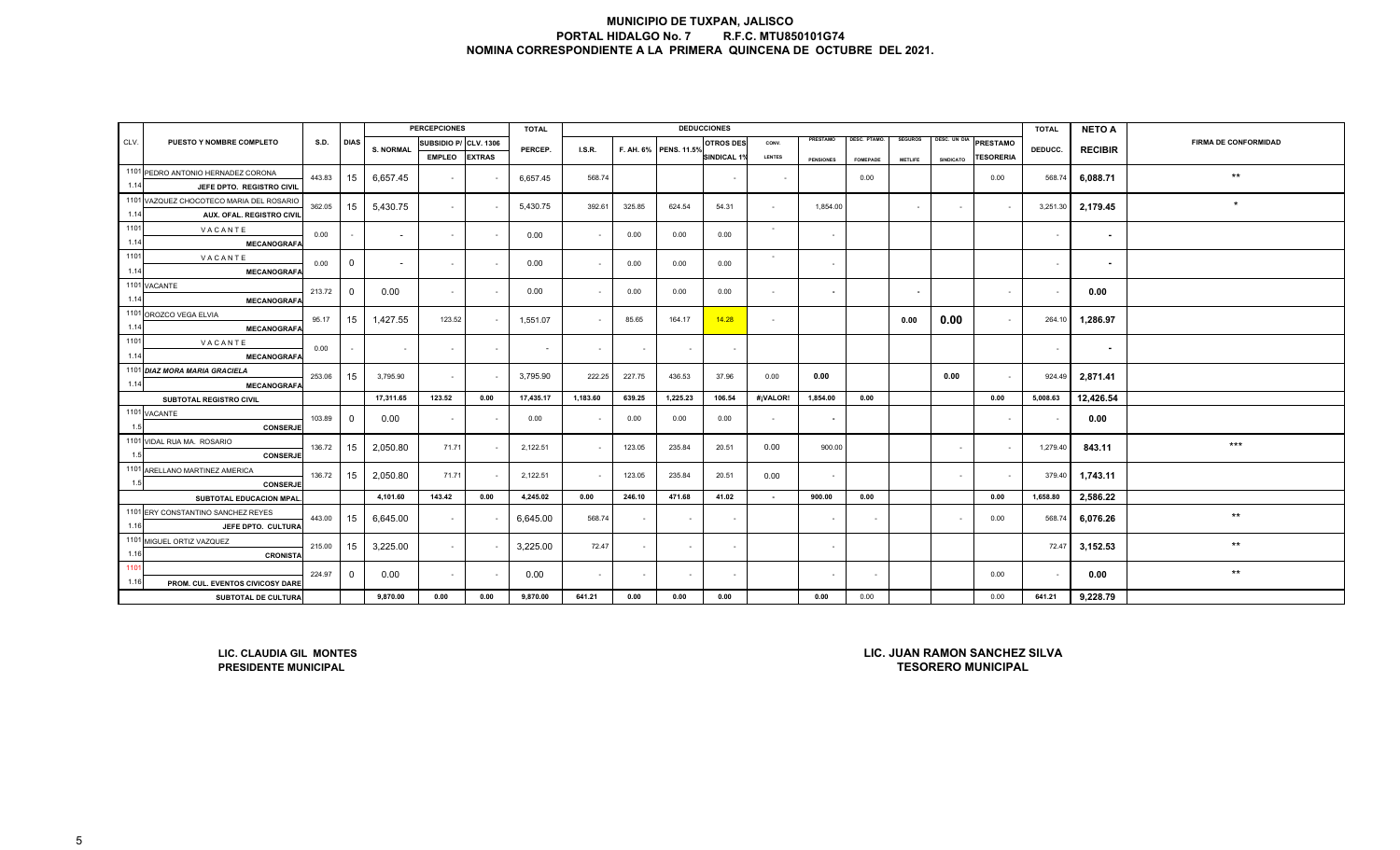| PUESTO Y NOMBRE COMPLETO<br>S.D.<br><b>DIAS</b><br><b>PRESTAMO</b><br><b>ESC. PTAMO</b><br><b>SEGUROS</b><br><b>DESC. UN DIA</b><br><b>FIRMA DE CONFORMIDAD</b><br><b>PRESTAMO</b><br>SUBSIDIO P/ CLV. 1306<br><b>OTROS DES</b><br>CONV.<br><b>S. NORMAL</b><br>F. AH. 6% PENS. 11.5%<br>PERCEP.<br>I.S.R.<br>DEDUCC.<br><b>RECIBIR</b><br><b>EMPLEO</b><br><b>EXTRAS</b><br><b>SINDICAL 1%</b><br><b><i>ESORERIA</i></b><br>LENTES<br><b>SINDICATO</b><br><b>PENSIONES</b><br><b>FOMEPADE</b><br><b>METLIFE</b><br>1101 SERGIO RUIZ MONTAÑO<br>$\star\star$<br>15<br>443.83<br>6,657.45<br>6,657.45<br>6,088.71<br>568.74<br>0.00<br>568.74<br>0.00<br>JEFE DPTO. PARQUE VEHICULAR<br>1.18<br>PRECIADO QUIROZ SALVADOR<br>15<br>443.83<br>6,657.45<br>6,657.45<br>765.61<br>4,857.08<br>568.74<br>399.45<br>66.57<br>1.800.37<br>$\sim$<br>$\sim$<br>DIR. IMAGEN URBANA Y PAVIMENTOS<br>1.18<br>1101 MENDOZA GUZMAN ROSALIO<br>$\star$<br>15<br>5,229.00<br>5,229.00<br>3,894.79<br>348.60<br>366.85<br>313.74<br>601.34<br>1,334.22<br>52.29<br>0.00<br>$\sim$<br>$\sim$<br>$\sim$<br><b>MECANICO</b><br>1.18<br>1101 SILVA GUZMAN ANDRES<br>15<br>4,433.40<br>277.73<br>1,927.00<br>295.56<br>4,433.40<br>266.00<br>509.84<br>44.33<br>0.00<br>3,024.91<br>1.408.49<br>$\sim$<br><b>AUX. MECANICO</b><br>1.18<br>1101 VACANTE<br>280.80<br>$\overline{0}$<br>0.00<br>0.00<br>0.00<br>0.00<br>0.00<br>$\sim$<br>$\sim$<br>$\sim$<br>$\sim$<br>$\sim$<br>$\sim$<br>$\sim$<br>$\sim$<br><b>SECRATARIA</b><br>1.18<br>1101 VACANTE<br>134.84<br>0.00<br>0.00<br>0.00<br>0.00<br>0.00<br>0.00<br>0.00<br>$^{\circ}$<br>$\sim$<br>$\sim$<br>$\sim$<br>$\sim$<br>$\sim$<br>1.18<br><b>VELADOR</b><br>1101 VAZQUEZ MENDOZA ENRIQUE<br>170.60<br>15<br>2,559.00<br>10.77<br>2,569.77<br>153.54<br>294.29<br>25.59<br>473.42<br>2,096.36<br>0.00<br>0.00<br>0.00<br>$\sim$<br>$\sim$<br>$\sim$<br>1.18<br><b>VELADOR</b><br>SUBTOTAL MANTTO. DE VEHICULOS<br>25,536.30<br>25,547.07<br>1,782.06<br>1,132.73<br>2,171.07<br>#¡VALOR!<br>0.00<br>18.345.42<br>10.77<br>0.00<br>188.79<br>1,927.00<br>0.00<br>7,201.65<br>1101 ROSA ELENA ARIAS NAVA<br>$\star\star$<br>665.45<br>15<br>9,981.75<br>9,981.75<br>1,136.80<br>0.00<br>1,136.80<br>8,844.95<br>$\overline{\phantom{a}}$<br>1.19<br>DIR. DE DESARROLLO HUMANO<br>1101 OSVALDO ROMERO CHAVEZ<br>$^{\star\star}$<br>6,657.45<br>443.83<br>15<br>6,088.71<br>6.657.45<br>568.74<br>0.00<br>568.74<br>$\sim$<br>JEFE DPTO. ASUNTOS IND<br>1.19<br>1101 VACANTE<br>0.00<br>0.00<br>$\sim$<br>$\sim$<br>$\sim$<br>$\sim$<br><b>CONSULTARIA Y PROYECTOS</b><br>1.19<br>1101 MARCELA GUADALUPE CORTES RICKINA<br>$^{\star\star}$<br>15<br>6,657.45<br>6,088.71<br>443.83<br>6,657.45<br>568.74<br>0.00<br>0.00<br>0.00<br>568.74<br>0.00<br>$\sim$<br>1.19<br>JEFE DPTO, TUSIRMO<br>SUBTOTAL PARTIC. CIUDADANA<br>21,022.37<br>23,296.65<br>0.00<br>0.00<br>23,296.65<br>2,274.28<br>0.00<br>0.00<br>0.00<br>0.00<br>0.00<br>0.00<br>0.00<br>2,274.28<br>1101 VACANTE<br>$\mathbf 0$<br>414.61<br>0.00<br>0.00<br>0.00<br>0.00<br>0.00<br>$\overline{a}$<br>$\sim$<br>. .<br>1.20<br>DIR. CONTRALORIA Y TRANSPARENCIA<br>0.00<br>0.00<br>0.00<br>0.00<br>0.00<br>0.00<br>0.00<br>0.00<br>0.00<br>0.00<br>0.00<br>0.00<br>SUBTOTAL DE CONTROLARIA<br>0.00<br>337.46<br>$\overline{0}$<br>0.00<br>0.00<br>0.00<br>0.00<br>$\overline{\phantom{a}}$<br>$\overline{\phantom{a}}$<br>1.22<br>JEFE DPTO. PADRON Y LICENCIAS<br>SUBTOTAL PADRON Y LICENCIAS<br>0.00<br>0.00<br>0.00<br>0.00<br>0.00<br>0.00<br>0.00<br>0.00<br>0.00<br>0.00<br>0.00<br>0.00<br>0.00<br>0.00<br>0.00<br>337.46<br>0.00<br>0.00<br>0.00<br>$\sim$<br>JEFE DPTO. DESARROLLO ECON.<br>1.24<br>0.00<br>0.00<br>0.00<br>0.00<br>0.00<br>0.00<br>0.00<br>0.00<br>0.00<br>0.00<br>0.00<br>0.00<br>SUBTOTAL PROM. ECONOMICA<br>0.00<br>0.00<br>VACANTE<br>0.00<br>$\overline{\phantom{a}}$<br>$\sim$<br>AUX. COMUNICACIÓN SOCIAL |      |                                                                                                                                        |  |  |  | <b>PERCEPCIONES</b> |  | <b>TOTAL</b> |  |  |  | <b>DEDUCCIONES</b> |  |  |  |  |  | <b>TOTAL</b> | <b>NETO A</b> |  |
|--------------------------------------------------------------------------------------------------------------------------------------------------------------------------------------------------------------------------------------------------------------------------------------------------------------------------------------------------------------------------------------------------------------------------------------------------------------------------------------------------------------------------------------------------------------------------------------------------------------------------------------------------------------------------------------------------------------------------------------------------------------------------------------------------------------------------------------------------------------------------------------------------------------------------------------------------------------------------------------------------------------------------------------------------------------------------------------------------------------------------------------------------------------------------------------------------------------------------------------------------------------------------------------------------------------------------------------------------------------------------------------------------------------------------------------------------------------------------------------------------------------------------------------------------------------------------------------------------------------------------------------------------------------------------------------------------------------------------------------------------------------------------------------------------------------------------------------------------------------------------------------------------------------------------------------------------------------------------------------------------------------------------------------------------------------------------------------------------------------------------------------------------------------------------------------------------------------------------------------------------------------------------------------------------------------------------------------------------------------------------------------------------------------------------------------------------------------------------------------------------------------------------------------------------------------------------------------------------------------------------------------------------------------------------------------------------------------------------------------------------------------------------------------------------------------------------------------------------------------------------------------------------------------------------------------------------------------------------------------------------------------------------------------------------------------------------------------------------------------------------------------------------------------------------------------------------------------------------------------------------------------------------------------------------------------------------------------------------------------------------------------------------------------------------------------------------------------------------------------------------------------------------------------------------------------------------------------------------------------------------------------------------------------------------------------------------------------------------------------------------------------------------------------------------------------------------------------------------------------------------------------------------------------------------------------------|------|----------------------------------------------------------------------------------------------------------------------------------------|--|--|--|---------------------|--|--------------|--|--|--|--------------------|--|--|--|--|--|--------------|---------------|--|
|                                                                                                                                                                                                                                                                                                                                                                                                                                                                                                                                                                                                                                                                                                                                                                                                                                                                                                                                                                                                                                                                                                                                                                                                                                                                                                                                                                                                                                                                                                                                                                                                                                                                                                                                                                                                                                                                                                                                                                                                                                                                                                                                                                                                                                                                                                                                                                                                                                                                                                                                                                                                                                                                                                                                                                                                                                                                                                                                                                                                                                                                                                                                                                                                                                                                                                                                                                                                                                                                                                                                                                                                                                                                                                                                                                                                                                                                                                                                            | CLV. |                                                                                                                                        |  |  |  |                     |  |              |  |  |  |                    |  |  |  |  |  |              |               |  |
|                                                                                                                                                                                                                                                                                                                                                                                                                                                                                                                                                                                                                                                                                                                                                                                                                                                                                                                                                                                                                                                                                                                                                                                                                                                                                                                                                                                                                                                                                                                                                                                                                                                                                                                                                                                                                                                                                                                                                                                                                                                                                                                                                                                                                                                                                                                                                                                                                                                                                                                                                                                                                                                                                                                                                                                                                                                                                                                                                                                                                                                                                                                                                                                                                                                                                                                                                                                                                                                                                                                                                                                                                                                                                                                                                                                                                                                                                                                                            |      |                                                                                                                                        |  |  |  |                     |  |              |  |  |  |                    |  |  |  |  |  |              |               |  |
|                                                                                                                                                                                                                                                                                                                                                                                                                                                                                                                                                                                                                                                                                                                                                                                                                                                                                                                                                                                                                                                                                                                                                                                                                                                                                                                                                                                                                                                                                                                                                                                                                                                                                                                                                                                                                                                                                                                                                                                                                                                                                                                                                                                                                                                                                                                                                                                                                                                                                                                                                                                                                                                                                                                                                                                                                                                                                                                                                                                                                                                                                                                                                                                                                                                                                                                                                                                                                                                                                                                                                                                                                                                                                                                                                                                                                                                                                                                                            |      |                                                                                                                                        |  |  |  |                     |  |              |  |  |  |                    |  |  |  |  |  |              |               |  |
|                                                                                                                                                                                                                                                                                                                                                                                                                                                                                                                                                                                                                                                                                                                                                                                                                                                                                                                                                                                                                                                                                                                                                                                                                                                                                                                                                                                                                                                                                                                                                                                                                                                                                                                                                                                                                                                                                                                                                                                                                                                                                                                                                                                                                                                                                                                                                                                                                                                                                                                                                                                                                                                                                                                                                                                                                                                                                                                                                                                                                                                                                                                                                                                                                                                                                                                                                                                                                                                                                                                                                                                                                                                                                                                                                                                                                                                                                                                                            |      |                                                                                                                                        |  |  |  |                     |  |              |  |  |  |                    |  |  |  |  |  |              |               |  |
|                                                                                                                                                                                                                                                                                                                                                                                                                                                                                                                                                                                                                                                                                                                                                                                                                                                                                                                                                                                                                                                                                                                                                                                                                                                                                                                                                                                                                                                                                                                                                                                                                                                                                                                                                                                                                                                                                                                                                                                                                                                                                                                                                                                                                                                                                                                                                                                                                                                                                                                                                                                                                                                                                                                                                                                                                                                                                                                                                                                                                                                                                                                                                                                                                                                                                                                                                                                                                                                                                                                                                                                                                                                                                                                                                                                                                                                                                                                                            |      |                                                                                                                                        |  |  |  |                     |  |              |  |  |  |                    |  |  |  |  |  |              |               |  |
|                                                                                                                                                                                                                                                                                                                                                                                                                                                                                                                                                                                                                                                                                                                                                                                                                                                                                                                                                                                                                                                                                                                                                                                                                                                                                                                                                                                                                                                                                                                                                                                                                                                                                                                                                                                                                                                                                                                                                                                                                                                                                                                                                                                                                                                                                                                                                                                                                                                                                                                                                                                                                                                                                                                                                                                                                                                                                                                                                                                                                                                                                                                                                                                                                                                                                                                                                                                                                                                                                                                                                                                                                                                                                                                                                                                                                                                                                                                                            |      |                                                                                                                                        |  |  |  |                     |  |              |  |  |  |                    |  |  |  |  |  |              |               |  |
|                                                                                                                                                                                                                                                                                                                                                                                                                                                                                                                                                                                                                                                                                                                                                                                                                                                                                                                                                                                                                                                                                                                                                                                                                                                                                                                                                                                                                                                                                                                                                                                                                                                                                                                                                                                                                                                                                                                                                                                                                                                                                                                                                                                                                                                                                                                                                                                                                                                                                                                                                                                                                                                                                                                                                                                                                                                                                                                                                                                                                                                                                                                                                                                                                                                                                                                                                                                                                                                                                                                                                                                                                                                                                                                                                                                                                                                                                                                                            |      |                                                                                                                                        |  |  |  |                     |  |              |  |  |  |                    |  |  |  |  |  |              |               |  |
|                                                                                                                                                                                                                                                                                                                                                                                                                                                                                                                                                                                                                                                                                                                                                                                                                                                                                                                                                                                                                                                                                                                                                                                                                                                                                                                                                                                                                                                                                                                                                                                                                                                                                                                                                                                                                                                                                                                                                                                                                                                                                                                                                                                                                                                                                                                                                                                                                                                                                                                                                                                                                                                                                                                                                                                                                                                                                                                                                                                                                                                                                                                                                                                                                                                                                                                                                                                                                                                                                                                                                                                                                                                                                                                                                                                                                                                                                                                                            |      |                                                                                                                                        |  |  |  |                     |  |              |  |  |  |                    |  |  |  |  |  |              |               |  |
|                                                                                                                                                                                                                                                                                                                                                                                                                                                                                                                                                                                                                                                                                                                                                                                                                                                                                                                                                                                                                                                                                                                                                                                                                                                                                                                                                                                                                                                                                                                                                                                                                                                                                                                                                                                                                                                                                                                                                                                                                                                                                                                                                                                                                                                                                                                                                                                                                                                                                                                                                                                                                                                                                                                                                                                                                                                                                                                                                                                                                                                                                                                                                                                                                                                                                                                                                                                                                                                                                                                                                                                                                                                                                                                                                                                                                                                                                                                                            |      |                                                                                                                                        |  |  |  |                     |  |              |  |  |  |                    |  |  |  |  |  |              |               |  |
|                                                                                                                                                                                                                                                                                                                                                                                                                                                                                                                                                                                                                                                                                                                                                                                                                                                                                                                                                                                                                                                                                                                                                                                                                                                                                                                                                                                                                                                                                                                                                                                                                                                                                                                                                                                                                                                                                                                                                                                                                                                                                                                                                                                                                                                                                                                                                                                                                                                                                                                                                                                                                                                                                                                                                                                                                                                                                                                                                                                                                                                                                                                                                                                                                                                                                                                                                                                                                                                                                                                                                                                                                                                                                                                                                                                                                                                                                                                                            |      |                                                                                                                                        |  |  |  |                     |  |              |  |  |  |                    |  |  |  |  |  |              |               |  |
|                                                                                                                                                                                                                                                                                                                                                                                                                                                                                                                                                                                                                                                                                                                                                                                                                                                                                                                                                                                                                                                                                                                                                                                                                                                                                                                                                                                                                                                                                                                                                                                                                                                                                                                                                                                                                                                                                                                                                                                                                                                                                                                                                                                                                                                                                                                                                                                                                                                                                                                                                                                                                                                                                                                                                                                                                                                                                                                                                                                                                                                                                                                                                                                                                                                                                                                                                                                                                                                                                                                                                                                                                                                                                                                                                                                                                                                                                                                                            |      |                                                                                                                                        |  |  |  |                     |  |              |  |  |  |                    |  |  |  |  |  |              |               |  |
|                                                                                                                                                                                                                                                                                                                                                                                                                                                                                                                                                                                                                                                                                                                                                                                                                                                                                                                                                                                                                                                                                                                                                                                                                                                                                                                                                                                                                                                                                                                                                                                                                                                                                                                                                                                                                                                                                                                                                                                                                                                                                                                                                                                                                                                                                                                                                                                                                                                                                                                                                                                                                                                                                                                                                                                                                                                                                                                                                                                                                                                                                                                                                                                                                                                                                                                                                                                                                                                                                                                                                                                                                                                                                                                                                                                                                                                                                                                                            |      |                                                                                                                                        |  |  |  |                     |  |              |  |  |  |                    |  |  |  |  |  |              |               |  |
|                                                                                                                                                                                                                                                                                                                                                                                                                                                                                                                                                                                                                                                                                                                                                                                                                                                                                                                                                                                                                                                                                                                                                                                                                                                                                                                                                                                                                                                                                                                                                                                                                                                                                                                                                                                                                                                                                                                                                                                                                                                                                                                                                                                                                                                                                                                                                                                                                                                                                                                                                                                                                                                                                                                                                                                                                                                                                                                                                                                                                                                                                                                                                                                                                                                                                                                                                                                                                                                                                                                                                                                                                                                                                                                                                                                                                                                                                                                                            |      |                                                                                                                                        |  |  |  |                     |  |              |  |  |  |                    |  |  |  |  |  |              |               |  |
|                                                                                                                                                                                                                                                                                                                                                                                                                                                                                                                                                                                                                                                                                                                                                                                                                                                                                                                                                                                                                                                                                                                                                                                                                                                                                                                                                                                                                                                                                                                                                                                                                                                                                                                                                                                                                                                                                                                                                                                                                                                                                                                                                                                                                                                                                                                                                                                                                                                                                                                                                                                                                                                                                                                                                                                                                                                                                                                                                                                                                                                                                                                                                                                                                                                                                                                                                                                                                                                                                                                                                                                                                                                                                                                                                                                                                                                                                                                                            |      |                                                                                                                                        |  |  |  |                     |  |              |  |  |  |                    |  |  |  |  |  |              |               |  |
|                                                                                                                                                                                                                                                                                                                                                                                                                                                                                                                                                                                                                                                                                                                                                                                                                                                                                                                                                                                                                                                                                                                                                                                                                                                                                                                                                                                                                                                                                                                                                                                                                                                                                                                                                                                                                                                                                                                                                                                                                                                                                                                                                                                                                                                                                                                                                                                                                                                                                                                                                                                                                                                                                                                                                                                                                                                                                                                                                                                                                                                                                                                                                                                                                                                                                                                                                                                                                                                                                                                                                                                                                                                                                                                                                                                                                                                                                                                                            |      |                                                                                                                                        |  |  |  |                     |  |              |  |  |  |                    |  |  |  |  |  |              |               |  |
|                                                                                                                                                                                                                                                                                                                                                                                                                                                                                                                                                                                                                                                                                                                                                                                                                                                                                                                                                                                                                                                                                                                                                                                                                                                                                                                                                                                                                                                                                                                                                                                                                                                                                                                                                                                                                                                                                                                                                                                                                                                                                                                                                                                                                                                                                                                                                                                                                                                                                                                                                                                                                                                                                                                                                                                                                                                                                                                                                                                                                                                                                                                                                                                                                                                                                                                                                                                                                                                                                                                                                                                                                                                                                                                                                                                                                                                                                                                                            |      |                                                                                                                                        |  |  |  |                     |  |              |  |  |  |                    |  |  |  |  |  |              |               |  |
|                                                                                                                                                                                                                                                                                                                                                                                                                                                                                                                                                                                                                                                                                                                                                                                                                                                                                                                                                                                                                                                                                                                                                                                                                                                                                                                                                                                                                                                                                                                                                                                                                                                                                                                                                                                                                                                                                                                                                                                                                                                                                                                                                                                                                                                                                                                                                                                                                                                                                                                                                                                                                                                                                                                                                                                                                                                                                                                                                                                                                                                                                                                                                                                                                                                                                                                                                                                                                                                                                                                                                                                                                                                                                                                                                                                                                                                                                                                                            |      |                                                                                                                                        |  |  |  |                     |  |              |  |  |  |                    |  |  |  |  |  |              |               |  |
|                                                                                                                                                                                                                                                                                                                                                                                                                                                                                                                                                                                                                                                                                                                                                                                                                                                                                                                                                                                                                                                                                                                                                                                                                                                                                                                                                                                                                                                                                                                                                                                                                                                                                                                                                                                                                                                                                                                                                                                                                                                                                                                                                                                                                                                                                                                                                                                                                                                                                                                                                                                                                                                                                                                                                                                                                                                                                                                                                                                                                                                                                                                                                                                                                                                                                                                                                                                                                                                                                                                                                                                                                                                                                                                                                                                                                                                                                                                                            |      |                                                                                                                                        |  |  |  |                     |  |              |  |  |  |                    |  |  |  |  |  |              |               |  |
|                                                                                                                                                                                                                                                                                                                                                                                                                                                                                                                                                                                                                                                                                                                                                                                                                                                                                                                                                                                                                                                                                                                                                                                                                                                                                                                                                                                                                                                                                                                                                                                                                                                                                                                                                                                                                                                                                                                                                                                                                                                                                                                                                                                                                                                                                                                                                                                                                                                                                                                                                                                                                                                                                                                                                                                                                                                                                                                                                                                                                                                                                                                                                                                                                                                                                                                                                                                                                                                                                                                                                                                                                                                                                                                                                                                                                                                                                                                                            |      |                                                                                                                                        |  |  |  |                     |  |              |  |  |  |                    |  |  |  |  |  |              |               |  |
|                                                                                                                                                                                                                                                                                                                                                                                                                                                                                                                                                                                                                                                                                                                                                                                                                                                                                                                                                                                                                                                                                                                                                                                                                                                                                                                                                                                                                                                                                                                                                                                                                                                                                                                                                                                                                                                                                                                                                                                                                                                                                                                                                                                                                                                                                                                                                                                                                                                                                                                                                                                                                                                                                                                                                                                                                                                                                                                                                                                                                                                                                                                                                                                                                                                                                                                                                                                                                                                                                                                                                                                                                                                                                                                                                                                                                                                                                                                                            |      |                                                                                                                                        |  |  |  |                     |  |              |  |  |  |                    |  |  |  |  |  |              |               |  |
|                                                                                                                                                                                                                                                                                                                                                                                                                                                                                                                                                                                                                                                                                                                                                                                                                                                                                                                                                                                                                                                                                                                                                                                                                                                                                                                                                                                                                                                                                                                                                                                                                                                                                                                                                                                                                                                                                                                                                                                                                                                                                                                                                                                                                                                                                                                                                                                                                                                                                                                                                                                                                                                                                                                                                                                                                                                                                                                                                                                                                                                                                                                                                                                                                                                                                                                                                                                                                                                                                                                                                                                                                                                                                                                                                                                                                                                                                                                                            |      |                                                                                                                                        |  |  |  |                     |  |              |  |  |  |                    |  |  |  |  |  |              |               |  |
|                                                                                                                                                                                                                                                                                                                                                                                                                                                                                                                                                                                                                                                                                                                                                                                                                                                                                                                                                                                                                                                                                                                                                                                                                                                                                                                                                                                                                                                                                                                                                                                                                                                                                                                                                                                                                                                                                                                                                                                                                                                                                                                                                                                                                                                                                                                                                                                                                                                                                                                                                                                                                                                                                                                                                                                                                                                                                                                                                                                                                                                                                                                                                                                                                                                                                                                                                                                                                                                                                                                                                                                                                                                                                                                                                                                                                                                                                                                                            |      |                                                                                                                                        |  |  |  |                     |  |              |  |  |  |                    |  |  |  |  |  |              |               |  |
|                                                                                                                                                                                                                                                                                                                                                                                                                                                                                                                                                                                                                                                                                                                                                                                                                                                                                                                                                                                                                                                                                                                                                                                                                                                                                                                                                                                                                                                                                                                                                                                                                                                                                                                                                                                                                                                                                                                                                                                                                                                                                                                                                                                                                                                                                                                                                                                                                                                                                                                                                                                                                                                                                                                                                                                                                                                                                                                                                                                                                                                                                                                                                                                                                                                                                                                                                                                                                                                                                                                                                                                                                                                                                                                                                                                                                                                                                                                                            |      |                                                                                                                                        |  |  |  |                     |  |              |  |  |  |                    |  |  |  |  |  |              |               |  |
|                                                                                                                                                                                                                                                                                                                                                                                                                                                                                                                                                                                                                                                                                                                                                                                                                                                                                                                                                                                                                                                                                                                                                                                                                                                                                                                                                                                                                                                                                                                                                                                                                                                                                                                                                                                                                                                                                                                                                                                                                                                                                                                                                                                                                                                                                                                                                                                                                                                                                                                                                                                                                                                                                                                                                                                                                                                                                                                                                                                                                                                                                                                                                                                                                                                                                                                                                                                                                                                                                                                                                                                                                                                                                                                                                                                                                                                                                                                                            |      |                                                                                                                                        |  |  |  |                     |  |              |  |  |  |                    |  |  |  |  |  |              |               |  |
|                                                                                                                                                                                                                                                                                                                                                                                                                                                                                                                                                                                                                                                                                                                                                                                                                                                                                                                                                                                                                                                                                                                                                                                                                                                                                                                                                                                                                                                                                                                                                                                                                                                                                                                                                                                                                                                                                                                                                                                                                                                                                                                                                                                                                                                                                                                                                                                                                                                                                                                                                                                                                                                                                                                                                                                                                                                                                                                                                                                                                                                                                                                                                                                                                                                                                                                                                                                                                                                                                                                                                                                                                                                                                                                                                                                                                                                                                                                                            |      |                                                                                                                                        |  |  |  |                     |  |              |  |  |  |                    |  |  |  |  |  |              |               |  |
|                                                                                                                                                                                                                                                                                                                                                                                                                                                                                                                                                                                                                                                                                                                                                                                                                                                                                                                                                                                                                                                                                                                                                                                                                                                                                                                                                                                                                                                                                                                                                                                                                                                                                                                                                                                                                                                                                                                                                                                                                                                                                                                                                                                                                                                                                                                                                                                                                                                                                                                                                                                                                                                                                                                                                                                                                                                                                                                                                                                                                                                                                                                                                                                                                                                                                                                                                                                                                                                                                                                                                                                                                                                                                                                                                                                                                                                                                                                                            |      |                                                                                                                                        |  |  |  |                     |  |              |  |  |  |                    |  |  |  |  |  |              |               |  |
|                                                                                                                                                                                                                                                                                                                                                                                                                                                                                                                                                                                                                                                                                                                                                                                                                                                                                                                                                                                                                                                                                                                                                                                                                                                                                                                                                                                                                                                                                                                                                                                                                                                                                                                                                                                                                                                                                                                                                                                                                                                                                                                                                                                                                                                                                                                                                                                                                                                                                                                                                                                                                                                                                                                                                                                                                                                                                                                                                                                                                                                                                                                                                                                                                                                                                                                                                                                                                                                                                                                                                                                                                                                                                                                                                                                                                                                                                                                                            |      |                                                                                                                                        |  |  |  |                     |  |              |  |  |  |                    |  |  |  |  |  |              |               |  |
|                                                                                                                                                                                                                                                                                                                                                                                                                                                                                                                                                                                                                                                                                                                                                                                                                                                                                                                                                                                                                                                                                                                                                                                                                                                                                                                                                                                                                                                                                                                                                                                                                                                                                                                                                                                                                                                                                                                                                                                                                                                                                                                                                                                                                                                                                                                                                                                                                                                                                                                                                                                                                                                                                                                                                                                                                                                                                                                                                                                                                                                                                                                                                                                                                                                                                                                                                                                                                                                                                                                                                                                                                                                                                                                                                                                                                                                                                                                                            | 1101 |                                                                                                                                        |  |  |  |                     |  |              |  |  |  |                    |  |  |  |  |  |              |               |  |
|                                                                                                                                                                                                                                                                                                                                                                                                                                                                                                                                                                                                                                                                                                                                                                                                                                                                                                                                                                                                                                                                                                                                                                                                                                                                                                                                                                                                                                                                                                                                                                                                                                                                                                                                                                                                                                                                                                                                                                                                                                                                                                                                                                                                                                                                                                                                                                                                                                                                                                                                                                                                                                                                                                                                                                                                                                                                                                                                                                                                                                                                                                                                                                                                                                                                                                                                                                                                                                                                                                                                                                                                                                                                                                                                                                                                                                                                                                                                            |      |                                                                                                                                        |  |  |  |                     |  |              |  |  |  |                    |  |  |  |  |  |              |               |  |
|                                                                                                                                                                                                                                                                                                                                                                                                                                                                                                                                                                                                                                                                                                                                                                                                                                                                                                                                                                                                                                                                                                                                                                                                                                                                                                                                                                                                                                                                                                                                                                                                                                                                                                                                                                                                                                                                                                                                                                                                                                                                                                                                                                                                                                                                                                                                                                                                                                                                                                                                                                                                                                                                                                                                                                                                                                                                                                                                                                                                                                                                                                                                                                                                                                                                                                                                                                                                                                                                                                                                                                                                                                                                                                                                                                                                                                                                                                                                            |      |                                                                                                                                        |  |  |  |                     |  |              |  |  |  |                    |  |  |  |  |  |              |               |  |
|                                                                                                                                                                                                                                                                                                                                                                                                                                                                                                                                                                                                                                                                                                                                                                                                                                                                                                                                                                                                                                                                                                                                                                                                                                                                                                                                                                                                                                                                                                                                                                                                                                                                                                                                                                                                                                                                                                                                                                                                                                                                                                                                                                                                                                                                                                                                                                                                                                                                                                                                                                                                                                                                                                                                                                                                                                                                                                                                                                                                                                                                                                                                                                                                                                                                                                                                                                                                                                                                                                                                                                                                                                                                                                                                                                                                                                                                                                                                            | 1101 |                                                                                                                                        |  |  |  |                     |  |              |  |  |  |                    |  |  |  |  |  |              |               |  |
|                                                                                                                                                                                                                                                                                                                                                                                                                                                                                                                                                                                                                                                                                                                                                                                                                                                                                                                                                                                                                                                                                                                                                                                                                                                                                                                                                                                                                                                                                                                                                                                                                                                                                                                                                                                                                                                                                                                                                                                                                                                                                                                                                                                                                                                                                                                                                                                                                                                                                                                                                                                                                                                                                                                                                                                                                                                                                                                                                                                                                                                                                                                                                                                                                                                                                                                                                                                                                                                                                                                                                                                                                                                                                                                                                                                                                                                                                                                                            |      |                                                                                                                                        |  |  |  |                     |  |              |  |  |  |                    |  |  |  |  |  |              |               |  |
|                                                                                                                                                                                                                                                                                                                                                                                                                                                                                                                                                                                                                                                                                                                                                                                                                                                                                                                                                                                                                                                                                                                                                                                                                                                                                                                                                                                                                                                                                                                                                                                                                                                                                                                                                                                                                                                                                                                                                                                                                                                                                                                                                                                                                                                                                                                                                                                                                                                                                                                                                                                                                                                                                                                                                                                                                                                                                                                                                                                                                                                                                                                                                                                                                                                                                                                                                                                                                                                                                                                                                                                                                                                                                                                                                                                                                                                                                                                                            |      |                                                                                                                                        |  |  |  |                     |  |              |  |  |  |                    |  |  |  |  |  |              |               |  |
|                                                                                                                                                                                                                                                                                                                                                                                                                                                                                                                                                                                                                                                                                                                                                                                                                                                                                                                                                                                                                                                                                                                                                                                                                                                                                                                                                                                                                                                                                                                                                                                                                                                                                                                                                                                                                                                                                                                                                                                                                                                                                                                                                                                                                                                                                                                                                                                                                                                                                                                                                                                                                                                                                                                                                                                                                                                                                                                                                                                                                                                                                                                                                                                                                                                                                                                                                                                                                                                                                                                                                                                                                                                                                                                                                                                                                                                                                                                                            |      |                                                                                                                                        |  |  |  |                     |  |              |  |  |  |                    |  |  |  |  |  |              |               |  |
| 1101 VACANTE<br>$\overline{0}$<br>$\sim$<br>$\sim$<br>$\sim$<br>$\blacksquare$                                                                                                                                                                                                                                                                                                                                                                                                                                                                                                                                                                                                                                                                                                                                                                                                                                                                                                                                                                                                                                                                                                                                                                                                                                                                                                                                                                                                                                                                                                                                                                                                                                                                                                                                                                                                                                                                                                                                                                                                                                                                                                                                                                                                                                                                                                                                                                                                                                                                                                                                                                                                                                                                                                                                                                                                                                                                                                                                                                                                                                                                                                                                                                                                                                                                                                                                                                                                                                                                                                                                                                                                                                                                                                                                                                                                                                                             |      |                                                                                                                                        |  |  |  |                     |  |              |  |  |  |                    |  |  |  |  |  |              |               |  |
| <b>AUX. COPLADEMUN</b><br>1<br><b>CORTES MUNGUIA ANGEL</b>                                                                                                                                                                                                                                                                                                                                                                                                                                                                                                                                                                                                                                                                                                                                                                                                                                                                                                                                                                                                                                                                                                                                                                                                                                                                                                                                                                                                                                                                                                                                                                                                                                                                                                                                                                                                                                                                                                                                                                                                                                                                                                                                                                                                                                                                                                                                                                                                                                                                                                                                                                                                                                                                                                                                                                                                                                                                                                                                                                                                                                                                                                                                                                                                                                                                                                                                                                                                                                                                                                                                                                                                                                                                                                                                                                                                                                                                                 | 1101 |                                                                                                                                        |  |  |  |                     |  |              |  |  |  |                    |  |  |  |  |  |              |               |  |
| 15<br>2,559.00<br>10.77<br>2,569.77<br>153.54<br>25.59<br>2,096.36<br>294.29<br>0.00<br>0.00<br>0.00<br>0.00<br>473.42<br>170.60<br><b>VEL. PARQUE VEHICULAR</b><br>1.3                                                                                                                                                                                                                                                                                                                                                                                                                                                                                                                                                                                                                                                                                                                                                                                                                                                                                                                                                                                                                                                                                                                                                                                                                                                                                                                                                                                                                                                                                                                                                                                                                                                                                                                                                                                                                                                                                                                                                                                                                                                                                                                                                                                                                                                                                                                                                                                                                                                                                                                                                                                                                                                                                                                                                                                                                                                                                                                                                                                                                                                                                                                                                                                                                                                                                                                                                                                                                                                                                                                                                                                                                                                                                                                                                                    |      |                                                                                                                                        |  |  |  |                     |  |              |  |  |  |                    |  |  |  |  |  |              |               |  |
| 2,569.77<br>2,096.36<br>2,559.00<br>10.77<br>0.00<br>0.00<br>153.54<br>294.29<br>25.59<br>0.00<br>0.00<br>0.00<br>473.42                                                                                                                                                                                                                                                                                                                                                                                                                                                                                                                                                                                                                                                                                                                                                                                                                                                                                                                                                                                                                                                                                                                                                                                                                                                                                                                                                                                                                                                                                                                                                                                                                                                                                                                                                                                                                                                                                                                                                                                                                                                                                                                                                                                                                                                                                                                                                                                                                                                                                                                                                                                                                                                                                                                                                                                                                                                                                                                                                                                                                                                                                                                                                                                                                                                                                                                                                                                                                                                                                                                                                                                                                                                                                                                                                                                                                   |      | SUBTOTAL EVENTUALES GOBERNACION                                                                                                        |  |  |  |                     |  |              |  |  |  |                    |  |  |  |  |  |              |               |  |
| 317,087.39<br>288.48<br>393,963.75<br>13,334.16<br>0.00<br>0.00<br>78,236.84                                                                                                                                                                                                                                                                                                                                                                                                                                                                                                                                                                                                                                                                                                                                                                                                                                                                                                                                                                                                                                                                                                                                                                                                                                                                                                                                                                                                                                                                                                                                                                                                                                                                                                                                                                                                                                                                                                                                                                                                                                                                                                                                                                                                                                                                                                                                                                                                                                                                                                                                                                                                                                                                                                                                                                                                                                                                                                                                                                                                                                                                                                                                                                                                                                                                                                                                                                                                                                                                                                                                                                                                                                                                                                                                                                                                                                                               |      | <b>TOTAL RAMO 1 GOBERNACION</b><br>1,072.00<br>395,324.23<br>48,786.19<br>5,178.32<br>9,925.12<br>863.05<br>#¡VALOR!<br>150.00<br>0.00 |  |  |  |                     |  |              |  |  |  |                    |  |  |  |  |  |              |               |  |
|                                                                                                                                                                                                                                                                                                                                                                                                                                                                                                                                                                                                                                                                                                                                                                                                                                                                                                                                                                                                                                                                                                                                                                                                                                                                                                                                                                                                                                                                                                                                                                                                                                                                                                                                                                                                                                                                                                                                                                                                                                                                                                                                                                                                                                                                                                                                                                                                                                                                                                                                                                                                                                                                                                                                                                                                                                                                                                                                                                                                                                                                                                                                                                                                                                                                                                                                                                                                                                                                                                                                                                                                                                                                                                                                                                                                                                                                                                                                            |      |                                                                                                                                        |  |  |  |                     |  |              |  |  |  |                    |  |  |  |  |  |              |               |  |
|                                                                                                                                                                                                                                                                                                                                                                                                                                                                                                                                                                                                                                                                                                                                                                                                                                                                                                                                                                                                                                                                                                                                                                                                                                                                                                                                                                                                                                                                                                                                                                                                                                                                                                                                                                                                                                                                                                                                                                                                                                                                                                                                                                                                                                                                                                                                                                                                                                                                                                                                                                                                                                                                                                                                                                                                                                                                                                                                                                                                                                                                                                                                                                                                                                                                                                                                                                                                                                                                                                                                                                                                                                                                                                                                                                                                                                                                                                                                            |      |                                                                                                                                        |  |  |  |                     |  |              |  |  |  |                    |  |  |  |  |  |              |               |  |
| LIC. JUAN RAMON SANCHEZ SILVA<br>LIC. CLAUDIA GIL MONTES                                                                                                                                                                                                                                                                                                                                                                                                                                                                                                                                                                                                                                                                                                                                                                                                                                                                                                                                                                                                                                                                                                                                                                                                                                                                                                                                                                                                                                                                                                                                                                                                                                                                                                                                                                                                                                                                                                                                                                                                                                                                                                                                                                                                                                                                                                                                                                                                                                                                                                                                                                                                                                                                                                                                                                                                                                                                                                                                                                                                                                                                                                                                                                                                                                                                                                                                                                                                                                                                                                                                                                                                                                                                                                                                                                                                                                                                                   |      |                                                                                                                                        |  |  |  |                     |  |              |  |  |  |                    |  |  |  |  |  |              |               |  |
| <b>TESORERO MUNICIPAL</b><br><b>PRESIDENTA MUNICIPAL</b>                                                                                                                                                                                                                                                                                                                                                                                                                                                                                                                                                                                                                                                                                                                                                                                                                                                                                                                                                                                                                                                                                                                                                                                                                                                                                                                                                                                                                                                                                                                                                                                                                                                                                                                                                                                                                                                                                                                                                                                                                                                                                                                                                                                                                                                                                                                                                                                                                                                                                                                                                                                                                                                                                                                                                                                                                                                                                                                                                                                                                                                                                                                                                                                                                                                                                                                                                                                                                                                                                                                                                                                                                                                                                                                                                                                                                                                                                   |      |                                                                                                                                        |  |  |  |                     |  |              |  |  |  |                    |  |  |  |  |  |              |               |  |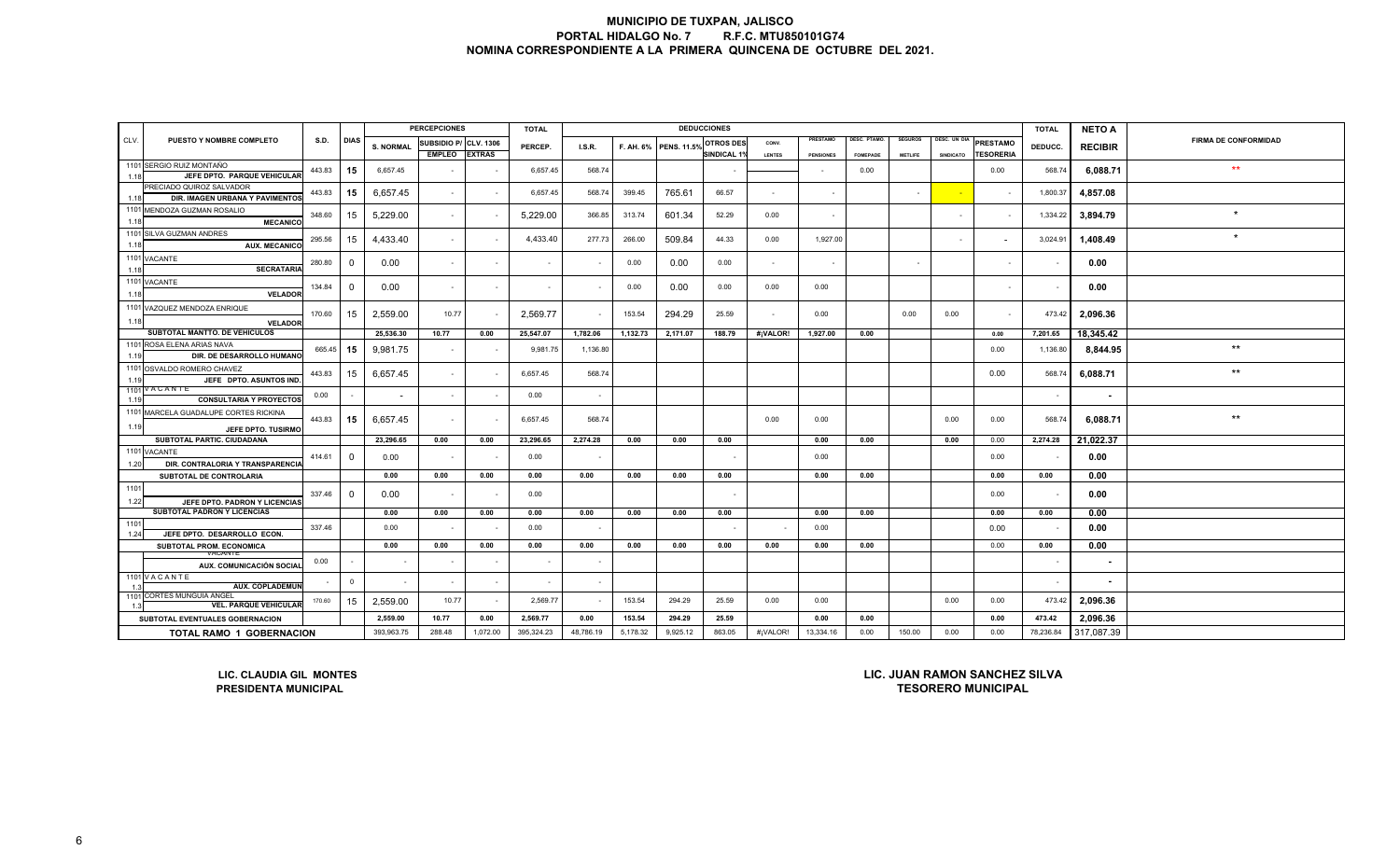|      |                                                                                                                      |           |             |                  | <b>PERCEPCIONES</b>   |               | <b>TOTAL</b>         |              |              |                       | <b>DEDUCCIONES</b> |               |                  |                 |                |                  |                       | <b>TOTAL</b> | <b>NETO A</b>  |                             |
|------|----------------------------------------------------------------------------------------------------------------------|-----------|-------------|------------------|-----------------------|---------------|----------------------|--------------|--------------|-----------------------|--------------------|---------------|------------------|-----------------|----------------|------------------|-----------------------|--------------|----------------|-----------------------------|
| CLV. | PUESTO Y NOMBRE COMPLETO                                                                                             | S.D.      | <b>DIAS</b> | <b>S. NORMAL</b> | SUBSIDIO P/ CLV. 1306 |               | PERCEP.              | I.S.R.       |              | F. AH. 6% PENS. 11.5% | <b>OTROS DES</b>   | CONV.         | PRESTAMO         | DESC. PTAMO.    | <b>SEGUROS</b> |                  | DESC. UN DIA PRESTAMO | DEDUCC.      |                | <b>FIRMA DE CONFORMIDAD</b> |
|      |                                                                                                                      |           |             |                  | <b>EMPLEO</b>         | <b>EXTRAS</b> |                      |              |              |                       | <b>SINDICAL 1%</b> | <b>LENTES</b> | <b>PENSIONES</b> | <b>FOMEPADE</b> | <b>METLIFE</b> | <b>SINDICATO</b> | <b>TESORERIA</b>      |              | <b>RECIBIR</b> |                             |
|      | 1101 JOSE DE JESUS MENDOZA FLOREAN                                                                                   | 128.90    | 15          | 1,933.50         | 79.22                 |               | 2,012.72             | $\sim$       |              |                       |                    |               |                  |                 |                |                  | $\sim$                |              | 2,012.72       |                             |
| 2.1  | <b>DELEGADO PLATANAR</b>                                                                                             |           |             |                  |                       |               |                      |              |              |                       |                    |               |                  |                 |                |                  |                       |              |                |                             |
|      | 1101 VACANTE                                                                                                         | 105.94    | $\mathbf 0$ | $\sim$           | $\sim$                | $\sim$        | $\sim$               | $\sim$       |              |                       |                    |               |                  |                 |                |                  |                       | $\sim$       | $\sim$         |                             |
| 2.1  | DELEGADO POZO SANTO                                                                                                  |           |             |                  |                       |               |                      |              |              |                       |                    |               |                  |                 |                |                  |                       |              |                |                             |
|      | 1101 MARIA DE LOURDES ALCARAZ FABIAN                                                                                 | 128.90    | 15          | 1,933.50         | 79.22                 | $\sim$        | 2,012.72             | $\sim$       |              |                       |                    |               |                  |                 |                |                  |                       | $\sim$       | 2,012.72       |                             |
| 2.1  | <b>DELEGADO DE AGOSTO</b>                                                                                            |           |             |                  |                       |               |                      |              |              |                       |                    |               |                  |                 |                |                  |                       |              |                |                             |
|      | 1101 MARIA GUADALUPE OCHOA DIAZ                                                                                      | 128.90    | 15          | 1,933.50         | 79.22                 | $\sim$        | 2,012.72             | $\sim$       |              |                       |                    |               |                  |                 |                |                  |                       | $\sim$       | 2,012.72       |                             |
| 2.1  | DELEGADO DE LA HIGUERA                                                                                               |           |             |                  |                       |               |                      |              |              |                       |                    |               |                  |                 |                |                  |                       |              |                |                             |
|      | 1101 MARIA DE JESUS GASPAR ISABELES                                                                                  | 128.90    | 15          | 1,933.50         | 79.22                 | $\sim$        | 2,012.72             | $\sim$       |              |                       |                    |               |                  |                 |                |                  |                       | $\sim$       | 2,012.72       |                             |
| 2.1  | <b>DELEGADO ESPANATICA</b>                                                                                           |           |             |                  |                       |               |                      |              |              |                       |                    |               |                  |                 |                |                  |                       |              |                |                             |
|      | 1101 EZEQUIEL RAMIREZ MARTINEZ                                                                                       | 75.00     | 15          | 1,125.00         | 142.99                | $\sim$        | 1,267.99             | $\sim$       |              |                       |                    |               |                  |                 |                |                  |                       | $\sim$       | 1,267.99       |                             |
| 2.1  | DELEGADO DEL 21 DE NOVIEMBRE                                                                                         |           |             | 8,859.00         |                       | 0.00          |                      |              |              |                       |                    |               | 0.00             |                 |                |                  |                       | 0.00         | 9,318.87       |                             |
|      | SUBTOTAL DELEGACIONES Y AGENCIAS<br>TOTAL RAMO DOS DELEGS. Y AGENCIAS                                                |           |             | 8,859.00         | 459.87<br>459.87      | 0.00          | 9,318.87<br>9,318.87 | 0.00<br>0.00 | 0.00<br>0.00 | 0.00<br>0.00          | 0.00<br>0.00       |               | 0.00             | 0.00<br>0.00    |                |                  | 0.00<br>0.00          | 0.00         | 9,318.87       |                             |
|      | 1101 JUAN RAMON SOLANO VAZQUEZ                                                                                       |           |             |                  |                       |               |                      |              |              |                       |                    |               |                  |                 |                |                  |                       |              |                |                             |
| 3.1  | FUN. DE LA HDA. PUB.MPAL                                                                                             | 1,249.90  | 15          | 18,748.50        | $\sim$                |               | 18,748.50            | 2,728.73     |              |                       | $\sim$             | $\sim$        |                  | 0.00            |                |                  | 0.00                  | 2,728.73     | 16,019.77      | $***$                       |
|      | 1101 VACANTE                                                                                                         |           |             |                  |                       |               |                      |              |              |                       |                    |               |                  |                 |                |                  |                       |              |                |                             |
| 3.1  | SUB-TESORERO MUNICIPAL                                                                                               | 346.67    | $\mathbf 0$ | 0.00             | $\sim$                |               | 0.00                 | $\sim$       |              |                       |                    |               |                  |                 |                |                  |                       |              | 0.00           |                             |
|      | 1101 LOPEZ MARTINEZ PATRICIA                                                                                         | 259.62    | 15          | 3,894.30         | $\sim$                |               | 3,894.30             | 230.81       | 233.66       | 447.84                | 38.94              | 0.00          | 1,580.27         |                 |                | $\sim$           |                       | 2,531.53     | 1,362.77       | $***$                       |
| 3.1  | <b>SECRETARIA</b>                                                                                                    |           |             |                  |                       |               |                      |              |              |                       |                    |               |                  |                 |                |                  |                       |              |                |                             |
|      | SUBTOTAL HACIENDA PUBLICA                                                                                            |           |             | 22,642.80        | 0.00                  | 0.00          | 22,642.80            | 2,959.54     | 233.66       | 447.84                | 38.94              |               | 1,580.27         | 0.00            |                |                  | 0.00                  | 5,260.26     | 17,382.54      |                             |
|      | 1101 ISABELES MEMBRILA ELADIA                                                                                        | 267.66    | 15          | 4,014.90         | $\sim$                |               | 4,014.90             | 241.31       | 240.89       | 461.71                | 40.15              | $\sim$        | 0.00             |                 | 0.00           | 0.00             |                       | 984.07       | 3,030.83       |                             |
| 3.3  | <b>AUX. DE INGRESOS</b>                                                                                              |           |             |                  |                       |               |                      |              |              |                       |                    |               |                  |                 |                |                  |                       |              |                |                             |
|      | 1101 SANCHEZ RAMIREZ ENEDINA                                                                                         | 226.72 15 |             | 3,400.80         | $\sim$                |               | 3,400.80             | 87.78        | 204.05       | 391.09                | 34.01              | 0.00          | 1,103.94         |                 |                | $\sim$           |                       | 1,820.87     | 1,579.93       |                             |
| 3.3  | <b>SECRETARIA</b>                                                                                                    |           |             |                  |                       |               |                      |              |              |                       |                    |               |                  |                 |                |                  |                       |              |                |                             |
| 1101 | VACANTE                                                                                                              |           | $\sim$      | $\sim$           | $\sim$                | $\sim$        | $\sim$               | $\sim$       |              | $\sim$                | $\sim$             |               |                  |                 |                |                  |                       | $\sim$       | $\sim$         |                             |
| 3.3  | <b>CAJERA</b>                                                                                                        |           |             |                  |                       |               |                      |              |              |                       |                    |               |                  |                 |                |                  |                       |              |                |                             |
| 3.3  | 1101 VACANTE                                                                                                         | 0.00      | $\sim$      | $\sim$           | $\sim$                | $\sim$        | $\sim$               | $\sim$       |              | $\sim$                | $\sim$             |               | $\sim$           |                 |                |                  | $\sim$                | $\sim$       | $\sim$         |                             |
|      | <b>CAJERA</b><br><b>SUB TOTAL 1</b>                                                                                  |           |             | 7,415.70         | 0.00                  | 0.00          | 7,415.70             | 329.09       | 444.94       | 852.81                | 74.16              |               | 1,103.94         | 0.00            |                |                  | 0.00                  | 2,804.93     | 4,610.77       |                             |
|      |                                                                                                                      |           |             |                  |                       |               |                      |              |              |                       |                    |               |                  |                 |                |                  |                       |              |                |                             |
|      |                                                                                                                      |           |             |                  |                       |               |                      |              |              |                       |                    |               |                  |                 |                |                  |                       |              |                |                             |
|      |                                                                                                                      |           |             |                  |                       |               |                      |              |              |                       |                    |               |                  |                 |                |                  |                       |              |                |                             |
|      |                                                                                                                      |           |             |                  |                       |               |                      |              |              |                       |                    |               |                  |                 |                |                  |                       |              |                |                             |
|      | LIC. JUAN RAMON SANCHEZ SILVA<br>LIC. CLAUDIA GIL MONTES<br><b>TESORERO MUNICIPAL</b><br><b>PRESIDENTA MUNICIPAL</b> |           |             |                  |                       |               |                      |              |              |                       |                    |               |                  |                 |                |                  |                       |              |                |                             |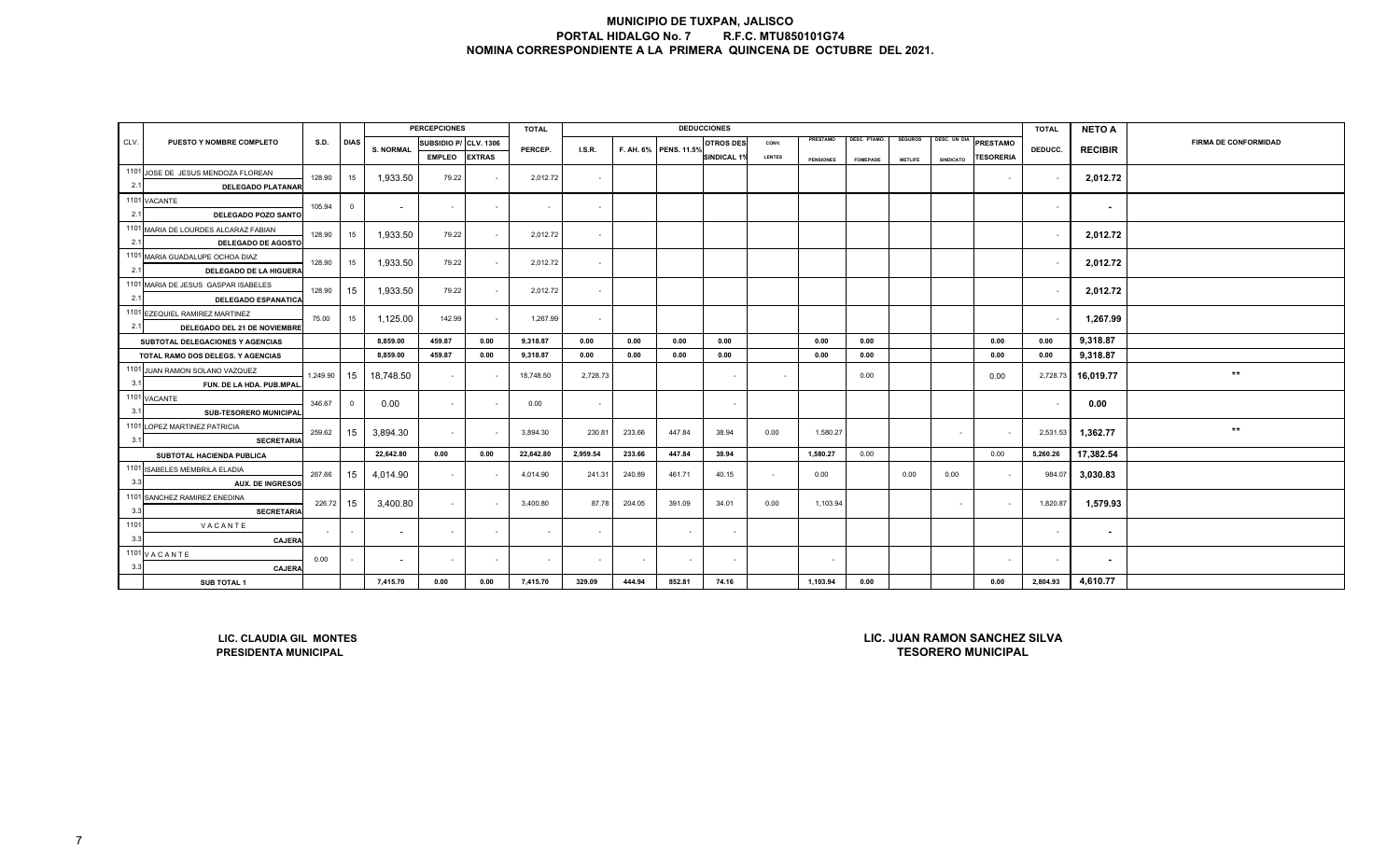|      |                                                             |             |                |                  | <b>PERCEPCIONES</b> |                  | <b>TOTAL</b> |          |        |                       | <b>DEDUCCIONES</b>       |                |                  |                 |                |                  |                           | <b>TOTAL</b> | <b>NETO A</b>  |                             |
|------|-------------------------------------------------------------|-------------|----------------|------------------|---------------------|------------------|--------------|----------|--------|-----------------------|--------------------------|----------------|------------------|-----------------|----------------|------------------|---------------------------|--------------|----------------|-----------------------------|
| CLV. | PUESTO Y NOMBRE COMPLETO                                    | <b>S.D.</b> | <b>DIAS</b>    | <b>S. NORMAL</b> | SUBSIDIO P/         | <b>CLV. 1306</b> | PERCEP.      | I.S.R.   |        | F. AH. 6% PENS. 11.5% | <b>OTROS DES</b>         | CONV.          | PRESTAMO         | DESC. PTAMO.    | <b>SEGUROS</b> |                  | DESC. UN DIA PRESTAMO     | DEDUCC.      |                | <b>FIRMA DE CONFORMIDAD</b> |
|      |                                                             |             |                |                  | <b>EMPLEO</b>       | <b>EXTRAS</b>    |              |          |        |                       | <b>SINDICAL 1%</b>       | <b>LENTES</b>  | <b>PENSIONES</b> | <b>FOMEPADE</b> | <b>METLIFE</b> | <b>SINDICATO</b> | <b>TESORERIA</b>          |              | <b>RECIBIR</b> |                             |
|      | 1101 VACANTE                                                | 181.17      | $\overline{0}$ | 0.00             |                     |                  |              |          |        |                       |                          |                |                  |                 |                |                  |                           |              |                |                             |
| 3.3  | <b>RECAUDADOR DE MERCADOS</b>                               |             |                |                  | $\blacksquare$      |                  | $\sim$       | $\sim$   |        |                       |                          |                |                  |                 |                |                  |                           | $\sim$       | $\sim$         |                             |
|      | 1101 NAVARRO SANCHEZ MIGUEL ANGEL                           | 278.74      | 15             | 4,181.10         |                     |                  | 4,181.10     | 255.77   | 250.87 | 480.83                | 41.81                    | 0.00           | 1,650.00         |                 |                | $\sim$           |                           | 2,679.27     | 1,501.83       |                             |
| 3.3  | <b>AUXILIAR DE RECAUDADOR</b>                               |             |                |                  | $\sim$              |                  |              |          |        |                       |                          |                |                  |                 |                |                  |                           |              |                |                             |
|      | 1101 MARTINEZ BARBOSA JUAN ALBERTO                          | 280.00      | 15             | 4,200.00         | $\sim$              |                  | 4,200.00     | 257.42   | 252.00 | 483.00                | 42.00                    |                | $\sim$           |                 |                | $\sim$           |                           | 1,034.42     | 3,165.58       | $\star\star$                |
| 3.3  | <b>INSPECTOR FISCAL</b>                                     |             |                |                  |                     |                  |              |          |        |                       |                          |                |                  |                 |                |                  |                           |              |                |                             |
|      | 1101 VACANTE                                                | 216.32      | $\mathbf{0}$   | 0.00             | $\sim$              | $\sim$           | $\sim$       | $\sim$   | 0.00   | 0.00                  | $\overline{\phantom{a}}$ |                | $\sim$           |                 | $\sim$         |                  | $\sim$                    | $\sim$       | $\sim$         |                             |
| 3.3  | <b>INSPECTOR FISCAL</b>                                     |             |                |                  |                     |                  |              |          |        |                       |                          |                |                  |                 |                |                  |                           |              |                |                             |
|      | 1101 BAUTISTA TEJEDA ANA YURIDIA                            | 280.00      | 15             | 4,200.00         | $\sim$              | $\sim$           | 4,200.00     | 257.42   |        |                       | 42.00                    |                | $\sim$           |                 |                |                  |                           | 299.42       | 3,900.58       | $***$                       |
| 3.3  | <b>INSPECTOR FISCAL</b>                                     |             |                |                  |                     |                  |              |          |        |                       |                          |                |                  |                 |                |                  |                           |              |                |                             |
|      | SUBTOTAL DEPTO. DE INGRESOS                                 |             |                | 12,581.10        | 0.00                | 0.00             | 12,581.10    | 770.61   | 502.87 | 963.83                | 125.81                   |                | 1,650.00         | 0.00            |                |                  | 0.00                      | 4,013.11     | 8,567.99       |                             |
|      | 1101 HECTOR ANGUANO GONZALEZ                                | 285.00      | 15             | 4,275.00         | $\sim$              |                  | 4,275.00     | 263.95   | 0.00   | 0.00                  | 0.00                     | $\overline{a}$ | $\sim$           |                 | $\sim$         |                  |                           | 263.95       | 4,011.05       | $^{\star\star}$             |
| 3.7  | <b>AUX. DE EGRESOS</b>                                      |             |                |                  |                     |                  |              |          |        |                       |                          |                |                  |                 |                |                  |                           |              |                |                             |
|      | 1101 MORFIN MORFIN REMIGIO                                  | 472.23      | 15             | 7,083.45         | $\sim$              |                  | 7,083.45     | 641.54   | 425.01 | 814.60                | 70.83                    | 0.00           | $\sim$           |                 |                | $\sim$           | $\sim$                    | 1,951.98     | 5,131.47       |                             |
| 3.7  | JEFE DEL DPTO. DE EGRESOS                                   |             |                |                  |                     |                  |              |          |        |                       |                          |                |                  |                 |                |                  |                           |              |                |                             |
|      | 1101 LOPEZ ALCANTARA EVA ELIZABETH                          | 286.68      | 15             | 4,300.20         | $\sim$              |                  | 4,300.20     | 266.14   | 258.01 | 494.52                | 43.00                    | $\sim$         | $\sim$           |                 | 150.00         | $\sim$           | $\sim$                    | 1,211.68     | 3,088.52       | $^{\star\star}$             |
| 3.7  | <b>AUX. DE TESORERIA</b>                                    |             |                |                  |                     |                  |              |          |        |                       |                          |                |                  |                 |                |                  |                           |              |                |                             |
|      | 1101 DAMIAN FIGUEROA ERIKA JAQUELINE                        | 220.85      | 15             | 3,312.75         | $\sim$              |                  | 3,312.75     | 80.11    | 198.77 | 380.97                | 33.13                    |                | 1,000.00         |                 | 0.00           | $\sim$           |                           | 1,692.97     | 1,619.78       |                             |
| 3.7  | <b>PAGADOR</b>                                              |             |                |                  |                     |                  |              |          |        |                       |                          |                |                  |                 |                |                  |                           |              |                |                             |
|      | SUBTOTAL DEPTO. DE EGRESOS                                  |             |                | 18,971.40        | 0.00                | 0.00             | 18,971.40    | 1,251.74 | 881.78 | 1,690.09              | 146.96                   | #¡VALOR!       | 1,000.00         | 0.00            |                |                  | 0.00                      | 5,120.57     | 13,850.83      |                             |
| 3.10 | 1101 VACANTE                                                | 248.01      | $\overline{0}$ | $\sim$           | $\sim$              | $\sim$           | $\sim$       | $\sim$   |        |                       | $\sim$                   |                | $\sim$           |                 |                |                  |                           | $\sim$       | $\sim$         |                             |
|      | JEFE DE PROVEEDURIA                                         |             |                |                  |                     |                  |              |          |        |                       |                          |                |                  |                 |                |                  |                           |              |                |                             |
|      | 1101 GARCIA RAMIREZ CLAUDIA CELINA<br><b>AUX DE COMPRAS</b> | 472.23      | 15             | 7,083.45         | $\sim$              |                  | 7,083.45     | 641.54   | 425.01 | 814.60                | 70.83                    | $\sim$         | $\sim$           |                 | $\sim$         | $\sim$           | $\sim$                    | 1,951.98     | 5,131.47       | $\ddot{\phantom{1}}$        |
| 1.3  | 1101 FLORES ROSALES PETRA                                   |             |                |                  |                     |                  |              |          |        |                       |                          |                |                  |                 |                |                  |                           |              |                |                             |
| 3.10 | <b>SECRETARIA</b>                                           | 333.34      | 15             | 5,000.10         | $\sim$              |                  | 5,000.10     | 337.55   | 300.01 | 575.01                | 50.00                    | $\sim$         | 2,501.00         |                 | $\sim$         | $\sim$           |                           | 3,763.57     | 1,236.53       | $\star$                     |
|      | SUBTOTAL DE PROVEEDURIA                                     |             |                | 12,083.55        | 0.00                | 0.00             | 12,083.55    | 979.09   | 725.01 | 1,389.61              | 120.84                   | #¡VALOR!       | 2,501.00         | 0.00            |                |                  | 0.00                      | 5,715.55     | 6,368.00       |                             |
|      | 1101 VAZQUEZ VELAZQUEZ SAMUEL                               |             |                |                  |                     |                  |              |          |        |                       |                          |                |                  |                 |                |                  |                           |              |                |                             |
| 3.12 | <b>ANALISTA</b>                                             | 298.42      | 15             | 4,476.30         | $\sim$              |                  | 4,476.30     | 281.47   | 268.58 | 514.77                | 44.76                    | 0.00           | 1,919.00         |                 |                | $\sim$           |                           | 3,028.59     | 1,447.71       | $\star$                     |
|      | SUBTOTAL DEPTO. DE COMP. E INFORM                           |             |                | 4,476.30         | 0.00                | 0.00             | 4,476.30     | 281.47   | 268.58 | 514.77                | 44.76                    |                | 1,919.00         | 0.00            |                |                  | 0.00                      | 3,028.59     | 1,447.71       |                             |
|      | LIC. JUAN RAMON SANCHEZ SILVA<br>LIC. CLAUDIA GIL MONTES    |             |                |                  |                     |                  |              |          |        |                       |                          |                |                  |                 |                |                  |                           |              |                |                             |
|      | PRESIDENTA MUNICIPAL                                        |             |                |                  |                     |                  |              |          |        |                       |                          |                |                  |                 |                |                  | <b>TESORERO MUNICIPAL</b> |              |                |                             |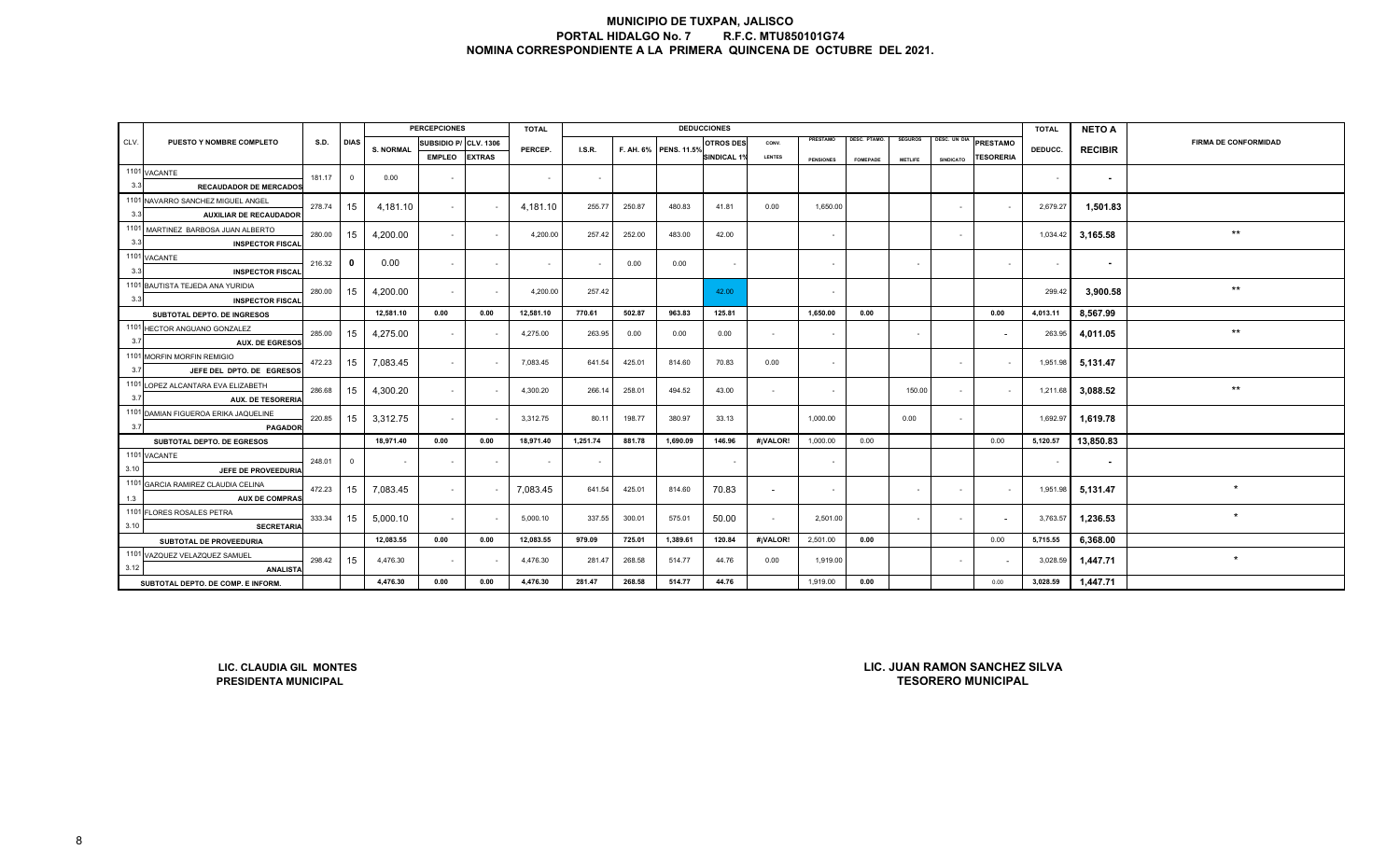|      | <b>PERCEPCIONES</b><br><b>DEDUCCIONES</b><br><b>TOTAL</b> |             |             |                  |                          |                          |            |                          |          |                       |                  |                          |                  |                     | <b>TOTAL</b>   | <b>NETO A</b>            |                          |           |                |                             |
|------|-----------------------------------------------------------|-------------|-------------|------------------|--------------------------|--------------------------|------------|--------------------------|----------|-----------------------|------------------|--------------------------|------------------|---------------------|----------------|--------------------------|--------------------------|-----------|----------------|-----------------------------|
| CLV. | PUESTO Y NOMBRE COMPLETO                                  | <b>S.D.</b> | <b>DIAS</b> | <b>S. NORMAL</b> | SUBSIDIO P/ CLV. 1306    |                          | PERCEP.    | <b>I.S.R.</b>            |          | F. AH. 6% PENS. 11.5% | <b>OTROS DES</b> | CONV.                    | PRESTAMO         | <b>DESC. PTAMO.</b> | <b>SEGUROS</b> | DESC. UN DIA             | PRESTAMO                 | DEDUCC.   | <b>RECIBIR</b> | <b>FIRMA DE CONFORMIDAD</b> |
|      |                                                           |             |             |                  | <b>EMPLEO</b>            | <b>EXTRAS</b>            |            |                          |          |                       | SINDICAL 1%      | <b>LENTES</b>            | <b>PENSIONES</b> | <b>FOMEPADE</b>     | <b>METLIFE</b> | <b>SINDICATO</b>         | <b>TESORERIA</b>         |           |                |                             |
|      | 1101 MARIA DE LOURDES ISABELES OSORIO                     | 443.83      | 15          | 6,657.45         | $\sim$                   |                          |            | 568.74                   |          |                       |                  |                          |                  |                     |                |                          |                          | 568.74    | 6,088.71       | $\star\star$                |
| 3.13 | JEFE DPTO. CATASTRO                                       |             |             |                  |                          |                          | 6,657.45   |                          |          | 0.00                  |                  |                          |                  |                     |                | $\sim$                   | $\sim$                   |           |                |                             |
|      | 1101 LARIOS GARCIA ANTONIO                                | 346.53      | 15          | 5,197.95         | $\sim$                   | $\sim$                   | 5,197.95   | 362.87                   | 311.88   | 597.76                | 51.98            | 0.00                     | 0.00             |                     |                | 0.00                     | $\sim$                   | 1,324.49  |                | $\star$                     |
| 3.13 | <b>ENC. DE EVALUACION</b>                                 |             |             |                  |                          |                          |            |                          |          |                       |                  |                          |                  |                     |                |                          |                          |           | 3,873.46       |                             |
| 1101 | VACANTE                                                   | 118.40      |             | $\overline{a}$   | $\sim$                   | $\sim$                   | $\sim$     | $\overline{\phantom{a}}$ | 0.00     | 0.00                  | 0.00             | $\overline{\phantom{a}}$ |                  |                     |                |                          | $\sim$                   | $\sim$    | $\sim$         |                             |
| 3.13 | AUX. DE CAJERA                                            |             |             |                  |                          |                          |            |                          |          |                       |                  |                          |                  |                     |                |                          |                          |           |                |                             |
|      | 1101 BERNAL GARCIA GERARDO JAVIER                         | 413.20      | 15          | 6,198.00         | $\sim$                   | $\sim$                   | 6,198.00   | 501.37                   | 371.88   | 712.77                | 61.98            | $\sim$                   | $\sim$           |                     |                | $\sim$                   | $\sim$                   | 1,648.00  | 4,550.00       |                             |
| 1.00 | <b>AUX. TECNICO</b>                                       |             |             |                  |                          |                          |            |                          |          |                       |                  |                          |                  |                     |                |                          |                          |           |                |                             |
|      | 1101 GUIZAR FUENTES ROSA MARIA                            | 253.06      | 15          | 3,795.90         | $\sim$                   | $\sim$                   | 3,795.90   | 222.25                   | 227.75   | 436.53                | 37.96            | $\sim$                   | 1,875.00         | $\sim$              | $\sim$         | $\sim$                   | $\sim$                   | 2,799.49  | 996.41         |                             |
| 3.13 | <b>AUX. TECNICO</b>                                       |             |             |                  |                          |                          |            |                          |          |                       |                  |                          |                  |                     |                |                          |                          |           |                |                             |
|      | 1101 MUNGUIA VAZQUEZ ELIEZER                              | 300.00      | 15          | 4,500.00         | $\sim$                   | $\overline{\phantom{a}}$ | 4,500.00   | 283.53                   | 270.00   | 517.50                | 45.00            | 0.00                     | 1,465.00         |                     |                | $\sim$                   | $\overline{\phantom{a}}$ | 2,581.03  | 1,918.97       |                             |
| 3.13 | <b>AUX.TECNICO</b>                                        |             |             |                  |                          |                          |            |                          |          |                       |                  |                          |                  |                     |                |                          |                          |           |                |                             |
|      | 1101 VIERA GONZALEZ BRENDA                                | 413.20      | 15          | 6,198.00         | $\sim$                   | $\sim$                   | 6,198.00   | 501.37                   | 371.88   | 712.77                | 61.98            | 0.00                     | $\sim$           |                     |                | $\blacksquare$           | $\overline{\phantom{a}}$ | 1,648.00  | 4,550.00       |                             |
| 3.13 | <b>AUX. ADMINISTRATIVO</b>                                |             |             |                  |                          |                          |            |                          |          |                       |                  |                          |                  |                     |                |                          |                          |           |                |                             |
|      | 1101 GUTIERREZ SILVA LAURA OLIVIA                         | 253.06      | 15          | 3,795.90         | $\sim$                   | $\sim$                   | 3,795.90   | 222.25                   | 227.75   | 436.53                | 37.96            | $\sim$                   | 1,708.00         |                     | $\sim$         | $\overline{\phantom{a}}$ | $\sim$                   | 2,632.49  | 1,163.41       |                             |
| 3.13 | <b>AUX. DE CATASTRO</b>                                   |             |             |                  |                          |                          |            |                          |          |                       |                  |                          |                  |                     |                |                          |                          |           |                |                             |
|      | 1101 SANTANA ALVAREZ KATYA ROMINA                         | 253.06      | 15          | 3,795.90         | $\sim$                   | $\sim$                   | 3,795.90   | 222.25                   | 227.75   | 436.53                | 37.96            | 0.00                     | 1,661.00         |                     |                | $\blacksquare$           | $\sim$                   | 2,585.49  | 1,210.41       | $\star$                     |
| 3.13 | <b>AUX. DE CATASTRO</b>                                   |             |             |                  |                          |                          |            |                          |          |                       |                  |                          |                  |                     |                |                          |                          |           |                |                             |
|      | SUBTOTAL DEPTO. DE IMPTO. PREDIAL                         |             |             | 40,139.10        | 0.00                     | 0.00                     | 40,139.10  | 2,884.63                 | 2,008.90 | 3,850.39              | 334.82           | #¡VALOR!                 | 6,709.00         | 0.00                |                | 0.00                     | 0.00                     | 15,787.73 | 24,351.37      |                             |
| 1101 |                                                           |             |             |                  | $\blacksquare$           |                          | $\sim$     | $\blacksquare$           |          |                       |                  |                          |                  |                     |                |                          |                          |           | $\sim$         |                             |
|      | <b>AUX. CATASTRO</b>                                      |             |             |                  |                          |                          |            |                          |          |                       |                  |                          |                  |                     |                |                          |                          |           |                |                             |
|      | 1101 V A C A N T E                                        | 96.00       | $\sim$      | $\sim$           | $\overline{\phantom{a}}$ | $\sim$                   | $\sim$     | $\sim$                   |          |                       |                  |                          |                  |                     |                |                          |                          | $\sim$    | $\sim$         |                             |
| 3.17 | <b>INSPECTOR FISCAL</b>                                   |             |             |                  |                          |                          |            |                          |          |                       |                  |                          |                  |                     |                |                          |                          |           |                |                             |
|      | 1101 VACANTE                                              | 292.03      |             | 0.00             | $\blacksquare$           | $\sim$                   | $\sim$     | $\sim$                   |          |                       |                  |                          |                  |                     |                |                          |                          | $\sim$    | $\sim$         |                             |
| 3.17 | JEFE DE COMP. E INFORMATICA                               |             |             |                  |                          |                          |            |                          |          |                       |                  |                          |                  |                     |                |                          |                          |           |                |                             |
|      | SUBTOTAL EVENTUALES RAMO 3                                |             |             | 0.00             | 0.00                     | 0.00                     | 0.00       | $\blacksquare$           | 0.00     | 0.00                  | 0.00             |                          | 0.00             |                     |                |                          | 0.00                     | 0.00      | 0.00           |                             |
|      | <b>TOTAL RAMO TRES HACIENDA PUBLICA</b>                   |             |             | 118,309.95       | 0.00                     | 0.00                     | 118,309.95 | 9,456.17                 | 5,065.74 | 9,709.34              | 886.29           | #¡VALOR!                 | 16,463.21        | 0.00                | 0.00           | 0.00                     | 0.00                     | 41,730.74 | 76,579.21      |                             |
|      |                                                           |             |             |                  |                          |                          |            |                          | 4,813.74 |                       |                  |                          |                  |                     |                |                          |                          |           |                |                             |
|      |                                                           |             |             |                  |                          |                          |            |                          |          |                       |                  |                          |                  |                     |                |                          |                          |           |                |                             |
|      |                                                           |             |             |                  |                          |                          |            |                          |          |                       |                  |                          |                  |                     |                |                          |                          |           |                |                             |
|      |                                                           |             |             |                  |                          |                          |            |                          |          |                       |                  |                          |                  |                     |                |                          |                          |           |                |                             |
|      |                                                           |             |             |                  |                          |                          |            |                          |          |                       |                  |                          |                  |                     |                |                          |                          |           |                |                             |
|      |                                                           |             |             |                  |                          |                          |            |                          |          |                       |                  |                          |                  |                     |                |                          |                          |           |                |                             |
|      |                                                           |             |             |                  |                          |                          |            |                          |          |                       |                  |                          |                  |                     |                |                          |                          |           |                |                             |
|      | LIC. JUAN RAMON SANCHEZ SILVA<br>LIC. CLAUDIA GIL MONTES  |             |             |                  |                          |                          |            |                          |          |                       |                  |                          |                  |                     |                |                          |                          |           |                |                             |
|      | <b>TESORERO MUNICIPAL</b><br><b>PRESIDENTA MUNICIPAL</b>  |             |             |                  |                          |                          |            |                          |          |                       |                  |                          |                  |                     |                |                          |                          |           |                |                             |
|      |                                                           |             |             |                  |                          |                          |            |                          |          |                       |                  |                          |                  |                     |                |                          |                          |           |                |                             |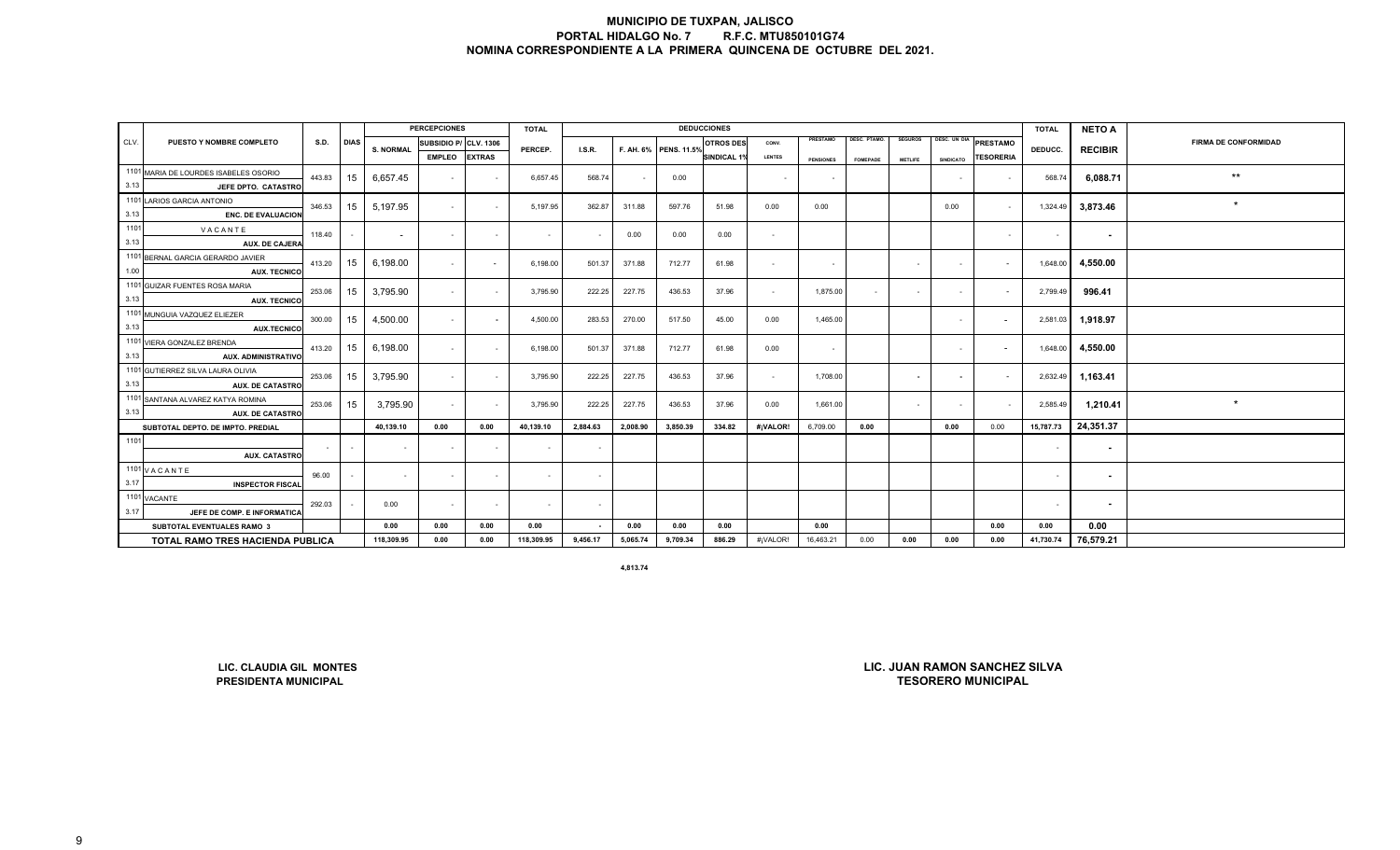|      |                                                          |                       |                |                  | <b>PERCEPCIONES</b>      |               | <b>TOTAL</b>          |                          |          |          | <b>DEDUCCIONES</b> |                |                  |                 |                |                  |                             | <b>TOTAL</b> | <b>NETO A</b>  |                 |
|------|----------------------------------------------------------|-----------------------|----------------|------------------|--------------------------|---------------|-----------------------|--------------------------|----------|----------|--------------------|----------------|------------------|-----------------|----------------|------------------|-----------------------------|--------------|----------------|-----------------|
| CLV. | PUESTO Y NOMBRE COMPLETO                                 | SUBSIDIO P/ CLV. 1306 |                | PERCEP.          | I.S.R.                   |               | F. AH. 6% PENS. 11.5% | <b>OTROS DES</b>         | DESC.    | PRESTAMO | DESC. PTAMO.       | <b>SEGUROS</b> | DESC. UN DIA     | <b>PREST</b>    | DEDUCC.        |                  | <b>FIRMA DE CONFORMIDAD</b> |              |                |                 |
|      |                                                          |                       |                | <b>S. NORMAL</b> | <b>EMPLEO</b>            | <b>EXTRAS</b> |                       |                          |          |          | <b>SINDICAL 1%</b> | <b>LENTES</b>  | <b>PENSIONES</b> | <b>FOMEPADE</b> | <b>METLIFE</b> | <b>SINDICATO</b> | <b>TESORERIA</b>            |              | <b>RECIBIR</b> |                 |
|      | 1101 SANDRA CAROLINA CAMPOS ESTRADA                      | 886.91                | 15             | 13,303.65        | $\sim$                   |               | 13,303.65             | 1,704.45                 |          |          |                    |                | 0.00             |                 |                |                  | 0.00                        | 1,704.45     | 11,599.20      | $^{\star\star}$ |
| 4.10 | DIR. OBRAS PUBLICAS Y DESARROLLO URBAN                   |                       |                |                  |                          |               |                       |                          |          |          |                    |                |                  |                 |                |                  |                             |              |                |                 |
|      | 1101 VACANTE                                             | 374.95                | $\overline{0}$ | $\sim$           | $\sim$                   | $\sim$        | $\sim$                | $\sim$                   |          |          |                    |                |                  |                 |                |                  | $\sim$                      | $\sim$       | $\sim$         |                 |
| 4.10 | <b>ENCARGADO DE MAQUINARIA</b>                           |                       |                |                  |                          |               |                       |                          |          |          |                    |                |                  |                 |                |                  |                             |              |                |                 |
|      | 1101 EDWIN ALFREDO LAZARO MEZA                           | 886.91                | 15             | 13,303.65        | $\sim$                   |               | 13,303.65             | 1,704.45                 | 798.22   | 1,529.92 | 133.04             |                |                  |                 |                | $\sim$           |                             | 4,165.63     | 9,138.02       |                 |
| 4.10 | <b>AUX. OBRAS PUBLICAS</b>                               |                       |                |                  |                          |               |                       |                          |          |          |                    |                |                  |                 |                |                  |                             |              |                |                 |
| 1101 |                                                          | 231.16                | $\overline{0}$ | 0.00             | $\sim$                   |               | 0.00                  | $\sim$                   |          | $\sim$   | $\sim$             | $\sim$         | $\sim$           |                 | $\sim$         |                  | $\sim$                      | $\sim$       | 0.00           |                 |
| 4.10 | <b>AUX. TECNICO</b>                                      |                       |                |                  |                          |               |                       |                          |          |          |                    |                |                  |                 |                |                  |                             |              |                |                 |
|      | 1101 GARCIA PULIDO MA. ESTHER                            | 253.06                | 15             | 3,795.90         | $\sim$                   |               | 3,795.90              | 222.25                   | 227.75   | 436.53   | 37.96              | $\sim$         | 1,565.00         |                 | $\sim$         | $\sim$           | $\sim$                      | 2,489.49     | 1,306.41       |                 |
| 4.10 | <b>SECRETARIA</b>                                        |                       |                |                  |                          |               |                       |                          |          |          |                    |                |                  |                 |                |                  |                             |              |                |                 |
|      | SUBTOTAL DEPTO. DE OBRAS PUBLICAS                        |                       |                | 30,403.20        | 0.00                     | 0.00          | 30,403.20             | 3,631.15                 | 1,025.97 | 1,966.45 | 171.00             | #¡VALOR!       | 1,565.00         | 0.00            |                |                  | 0.00                        | 8,359.57     | 22,043.63      |                 |
|      | VACANTE                                                  | 188.37                |                |                  | $\overline{\phantom{a}}$ | $\sim$        |                       | $\overline{\phantom{a}}$ |          |          |                    |                |                  |                 |                |                  |                             | $\sim$       |                |                 |
|      | SUB-DIR. DE PROYECTOS                                    |                       |                |                  |                          |               |                       |                          |          |          |                    |                |                  |                 |                |                  |                             |              |                |                 |
|      | 1101 GUZMAN FERMIN NOEMI GPE.                            | 253.06                | 15             | 3,795.90         | $\sim$                   |               | 3,795.90              | 222.25                   | 227.75   | 436.53   | 37.96              | 0.00           | 1,786.00         |                 |                | $\sim$           |                             | 2,710.49     | 1.085.41       | $^{\star\star}$ |
| 4.3  | <b>SECRETARIA</b>                                        |                       |                |                  |                          |               |                       |                          |          |          |                    |                |                  |                 |                |                  |                             |              | 1,085.41       |                 |
|      | SUBTOTAL DEPTO. DE PROYECTOS                             |                       |                | 3,795.90         | 0.00                     | 0.00          | 3,795.90              | 222.25                   | 227.75   | 436.53   | 37.96              |                | 1,786.00         | 0.00            |                |                  | 0.00                        | 2,710.49     |                |                 |
| 4.4  | 1101 RAMOS MARTIN DANIEL                                 | 332.03                | 15             | 4,980.45         | $\sim$                   |               | 4,980.45              | 335.03                   | 298.83   | 572.75   | 49.80              | 0.00           | $\sim$           |                 |                | $\sim$           |                             | 1,256.41     | 3,724.04       |                 |
| 1101 | <b>CHOFER</b>                                            |                       |                |                  |                          |               |                       |                          |          |          |                    |                |                  |                 |                |                  |                             |              |                |                 |
| 4.4  |                                                          | 319.26                | $\overline{0}$ | 0.00             | $\sim$                   |               | 0.00                  | $\blacksquare$           | 0.00     | 0.00     | 0.00               | 0.00           | $\sim$           |                 |                | $\sim$           | $\sim$                      |              | 0.00           |                 |
|      | <b>CHOFER</b><br>$1101$ V A C A N T E                    |                       |                |                  |                          |               |                       |                          |          |          |                    |                |                  |                 |                |                  |                             |              |                |                 |
| 4.4  | <b>CHOFER</b>                                            | 144.77                |                | $\sim$           | $\sim$                   |               |                       | $\sim$                   | 0.00     | 0.00     | 0.00               |                | $\sim$           |                 |                |                  | $\sim$                      | $\sim$       | $\sim$         |                 |
|      | 1101 LARIOS OROZCO RAFAEL                                |                       |                |                  |                          |               |                       |                          |          |          |                    |                |                  |                 |                |                  |                             |              |                |                 |
| 4.4  | OPER. MOTOCONFORMADORA                                   | 416.61                | 15             | 6,249.15         | $\sim$                   |               | 6,249.15              | 508.70                   | 374.95   | 718.65   | 62.49              | 0.00           | 1,581.69         |                 |                | $\sim$           |                             | 3,246.48     | 3,002.67       | $\star$         |
|      | 1101 RODRIGUEZ AVALOS OSCAR ALONSO                       |                       |                |                  |                          |               |                       |                          |          |          |                    |                |                  |                 |                |                  |                             |              |                |                 |
| 4.4  | OPER. RETROEXAVADORA                                     | 416.00                | 15             | 6,240.00         | $\sim$                   |               | 6,240.00              | 507.39                   | 374.40   | 717.60   | 62.40              | 0.00           | $\sim$           |                 | $\sim$         | $\sim$           | $\sim$                      | 1,661.79     | 4,578.21       | $\star$         |
|      | 1101 GARCIA VAZQUEZ MODESTO                              |                       |                |                  |                          |               |                       |                          |          |          |                    |                |                  |                 |                |                  |                             |              |                |                 |
| 4.4  | OFIC. ALBAÑIL                                            | 227.75                | 15             | 3,416.25         | $\sim$                   |               | 3,416.25              | 89.12                    | 204.98   | 392.87   | 34.16              | 0.00           | 1,465.00         | $\sim$          |                | $\sim$           |                             | 2,186.13     | 1,230.12       |                 |
|      | SUBTOTAL DEPTO. DE CONSTRUCCION                          |                       |                | 20,885.85        | 0.00                     | 0.00          | 20,885.85             | 1,440.24                 | 1,253.15 | 2,401.87 | 208.86             | 0.00           | 3,046.69         | 0.00            |                |                  | 0.00                        | 8,350.81     | 12,535.04      |                 |
|      | 1101 VACANTE                                             |                       |                |                  |                          |               |                       |                          |          |          |                    |                |                  |                 |                |                  |                             |              |                |                 |
| 4.6  | JEFE DE VIVIENDA                                         | 306.67                | $\overline{0}$ | 0.00             | $\blacksquare$           |               |                       |                          |          |          |                    |                |                  |                 |                |                  |                             |              | $\sim$         |                 |
|      | SUB TOTAL DEPTO. DE VIVIENDA                             |                       |                | 0.00             | 0.00                     | 0.00          | 0.00                  | 0.00                     | 0.00     | 0.00     | 0.00               |                | 0.00             | 0.00            |                |                  | 0.00                        | 0.00         | 0.00           |                 |
|      | LIC. JUAN RAMON SANCHEZ SILVA<br>LIC. CLAUDIA GIL MONTES |                       |                |                  |                          |               |                       |                          |          |          |                    |                |                  |                 |                |                  |                             |              |                |                 |
|      | <b>PRESIDENTA MUNICIPAL</b>                              |                       |                |                  |                          |               |                       |                          |          |          |                    |                |                  |                 |                |                  | <b>TESORERO MUNICIPAL</b>   |              |                |                 |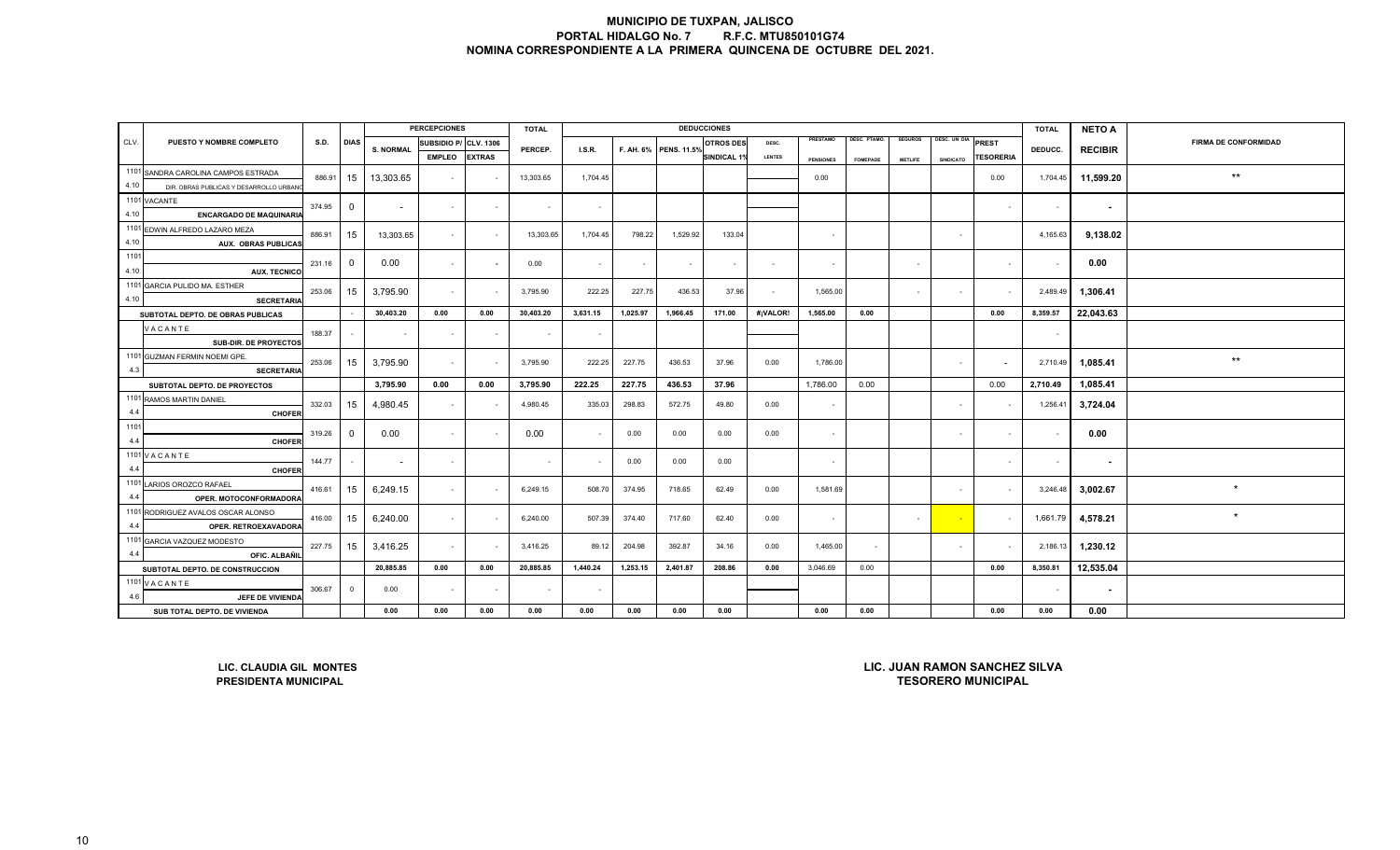|             |                                                                                                                                                       |        |             |                  | <b>PERCEPCIONES</b>   |               | <b>TOTAL</b> |          |          |                       | <b>DEDUCCIONES</b> |                |                          |                    |                          |                          |                  | <b>TOTAL</b> | <b>NETO A</b>  |                             |
|-------------|-------------------------------------------------------------------------------------------------------------------------------------------------------|--------|-------------|------------------|-----------------------|---------------|--------------|----------|----------|-----------------------|--------------------|----------------|--------------------------|--------------------|--------------------------|--------------------------|------------------|--------------|----------------|-----------------------------|
|             | PUESTO Y NOMBRE COMPLETO                                                                                                                              | S.D.   | <b>DIAS</b> | <b>S. NORMAL</b> | SUBSIDIO P/ CLV. 1306 |               | PERCEP.      | I.S.R.   |          |                       | <b>OTROS DES</b>   | CONV.          | PRESTAMO                 | <b>JESC. PTAMO</b> | <b>SEGUROS</b>           | DESC, UN DIA             | <b>PRESTAMO</b>  |              |                | <b>FIRMA DE CONFORMIDAD</b> |
|             |                                                                                                                                                       |        |             |                  | <b>EMPLEO</b>         | <b>EXTRAS</b> |              |          |          | F. AH. 6% PENS. 11.5% | <b>SINDICAL 1%</b> | <b>LENTES</b>  | <b>PENSIONES</b>         | <b>FOMEPADE</b>    | <b>METLIFE</b>           | SINDICATO                | <b>TESORERIA</b> | DEDUCC.      | <b>RECIBIR</b> |                             |
|             | 1101 RUA VAZQUEZ ALFONSO                                                                                                                              | 164.49 | 15          | 2.467.35         | 16.63                 |               | 2,483.98     | $\sim$   | 148.04   | 283.75                | 24.67              | 0.00           | 1,017.00                 |                    |                          |                          |                  | 1,473.46     | 1,010.52       |                             |
| 4.7         | <b>AUX. PINTOF</b>                                                                                                                                    |        |             |                  |                       |               |              |          |          |                       |                    |                |                          |                    |                          |                          |                  |              |                |                             |
| 4.7         | 1101 MUNGUIA MELGOSA ELIAS<br><b>AUX. PINTOF</b>                                                                                                      | 210.60 | 15          | 3,159.00         | $\sim$                |               | 3,159.00     | 66.73    | 189.54   | 363.29                | 31.59              | 0.00           | 1,200.00                 |                    |                          | $\sim$                   |                  | 1,851.15     | 1,307.86       |                             |
|             | SUBTOTAL TALLER SERAJ. Y PINTURA                                                                                                                      |        |             | 5,626.35         | 16.63                 | 0.00          | 5,642.98     | 66.73    | 337.58   | 647.03                | 56.26              |                | 2,217.00                 | 0.00               |                          |                          | 0.00             | 3,324.60     | 2,318.38       |                             |
|             | TOTAL DE RAMO0 4 OBRAS PUBLICAS                                                                                                                       |        |             | 60,711.30        | 16.63                 | 0.00          | 60,727.93    | 5,360.37 | 2,844.46 | 5,451.88              | 474.08             |                | 8,614.69                 | 0.00               |                          |                          | 0.00             | 22,745.48    | 37.982.45      |                             |
| 5.1         | 1101 VELAZQUEZ NAVARRO MARTIN<br>CHOFER                                                                                                               | 332.03 | 15          | 4,980.45         | $\blacksquare$        |               | 4,980.45     | 335.03   | 298.83   | 572.75                | 49.80              | 0.00           | 2,053.00                 |                    |                          | $\sim$                   |                  | 3,309.41     | 1,671.04       | $\star$                     |
|             | 1101 PRADO GUZMAN ERNESTO                                                                                                                             | 332.03 | 15          | 4,980.45         | $\sim$                |               | 4,980.45     | 335.03   | 298.83   | 572.75                | 49.80              | 0.00           | 0.00                     |                    |                          | $\sim$                   |                  | 1,256.41     | 3,724.04       |                             |
| 5.1         | CHOFEI                                                                                                                                                |        |             |                  |                       |               |              |          |          |                       |                    |                |                          |                    |                          |                          |                  |              |                |                             |
| 5.1         | 1101 MENDOZA CORTES GABRIEL ALEJANDRO<br>CHOFE                                                                                                        | 291.02 | 15          | 4,365.30         | $\sim$                |               | 4,365.30     | 271.81   | 261.92   | 502.01                | 43.65              | $\sim$         | $\sim$                   |                    |                          | $\sim$                   |                  | 1,079.39     | 3,285.91       |                             |
| 5.1         | 1101 FARIAS OLIVA HERMES<br><b>CHOFER</b>                                                                                                             | 332.03 | 15          | 4,980.45         | $\sim$                |               | 4.980.45     | 335.03   | 298.83   | 572.75                | 49.80              | $\sim$         |                          |                    | 0.00                     | $\sim$                   |                  | 1,256.41     | 3,724.04       |                             |
|             | SUBTOTAL ADMON.SERV. PUB.MPALES.                                                                                                                      |        |             | 19,306.65        | 0.00                  | 0.00          | 19,306.65    | 1,276.90 | 1,158.40 | 2,220.26              | 193.07             | #¡VALOR!       | 2,053.00                 | 0.00               |                          |                          | 0.00             | 6,901.63     | 12,405.02      |                             |
|             | 1101 ANTONIO SUAREZ GONZALEZ                                                                                                                          | 443.83 | 15          | 6,657.45         | $\sim$                |               | 6,657.45     | 568.74   |          |                       |                    | 0.00           |                          |                    |                          |                          |                  | 568.74       | 6,088.71       |                             |
| 5.2<br>1101 | JEFE DPTO. CEMENTERIOS                                                                                                                                |        |             |                  |                       |               |              |          |          |                       |                    |                |                          |                    |                          |                          |                  |              |                |                             |
| 5.2         | VACANTE<br><b>AUX. DE SERVICIOS</b>                                                                                                                   | 257.61 |             | $\sim$           | $\sim$                |               | $\sim$       | $\sim$   |          |                       |                    |                |                          |                    |                          |                          |                  |              | 0.00           |                             |
|             | SUBTOTAL DE CEMENTERIOS                                                                                                                               |        |             | 6,657.45         | 0.00                  | 0.00          | 6,657.45     | 568.74   | 0.00     | 0.00                  | 0.00               |                | 0.00                     | 0.00               |                          |                          | 0.00             | 568.74       | 6,088.71       |                             |
| 5.3         | 1101 JUAN SANCHEZ ZEPEDA<br>JEFE DPTO. RASTRO MPAL                                                                                                    | 443.83 | 15          | 6,657.45         | $\sim$                |               | 6,657.45     | 568.74   |          |                       |                    |                | $\sim$                   |                    |                          |                          |                  | 568.74       | 6,088.71       | $***$                       |
|             | 1101 GUTIERREZ ELIZONDO ATILANO                                                                                                                       | 421.77 | 15          | 6,326.55         | $\sim$                |               | 6,326.55     | 519.80   | 379.59   | 727.55                | 63.27              | $\sim$         | $\overline{\phantom{a}}$ |                    | $\overline{\phantom{a}}$ | $\sim$                   | $\sim$           | 1,690.21     | 4,636.34       |                             |
| 5.3         | <b>AUX. SERV.RASTRO MPAL</b>                                                                                                                          |        |             |                  |                       |               |              |          |          |                       |                    |                |                          |                    |                          |                          |                  |              |                |                             |
| 5.3         | 1101 MEJIA ARELLANO FERNANDO<br><b>AUX. SERV.RASTRO MPAL</b>                                                                                          | 320.15 | 15          | 4,802.25         | $\sim$                |               | 4,802.25     | 312.22   | 288.14   | 552.26                | 48.02              | $\sim$         | $\sim$                   |                    | $\sim$                   | $\sim$                   | $\sim$           | 1,200.64     | 3,601.61       |                             |
|             | 1101 SANCHEZ SOLANO SAMUEL                                                                                                                            | 320.15 | 15          |                  | $\sim$                |               |              | 312.22   | 288.14   | 552.26                | 48.02              | $\overline{a}$ |                          |                    | $\sim$                   |                          |                  |              |                | $\star$                     |
| 5.3         | <b>AUX. SERV.RASTRO MPAL</b>                                                                                                                          |        |             | 4,802.25         |                       |               | 4,802.25     |          |          |                       |                    |                |                          |                    |                          | $\overline{\phantom{a}}$ |                  | 1,200.64     | 3,601.61       |                             |
|             | 1101 BARBOZA DIMAS JUAN MANUEL                                                                                                                        | 310.92 | 15          | 4,663.80         | $\sim$                |               | 4,663.80     | 297.79   | 279.83   | 536.34                | 46.64              | $\sim$         | 0.00                     |                    | 0.00                     | $\sim$                   | $\sim$           | 1,160.60     | 3,503.20       |                             |
| 5.3         | <b>AUX. SERV.RASTRO MPAL</b>                                                                                                                          |        |             |                  |                       |               |              |          |          |                       |                    |                |                          |                    |                          |                          |                  |              |                |                             |
| 5.3         | 1101 MANRIQUEZ FARIAS ALFREDO<br><b>AUX. SERV.RASTRO MPAL</b>                                                                                         | 242.17 | 15          | 3,632.55         | $\sim$                |               | 3,632.55     | 122.13   | 217.95   | 417.74                | 36.33              | $\sim$         | 0.00                     |                    | 0.00                     | $\sim$                   | $\sim$           | 794.15       | 2,838.40       |                             |
| 5.3         | 1101 RODRIGUEZ HERNANDEZ JOSE DE JESUS<br><b>SUPERVISOR RASTRO MUNICIPAL</b>                                                                          | 341.37 | 15          | 5,120.55         | $\blacksquare$        |               | 5,120.55     | 352.96   | 307.23   | 588.86                | 51.21              |                | 0.00                     |                    |                          | 0.00                     |                  | 1,300.26     | 3,820.29       |                             |
|             | 36,005.40<br>0.00<br>0.00<br>36,005.40<br>2,485.86<br>1,760.88<br>3,375.02<br>293.48<br>#¡VALOR!<br>0.00<br>0.00<br>0.00<br>SUBTOTAL DEPTO. DE RASTRO |        |             |                  |                       |               |              |          |          |                       |                    |                |                          |                    | 7,915.24                 | 28,090.16                |                  |              |                |                             |
|             | <b>LIC. JUAN RAMON SANCHEZ SILVA</b><br>LIC. CLAUDIA GIL MONTES                                                                                       |        |             |                  |                       |               |              |          |          |                       |                    |                |                          |                    |                          |                          |                  |              |                |                             |

**LIC. CLAUDIA GIL MONTES**

**TESORERO MUNICIPALPRESIDENTA MUNICIPAL LIC. JUAN RAMON SANCHEZ SILVA**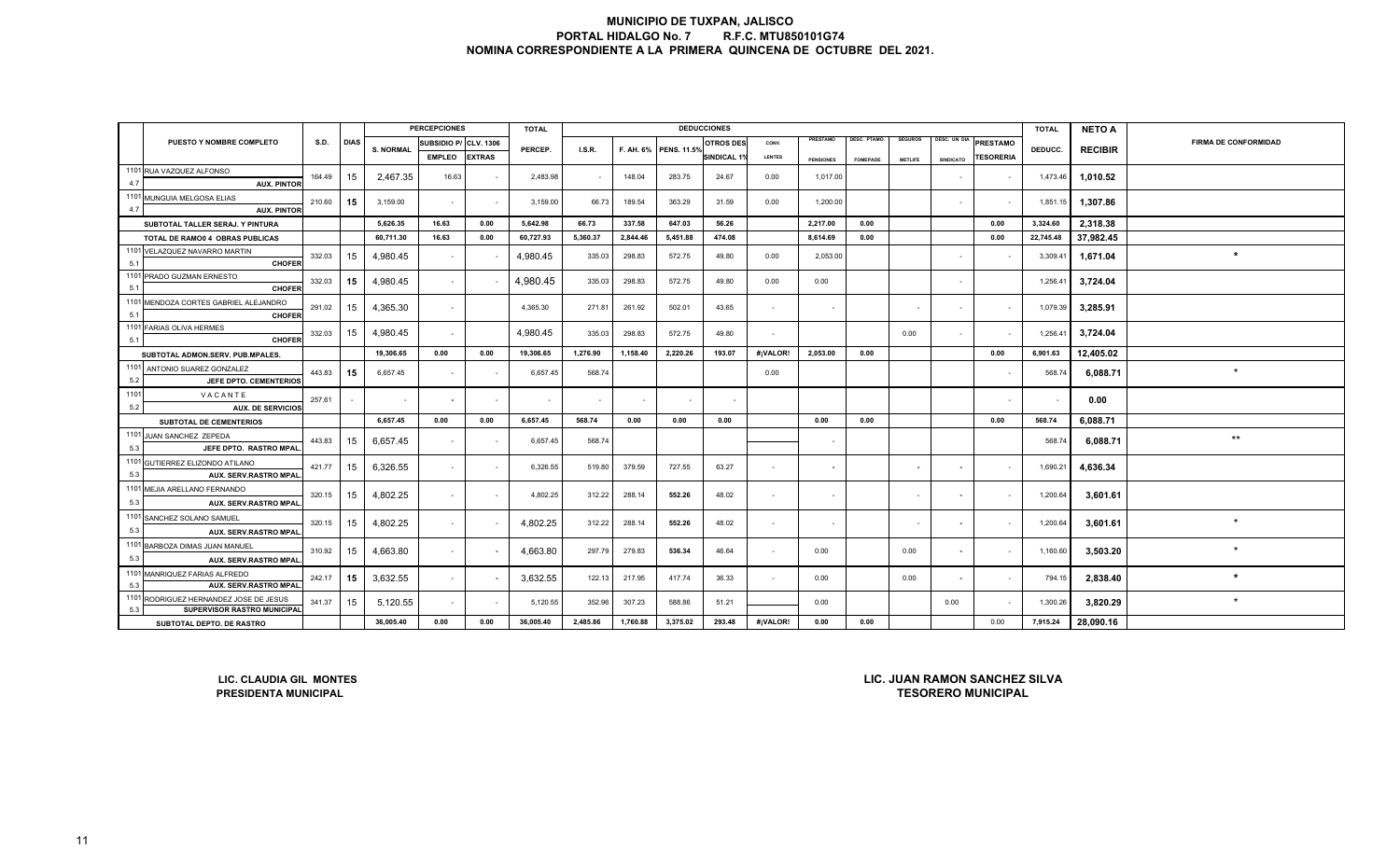|             |                                                                                                                      |        |                |                          | <b>PERCEPCIONES</b>      |               | <b>TOTAL</b> |                          |          |                       | <b>DEDUCCIONES</b> |               |                  |                     |                |                  |                  | <b>TOTAL</b>             | <b>NETO A</b>            |                             |
|-------------|----------------------------------------------------------------------------------------------------------------------|--------|----------------|--------------------------|--------------------------|---------------|--------------|--------------------------|----------|-----------------------|--------------------|---------------|------------------|---------------------|----------------|------------------|------------------|--------------------------|--------------------------|-----------------------------|
| CLV.        | PUESTO Y NOMBRE COMPLETO                                                                                             | S.D.   | <b>DIAS</b>    | <b>S. NORMAL</b>         | SUBSIDIO P/ CLV. 1306    |               | PERCEP.      | I.S.R.                   |          | F. AH. 6% PENS. 11.5% | <b>OTROS DES</b>   | CONV.         | PRESTAMO         | <b>DESC. PTAMO.</b> | <b>SEGUROS</b> | DESC. UN DIA     | PRESTAMOS        | DEDUCC.                  | <b>RECIBIR</b>           | <b>FIRMA DE CONFORMIDAD</b> |
|             |                                                                                                                      |        |                |                          | <b>EMPLEO</b>            | <b>EXTRAS</b> |              |                          |          |                       | <b>INDICAL 19</b>  | <b>LENTES</b> | <b>PENSIONES</b> | <b>FOMEPADE</b>     | <b>METLIFE</b> | <b>SINDICATO</b> | <b>TESORERIA</b> |                          |                          |                             |
|             | 1101 HERNANDEZ MEZA GONZALO                                                                                          | 286.39 | 15             | 4,295.85                 | $\overline{\phantom{a}}$ |               | 4,295.85     | 265.76                   | 257.75   | 494.02                | 42.96              | 0.00          | 1,565.00         |                     |                | $\sim$           |                  | 2,625.49                 | 1,670.36                 |                             |
| 5.8         | <b>ELECTRICISTA</b>                                                                                                  |        |                |                          |                          |               |              |                          |          |                       |                    |               |                  |                     |                |                  |                  |                          |                          |                             |
|             | 1101 ALCARAZ BARAJAS SAUL                                                                                            | 166.21 | 15             | 2,493.15                 | 14.98                    |               | 2,508.13     | $\sim$                   | 149.59   | 286.71                | 24.93              | 0.00          | $\sim$           |                     |                | $\sim$           | $\sim$           | 461.23                   | 2,046.90                 |                             |
| 5.8         | <b>JARDINERO</b>                                                                                                     |        |                |                          |                          |               |              |                          |          |                       |                    |               |                  |                     |                |                  |                  |                          |                          |                             |
| 1101        | VACANTE                                                                                                              | 37.92  |                | $\sim$                   | $\sim$                   |               | 0.00         | $\blacksquare$           | 0.00     | 0.00                  | 0.00               | $\sim$        |                  |                     |                |                  |                  | $\overline{\phantom{a}}$ | $\overline{\phantom{a}}$ |                             |
| 5.8         | <b>JARDINERO</b>                                                                                                     |        |                |                          |                          |               |              |                          |          |                       |                    |               |                  |                     |                |                  |                  |                          |                          |                             |
|             | 1101 GARCIA GUZMAN J. JESUS                                                                                          | 358.72 | 15             | 5,380.80                 | $\sim$                   |               | 5,380.80     | 386.28                   | 322.85   | 618.79                | 53.81              | 0.00          | 2,309.00         |                     |                | $\sim$           | $\sim$           | 3,690.73                 | 1,690.07                 |                             |
| 5.8<br>1101 | <b>JARDINERO</b>                                                                                                     |        |                |                          |                          |               |              |                          |          |                       |                    |               |                  |                     |                |                  |                  |                          |                          |                             |
| 5.8         |                                                                                                                      | 37.92  |                | $\sim$                   | $\sim$                   |               | 0.00         | $\sim$                   | 0.00     | 0.00                  | 0.00               | $\sim$        |                  |                     |                |                  |                  | $\sim$                   | $\blacksquare$           |                             |
| 1101        | <b>JARDINERO</b>                                                                                                     |        |                |                          |                          |               |              |                          |          |                       |                    |               |                  |                     |                |                  |                  |                          |                          |                             |
| 5.8         | <b>JARDINERO</b>                                                                                                     | 37.92  |                | $\sim$                   | $\sim$                   |               | 0.00         | $\sim$                   | 0.00     | 0.00                  | 0.00               | $\sim$        | $\sim$           |                     |                |                  |                  | $\overline{\phantom{a}}$ | $\blacksquare$           |                             |
| 1101        |                                                                                                                      |        |                |                          |                          |               |              |                          |          |                       |                    |               |                  |                     |                |                  |                  |                          |                          |                             |
| 5.8         | <b>JARDINERC</b>                                                                                                     | 131.26 | $\overline{0}$ | 0.00                     | $\sim$                   |               | 0.00         | $\sim$                   | 0.00     | 0.00                  | 0.00               | $\sim$        | $\sim$           |                     |                |                  | $\sim$           |                          | 0.00                     |                             |
| 1101        |                                                                                                                      |        |                |                          |                          |               |              |                          |          |                       |                    |               |                  |                     |                |                  |                  |                          |                          |                             |
| 5.8         | <b>JARDINERO</b>                                                                                                     | 126.31 | $\overline{0}$ | 0.00                     | $\sim$                   |               | 0.00         | $\blacksquare$           | 0.00     | 0.00                  | 0.00               | $\sim$        | $\sim$           |                     |                |                  | $\sim$           |                          | 0.00                     |                             |
| 1101        |                                                                                                                      |        |                |                          |                          |               |              |                          |          |                       |                    |               |                  |                     |                |                  |                  |                          |                          |                             |
| 5.8         | <b>JARDINERO</b>                                                                                                     | 37.92  |                | $\overline{\phantom{a}}$ | $\sim$                   |               | 0.00         | $\sim$                   | 0.00     | 0.00                  | 0.00               | $\sim$        |                  |                     |                |                  |                  | $\overline{\phantom{a}}$ | $\blacksquare$           |                             |
|             | 1101 GONZALEZ FARIAS FULGENCIO A.                                                                                    | 191.94 |                |                          |                          |               | 2,879.10     |                          | 172.75   |                       |                    |               |                  |                     |                | 0.00             |                  | 1,558.78                 |                          |                             |
| 5.8         | <b>JARDINERO</b>                                                                                                     |        | 15             | 2,879.10                 | $\sim$                   |               |              | 26.15                    |          | 331.10                | 28.79              | 0.00          | 1,000.00         |                     |                |                  | $\sim$           |                          | 1,320.32                 |                             |
|             | 1101 BAUTISTA RUA AGAPITO                                                                                            | 253.06 | 15             | 3,795.90                 | $\sim$                   |               | 3,795.90     | 222.25                   | 227.75   | 436.53                | 37.96              | 0.00          | $\sim$           |                     |                | 0.00             | $\sim$           | 924.49                   | 2,871.41                 |                             |
| 5.8         | <b>JARDINERO</b>                                                                                                     |        |                |                          |                          |               |              |                          |          |                       |                    |               |                  |                     |                |                  |                  |                          |                          |                             |
|             | 1101 LOPEZ JUAREZ CRISTIAN HERNAN                                                                                    | 273.06 | 15             | 4,095.90                 | $\sim$                   |               | 4,095.90     | 298.04                   | 245.75   | 471.03                | 40.96              | 0.00          | 1,300.00         |                     |                | 0.00             | $\sim$           | 2,355.78                 | 1,740.12                 | $\star$                     |
| 5.8         | JEFE DEL DPTO. PARQUES Y JARDINE                                                                                     |        |                |                          |                          |               |              |                          |          |                       |                    |               |                  |                     |                |                  |                  |                          |                          |                             |
|             | 1101 RUA MUNGUIA RAMIRO                                                                                              | 151.20 | 15             | 2,268.00                 | 43.96                    |               | 2,311.96     | $\overline{\phantom{a}}$ | 136.08   | 260.82                | 22.68              | 0.00          | $\sim$           |                     |                | 0.00             | $\sim$           | 419.58                   | 1,892.38                 |                             |
| 5.8         | <b>JARDINERO</b>                                                                                                     |        |                |                          |                          |               |              |                          |          |                       |                    |               |                  |                     |                |                  |                  |                          |                          |                             |
| 1101        |                                                                                                                      | 175.48 | $\mathbf 0$    | 0.00                     | $\sim$                   |               | 0.00         | $\sim$                   | 0.00     | 0.00                  | 0.00               | 0.00          | $\sim$           |                     |                | 0.00             | $\sim$           |                          | 0.00                     |                             |
| 5.8         | <b>JARDINERO</b>                                                                                                     |        |                |                          |                          |               |              |                          |          |                       |                    |               |                  |                     |                |                  |                  |                          |                          |                             |
| 1101        |                                                                                                                      | 159.82 | $\mathbf 0$    | 0.00                     | $\sim$                   |               | 0.00         | $\blacksquare$           | 0.00     | 0.00                  | 0.00               | 0.00          | $\sim$           |                     |                | 0.00             | $\sim$           |                          | 0.00                     |                             |
| 5.8         | <b>JARDINERO</b>                                                                                                     |        |                |                          |                          |               |              |                          |          |                       |                    |               |                  |                     |                |                  |                  |                          |                          |                             |
| 1101<br>5.8 | <b>JARDINERO</b>                                                                                                     | 37.92  |                | $\sim$                   | $\overline{\phantom{a}}$ |               |              | $\sim$                   |          |                       |                    |               | $\sim$           |                     |                |                  |                  |                          | 0.00                     |                             |
|             | SUBTOTAL PARQUES Y JARDINES                                                                                          |        |                | 25,208.70                | 58.94                    | 0.00          | 25,267.64    | 1,198.48                 | 1,512.52 | 2,899.00              | 252.09             |               | 6,174.00         | 0.00                |                |                  | 0.00             | 12,036.09                | 13,231.55                |                             |
|             | LIC. JUAN RAMON SANCHEZ SILVA<br>LIC. CLAUDIA GIL MONTES<br><b>TESORERO MUNICIPAL</b><br><b>PRESIDENTA MUNICIPAL</b> |        |                |                          |                          |               |              |                          |          |                       |                    |               |                  |                     |                |                  |                  |                          |                          |                             |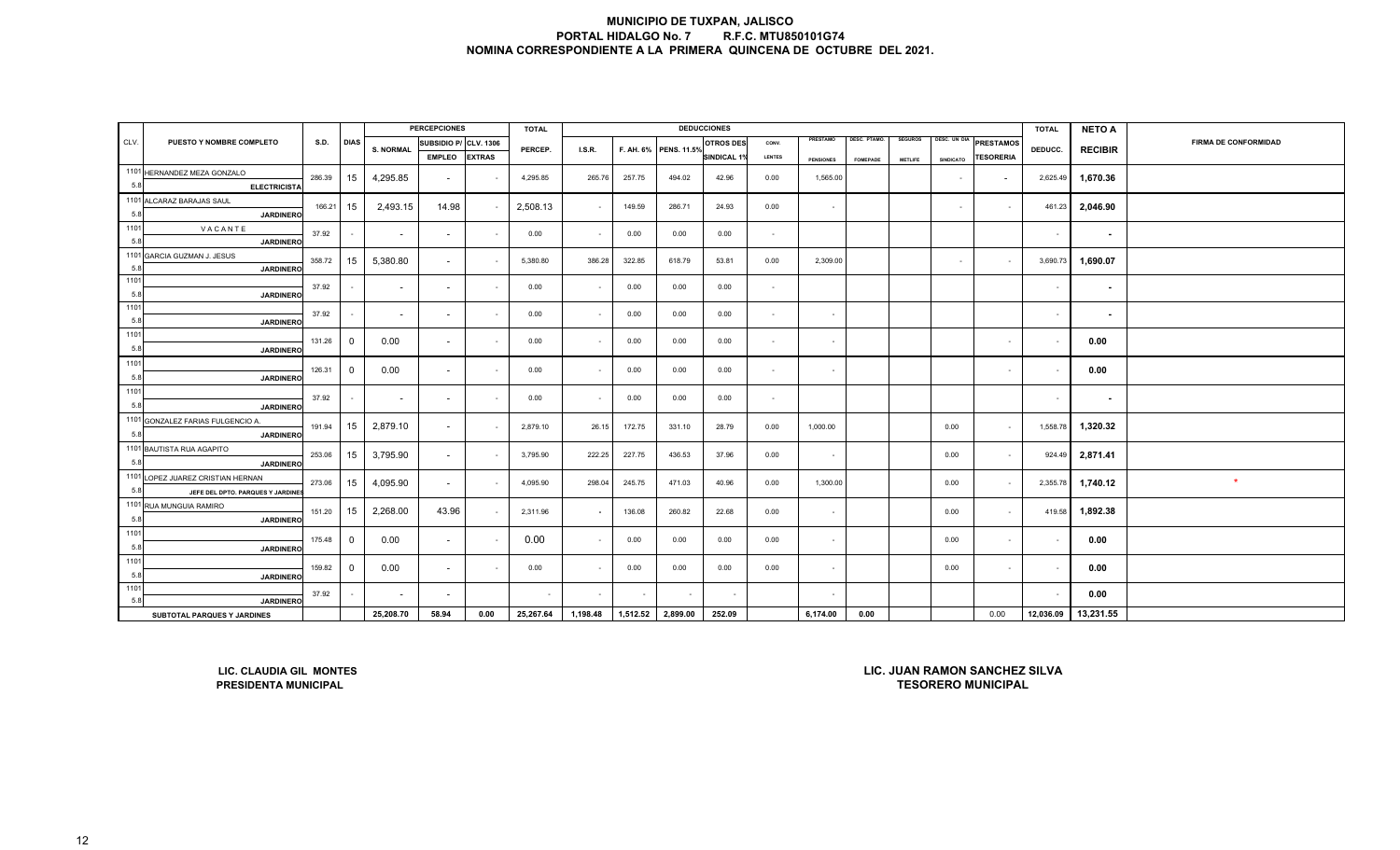|      |                                                          |             |                |                  | <b>PERCEPCIONES</b>   |               | <b>TOTAL</b> |          |          |                       | <b>DEDUCCIONES</b> |               |                  |                 |                |                  |                          | <b>TOTAL</b> | <b>NETO A</b>  |                             |
|------|----------------------------------------------------------|-------------|----------------|------------------|-----------------------|---------------|--------------|----------|----------|-----------------------|--------------------|---------------|------------------|-----------------|----------------|------------------|--------------------------|--------------|----------------|-----------------------------|
| CLV. | PUESTO Y NOMBRE COMPLETO                                 | <b>S.D.</b> | <b>DIAS</b>    | <b>S. NORMAL</b> | SUBSIDIO P/ CLV. 1306 |               | PERCEP.      | I.S.R.   |          | F. AH. 6% PENS. 11.5% | <b>OTROS DES</b>   | CONV.         | PRESTAMO         | DESC.           | <b>SEGUROS</b> | DESC. UN DIA     | <b>DIFERENCIA</b>        | DEDUCC.      | <b>RECIBIR</b> | <b>FIRMA DE CONFORMIDAD</b> |
|      |                                                          |             |                |                  | <b>EMPLEO</b>         | <b>EXTRAS</b> |              |          |          |                       | <b>SINDICAL 19</b> | <b>LENTES</b> | <b>PENSIONES</b> | <b>FOMEPADE</b> | <b>METLIFE</b> | <b>SINDICATO</b> | <b>PENSIONES</b>         |              |                |                             |
|      | 1101 CORTES LOZOYA J. JESUS                              | 332.03      | 15             | 4,980.45         |                       |               | 4,980.45     |          |          |                       |                    |               |                  |                 |                |                  |                          |              |                |                             |
| 5.8  | <b>CHOFER</b>                                            |             |                |                  | $\sim$                |               |              | 335.03   | 298.83   | 572.75                | 49.80              | 0.00          | 915.87           |                 | 200.00         | $\sim$           | $\overline{\phantom{a}}$ | 2,372.28     | 2,608.17       |                             |
|      | 1101 VACANTE                                             | 194.69      | $\overline{0}$ |                  | $\sim$                | $\sim$        | 0.00         | $\sim$   | 0.00     | 0.00                  | 0.00               | $\sim$        | $\sim$           |                 | $\sim$         |                  | $\sim$                   | $\sim$       |                |                             |
| 5.7  | <b>CHOFER</b>                                            |             |                | $\sim$           |                       |               |              |          |          |                       |                    |               |                  |                 |                |                  |                          |              | $\sim$         |                             |
|      | 1101 VACANTE                                             | 187.20      | $\overline{0}$ | 0.00             | $\sim$                |               | 0.00         | $\sim$   | 0.00     | 0.00                  | 0.00               | $\sim$        | $\sim$           |                 |                |                  | $\sim$                   |              | 0.00           |                             |
| 5.7  | <b>CHOFER</b>                                            |             |                |                  |                       |               |              |          |          |                       |                    |               |                  |                 |                |                  |                          |              |                |                             |
|      | 1101 VAZQUEZ ROMERO ALBINO                               | 227.75      | 15             | 3,416.25         | $\sim$                |               | 3,416.25     | 89.12    | 204.98   | 392.87                | 34.16              | 0.00          |                  |                 |                | $\sim$           | $\overline{\phantom{a}}$ | 721.13       | 2,695.12       |                             |
| 5.7  | <b>CHOFER</b>                                            |             |                |                  |                       |               |              |          |          |                       |                    |               |                  |                 |                |                  |                          |              |                |                             |
|      | 1101 VACANTE                                             | 194.69      | $\mathbf 0$    | 0.00             | $\sim$                |               | 0.00         | $\sim$   | 0.00     | 0.00                  | 0.00               | 0.00          | $\sim$           |                 |                |                  | $\overline{\phantom{a}}$ | $\sim$       | 0.00           |                             |
| 5.7  | <b>CHOFER</b>                                            |             |                |                  |                       |               |              |          |          |                       |                    |               |                  |                 |                |                  |                          |              |                |                             |
|      | 1101 VILLALOBOS CEJA JOSE ANTONIO                        | 332.03      | 15             | 4,980.45         | $\sim$                |               | 4,980.45     | 335.03   | 298.83   | 572.75                | 49.80              | $\sim$        | $\sim$           |                 | $\sim$         | $\sim$           | $\overline{\phantom{a}}$ | 1,256.41     | 3,724.04       | $^{\star\star}$             |
| 5.7  | <b>CHOFER</b>                                            |             |                |                  |                       |               |              |          |          |                       |                    |               |                  |                 |                |                  |                          |              |                |                             |
|      | 1101 GONZALEZ GUZMAN MARTIN                              | 162.24      | 15             | 2,433.60         | $\sim$                |               | 2,433.60     | 0.35     | 0.00     | 0.00                  | 0.00               | $\sim$        |                  |                 | $\sim$         |                  | $\overline{a}$           | 0.35         | 2,433.25       |                             |
| 5.7  | <b>AUX. INTENDENTE</b>                                   |             |                |                  |                       |               |              |          |          |                       |                    |               |                  |                 |                |                  |                          |              |                |                             |
|      | 1101 GONZALEZ HERNANDEZ PEDRO                            | 210.60      | 15             | 3,159.00         | $\sim$                |               | 3,159.00     | 66.73    | 189.54   | 363.29                | 31.59              | $\sim$        | 1,579.00         |                 |                | $\sim$           |                          | 2,230.15     | 928.85         | $\star$                     |
| 5.7  | <b>AUX. INTENDENTE</b>                                   |             |                |                  |                       |               |              |          |          |                       |                    |               |                  |                 | 0.00           |                  |                          |              |                |                             |
|      | 1101 VAZQUEZ RUIZ JUAN RAMON                             | 189.80      | 15             | 2,847.00         | $\sim$                |               | 2,847.00     | 23.35    | 170.82   | 327.41                | 28.47              | 0.00          | 1,210.41         |                 |                | $\sim$           |                          | 1,760.46     | 1,086.55       | $\star\star$                |
| 5.7  | <b>AUX. INTENDENTE</b>                                   |             |                |                  |                       |               |              |          |          |                       |                    |               |                  |                 |                |                  |                          |              |                |                             |
|      | 1101 BAUTISTA MARTINEZ JOSE DEMETRIO                     | 286.40      | 15             | 4,296.00         | $\sim$                |               | 4,296.00     | 265.77   | 257.76   | 494.04                | 42.96              | 0.00          | 1,565.00         |                 |                | $\sim$           | $\sim$                   | 2,625.53     | 1,670.47       |                             |
| 5.7  | <b>AUX. INTENDENTE</b>                                   |             |                |                  |                       |               |              |          |          |                       |                    |               |                  |                 |                |                  |                          |              |                |                             |
|      | 1101 CHOCOTECO CONTRERAS SAMUEI                          | 273.75      | 15             | 4,106.25         | $\sim$                |               | 4,106.25     | 249.26   | 246.38   | 472.22                | 41.06              | 0.00          | $\sim$           |                 |                | $\sim$           | $\sim$                   | 1,008.92     | 3,097.33       |                             |
| 5.7  | <b>AUX. OBRAS PUBLICAS</b>                               |             |                |                  |                       |               |              |          |          |                       |                    |               |                  |                 |                |                  |                          |              |                |                             |
| 5.7  | 1101 EVANGELISTA MARTINEZ AGAPITO                        | 227.75      | 15             | 3,416.25         | $\sim$                |               | 3,416.25     | 89.12    | 204.98   | 392.87                | 34.16              | 0.00          | 724.23           |                 |                | $\sim$           | $\sim$                   | 1,445.36     | 1,970.89       |                             |
| 1101 | <b>AUX. INTENDENTE</b>                                   |             |                |                  |                       |               |              |          |          |                       |                    |               |                  |                 |                |                  |                          |              |                |                             |
| 5.7  |                                                          | 189.80      | $\overline{0}$ | 0.00             | $\sim$                |               | 0.00         | $\sim$   | 0.00     | 0.00                  | 0.00               | 0.00          | $\sim$           |                 |                | $\sim$           | $\sim$                   |              | 0.00           |                             |
|      | <b>AUX. INTENDENTE</b><br>1101 CHOCOTECO GARCIA JOSE     |             |                |                  |                       |               |              |          |          |                       |                    |               |                  |                 |                |                  |                          |              |                |                             |
| 5.7  | <b>AUX. INTENDENTE</b>                                   | 210.60      | 15             | 3,159.00         | $\sim$                |               | 3,159.00     | 66.73    | 189.54   | 363.29                | 31.59              | 0.00          | 605.69           |                 |                | $\sim$           |                          | 1,256.84     | 1.902.16       | $\star$                     |
|      |                                                          |             |                | 36,794.25        | $\bf 0.00$            | 0.00          | 36,794.25    | 1,520.49 | 2,061.64 | 3,951.48              | 343.61             | 0.00          | 6,600.20         | 0.00            |                |                  | 0.00                     | 14,677.42    | 22,116.83      |                             |
|      |                                                          |             |                |                  |                       |               |              |          |          |                       |                    |               |                  |                 |                |                  |                          |              |                |                             |
|      | $+$                                                      |             |                |                  |                       |               |              |          |          |                       |                    |               |                  |                 |                |                  |                          |              |                |                             |
|      | LIC. JUAN RAMON SANCHEZ SILVA<br>LIC. CLAUDIA GIL MONTES |             |                |                  |                       |               |              |          |          |                       |                    |               |                  |                 |                |                  |                          |              |                |                             |

**LIC. CLAUDIA GIL MONTESPRESIDENTA MUNICIPAL** 

**TESORERO MUNICIPALLIC. JUAN RAMON SANCHEZ SILVA**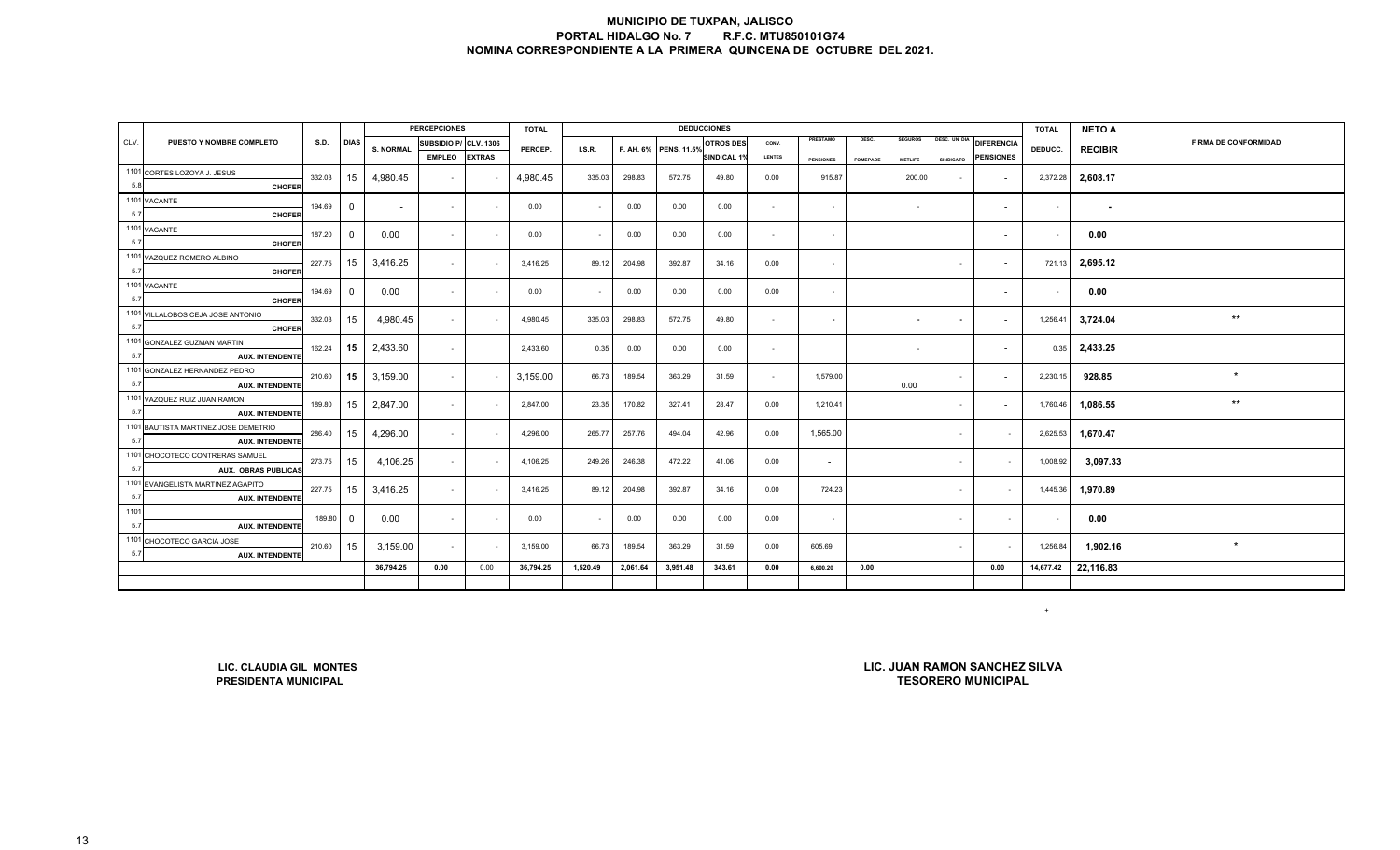|      |                                                 |           |                |                  | <b>PERCEPCIONES</b>   |               | <b>TOTAL</b> |          |          |                       | <b>DEDUCCIONES</b> |               |                  |                 |                |                  |                          | <b>TOTAL</b> | <b>NETO A</b>  |                      |
|------|-------------------------------------------------|-----------|----------------|------------------|-----------------------|---------------|--------------|----------|----------|-----------------------|--------------------|---------------|------------------|-----------------|----------------|------------------|--------------------------|--------------|----------------|----------------------|
| CLV. | PUESTO Y NOMBRE COMPLETO                        | S.D. DIAS |                | <b>S. NORMAL</b> | SUBSIDIO P/ CLV. 1306 |               | PERCEP.      | LS.R.    |          | F. AH. 6% PENS. 11.5% | <b>OTROS DES</b>   | CONV.         | PRESTAMO         | DESC. PTAMO.    | <b>SEGUROS</b> |                  | DESC. UN DIA PRESTAMO    | DEDUCC.      | <b>RECIBIR</b> | FIRMA DE CONFORMIDAD |
|      |                                                 |           |                |                  | <b>EMPLEO</b>         | <b>EXTRAS</b> |              |          |          |                       | SINDICAL 1%        | <b>LENTES</b> | <b>PENSIONES</b> | <b>FOMEPADE</b> | <b>METLIFE</b> | <b>SINDICATO</b> | <b>TESORERIA</b>         |              |                |                      |
|      | 1101 VAZQUEZ GARCIA JUVENTINO                   | 210.60    | 15             | 3,159.00         | $\sim$                |               | 3,159.00     | 66.73    | 189.54   | 363.29                | 31.59              | 0.00          | 1,537.00         |                 |                | $\sim$           | $\sim$                   | 2,188.15     | 970.86         |                      |
| 5.7  | <b>AUX. INTENDENTE</b>                          |           |                |                  |                       |               |              |          |          |                       |                    |               |                  |                 |                |                  |                          |              |                |                      |
|      | 1101 GUZMAN ALCARAZ MARTHA LETICIA              | 251.64    | 15             | 3,774.60         | $\sim$                |               | 3,774.60     | 220.39   | 226.48   | 434.08                | 37.75              | 0.00          | 1,606.00         |                 | $\sim$         | $\sim$           | $\overline{\phantom{a}}$ | 2,524.69     | 1,249.91       |                      |
| 5.7  | <b>AUX. DE CONMUTADOR</b>                       |           |                |                  |                       |               |              |          |          |                       |                    |               |                  |                 |                |                  |                          |              |                |                      |
| 1101 | VACANTE                                         | 94.84     |                | $\sim$           | $\sim$                |               | 0.00         | $\sim$   | 0.00     | 0.00                  | 0.00               | $\sim$        | $\sim$           |                 |                |                  |                          | $\sim$       | $\sim$         |                      |
| 5.7  | <b>AUX. INTENDENTE</b>                          |           |                |                  |                       |               |              |          |          |                       |                    |               |                  |                 |                |                  |                          |              |                |                      |
|      | 1101 BENSOR BARRON EUSEBIO                      | 189.80    | 15             | 2,847.00         | $\sim$                |               | 2,847.00     | 23.35    | 170.82   | 327.41                | 28.47              | 0.00          | 1,424.00         |                 |                | $\sim$           |                          | 1,974.05     | 872.96         |                      |
| 5.7  | <b>AUX. INTENDENTE</b>                          |           |                |                  |                       |               |              |          |          |                       |                    |               |                  |                 |                |                  |                          |              |                |                      |
|      | 1101 MARTINEZ GOMEZ IRMA YOLANDA                | 189.80    | 15             | 2,847.00         | $\sim$                |               | 2,847.00     | 23.35    | 170.82   | 327.41                | 28.47              | $\sim$        | 798.77           |                 | $\sim$         | $\sim$           |                          | 1,348.82     | 1,498.19       |                      |
| 5.7  | <b>AUX. INTENDENTE</b>                          |           |                |                  |                       |               |              |          |          |                       |                    |               |                  |                 |                |                  |                          |              |                |                      |
|      | 1101 VAZQUEZ CHAVEZ JUAN                        | 210.60    | 15             | 3,159.00         | $\sim$                |               | 3,159.00     | 66.73    | 189.54   | 363.29                | 31.59              | 0.00          | 1,337.00         |                 |                | $\sim$           |                          | 1,988.15     | 1,170.86       | $\star$              |
| 5.7  | <b>AUX. INTENDENTE</b>                          |           |                |                  |                       |               |              |          |          |                       |                    |               |                  |                 |                |                  |                          |              |                |                      |
| 5.7  | 1101 VACANTE                                    | 0.00      | 15             | 0.00             | $\sim$                |               | 0.00         | $\sim$   | 0.00     | 0.00                  | 0.00               | $\sim$        | $\sim$           |                 |                |                  |                          |              | 0.00           |                      |
|      | <b>AUX. INTENDENTE</b>                          |           |                |                  |                       |               |              |          |          |                       |                    |               |                  |                 |                |                  |                          |              |                |                      |
| 5.7  | 1101 LOPEZ JUAREZ MA. GRACIELA                  | 189.80    | 15             | 2,847.00         | $\sim$                |               | 2,847.00     | 23.35    | 170.82   | 327.41                | 28.47              | 0.00          | $\sim$           |                 |                | $\sim$           |                          | 550.05       | 2,296.96       |                      |
|      | <b>AUX. INTENDENTE</b><br>8 FABIAN RAMOS ISIDRO |           |                |                  |                       |               |              |          |          |                       |                    |               |                  |                 |                |                  |                          |              |                |                      |
| 5.7  | <b>AUX. INTENDENTE</b>                          | 189.80    | 15             | 2,847.00         | $\sim$                |               | 2,847.00     | 23.35    | 170.82   | 327.41                | 28.47              | 0.00          | 1,424.00         |                 |                | $\sim$           |                          | 1,974.05     | 872.96         |                      |
|      | 1101 VACANTE                                    |           |                |                  |                       |               |              |          |          |                       |                    |               |                  |                 |                |                  |                          |              |                |                      |
| 5.7  | <b>AUX. INTENDENTE</b>                          | 121.76    | $\overline{0}$ | 0.00             | $\sim$                | $\sim$        | 0.00         | $\sim$   | 0.00     | 0.00                  | 0.00               |               | $\sim$           |                 |                |                  |                          | $\sim$       | 0.00           |                      |
|      | <b>SUB TOTAL 2</b>                              |           |                | 21,480.60        | 0.00                  | 0.00          | 21,480.60    | 447.25   | 1,288.84 | 2,470.27              | 214.81             |               | 8,126.77         | 0.00            |                |                  | 0.00                     | 12,547.93    | 8,932.67       |                      |
|      | SUBTOTAL DE ASEO PUBLICO                        |           |                | 58,274.85        | 0.00                  | 0.00          | 58,274.85    | 1,967.74 | 3,350.48 | 6,421.75              | 558.41             |               | 14,726.97        | 0.00            |                |                  | 0.00                     | 27,225.35    | 31,049.50      |                      |
|      | 1101 ABRAHAM OROZCO GUDIÑO                      |           |                |                  |                       |               |              |          |          |                       |                    |               |                  |                 |                |                  |                          |              |                | $\star\star$         |
| 5.10 | JEFE DPTO. ALUMBRADO PUBLICO                    | 443.83    | 15             | 6,657.45         | $\sim$                |               | 6,657.45     | 568.74   |          |                       | $\sim$             | $\sim$        | 0.00             |                 | 0.00           |                  | $\sim$                   | 568.74       | 6,088.71       |                      |
|      | 1101 VACANTE                                    |           |                |                  |                       |               |              |          |          |                       |                    |               |                  |                 |                |                  |                          |              |                |                      |
| 5.10 | <b>ELECTRICISTA</b>                             | 129.39    | $\Omega$       | 0.00             | $\sim$                |               | 0.00         |          | 0.00     | 0.00                  | 0.00               |               | 0.00             |                 |                |                  | $\sim$                   |              | 0.00           |                      |
|      | 1101 V A C A N T E                              | 109.41    |                |                  | $\sim$                |               |              |          |          |                       |                    |               |                  |                 |                |                  |                          |              |                |                      |
| 5.10 | <b>ELECTRICISTA</b>                             |           |                | $\sim$           |                       |               | 0.00         | $\sim$   |          | 0.00                  |                    |               | $\sim$           |                 |                |                  |                          | $\sim$       | ٠              |                      |
|      | 1101 VAZQUEZ CHAVEZ AGUSTIN                     | 298.37    | 15             | 4,475.55         | $\sim$                |               | 4,475.55     | 281.40   | 268.53   | 514.69                | 44.76              | 0.00          | 1,721.00         |                 |                | $\sim$           |                          | 2,830.38     | 1,645.17       |                      |
| 5.10 | <b>ELECTRICISTA</b>                             |           |                |                  |                       |               |              |          |          |                       |                    |               |                  |                 |                |                  |                          |              |                |                      |
|      | 1101 HERRERAS BARAJAS ISMAEL                    | 316.33    | 15             | 4,744.95         | $\sim$                |               | 4,744.95     | 304.89   | 284.70   | 545.67                | 47.45              | 0.00          | 0.00             |                 |                | $\sim$           |                          | 1,182.71     | 3,562.24       |                      |
| 5.10 | AUX. TECNICO A                                  |           |                |                  |                       |               |              |          |          |                       |                    |               |                  |                 |                |                  |                          |              |                |                      |
|      | SUBTOTAL DEPTO. DE ALUMB. PUB.                  |           |                | 15,877.95        | 0.00                  | 0.00          | 15,877.95    | 1,155.03 | 553.23   | 1,060.36              | 92.21              | #¡VALOR!      | 1,721.00         | 0.00            |                |                  | 0.00                     | 4,581.82     | 11,296.13      |                      |

**LIC. CLAUDIA GIL MONTESPRESIDENTA MUNICIPAL**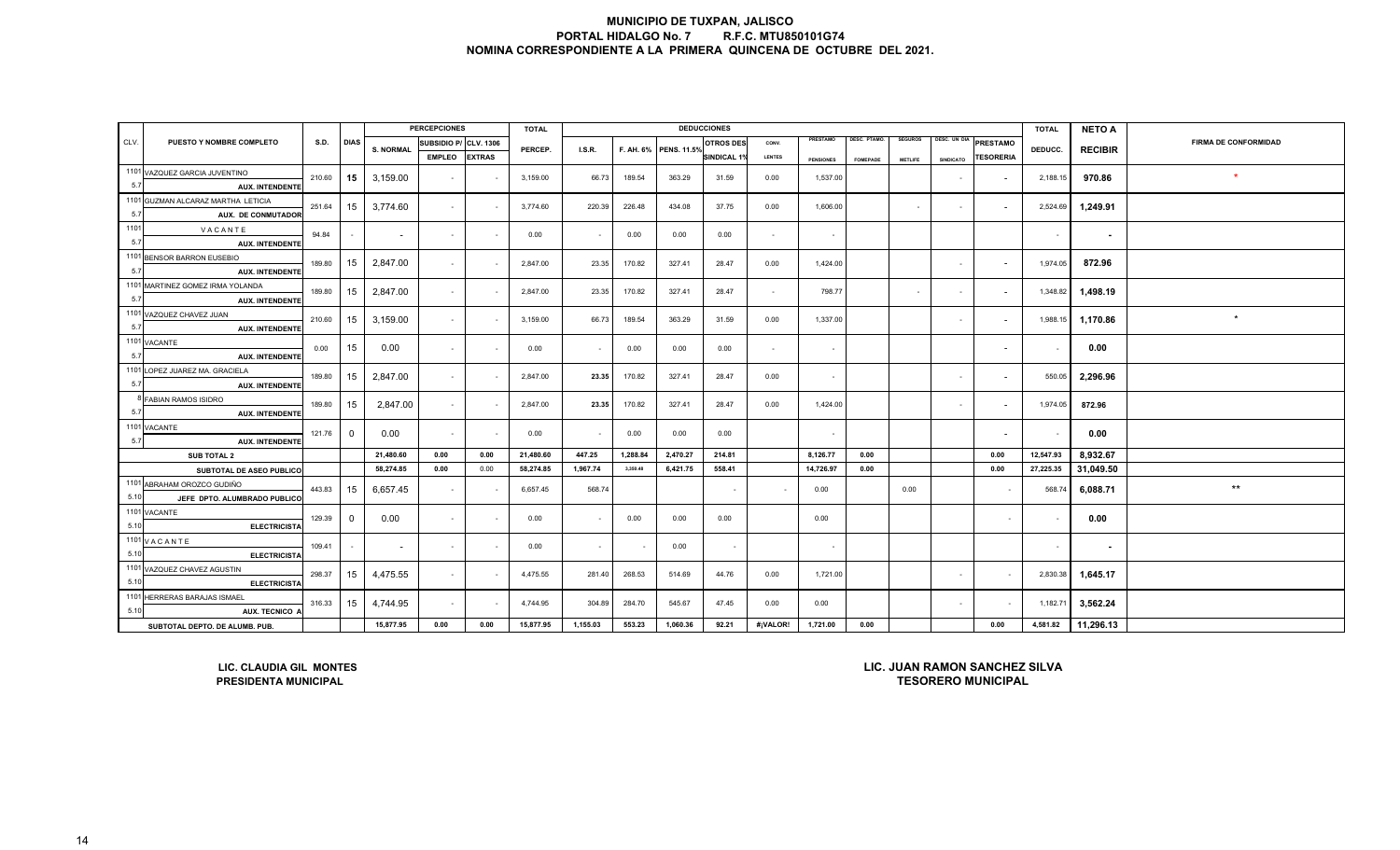|              |                                                                |        |                          |                          | <b>PERCEPCIONES</b>   |               | <b>TOTAL</b> |        |          |                       | <b>DEDUCCIONES</b>       |               |                  |                 |                |                          |                                                            | <b>TOTAL</b> | <b>NETO A</b>            |                             |
|--------------|----------------------------------------------------------------|--------|--------------------------|--------------------------|-----------------------|---------------|--------------|--------|----------|-----------------------|--------------------------|---------------|------------------|-----------------|----------------|--------------------------|------------------------------------------------------------|--------------|--------------------------|-----------------------------|
| CLV.         | PUESTO Y NOMBRE COMPLETO                                       | S.D.   | <b>DIAS</b>              | <b>S. NORMAL</b>         | SUBSIDIO P/ CLV. 1306 |               | PERCEP.      | I.S.R. |          | F. AH. 6% PENS. 11.5% | <b>OTROS DE:</b>         | CONV.         | PRESTAMO         | DESC. PTAMO.    | <b>SEGUROS</b> | DESC. UN DIA             | <b>PRESTAMOS</b>                                           | DEDUCC.      | <b>RECIBIR</b>           | <b>FIRMA DE CONFORMIDAD</b> |
|              |                                                                |        |                          |                          | <b>EMPLEO</b>         | <b>EXTRAS</b> |              |        |          |                       | <b>SINDICAL 1</b>        | <b>LENTES</b> | <b>PENSIONES</b> | <b>FOMEPADE</b> | <b>METLIFE</b> | <b>SINDICATO</b>         | <b>TESORERIA</b>                                           |              |                          |                             |
|              | 1101 VACANTE                                                   | 259.42 | $\overline{0}$           | 0.00                     | $\sim$                |               | 0.00         |        |          |                       |                          |               |                  |                 |                |                          | $\sim$                                                     |              | 0.00                     |                             |
| 5.11         | DIRECTOR DE AGUA POTABLE Y ALO                                 |        |                          |                          |                       |               |              |        |          |                       |                          |               |                  |                 |                |                          |                                                            |              |                          |                             |
|              | 1101 VACANTE                                                   | 212.00 | $\sim$                   | $\sim$                   | $\sim$                |               | 0.00         | $\sim$ |          |                       | $\overline{\phantom{a}}$ |               |                  |                 |                |                          |                                                            | $\sim$       | $\sim$                   |                             |
| 5.11         | SUB DIRECTOR DE AGUA POTABLE Y ALC.                            |        |                          |                          |                       |               |              |        |          |                       |                          |               |                  |                 |                |                          |                                                            |              |                          |                             |
| 5.11         | 1101 VAZQUEZ GOMEZ ISIDRO<br><b>CHOFER</b>                     | 227.75 | 15                       | 3,416.25                 | $\sim$                |               | 3,416.25     | 89.12  | 204.98   | 392.87                | 34.16                    | 0.00          | 1,642.00         |                 |                | $\sim$                   | $\sim$                                                     | 2,363.13     | 1,053.12                 |                             |
|              | 1101 ALCANTAR MUÑIZ JOEL                                       |        |                          |                          |                       |               |              |        |          |                       |                          |               |                  |                 |                |                          |                                                            |              |                          |                             |
| 5.11         | <b>CHOFER</b>                                                  | 227.75 | 15                       | 3,416.25                 | $\sim$                |               | 3,416.25     | 89.12  | 204.98   | 392.87                | 34.16                    | 0.00          | 1,408.00         |                 |                | $\overline{\phantom{a}}$ | $\overline{\phantom{a}}$                                   | 2,129.13     | 1,287.12                 |                             |
|              | VAZQUEZ FARIAS JOSE GUADALUPE                                  |        |                          |                          |                       |               |              |        |          |                       |                          |               |                  |                 |                |                          |                                                            |              |                          |                             |
| 1201         | <b>CHOFER AGUA POTABLE</b>                                     | 248.55 | 15                       | 3,728.25                 | $\sim$                |               | 3,728.25     | 216.36 | 223.70   | 428.75                | 37.28                    | $\sim$        | 1,536.00         |                 |                | $\sim$                   | $\sim$                                                     | 2,442.09     | 1,286.16                 | $\star$                     |
|              | 1101 VACANTE                                                   |        |                          |                          |                       |               |              |        |          |                       |                          |               |                  |                 |                |                          |                                                            |              |                          |                             |
| 5.11         | ENC. DE EQUIP. DE BOMBEC                                       | 130.98 | $\mathbf 0$              | 0.00                     | $\sim$                | $\sim$        | 0.00         |        | 0.00     | 0.00                  | 0.00                     | 0.00          | $\sim$           |                 |                |                          | $\overline{\phantom{a}}$                                   |              | 0.00                     |                             |
|              | 1101 CAMPOS LOPEZ MANUEL                                       |        |                          |                          |                       |               |              |        |          |                       |                          |               |                  |                 |                |                          |                                                            |              |                          |                             |
| 5.11         | ENC. DE EQUIP. DE BOMBEO                                       | 227.75 | 15                       | 3,416.25                 | $\sim$                |               | 3,416.25     | 89.12  | 204.98   | 392.87                | 34.16                    | 0.00          | $\sim$           |                 |                | $\sim$                   | $\overline{\phantom{a}}$                                   | 721.13       | 2,695.12                 |                             |
|              | 1101 VACANTE                                                   | 125.94 | $\Omega$                 |                          |                       |               | 0.00         |        | 0.00     |                       | 0.00                     | $\sim$        |                  |                 |                |                          |                                                            |              |                          |                             |
| 5.11         | ENC. DE EQUIP. DE BOMBEO                                       |        |                          | 0.00                     | $\sim$                |               |              |        |          | 0.00                  |                          |               | $\sim$           |                 |                |                          | $\overline{\phantom{a}}$                                   |              | 0.00                     |                             |
|              | 1101 GONZALEZ IGLESIAS ARMANDO                                 | 165.73 | 15                       | 2,485.95                 | 15.44                 |               | 2,501.39     |        | 149.16   | 285.88                | 24.86                    | 0.00          | $\sim$           |                 |                | $\sim$                   | $\sim$                                                     | 459.90       | 2,041.49                 | $***$                       |
| 5.11         | ENC. DE EQUIP. DE BOMBEO                                       |        |                          |                          |                       |               |              |        |          |                       |                          |               |                  |                 |                |                          |                                                            |              |                          |                             |
|              | 1101 BAUTISTA MARTINEZ JORGE ARTURO                            | 227.75 | 15                       | 3,416.25                 | $\sim$                |               | 3,416.25     | 89.12  | 204.98   | 392.87                | 34.16                    | 0.00          | 1,625.00         |                 |                | $\sim$                   | $\sim$                                                     | 2,346.13     | 1,070.12                 |                             |
| 5.11         | ENC. DE EQUIP. DE BOMBEC                                       |        |                          |                          |                       |               |              |        |          |                       |                          |               |                  |                 |                |                          |                                                            |              |                          |                             |
| 1101<br>5.11 | VACANTE<br>ENC. DE EQUIP. DE BOMBEC                            | 0.00   | $\sim$                   |                          | $\sim$                |               |              |        | 0.00     | 0.00                  | 0.00                     | $\sim$        |                  |                 |                |                          |                                                            |              | $\blacksquare$           |                             |
| 1101         |                                                                |        |                          |                          |                       |               |              |        |          |                       |                          |               |                  |                 |                |                          |                                                            |              |                          |                             |
| 5.11         | ENC. DE EQUIP. DE BOMBEO                                       | 165.73 | $\mathbf 0$              | 0.00                     | $\sim$                |               | 0.00         |        | 0.00     | 0.00                  | 0.00                     | 0.00          | $\sim$           |                 |                | $\sim$                   | $\sim$                                                     |              | 0.00                     |                             |
|              | 1101 GONZALEZ PEDROZA JUAN                                     | 165.73 | 15                       | 2,485.95                 | 15.44                 |               | 2,501.39     |        | 149.16   | 285.88                | 24.86                    | 0.00          | $\sim$           |                 |                | $\sim$                   | $\sim$                                                     | 459.90       | 2,041.49                 |                             |
| 5.11         | ENC. DE EQUIP. DE BOMBEC                                       |        |                          |                          |                       |               |              |        |          |                       |                          |               |                  |                 |                |                          |                                                            |              |                          |                             |
| 5.11         | 1101 AGUILAR JIMENEZ RAFAEL<br><b>ENC. DE EQUIP. DE BOMBEQ</b> | 165.73 | 15                       | 2,485.95                 | 15.44                 |               | 2,501.39     |        | 149.16   | 285.88                | 24.86                    | 0.00          | $\sim$           |                 |                | $\sim$                   | $\sim$                                                     | 459.90       | 2,041.49                 |                             |
|              | 1101 SANCHEZ GARCIA DIONICIO                                   | 150.38 | 15                       | 2,255.70                 | 44.67                 |               | 2,300.37     |        |          |                       | $\overline{\phantom{a}}$ |               |                  |                 |                |                          |                                                            |              | 2,300.37                 |                             |
| 5.11         | ENC. DE EQUIP. DE BOMBEC                                       |        |                          |                          |                       |               |              |        |          |                       |                          |               |                  |                 |                |                          |                                                            |              |                          |                             |
|              | 1101 VACANTE                                                   | 139.04 | $\overline{0}$           | $\overline{\phantom{a}}$ |                       |               | 0.00         |        |          |                       | $\sim$                   |               |                  |                 |                |                          |                                                            |              | $\sim$                   |                             |
| 5.11         | ENC. DE EQUIP. DE BOMBEC<br>1101 VACANTE                       |        |                          |                          |                       |               |              |        |          |                       |                          |               |                  |                 |                |                          |                                                            |              |                          |                             |
| 5.11         | ENC. DE EQUIP. DE BOMBEC                                       | 106.15 |                          | $\overline{\phantom{a}}$ | $\sim$                | $\sim$        |              |        |          |                       | $\sim$                   |               |                  |                 |                |                          |                                                            |              | $\overline{\phantom{a}}$ |                             |
| 1101<br>5.11 | VACANTE<br>ENC. DE EQUIP. DE BOMBEO                            | 110.42 | $\overline{\phantom{a}}$ |                          | $\sim$                |               |              |        |          |                       |                          |               |                  |                 |                |                          |                                                            |              | $\overline{\phantom{a}}$ |                             |
|              | <b>SUB TOTAL 1</b>                                             |        |                          | 27,106.80                | 90.99                 | 0.00          | 27,197.79    | 572.84 | 1,491.07 | 2,857.88              | 248.51                   | $\sim$        | 6,211.00         | 0.00            |                |                          | 0.00                                                       | 11,381.29    | 15,816.50                |                             |
|              |                                                                |        |                          |                          |                       |               |              |        |          |                       |                          |               |                  |                 |                |                          |                                                            |              |                          |                             |
|              | LIC. CLAUDIA GIL MONTES<br><b>PRESIDENTA MUNICIPAL</b>         |        |                          |                          |                       |               |              |        |          |                       |                          |               |                  |                 |                |                          | LIC. JUAN RAMON SANCHEZ SILVA<br><b>TESORERO MUNICIPAL</b> |              |                          |                             |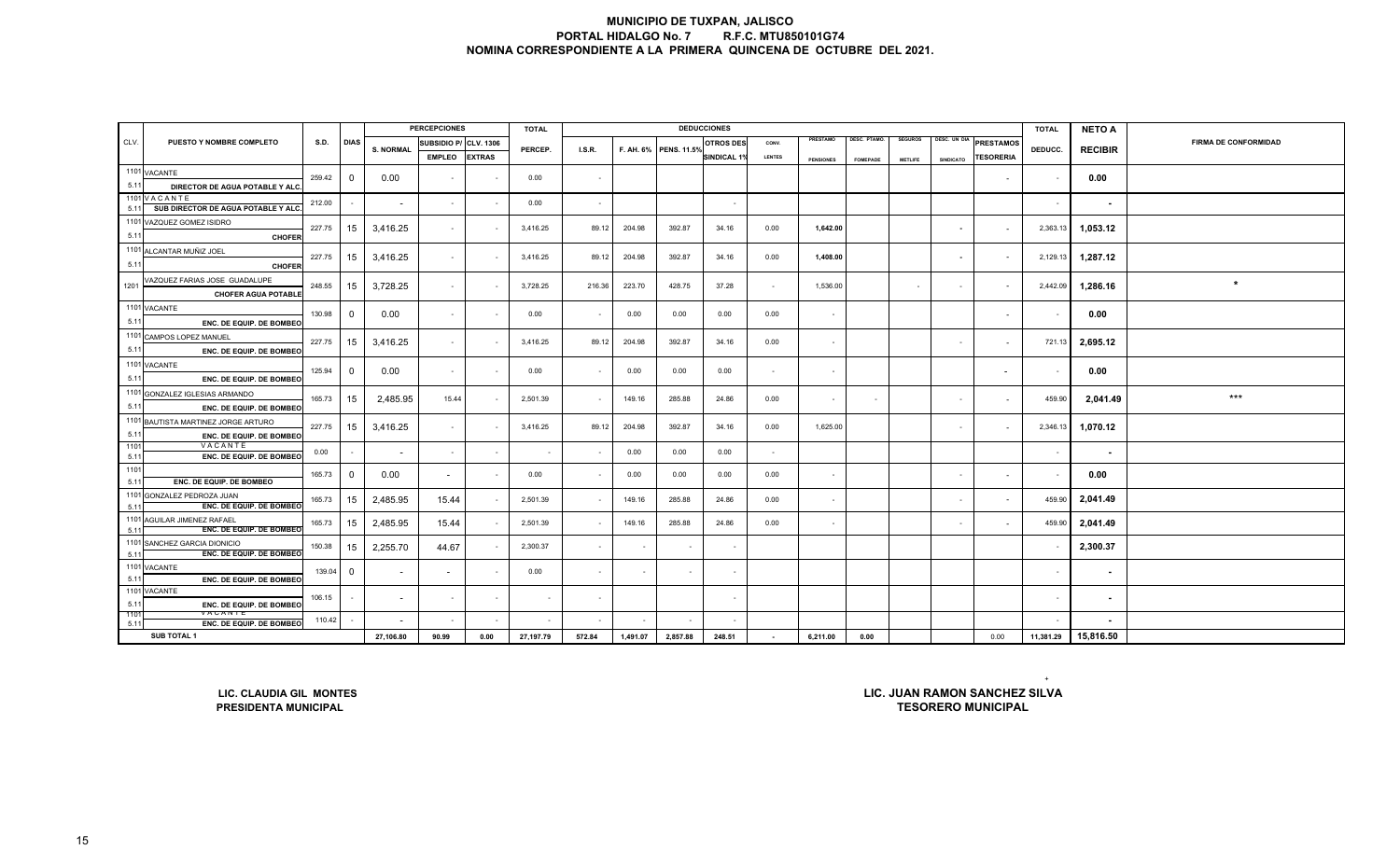|              |                                                                    |        |              |                          | <b>PERCEPCIONES</b> |                  | <b>TOTAL</b> |          |          | <b>DEDUCCIONES</b>    |                    |                |                  |                     |                |              |                                      | <b>TOTAL</b>   | <b>NETO A</b>  |                             |
|--------------|--------------------------------------------------------------------|--------|--------------|--------------------------|---------------------|------------------|--------------|----------|----------|-----------------------|--------------------|----------------|------------------|---------------------|----------------|--------------|--------------------------------------|----------------|----------------|-----------------------------|
| CLV.         | PUESTO Y NOMBRE COMPLETO                                           | S.D.   | <b>DIAS</b>  | <b>S. NORMAL</b>         | SUBSIDIO P/         | <b>CLV. 1306</b> | PERCEP.      | I.S.R.   |          | F. AH. 6% PENS. 11.5% | <b>OTROS DES</b>   | CONV.          | PRESTAMO         | <b>DESC. PTAMO.</b> | <b>SEGUROS</b> | DESC. UN DIA | PRETAMO                              |                | <b>RECIBIR</b> | <b>FIRMA DE CONFORMIDAD</b> |
|              |                                                                    |        |              |                          | <b>EMPLEO</b>       | <b>EXTRAS</b>    |              |          |          |                       | <b>SINDICAL 1%</b> | <b>LENTES</b>  | <b>PENSIONES</b> | <b>FOMEPADE</b>     | <b>METLIFE</b> | SINDICATO    | <b>TESORERIA</b>                     | DEDUCC.        |                |                             |
| 1101         | VACANTE                                                            | 39.86  |              | $\overline{\phantom{a}}$ |                     |                  | $\sim$       | $\sim$   |          |                       |                    |                |                  |                     |                |              |                                      | $\sim$         | $\sim$         |                             |
| 5.11         | <b>FONTANERO</b>                                                   |        |              |                          |                     |                  |              |          |          |                       |                    |                |                  |                     |                |              |                                      |                |                |                             |
| 1101         |                                                                    | 161.44 | $\mathbf 0$  | 0.00                     | $\blacksquare$      |                  | 0.00         | $\sim$   | 0.00     | 0.00                  | 0.00               | 0.00           | 0.00             |                     |                | 0.00         | $\sim$                               | $\blacksquare$ | 0.00           |                             |
| 5.11         | <b>FONTANERC</b>                                                   |        |              |                          |                     |                  |              |          |          |                       |                    |                |                  |                     |                |              |                                      |                |                |                             |
|              | 1101 VACANTE                                                       | 93.97  |              | $\sim$                   | $\omega$            | $\sim$           | $\sim$       |          | 0.00     | 0.00                  | 0.00               | $\sim$         |                  |                     |                |              |                                      | $\sim$         | $\sim$         |                             |
| 5.11<br>1101 | <b>AUX. FONTANERO</b><br><b>GONZALEZ CORONA SIMON</b>              |        |              |                          |                     |                  |              |          |          |                       |                    |                |                  |                     |                |              |                                      |                |                |                             |
| 5.11         | <b>AUX. FONTANERC</b>                                              | 253.06 | 15           | 3,795.90                 | $\sim$              |                  | 3,795.90     | 222.25   | 227.75   | 436.53                | 37.96              | 0.00           | 800.00           |                     |                | $\sim$       | $\sim$                               | 1,724.49       | 2,071.41       |                             |
|              | MUNGUIA CHAVEZ ABENAMAR URIEL                                      | 227.75 | 15           | 3,416.25                 | $\sim$              |                  | 3,416.25     | 89.12    | 204.98   | 392.87                | 34.16              | $\sim$         | $\sim$           |                     | 200.00         | $\sim$       | $\sim$                               | 921.13         | 2,495.12       |                             |
| 5.11         | AUX. DEL DEPARTAMENTO AGUA POTABLI                                 |        |              |                          |                     |                  |              |          |          |                       |                    |                |                  |                     |                |              |                                      |                |                |                             |
| 1201         | CORTES FERNANDEZ JOSE DE JESUS<br><b>AUX DE SERV. AGUA POTABLE</b> | 227.75 | $\mathbf 0$  | 0.00                     | $\sim$              |                  | 0.00         | $\sim$   | 0.00     | 0.00                  | 0.00               | $\sim$         | $\sim$           |                     | 0.00           | $\sim$       |                                      |                | 0.00           | $^{\star\star}$             |
|              | 1101 BAUTISTA MARTINEZ PABLO                                       | 227.75 | 15           | 3,416.25                 | $\sim$              |                  | 3,416.25     | 89.12    | 204.98   | 392.87                | 34.16              | 0.00           | 1,000.00         |                     |                | $\sim$       | $\sim$                               | 1,721.13       | 1,695.12       |                             |
| 5.11         | <b>ENC. DE ALCANTARILLADO</b><br>1101 VACANTE                      |        |              |                          |                     |                  |              |          |          |                       |                    |                |                  |                     |                |              |                                      |                |                |                             |
| 5.11         | <b>ENC. DE ALCANTARILLADO</b>                                      | 141.67 | $\mathbf 0$  | 0.00                     | $\sim$              |                  | 0.00         | $\sim$   | 0.00     | 0.00                  | 0.00               | 0.00           | $\sim$           |                     |                | $\sim$       |                                      |                | 0.00           |                             |
|              | 1101 MORAN MARTINEZ SEBASTIAN                                      | 227.75 | 15           | 3,416.25                 | $\sim$              |                  | 3,416.25     | 89.12    | 204.98   | 392.87                | 34.16              | 0.00           | $\sim$           |                     |                | $\sim$       |                                      | 721.13         | 2,695.12       |                             |
| 5.11         | <b>ALBAÑIL</b>                                                     |        |              |                          |                     |                  |              |          |          |                       |                    |                |                  |                     |                |              |                                      |                |                |                             |
|              |                                                                    |        |              | 14,044.65                | 0.00                | 0.00             | 14,044.65    | 489.61   | 842.68   | 1,615.13              | 140.45             | #¡VALOR!       | 1,800.00         | 0.00                |                |              | 0.00                                 | 5,087.87       | 8,956.78       |                             |
|              | SUBTOTAL DE AGUA DRENA. Y ALCANT                                   |        |              | 41,151.45                | 90.99               | 0.00             | 41,242.44    | 1,062.45 | 2,333.75 | 4,473.01              | 388.96             |                | 8,011.00         | 0.00                |                |              | 0.00                                 | 16,469.16      | 24,773.28      |                             |
| 5.13         | 1101 STEPHANY FARIAS MEDRANO                                       | 443.83 | 15           | 6,657.45                 | $\sim$              |                  | 6,657.45     | 568.74   |          |                       |                    | 0.00           |                  | 0.00                |                | 0.00         |                                      | 568.74         | 6,088.71       | $^{\star\star}$             |
|              | JEFE DPTO. DEPORTES                                                |        |              | 6,657.45                 | 0.00                | 0.00             | 6,657.45     | 568.74   | 0.00     | 0.00                  | 0.00               | 0.00           | 0.00             | 0.00                |                |              | 0.00                                 | 568.74         | 6,088.71       |                             |
|              | SUBTOTAL DE DEPORTES<br>1101 IGNACIO GARCIA MEDINA                 |        |              |                          |                     |                  |              |          |          |                       |                    |                |                  |                     |                |              |                                      |                |                |                             |
| 5.15         | <b>MEDICO MUNICIPAL</b>                                            | 379.60 | 15           | 5,694.00                 | $\sim$              | 2,632.44         | 8,326.44     | 429.12   |          |                       |                    |                |                  |                     |                |              |                                      | 429.12         | 7,897.32       |                             |
| 5.15         | 1101 ALEJANDRA SANTIAGO CLAUSTRO<br><b>MEDICO MUNICIPAL</b>        | 379.60 | 15           | 5,694.00                 | $\sim$              | 2,632.44         | 8,326.44     | 429.12   |          |                       |                    |                |                  |                     |                |              | 0.00                                 | 429.12         | 7,897.32       |                             |
| 5.15         | 1101 FARIAS MARTINEZ MA. TRINIDAD<br><b>ENFERMERA</b>              | 159.73 | 15           | 2,395.95                 | 21.20               |                  | 2,417.15     | $\sim$   | 143.76   | 275.53                | 23.96              | 0.00           | 0.00             |                     |                | 0.00         | $\sim$                               | 443.25         | 1,973.90       |                             |
| 5.15         | 1101 PARRA MALDONADO MA. DEL CARMEN<br><b>ENFERMERA</b>            | 159.73 | 15           | 2,395.95                 | 21.20               |                  | 2,417.15     | $\sim$   | 143.76   | 275.53                | 23.96              | 0.00           | 0.00             |                     |                | 0.00         | $\sim$                               | 443.25         | 1,973.90       |                             |
|              | 1101 VACANTE                                                       | 50.49  | $\mathbf{0}$ | 0.00                     | $\sim$              |                  | 0.00         | $\sim$   | 0.00     | 0.00                  | 0.00               | $\overline{a}$ |                  |                     |                |              |                                      |                | 0.00           |                             |
| 5.15         | AUX. INTENDENTE (PENSIONADA 40%                                    |        |              |                          |                     |                  |              |          |          |                       |                    |                |                  |                     |                |              |                                      |                |                |                             |
|              | SUBTOTAL SERVICIO MEDICO                                           |        |              | 16,179.90                | 42.40               | 5,264.88         | 21,487.18    | 858.24   | 287.51   | 551.07                | 47.92              |                | 0.00             | 0.00                |                |              | 0.00                                 | 1,744.74       | 19,742.44      |                             |
|              | LIC. CLAUDIA GIL MONTES                                            |        |              |                          |                     |                  |              |          |          |                       |                    |                |                  |                     |                |              | <b>LIC. JUAN RAMON SANCHEZ SILVA</b> |                |                |                             |
|              | <b>PRESIDENTA MUNICIPAL</b>                                        |        |              |                          |                     |                  |              |          |          |                       |                    |                |                  |                     |                |              | <b>TESORERO MUNICIPAL</b>            |                |                |                             |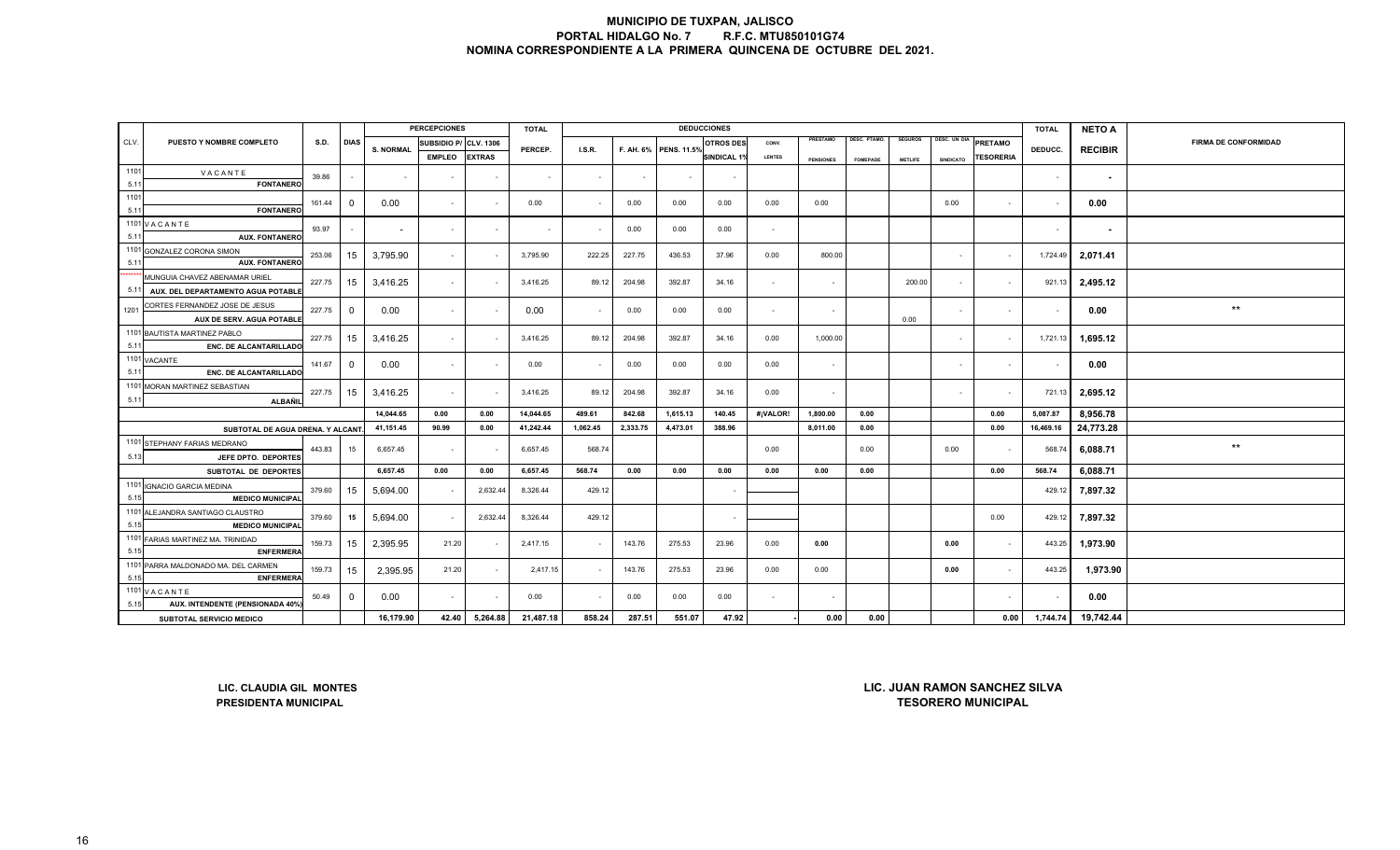|      |                                   |        |             |                  | <b>PERCEPCIONES</b>   |        | <b>TOTAL</b> |               |      |                       | <b>DEDUCCIONES</b> |               |                  |                 |                |                  |                           | <b>TOTAL</b>   | <b>NETO A</b>            |                             |
|------|-----------------------------------|--------|-------------|------------------|-----------------------|--------|--------------|---------------|------|-----------------------|--------------------|---------------|------------------|-----------------|----------------|------------------|---------------------------|----------------|--------------------------|-----------------------------|
| CLV. | <b>PUESTO Y NOMBRE COMPLETO</b>   | S.D.   | <b>DIAS</b> | <b>S. NORMAL</b> | SUBSIDIO P/ CLV. 1306 |        | PERCEP.      | <b>I.S.R.</b> |      | F. AH. 6% PENS. 11.5% | <b>OTROS DES</b>   | CONV.         | <b>PRESTAMO</b>  | DESC. PTAMO.    | <b>SEGUROS</b> |                  | JS TDESC. UN DIA PRESTAMO | <b>DEDUCC.</b> | <b>RECIBIR</b>           | <b>FIRMA DE CONFORMIDAD</b> |
|      |                                   |        |             |                  | <b>EMPLEO EXTRAS</b>  |        |              |               |      |                       | SINDICAL 1%        | <b>LENTES</b> | <b>PENSIONES</b> | <b>FOMEPADE</b> | <b>METLIFE</b> | <b>SINDICATO</b> | <b>TESORERIA</b>          |                |                          |                             |
|      | 1101 VACANTE                      | 360.53 |             | 0.00             |                       |        |              |               |      |                       |                    |               |                  |                 |                |                  | 0.00                      |                | $\overline{\phantom{a}}$ |                             |
| 5.25 | DIR. DESARROLLO RURAL             |        |             |                  |                       |        |              |               |      |                       |                    |               |                  |                 |                |                  |                           |                |                          |                             |
|      | SUBTOTAL DEPTO. FOMET. AGROP.     |        |             | 0.00             | 0.00                  | 0.00   | 0.00         | 0.00          | 0.00 | 0.00                  | 0.00               |               | 0.00             | 0.00            |                |                  | 0.00                      | 0.00           | 0.00                     |                             |
|      | 1101 JULIO ALBERTO VAZQUEZ CAMPOS | 443.83 | 15          | 6.657.45         | $\sim$                | $\sim$ | 6,657.45     | 568.74        |      |                       |                    |               | 0.00             |                 |                |                  | 0.00                      | 568.74         | 6,088.71                 | $***$                       |
| 5.31 | JEFE DPTO. MEDIO AMBIENTE         |        |             |                  |                       |        |              |               |      |                       |                    |               |                  |                 |                |                  |                           |                |                          |                             |
|      | SUBTOTAL DEPTO. ECOLOGIA          |        |             | 6,657.45         | 0.00                  | 0.00   | 6,657.45     | 568.74        | 0.00 | 0.00                  | 0.00               |               | 0.00             | 0.00            |                |                  | 0.00                      | 568.74         | 6,088.71                 |                             |

**LIC. CLAUDIA GIL MONTESPRESIDENTA MUNICIPAL**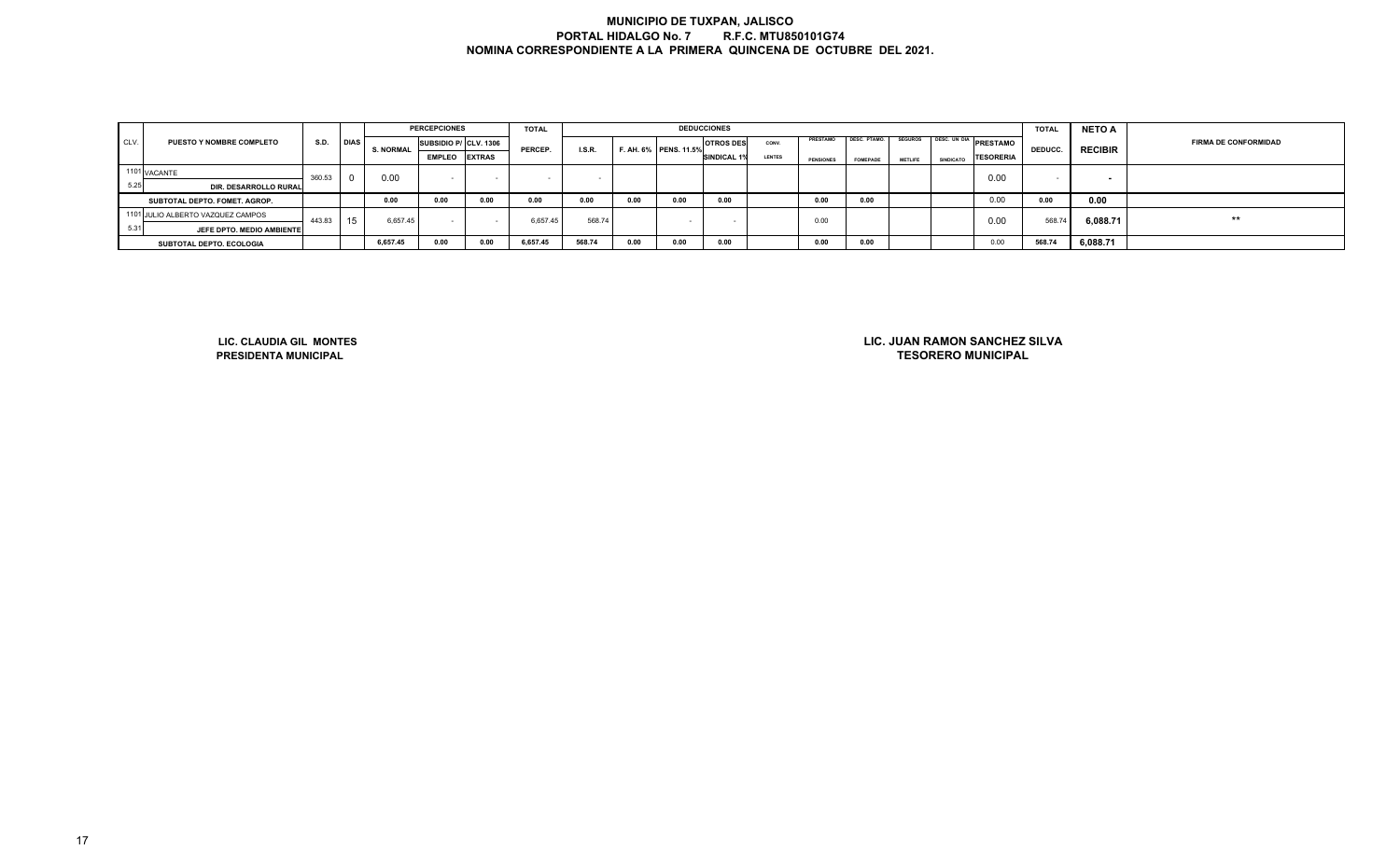|      | TO Y NOMBRE COMPLETO                         |             | <b>DIAS</b>      |                  | <b>PERCEPCIONES</b>   |               | <b>TOTAL</b> |          |          |                       | <b>DEDUCCIONES</b> |               |                  |                 |                |                  |                                      | <b>TOTAL</b> | <b>NETO A</b>  | <b>FIRMA DE CONFORMIDAD</b> |
|------|----------------------------------------------|-------------|------------------|------------------|-----------------------|---------------|--------------|----------|----------|-----------------------|--------------------|---------------|------------------|-----------------|----------------|------------------|--------------------------------------|--------------|----------------|-----------------------------|
| CLV. |                                              | <b>S.D.</b> |                  | <b>S. NORMAL</b> | SUBSIDIO P/ CLV. 1306 |               | PERCEP.      | LS.R.    |          | F. AH. 6% PENS. 11.5% | <b>OTROS DES</b>   | CONV.         | PRESTAMO         | DESC. PTAMO.    | <b>SEGUROS</b> | DESC. UN DIA     | <b>PRESTAMOS</b>                     |              | <b>RECIBIR</b> |                             |
|      |                                              |             |                  |                  | <b>EMPLEO</b>         | <b>EXTRAS</b> |              |          |          |                       | SINDICAL 1%        | <b>LENTES</b> | <b>PENSIONES</b> | <b>FOMEPADE</b> | <b>METLIFE</b> | <b>SINDICATO</b> | TESORERIA                            | DEDUCC.      |                |                             |
| 1201 | GUZMAN FLORES MARIA MARTINA                  | 188.98      | 15               | 2,834.70         | $\sim$                |               | 2,834.70     | 22.28    |          |                       | 28.35              |               |                  |                 |                |                  |                                      | 50.63        | 2,784.07       |                             |
|      | AUXILIAR DEL COMEDOR                         |             |                  |                  |                       |               |              |          |          |                       |                    |               |                  |                 |                |                  |                                      |              |                |                             |
| 1201 | VACANTE                                      | 333.33      | $\mathbf 0$      | 0.00             | $\sim$                | $\sim$        | 0.00         | $\sim$   |          |                       | $\sim$             |               |                  |                 |                |                  | 0.00                                 | $\sim$       | $\sim$         |                             |
|      | DIR. IMAGEN URBANA VERDE                     |             |                  |                  |                       |               |              |          |          |                       |                    |               |                  |                 |                |                  |                                      |              |                |                             |
| 1201 | VACANTE                                      | 0.00        | $\mathbf 0$      | 0.00             | $\sim$                | $\sim$        | 0.00         | $\sim$   |          |                       | $\sim$             |               |                  |                 |                |                  | 0.00                                 | 0.00         | 0.00           |                             |
|      | DIR. DISPOSICION FINAL DE RESIDUOS           |             |                  |                  |                       |               |              |          |          |                       |                    |               |                  |                 |                |                  |                                      |              |                |                             |
| 1201 | VACANTE                                      | 111.86      | $\mathbf 0$      | 0.00             | $\sim$                | $\sim$        | 0.00         | $\sim$   |          |                       | $\sim$             |               |                  |                 |                |                  |                                      | $\sim$       | 0.00           |                             |
|      | <b>JARDINERO</b>                             |             |                  |                  |                       |               |              |          |          |                       |                    |               |                  |                 |                |                  |                                      |              |                |                             |
| 1201 | FERMIN AGUILAR JOSE ANTONIO                  | 349.16      | 15               | 5,237.40         | $\sim$                | $\sim$        | 5,237.40     | 367.92   | 314.24   | 602.30                | 52.37              | 0.00          | 2,068.00         |                 |                | 0.00             | 0.00                                 | 3,404.84     | 1,832.56       | $\star$                     |
|      | <b>CHOFER</b><br>MENDOZA GUZMAN J. GUADALUPE |             |                  |                  |                       |               |              |          |          |                       |                    |               |                  |                 |                |                  |                                      |              |                |                             |
| 1201 | <b>CHOFER</b>                                | 395.49      | 15               | 5,932.35         | $\sim$                |               | 5,932.35     | 463.29   | 355.94   | 682.22                | 59.32              | 0.00          | $\sim$           |                 |                | 0.00             | $\sim$                               | 1,560.77     | 4,371.58       |                             |
|      | VACANTE                                      |             |                  |                  |                       |               |              |          |          |                       |                    |               |                  |                 |                |                  |                                      |              |                |                             |
| 1201 | (ESPOSA PENSIONADA 80% ACUERDO AYTO) 22/01/1 | 101.25      | $\overline{0}$   | 0.00             | $\sim$                | $\sim$        | 0.00         | $\sim$   | 0.00     | 0.00                  | $\sim$             |               |                  |                 |                | 0.00             |                                      | $\sim$       | 0.00           |                             |
|      | OCHOA REYES MIGUEL ANGEL                     |             |                  |                  |                       |               |              |          |          |                       |                    |               |                  |                 |                |                  |                                      |              |                |                             |
| 1201 | <b>JARDINERO</b>                             | 185.00      | 15               | 2,775.00         | $\sim$                |               | 2,775.00     | 17.09    | 166.50   | 319.13                | 27.75              |               | 789.17           | 0.00            |                | 0.00             | 0.00                                 | 1,319.64     | 1,455.37       |                             |
| 1201 | MARTINEZ MARTINEZ GUADALUPE                  | 160.15      | 15               | 2,402.25         | 20.80                 |               | 2,423.05     | $\sim$   | 144.14   | 276.26                | 24.02              |               | 0.00             |                 |                | 0.00             |                                      | 444.42       | 1,978.63       |                             |
|      | <b>JARDINERO</b>                             |             |                  |                  |                       |               |              |          |          |                       |                    |               |                  |                 |                |                  |                                      |              |                |                             |
| 1201 | VICENTE ORTIZ DIMAS                          | 304.17      | 15               | 4,562.55         | $\sim$                | $\sim$        | 4,562.55     | 288.98   | 273.75   | 524.69                | 45.63              |               | 1,097.00         |                 |                | 0.00             | $\sim$                               | 2,230.05     | 2,332.50       |                             |
|      | <b>AUX. OBRAS PUBLICAS</b>                   |             |                  |                  |                       |               |              |          |          |                       |                    |               |                  |                 |                |                  |                                      |              |                |                             |
| 1201 | CEBALLOS OSORIO TIMOTEO                      | 159.69      | 15 <sub>15</sub> | 2,395.35         | 21.24                 | $\sim$        | 2,416.59     | $\sim$   |          |                       | $\sim$             |               |                  |                 |                |                  |                                      | $\sim$       | 2,416.59       |                             |
|      | <b>AUX. INTENDENTE</b>                       |             |                  |                  |                       |               |              |          |          |                       |                    |               |                  |                 |                |                  |                                      |              |                |                             |
|      | <b>TOTAL HOJA</b>                            |             |                  | 26,139.60        | 42.04                 | 0.00          | 26,181.64    | 1,159.56 | 1,254.57 | 2,404.60              | 237.44             |               | 3,954.17         | 0.00            |                |                  | 0.00                                 | 9,010.34     | 17,171.30      |                             |
|      |                                              |             |                  |                  |                       |               |              |          |          |                       |                    |               |                  |                 |                |                  |                                      |              |                |                             |
|      |                                              |             |                  |                  |                       |               |              |          |          |                       |                    |               |                  |                 |                |                  |                                      |              |                |                             |
|      |                                              |             |                  |                  |                       |               |              |          |          |                       |                    |               |                  |                 |                |                  |                                      |              |                |                             |
|      |                                              |             |                  |                  |                       |               |              |          |          |                       |                    |               |                  |                 |                |                  |                                      |              |                |                             |
|      |                                              |             |                  |                  |                       |               |              |          |          |                       |                    |               |                  |                 |                |                  |                                      |              |                |                             |
|      |                                              |             |                  |                  |                       |               |              |          |          |                       |                    |               |                  |                 |                |                  |                                      |              |                |                             |
|      |                                              |             |                  |                  |                       |               |              |          |          |                       |                    |               |                  |                 |                |                  |                                      |              |                |                             |
|      |                                              |             |                  |                  |                       |               |              |          |          |                       |                    |               |                  |                 |                |                  |                                      |              |                |                             |
|      |                                              |             |                  |                  |                       |               |              |          |          |                       |                    |               |                  |                 |                |                  |                                      |              |                |                             |
|      |                                              |             |                  |                  |                       |               |              |          |          |                       |                    |               |                  |                 |                |                  |                                      |              |                |                             |
|      |                                              |             |                  |                  |                       |               |              |          |          |                       |                    |               |                  |                 |                |                  |                                      |              |                |                             |
|      | LIC. CLAUDIA GIL MONTES                      |             |                  |                  |                       |               |              |          |          |                       |                    |               |                  |                 |                |                  | <b>LIC. JUAN RAMON SANCHEZ SILVA</b> |              |                |                             |

**LIC. CLAUDIA GIL MONTESPRESIDENTA MUNICIPAL**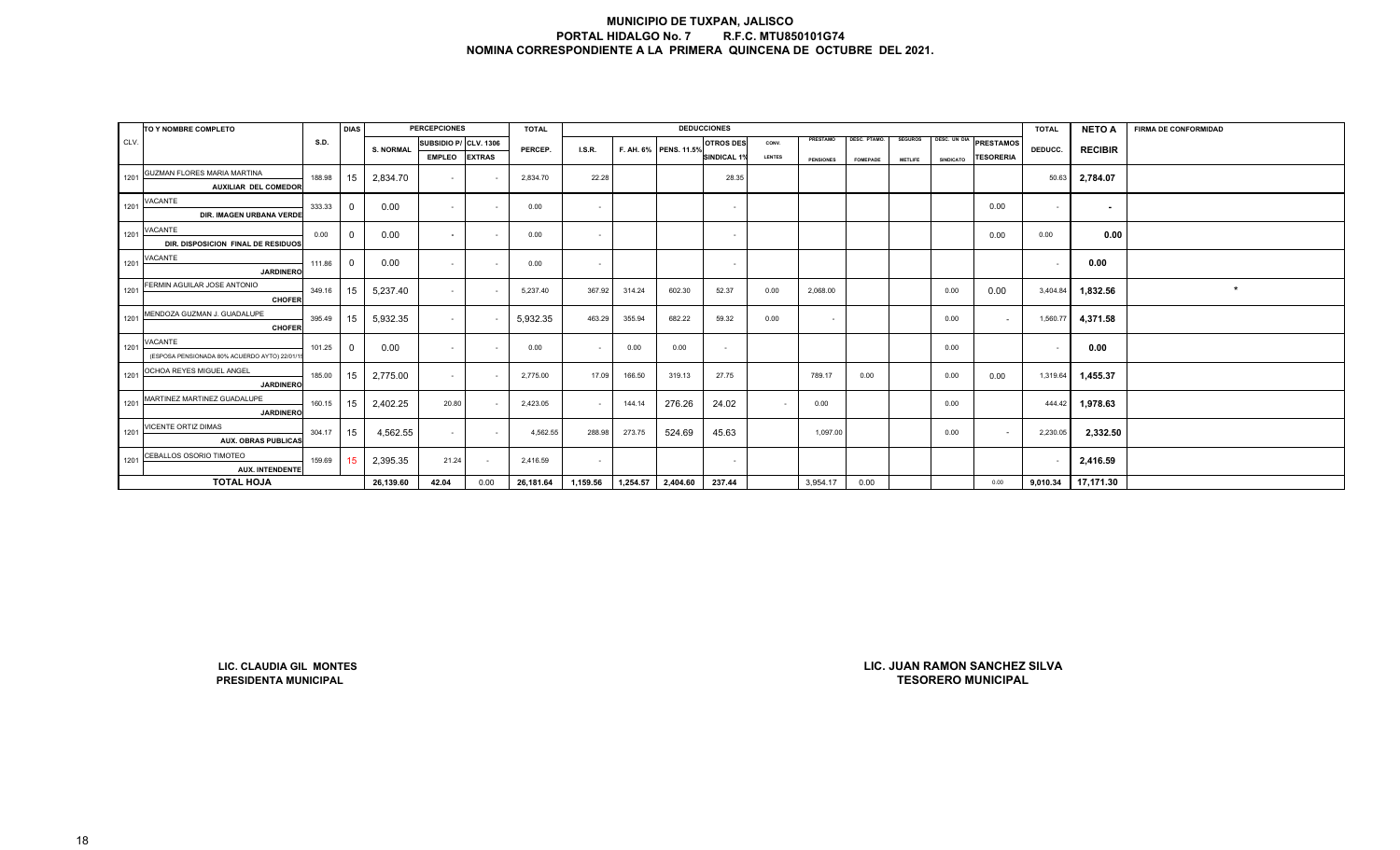|      |                                                      |        |             |                  | <b>PERCEPCIONES</b>   |               | <b>TOTAL</b> |        |        |                       | <b>DEDUCCIONES</b> |               |                  |                 |                |                    |                                                            | <b>TOTAL</b>             | <b>NETO A</b>  |                             |
|------|------------------------------------------------------|--------|-------------|------------------|-----------------------|---------------|--------------|--------|--------|-----------------------|--------------------|---------------|------------------|-----------------|----------------|--------------------|------------------------------------------------------------|--------------------------|----------------|-----------------------------|
| CLV. | PUESTO Y NOMBRE COMPLETO                             | S.D.   | <b>DIAS</b> |                  | SUBSIDIO P/ CLV. 1306 |               |              |        |        | F. AH. 6% PENS. 11.5% | <b>OTROS DES</b>   | CONV.         | PRESTAMO         | DESC. PTAMO.    | <b>SEGUROS</b> | DESC. UN DIA PTMO. |                                                            |                          | <b>RECIBIR</b> | <b>FIRMA DE CONFORMIDAD</b> |
|      |                                                      |        |             | <b>S. NORMAL</b> | <b>EMPLEO</b>         | <b>EXTRAS</b> | PERCEP.      | LS.R.  |        |                       | <b>SINDICAL 1%</b> | <b>LENTES</b> | <b>PENSIONES</b> | <b>FOMEPADE</b> | <b>METLIFE</b> | <b>SINDICATO</b>   | TESORERIA                                                  | DEDUCC.                  |                |                             |
| 1201 | VACANTE                                              | 100.39 | $\mathbf 0$ | 0.00             | $\sim$                |               | 0.00         | $\sim$ |        |                       |                    |               |                  |                 |                |                    |                                                            | $\sim$                   | 0.00           |                             |
|      | <b>AUX. INTENDENTE</b>                               |        |             |                  |                       |               |              |        |        |                       |                    |               |                  |                 |                |                    |                                                            |                          |                |                             |
| 1201 | JOSE RAMON MARTINEZ MANCILLA<br>VELADOR              | 274.86 | 15          | 4,122.90         | $\sim$                |               | 4,122.90     | 250.71 |        |                       | 41.23              |               |                  |                 |                |                    | $\sim$                                                     | 291.94                   | 3,830.96       | $\star$                     |
| 1201 | GODINEZ AGUILAR GUILLERMO<br><b>AUX. INTENDENTE</b>  | 210.60 | 15          | 3,159.00         | $\sim$                |               | 3,159.00     | 66.73  | 189.54 | 363.29                | 31.59              |               | 776.00           | 0.00            |                | 0.00               | $\sim$                                                     | 1,427.15                 | 1,731.86       | $\star$                     |
| 1201 | MARTINEZ LOPEZ DAVID<br><b>AUX. INTENDENTE</b>       | 225.22 | 15          | 3,378.30         | $\sim$                |               | 3,378.30     | 85.82  | 202.70 | 388.50                | 33.78              |               |                  |                 |                | 0.00               | $\sim$                                                     | 710.81                   | 2,667.49       |                             |
| 1201 | PONS OSCAR ALFREDO<br><b>JARDINERO</b>               | 253.06 | 15          | 3,795.90         | $\sim$                |               | 3,795.90     | 222.25 | 227.75 | 436.53                | 37.96              |               | 938.00           |                 | 0.00           | 0.00               |                                                            | 1,862.49                 | 1,933.41       |                             |
| 1201 | JOEL PABLO FLORES ALEGRIA                            | 137.32 | 15          | 2,059.80         | 71.13                 |               | 2,130.93     | $\sim$ | 0.00   |                       | 0.00               |               |                  |                 |                | 0.00               |                                                            | $\sim$                   | 2,130.93       | $\star\star$                |
| 1201 | ENC. BOMBEO LOS LAURELES<br>MARTINEZ CARDENAS JOSE   | 145.65 | 15          | 2,184.75         | 63.14                 |               | 2,247.89     | $\sim$ | 0.00   |                       |                    |               |                  |                 |                |                    |                                                            | $\sim$                   | 2,247.89       |                             |
| 1201 | SUPERV. DE EQUIP. DE BOMBEC<br>SANCHEZ SILVA RICARDO | 165.73 | 15          | 2,485.95         | 15.44                 |               | 2,501.39     | $\sim$ | 149.16 | 285.88                | 24.86              | 0.00          | 911.96           | 0.00            |                | 0.00               | 0.00                                                       | 1,371.86                 | 1,129.53       |                             |
|      | ENC. DE EQUIP. DE BOMBEO                             |        |             |                  |                       |               |              |        |        |                       |                    |               |                  |                 |                |                    |                                                            |                          |                |                             |
| 1201 | <b>REV. EQUIP. DE BOMBEO</b>                         | 106.42 | $\mathbf 0$ | 0.00             | $\blacksquare$        |               | 0.00         | $\sim$ |        |                       |                    |               |                  |                 |                |                    |                                                            | $\overline{\phantom{a}}$ | 0.00           |                             |
|      | <b>TOTAL HOJA</b>                                    |        |             | 21,186.60        | 149.71                | 0.00          | 21,336.31    | 625.51 | 769.15 | 1,474.20              | 169.42             |               | 2,625.96         | 0.00            |                |                    | 0.00                                                       | 5,664.24                 | 15,672.07      |                             |
|      |                                                      |        |             |                  |                       |               |              |        |        |                       |                    |               |                  |                 |                |                    |                                                            |                          |                |                             |
|      | LIC. CLAUDIA GIL MONTES<br>PRESIDENTA MUNICIPAL      |        |             |                  |                       |               |              |        |        |                       |                    |               |                  |                 |                |                    | LIC. JUAN RAMON SANCHEZ SILVA<br><b>TESORERO MUNICIPAL</b> |                          |                |                             |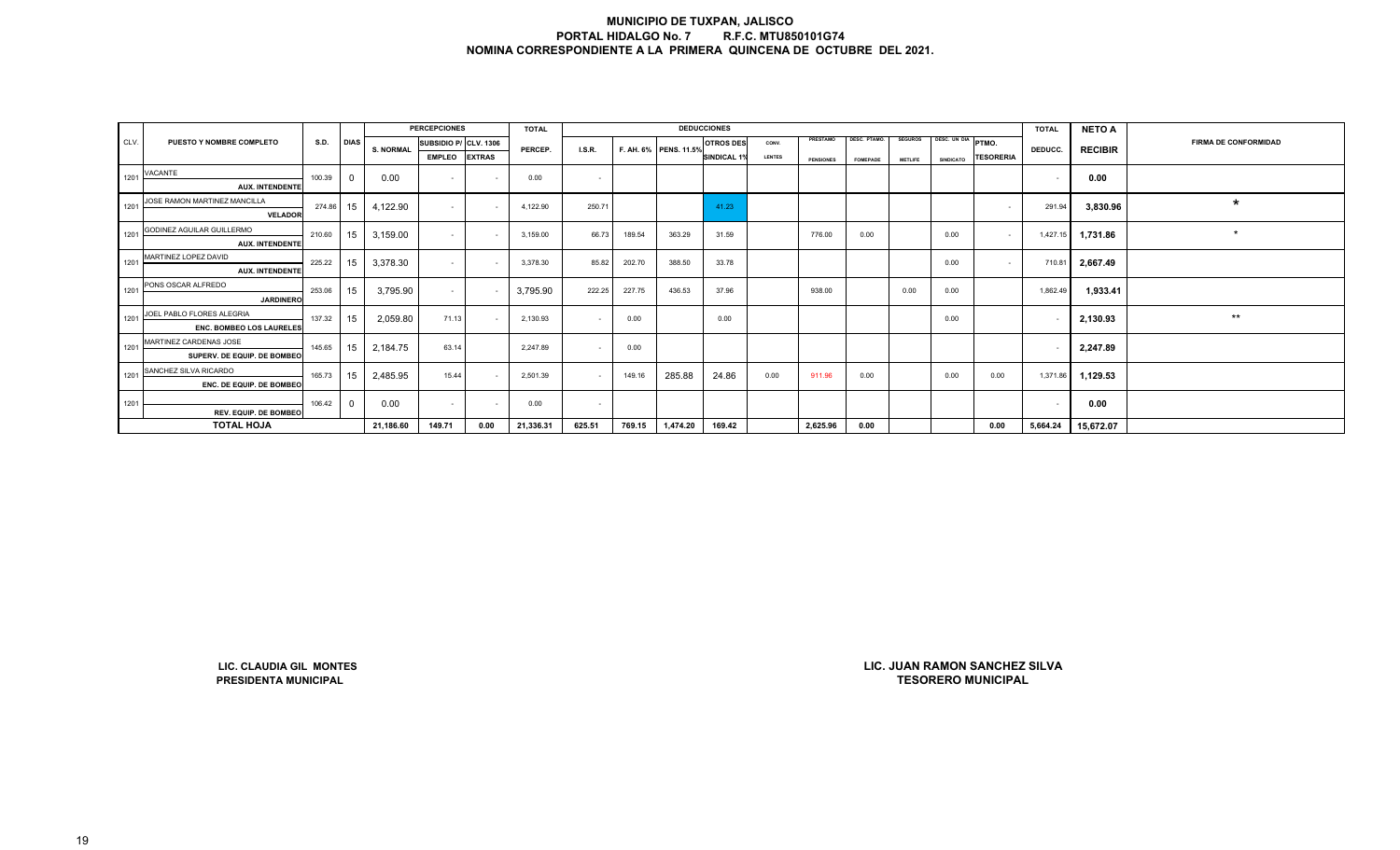|      |                                                                        |             |             |                  | <b>PERCEPCIONES</b>   |               | <b>TOTAL</b> |                |          |                       | <b>DEDUCCIONES</b> |               |                  |                 |                |                  |                                                            | <b>TOTAL</b> | <b>NETO A</b>  |                             |
|------|------------------------------------------------------------------------|-------------|-------------|------------------|-----------------------|---------------|--------------|----------------|----------|-----------------------|--------------------|---------------|------------------|-----------------|----------------|------------------|------------------------------------------------------------|--------------|----------------|-----------------------------|
| CLV. | PUESTO Y NOMBRE COMPLETO                                               | <b>S.D.</b> | <b>DIAS</b> | <b>S. NORMAL</b> | SUBSIDIO P/ CLV. 1306 |               |              |                |          |                       | <b>OTROS DES</b>   | CONV.         | PRESTAMO         | DESC. PTAMO.    | <b>SEGUROS</b> | DESC. UN DIA     | <b>PRESTAMO</b>                                            |              |                | <b>FIRMA DE CONFORMIDAD</b> |
|      |                                                                        |             |             |                  | <b>EMPLEO</b>         | <b>EXTRAS</b> | PERCEP.      | LS.R.          |          | F. AH. 6% PENS. 11.5% | <b>SINDICAL 1%</b> | <b>LENTES</b> | <b>PENSIONES</b> | <b>FOMEPADE</b> | <b>METLIFE</b> | <b>SINDICATO</b> | <b>TESORERIA</b>                                           | DEDUCC.      | <b>RECIBIR</b> |                             |
| 1201 |                                                                        | 96.16       | $\mathbf 0$ | 0.00             | $\blacksquare$        |               |              | $\sim$         |          |                       |                    |               |                  |                 |                |                  |                                                            |              | 0.00           |                             |
|      | <b>VELADOR ASILO</b>                                                   |             |             |                  |                       |               | 0.00         |                |          |                       |                    |               |                  |                 |                |                  |                                                            | $\sim$       |                |                             |
| 1201 | GUERRERO JOSE CRUZ<br><b>JARDINERO</b>                                 | 142.15      | 15          | 2,132.25         | 66.50                 |               | 2,198.75     | $\sim$         |          |                       |                    |               |                  |                 |                |                  |                                                            |              | 2,198.75       |                             |
| 1201 | <b>HERNANDEZ CORTES MIGUEL</b><br><b>INSPECTOR DE GANADERIA</b>        | 284.96      | 15          | 4,274.40         | $\sim$                |               | 4,274.40     | 263.89         |          |                       |                    |               |                  |                 |                |                  |                                                            | 263.89       | 4,010.51       | $\star$                     |
| 1201 | <b>VAZQUEZ LOPEZ JERONIMO</b><br><b>VELADOR RASTRO MPAL</b>            | 205.31      | 15          | 3,079.65         | $\sim$                |               | 3,079.65     | 59.82          | 184.78   | 354.16                | 30.80              |               |                  |                 |                | 0.00             |                                                            | 629.56       | 2,450.09       |                             |
| 1201 | ING. RAMIREZ MORALES JOSE ADRIAN<br>TEC. EN MANEJO DE INF. TERRITORIAL | 517.04      | 15          | 7,755.60         | $\sim$                |               | 7,755.60     | 756.40         | 465.34   | 891.89                | 77.56              |               | 1,800.00         | 0.00            |                | 0.00             |                                                            | 3,991.19     | 3,764.41       |                             |
| 1201 | MATA RAMOS ELENA<br>ENC. DE EQ. DE BOM. B. PAIS                        | 116.57      | 15          | 1,748.55         | 91.05                 |               | 1,839.60     | $\sim$         |          |                       |                    |               |                  |                 |                |                  |                                                            |              | 1,839.60       |                             |
| 1201 | DAMIAN CORTES GABRIEL<br>ENC.DE EQ. DE BOM. DE SAN MIG                 | 116.57      | 15          | 1,748.55         | 91.05                 |               | 1,839.60     | $\blacksquare$ |          |                       |                    |               |                  |                 |                |                  |                                                            |              | 1,839.60       |                             |
| 1201 | MORAN SILVA BLANCA ESTELA<br>ENC. DE EQ. DE BOM. DEL POBL.             | 116.57      | 15          | 1,748.55         | 91.05                 |               | 1,839.60     | $\sim$         |          |                       | 17.49              |               |                  |                 |                |                  |                                                            | 17.49        | 1,822.11       |                             |
| 1201 | GUZMAN MEJIA NAHUM JACOB<br><b>FONTANERO PLATANAR</b>                  | 126.54      | 15          | 1,898.10         | 81.48                 |               | 1,979.58     | $\sim$         |          |                       |                    |               |                  |                 |                |                  |                                                            |              | 1,979.58       |                             |
| 1201 | RAMIREZ MARTINEZ JORGE<br><b>FONTANERO 21 DE NOVIEMBRE</b>             | 116.57      | 15          | 1,748.55         | 91.05                 | 466.28        | 2,305.88     | $\sim$         | 104.91   | 201.08                | 17.49              |               |                  |                 |                | 0.00             |                                                            | 323.48       | 1,982.40       |                             |
| 1201 | VIERA MARTINEZ GERACIMO<br><b>RETROEXCAVADORA</b>                      | 311.63      | 15          | 4,674.45         | $\sim$                |               | 4,674.45     | 298.72         | 280.47   | 537.56                | 46.74              | 0.00          | 0.00             |                 |                | 0.00             | $\sim$                                                     | 1,163.49     | 3,510.96       |                             |
| 1201 | RAMIREZ MARTINEZ MARIA ANTONIA<br>JARDINERO 21 DE NOVIEMBRE            | 151.84      | 15          | 2,277.60         | 43.27                 |               | 2,320.87     | $\blacksquare$ |          |                       |                    |               |                  |                 |                |                  |                                                            |              | 2,320.87       |                             |
|      | <b>TOTAL HOJA</b>                                                      |             |             | 33,086.25        | 555.45                | 466.28        | 34,107.98    | 1,378.83       | 1,035.50 | 1,984.70              | 190.07             |               | 1,800.00         | 0.00            |                |                  | 0.00                                                       | 6,389.09     | 27,718.89      |                             |
|      |                                                                        |             |             |                  |                       |               |              |                |          |                       |                    |               |                  |                 |                |                  |                                                            |              |                |                             |
|      | LIC. CLAUDIA GIL MONTES<br>PRESIDENTA MUNICIPAL                        |             |             |                  |                       |               |              |                |          |                       |                    |               |                  |                 |                |                  | LIC. JUAN RAMON SANCHEZ SILVA<br><b>TESORERO MUNICIPAL</b> |              |                |                             |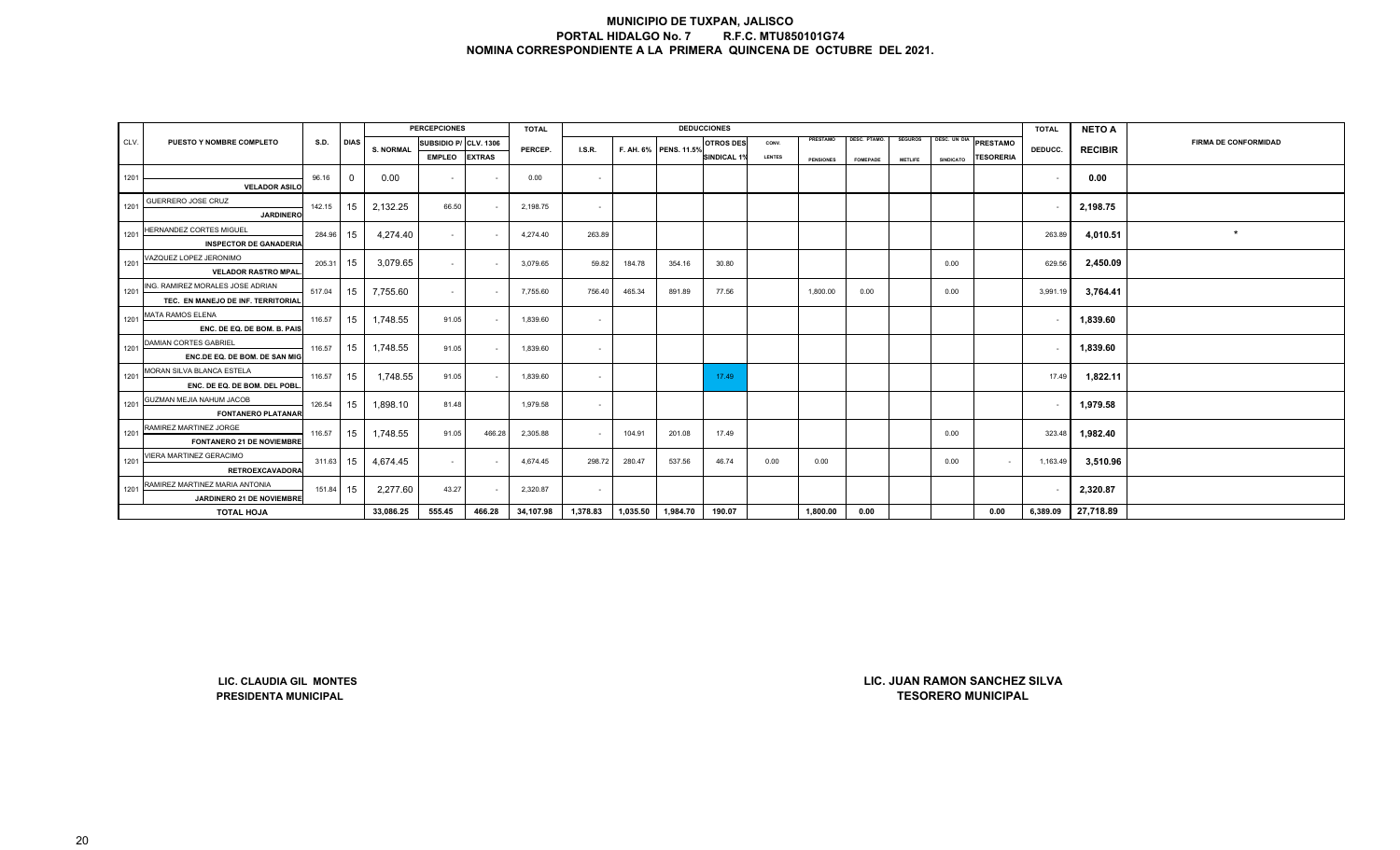|      |                                                        |                   |                |                  | <b>PERCEPCIONES</b>   |               | <b>TOTAL</b> |          |          |                       | <b>DEDUCCIONES</b> |               |                  |                     |                |                  |                                                            | <b>TOTAL</b> | <b>NETO A</b>            |                             |
|------|--------------------------------------------------------|-------------------|----------------|------------------|-----------------------|---------------|--------------|----------|----------|-----------------------|--------------------|---------------|------------------|---------------------|----------------|------------------|------------------------------------------------------------|--------------|--------------------------|-----------------------------|
| CLV. | PUESTO Y NOMBRE COMPLETO                               | S.D.              | <b>DIAS</b>    | <b>S. NORMAL</b> | SUBSIDIO P/ CLV. 1306 |               | PERCEP.      | LS.R.    |          | F. AH. 6% PENS. 11.5% | <b>OTROS DES</b>   | CONV.         | PRESTAMO         | <b>DESC. PTAMO.</b> | <b>SEGUROS</b> |                  | DESC. UN DIA PRESTAMO                                      | DEDUCC.      | <b>RECIBIR</b>           | <b>FIRMA DE CONFORMIDAD</b> |
|      |                                                        |                   |                |                  | <b>EMPLEO</b>         | <b>EXTRAS</b> |              |          |          |                       | <b>SINDICAL 1%</b> | <b>LENTES</b> | <b>PENSIONES</b> | FOMEPADE            | <b>METLIFE</b> | <b>SINDICATO</b> | <b>TESORERIA</b>                                           |              |                          |                             |
| 1201 | <b>GUZMAN FLORES JOSE MANUEL</b>                       | 510.47            | 15             | 7,657.05         |                       | $\sim$        | 7,657.05     |          | 459.42   | 880.56                | 76.57              |               | 0.00             |                     |                |                  |                                                            |              |                          | $\star$                     |
|      | <b>AUXILIAR DE EGRESOS</b>                             |                   |                |                  | $\sim$                |               |              | 739.56   |          |                       |                    |               |                  |                     | 0.00           | 0.00             |                                                            | 2,156.11     | 5,500.94                 |                             |
| 1201 | VACANTE                                                | 126.26            | $\mathbf 0$    |                  | $\sim$                |               | $\sim$       | $\sim$   |          |                       |                    |               |                  |                     |                |                  |                                                            | $\sim$       |                          |                             |
|      | <b>JARDINERO</b>                                       |                   |                | $\sim$           |                       |               |              |          |          |                       |                    |               |                  |                     |                |                  |                                                            |              | $\sim$                   |                             |
| 1201 | VACANTE                                                | 190.81            | $\mathbf 0$    | $\sim$           | $\sim$                |               | $\sim$       | $\sim$   |          |                       |                    |               |                  |                     |                |                  |                                                            | $\sim$       | $\overline{\phantom{a}}$ |                             |
|      | <b>CHOFER AGUA POTABLE</b>                             |                   |                |                  |                       |               |              |          |          |                       |                    |               |                  |                     |                |                  |                                                            |              |                          |                             |
| 1201 | VACANTE                                                | 198.74            | $\overline{0}$ | $\sim$           | $\sim$                |               | $\sim$       | $\sim$   |          |                       |                    |               |                  |                     |                |                  |                                                            | $\sim$       | $\sim$                   |                             |
|      | <b>AUX. DE PLANEACION</b>                              |                   |                |                  |                       |               |              |          |          |                       |                    |               |                  |                     |                |                  |                                                            |              |                          |                             |
| 1201 | DE SANTIAGO CAMACHO MA. ISABEL                         | 142.12            | 15             | 2,131.80         | 66.53                 | $\sim$        | 2,198.33     | $\sim$   | 127.91   | 245.16                | 21.32              | 0.00          | 879.00           |                     |                | 0.00             | $\sim$                                                     | 1,273.38     | 924.95                   |                             |
|      | <b>BAÑOS MERCADO MPAL</b>                              |                   |                |                  |                       |               |              |          |          |                       |                    |               |                  |                     |                |                  |                                                            |              |                          |                             |
| 1201 | CLAUDIA JOCELYN BERNAL GARCIA                          | 233.34            | 15             | 3,500.10         | $\sim$                | $\sim$        | 3,500.10     | 96.42    |          |                       | 35.00              | $\sim$        |                  |                     |                | 0.00             |                                                            | 131.42       | 3,368.68                 |                             |
|      | AUX. DE CATASTRO                                       |                   |                |                  |                       |               |              |          |          |                       |                    |               |                  |                     |                |                  |                                                            |              |                          |                             |
| 1201 | FABIAN CAMPOS PEDRO                                    | 227.75            | 15             | 3,416.25         | $\sim$                | $\sim$        | 3,416.25     | 89.12    | 204.98   | 392.87                | 34.16              | 0.00          | 0.00             |                     |                | 0.00             |                                                            | 721.13       | 2,695.12                 |                             |
|      | <b>JARDINERO</b>                                       |                   |                |                  |                       |               |              |          |          |                       |                    |               |                  |                     |                |                  |                                                            |              |                          |                             |
| 1201 | BAUTISTA MARTINEZ MIGUEL ANGEL                         | 216.72            | 15             | 3,250.80         | $\sim$                |               | 3,250.80     | 74.72    | 195.05   | 373.84                | 32.51              | $\sim$        |                  |                     |                | 0.00             |                                                            | 676.12       | 2,574.68                 |                             |
|      | <b>AUX. FONTANERO</b>                                  |                   |                |                  |                       |               |              |          |          |                       |                    |               |                  |                     |                |                  |                                                            |              |                          |                             |
| 1201 | RUA MUNGUIA MOISES                                     | 201.87            | 15             | 3,028.05         | $\sim$                |               | 3,028.05     | 39.11    | 181.68   | 348.23                | 30.28              | 0.00          | 0.00             |                     |                | 0.00             |                                                            | 599.30       | 2,428.75                 |                             |
|      | <b>JARDINERO</b>                                       |                   |                |                  |                       |               |              |          |          |                       |                    |               |                  |                     |                |                  |                                                            |              |                          |                             |
|      |                                                        | <b>TOTAL HOJA</b> |                | 22,984.05        | 66.53                 | 0.00          | 23,050.58    | 1,038.93 | 1,169.04 | 2,240.65              | 229.84             | 0.00          | 879.00           | 0.00                |                |                  | 0.00                                                       | 5,557.46     | 17,493.12                |                             |
|      |                                                        |                   |                |                  |                       |               |              |          |          |                       |                    |               |                  |                     |                |                  |                                                            |              |                          |                             |
|      | LIC. CLAUDIA GIL MONTES<br><b>PRESIDENTA MUNICIPAL</b> |                   |                |                  |                       |               |              |          |          |                       |                    |               |                  |                     |                |                  | LIC. JUAN RAMON SANCHEZ SILVA<br><b>TESORERO MUNICIPAL</b> |              |                          |                             |

**LIC. CLAUDIA GIL MONTES**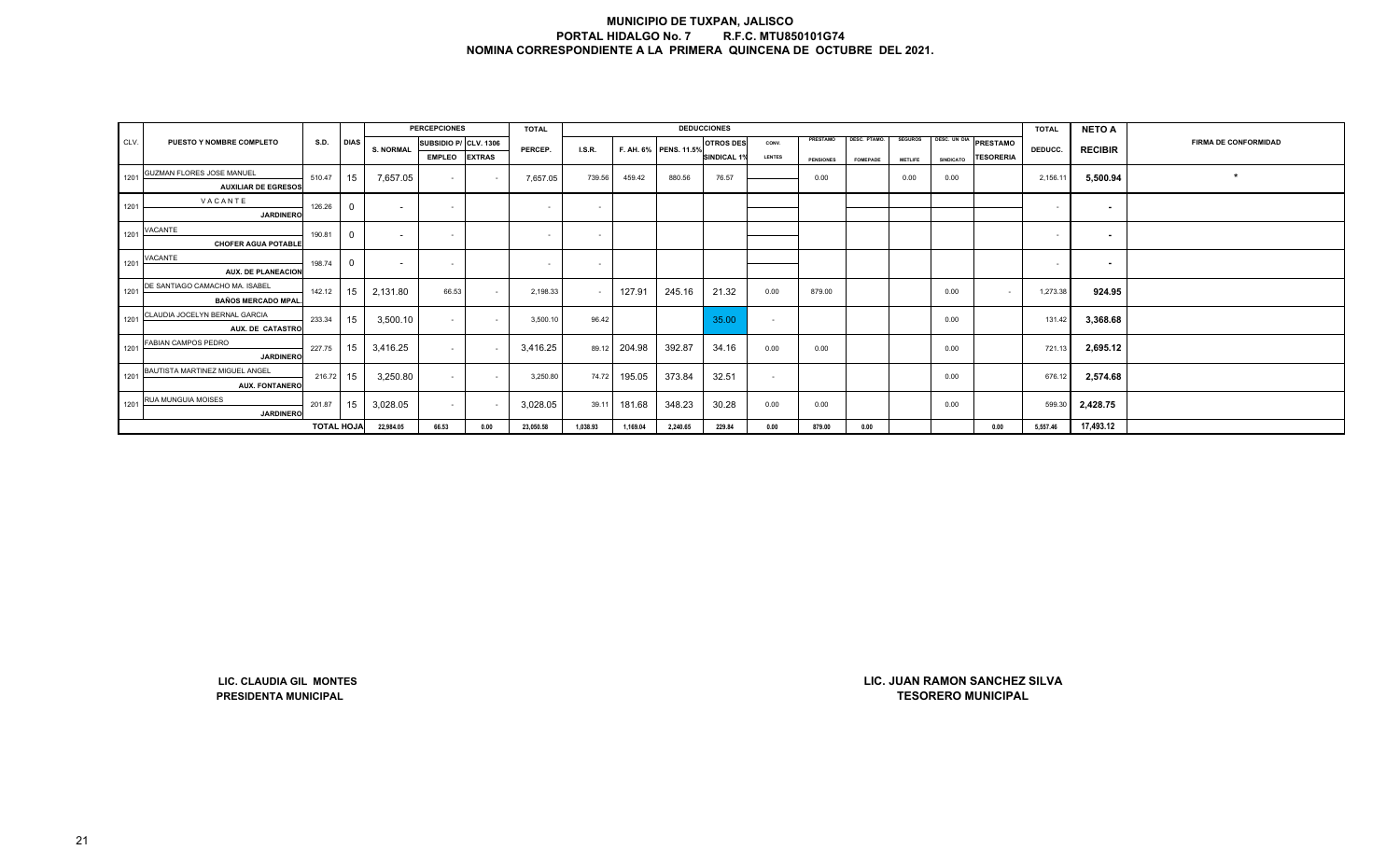|      |                                          |                   |              |                          | <b>PERCEPCIONES</b> |                  | <b>TOTAL</b> |                |          |                       | <b>DEDUCCIONES</b> |               |                  |                     |                |                  |                               | <b>TOTAL</b>   | <b>NETO A</b>            |                             |
|------|------------------------------------------|-------------------|--------------|--------------------------|---------------------|------------------|--------------|----------------|----------|-----------------------|--------------------|---------------|------------------|---------------------|----------------|------------------|-------------------------------|----------------|--------------------------|-----------------------------|
| CLV. | PUESTO Y NOMBRE COMPLETO                 | S.D.              | <b>DIAS</b>  | <b>S. NORMAL</b>         | SUBSIDIO P/         | <b>CLV. 1306</b> |              |                |          |                       | <b>OTROS DES</b>   | CONV.         | PRESTAMO         | <b>DESC. PTAMO.</b> | <b>SEGUROS</b> | DESC. UN DIA     | PREST                         |                |                          | <b>FIRMA DE CONFORMIDAD</b> |
|      |                                          |                   |              |                          | <b>EMPLEO</b>       | <b>EXTRAS</b>    | PERCEP.      | LS.R.          |          | F. AH. 6% PENS. 11.5% | <b>SINDICAL 1%</b> | <b>LENTES</b> | <b>PENSIONES</b> | <b>FOMEPADE</b>     | <b>METLIFE</b> | <b>SINDICATO</b> | <b>TESORERIA</b>              | DEDUCC.        | <b>RECIBIR</b>           |                             |
|      | MARTINEZ CAMPOS JOSE DE JESUS            |                   |              |                          |                     |                  |              |                |          |                       |                    |               |                  |                     |                |                  |                               |                |                          |                             |
| 1201 | <b>JARDINERO</b>                         | 253.06            | 15           | 3,795.90                 | $\blacksquare$      |                  | 3,795.90     | 222.25         | 0.00     |                       |                    |               |                  |                     |                |                  |                               | 222.25         | 3,573.65                 |                             |
| 1201 | <b>VACANTE</b>                           | 38.36             |              | $\overline{\phantom{a}}$ | $\sim$              |                  | 0.00         | $\sim$         |          |                       |                    |               |                  |                     |                |                  |                               | $\sim$         |                          |                             |
|      | ENC. EQ. BOMBEO LOS LAURELES             |                   |              |                          |                     |                  |              |                |          |                       |                    |               |                  |                     |                |                  |                               |                | $\sim$                   |                             |
| 1201 | GUZMAN MARQUEZ HERMELINDA                | 170.00            | 15           | 2,550.00                 | 11.34               |                  | 2,561.34     | $\sim$         | 153.00   | 293.25                | 25.50              |               |                  |                     |                | 0.00             |                               | 471.75         | 2,089.59                 |                             |
|      | ENC. BÑOS MERCADO MPAL                   |                   |              |                          |                     |                  |              |                |          |                       |                    |               |                  |                     |                |                  |                               |                |                          |                             |
| 1201 | JIMENEZ GARCIA BASILIO                   | 172.14            | 15           | 2,582.10                 | 9.29                |                  | 2,591.39     | $\sim$         |          |                       |                    |               |                  |                     |                |                  |                               | $\sim$         | 2,591.39                 |                             |
|      | <b>AUX. INTENDENTE</b>                   |                   |              |                          |                     |                  |              |                |          |                       |                    |               |                  |                     |                |                  |                               |                |                          |                             |
| 1201 | VACANTE                                  | 107.92            | $\mathbf{0}$ | $\overline{\phantom{a}}$ | $\blacksquare$      |                  | $\sim$       | $\sim$         |          |                       |                    |               |                  |                     |                |                  |                               | $\blacksquare$ | $\overline{\phantom{a}}$ |                             |
|      | ENC. EQUIPO DE BOMBEO                    |                   |              |                          |                     |                  |              |                |          |                       |                    |               |                  |                     |                |                  |                               |                |                          |                             |
| 1201 | VAZQUEZ VALENCIA CONSTANTINO             | 337.46            | 15           | 5,061.90                 | $\sim$              |                  | 5,061.90     | 345.46         | 303.71   | 582.12                | 50.62              |               |                  |                     |                |                  | $\overline{\phantom{a}}$      | 1,281.91       | 3,779.99                 | $^{\star\star}$             |
|      | CHOFER DE ASEO PUBLICO                   |                   |              |                          |                     |                  |              |                |          |                       |                    |               |                  |                     |                |                  |                               |                |                          |                             |
| 1201 | MARTINEZ DAMIAN RODOLFO                  | 189.80            | 15           | 2,847.00                 | $\sim$              |                  | 2,847.00     | 23.35          | 170.82   | 327.41                | 28.47              |               | 1,174.00         | 0.00                | 0.00           | 0.00             | $\overline{\phantom{a}}$      | 1,724.05       | 1,122.96                 |                             |
|      | <b>JARDINERO</b>                         |                   |              |                          |                     |                  |              |                |          |                       |                    |               |                  |                     |                |                  |                               |                |                          |                             |
| 1201 | ORALES MARTINEZ JUAN ALBINO              | 227.75            | 15           | 3,416.25                 | $\sim$              | 3,240.00         | 6,656.25     | 89.12          | 204.98   | 392.87                | 34.16              |               | 1,642.00         | 0.00                | 0.00           | 0.00             | $\sim$                        | 2,363.13       | 4,293.12                 | $^{\star\star}$             |
|      | JEFE DE ASEO PUBLIC                      |                   |              |                          |                     |                  |              |                |          |                       |                    |               |                  |                     |                |                  |                               |                |                          |                             |
| 1201 | ORTIZ DIMAS GILBERTO<br><b>JARDINERO</b> | 175.59            | 15           | 2,633.85                 | $\sim$              |                  | 2,633.85     | 7.15           | 158.03   | 302.89                | 26.34              | 0.00          | 1,086.00         |                     |                | 0.00             | $\sim$                        | 1,580.41       | 1,053.44                 |                             |
|      | LLAMAS ROLON JUAN JAIME                  |                   |              |                          |                     |                  |              |                |          |                       |                    |               |                  |                     |                |                  |                               |                |                          |                             |
| 1201 | AUX. INTENDENTE PRESIDENCIA              | 88.58             | 15           | 1,328.70                 | 129.85              |                  | 1,458.55     | $\sim$         | 0.00     |                       | 13.29              |               |                  |                     |                |                  | $\sim$                        | 13.29          | 1,445.26                 |                             |
|      | VARGAS SANCHEZ MARIA ELIZABETH           |                   |              |                          |                     |                  |              |                |          |                       |                    |               |                  |                     |                |                  |                               |                |                          |                             |
| 1201 | AUX. SECRETARIA PRESIDENCIA              | 270.33            | 15           | 4,054.95                 | $\sim$              |                  | 4,054.95     | 244.79         | 243.30   | 466.32                | 40.55              |               | 0.00             |                     | 0.00           | 0.00             |                               | 994.96         | 3,059.99                 |                             |
|      | <b>VACANTE</b>                           |                   |              |                          |                     |                  |              |                |          |                       |                    |               |                  |                     |                |                  |                               |                |                          |                             |
| 1201 | <b>AUX. COM. SOCIAL</b>                  | 91.50             |              | $\sim$                   | $\sim$              | $\sim$           | $\sim$       | $\sim$         |          |                       |                    |               |                  |                     |                |                  |                               | $\sim$         | $\blacksquare$           |                             |
| 1201 | V ACANTE                                 |                   |              |                          |                     |                  |              |                |          |                       |                    |               |                  |                     |                |                  |                               |                |                          |                             |
|      | <b>AUX. DE CATASTRO</b>                  | $\sim$            |              | $\overline{\phantom{a}}$ | $\blacksquare$      | $\sim$           | $\sim$       | $\sim$         |          |                       |                    |               |                  |                     |                |                  |                               | $\sim$         | $\sim$                   |                             |
| 1201 | <b>VACANTE</b>                           | 86.67             | $\sim$       | $\sim$                   | $\sim$              | $\sim$           | $\sim$       | $\sim$         |          |                       |                    |               |                  |                     |                |                  |                               | $\sim$         | $\sim$                   |                             |
|      | <b>AUX. DE CATASTRO</b>                  |                   |              |                          |                     |                  |              |                |          |                       |                    |               |                  |                     |                |                  |                               |                |                          |                             |
| 1201 | <b>VACANTE</b>                           | 86.67             |              | $\overline{\phantom{a}}$ | $\blacksquare$      |                  |              | $\blacksquare$ |          |                       |                    |               |                  |                     |                |                  |                               | $\blacksquare$ | $\blacksquare$           |                             |
|      | <b>AUX. DE CATASTRO</b>                  |                   |              |                          |                     |                  |              |                |          |                       |                    |               |                  |                     |                |                  |                               |                |                          |                             |
| 1201 | <b>VACANTE</b>                           | 86.67             |              | $\sim$                   | $\sim$              | $\sim$           | $\sim$       | $\sim$         |          |                       |                    |               |                  |                     |                |                  |                               | $\sim$         | $\sim$                   |                             |
|      | <b>AUX. DE CATASTRO</b>                  |                   |              |                          |                     |                  |              |                |          |                       |                    |               |                  |                     |                |                  |                               |                |                          |                             |
|      |                                          | <b>TOTAL HOJA</b> |              | 28,270.65                | 150.48              | 3,240.00         | 31,661.13    | 932.12         | 1,233.84 | 2,364.85              | 218.93             |               | 3,902.00         | 0.00                |                |                  | 0.00                          | 8,651.74       | 23,009.39                |                             |
|      |                                          |                   |              |                          |                     |                  |              |                |          |                       |                    |               |                  |                     |                |                  |                               |                |                          |                             |
|      |                                          |                   |              |                          |                     |                  |              |                |          |                       |                    |               |                  |                     |                |                  |                               |                |                          |                             |
|      | LIC. CLAUDIA GIL MONTES                  |                   |              |                          |                     |                  |              |                |          |                       |                    |               |                  |                     |                |                  | LIC. JUAN RAMON SANCHEZ SILVA |                |                          |                             |
|      | <b>PRESIDENTA MUNICIPAL</b>              |                   |              |                          |                     |                  |              |                |          |                       |                    |               |                  |                     |                |                  | <b>TESORERO MUNICIPAL</b>     |                |                          |                             |
|      |                                          |                   |              |                          |                     |                  |              |                |          |                       |                    |               |                  |                     |                |                  |                               |                |                          |                             |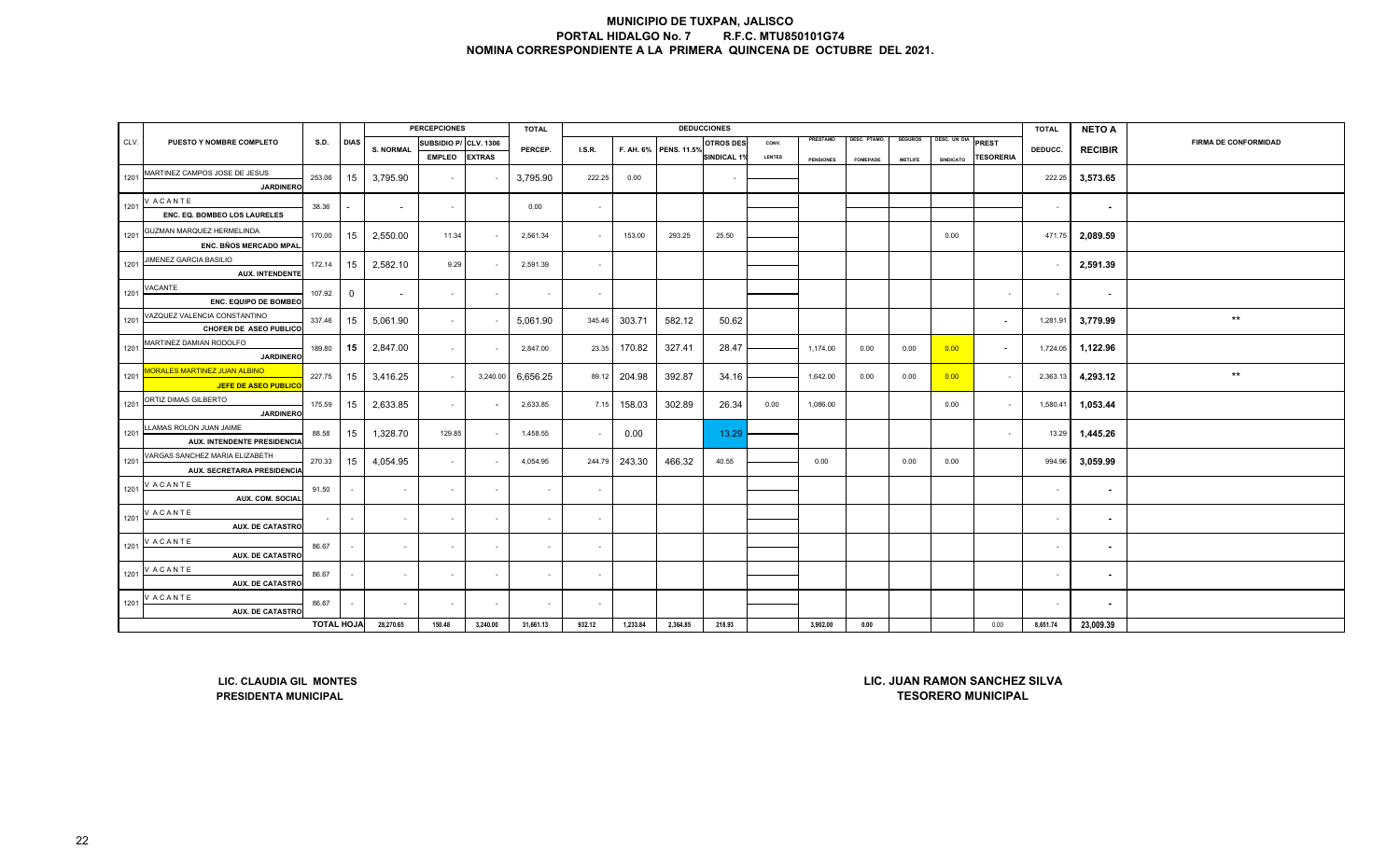|      |                                                                                                                                            |                   |                |                          | <b>PERCEPCIONES</b>   |               | <b>TOTAL</b> |          |          |                       | <b>DEDUCCIONES</b> |        |                  |                 |                |                    |                                                            | <b>TOTAL</b>             | <b>NETO A</b>            |                             |
|------|--------------------------------------------------------------------------------------------------------------------------------------------|-------------------|----------------|--------------------------|-----------------------|---------------|--------------|----------|----------|-----------------------|--------------------|--------|------------------|-----------------|----------------|--------------------|------------------------------------------------------------|--------------------------|--------------------------|-----------------------------|
| CLV. | PUESTO Y NOMBRE COMPLETO                                                                                                                   | S.D.              | <b>DIAS</b>    | <b>S. NORMAL</b>         | SUBSIDIO P/ CLV. 1306 |               | PERCEP.      | LS.R.    |          | F. AH. 6% PENS. 11.5% | <b>OTROS DES</b>   | CONV.  | PRESTAMO         | DESC. PTAMO.    | <b>SEGUROS</b> | DESC. UN DIA PTAMO |                                                            | DEDUCC.                  | <b>RECIBIR</b>           | <b>FIRMA DE CONFORMIDAD</b> |
|      |                                                                                                                                            |                   |                |                          | <b>EMPLEO</b>         | <b>EXTRAS</b> |              |          |          |                       | <b>SINDICAL 1%</b> | LENTES | <b>PENSIONES</b> | <b>FOMEPADE</b> | <b>METLIFE</b> | <b>SINDICATO</b>   | <b>TESORERIA</b>                                           |                          |                          |                             |
| 1201 |                                                                                                                                            | 337.42            | $\mathbf 0$    | $\sim$                   | $\sim$                | $\sim$        | $\sim$       | $\sim$   | 0.00     |                       |                    | 0.00   | 0.00             | 0.00            |                |                    |                                                            | $\sim$                   | $\overline{\phantom{a}}$ |                             |
|      | CORDINADOR DE LA CASA DE LA CULTURA                                                                                                        |                   |                |                          |                       |               |              |          |          |                       |                    |        |                  |                 |                |                    |                                                            |                          |                          |                             |
| 1201 | <b>VACANTE</b><br><b>AUX. DE PLANEACION</b>                                                                                                | 176.67            | $\overline{0}$ | $\sim$                   | $\sim$                |               | $\sim$       | $\sim$   |          |                       |                    |        |                  |                 |                |                    |                                                            | $\sim$                   | $\sim$                   |                             |
|      | <b>/ACANTE</b>                                                                                                                             |                   |                |                          |                       |               |              |          |          |                       |                    |        |                  |                 |                |                    |                                                            |                          |                          |                             |
| 1201 | <b>AUX. DE INFORMATICA</b>                                                                                                                 | 159.00            |                | $\overline{\phantom{a}}$ | $\blacksquare$        | $\sim$        | $\sim$       | $\sim$   |          |                       |                    |        |                  |                 |                |                    |                                                            | $\sim$                   | $\sim$                   |                             |
| 1201 | LAMAS DEL TORO NOEMI VIRIDIANA<br><b>CAJERA</b>                                                                                            | 270.40            | 15             | 4,056.00                 | $\sim$                | $\sim$        | 4,056.00     | 244.89   | 243.36   | 466.44                | 40.56              |        | 1,200.00         |                 | 408.10         |                    |                                                            | 2,603.35                 | 1,452.65                 |                             |
| 1201 | MARTINEZ VAZQUEZ EVERARDO<br><b>AGUA POTABLE Y ALCANTARILLADO</b>                                                                          | 334.69            | 15             | 5,020.35                 | $\sim$                | $\sim$        | 5,020.35     | 340.14   | 301.22   |                       | 50.20              |        |                  |                 | 0.00           | 0.00               |                                                            | 691.56                   | 4,328.79                 |                             |
| 1201 | OPERADOR MOTOCONFORMADORA                                                                                                                  | 365.00            | $\mathbf 0$    | 0.00                     | $\blacksquare$        | $\sim$        | $\sim$       | $\sim$   |          |                       |                    |        |                  |                 |                |                    |                                                            | $\sim$                   | 0.00                     |                             |
| 1201 | JOEL GUADALUPE ZAPEDA CASTAÑEDA<br>ENC. EQ. DE BOMBEO PLATANAR                                                                             | 116.57            | $\mathbf 0$    | $\overline{\phantom{a}}$ | $\sim$                | $\sim$        | $\sim$       | $\sim$   |          |                       |                    |        |                  |                 |                |                    |                                                            | $\sim$                   | $\sim$                   |                             |
| 1201 | OSWALDO SILVA TORRES<br><b>OPERADOR MAQUINARIA</b>                                                                                         | 291.02            | 15             | 4,365.30                 | $\sim$                | $\sim$        | 4,365.30     | 271.80   |          |                       |                    |        |                  |                 |                |                    |                                                            | 271.80                   | 4,093.50                 | $\star$                     |
| 1201 | RICARDO GONZALEZ GUTIERREZ<br>OPERADOR DE MOTOCONFORMADORA                                                                                 | 379.60            | 15             | 5,694.00                 |                       | $\sim$        | 5,694.00     | 429.12   |          |                       |                    |        |                  |                 |                |                    |                                                            | 429.12                   | 5,264.88                 | $\star$                     |
| 1201 | <b>/ACANTE</b><br><b>AUX. TESORERIA</b>                                                                                                    | 165.84            | $\overline{0}$ | 0.00                     | $\sim$                | $\sim$        | $\sim$       | $\sim$   |          |                       |                    |        |                  |                 |                |                    |                                                            | $\overline{\phantom{a}}$ | 0.00                     |                             |
|      | ABIAN MUNGUIA VICENTE<br>(JARDIN<br>1201 PENSIONADO CON EL 80% DE LO QUE<br>PERCIBE ACTUALMENTE DE ACUERDO AL<br>ACTA DE FECHA 02/06/2014. | 123.22            | 15             | 1,848.30                 | 84.67                 | $\sim$        | 1,932.97     | $\sim$   |          |                       |                    |        |                  |                 |                |                    |                                                            | $\sim$                   | 1,932.97                 |                             |
| 1201 | PEREDIA VAZQUEZ JORGE<br><b>CHOFER PIPA</b>                                                                                                | 223.44            | 15             | 3,351.60                 | $\sim$                | $\sim$        | 3,351.60     | 83.49    | 201.10   | 385.43                | 33.52              |        | 745.00           | $\sim$          |                | $\sim$             | $\overline{\phantom{a}}$                                   | 1,448.54                 | 1,903.06                 | $\star$                     |
| 1201 | MARTINEZ YAÑEZ LEOBARDO<br><b>PEON OBRAS</b>                                                                                               | 347.75            | 15             | 5,216.25                 | $\sim$                |               | 5,216.25     | 365.21   | 312.98   | 599.87                | 52.16              |        | 1,642.00         |                 | 0.00           | $\sim$             | 0.00                                                       | 2,972.22                 | 2,244.03                 |                             |
|      |                                                                                                                                            | <b>TOTAL HOJA</b> |                | 29,551.80                | 84.67                 | 0.00          | 29,636.47    | 1,734.65 | 1,058.65 | 1,451.74              | 176.44             |        | 3,587.00         | 0.00            |                |                    | 0.00                                                       | 8,416.59                 | 21,219.88                |                             |
|      |                                                                                                                                            |                   |                |                          |                       |               |              |          |          |                       |                    |        |                  |                 |                |                    |                                                            |                          |                          |                             |
|      | LIC. CLAUDIA GIL MONTES<br>PRESIDENTA MUNICIPAL                                                                                            |                   |                |                          |                       |               |              |          |          |                       |                    |        |                  |                 |                |                    | LIC. JUAN RAMON SANCHEZ SILVA<br><b>TESORERO MUNICIPAL</b> |                          |                          |                             |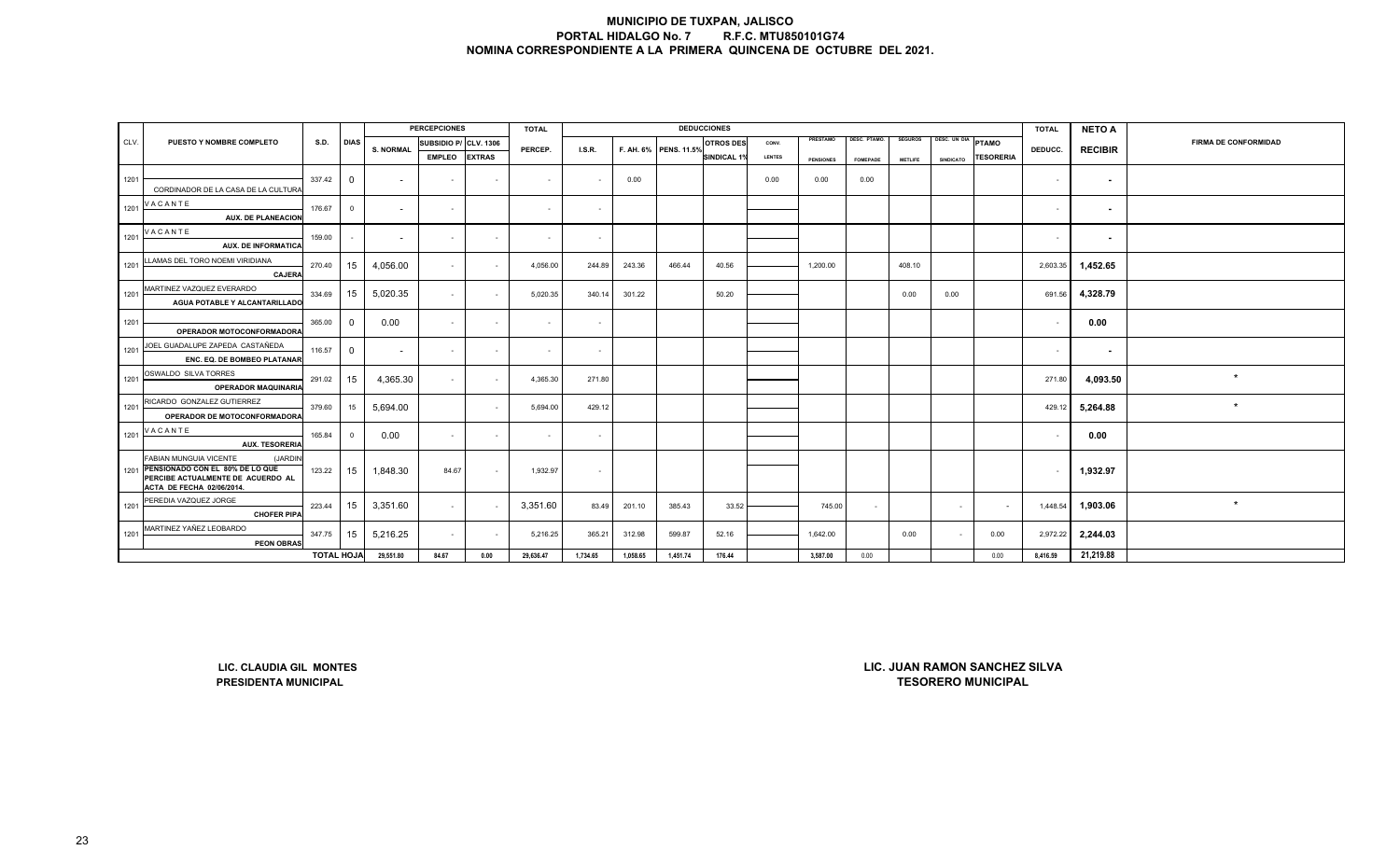|                                       |                  | <b>PERCEPCIONES</b>      |               | <b>TOTAL</b>                        |                                  |                         |                       | <b>DEDUCCIONES</b> |                          |                   |                    |                |                     |                      | <b>TOTAL</b> | <b>NETO A</b>  |
|---------------------------------------|------------------|--------------------------|---------------|-------------------------------------|----------------------------------|-------------------------|-----------------------|--------------------|--------------------------|-------------------|--------------------|----------------|---------------------|----------------------|--------------|----------------|
|                                       | <b>S. NORMAL</b> | SUBSIDIO P/ CLV. 1306    |               | PERCEP.                             | I.S.R.                           |                         | F. AH. 6% PENS. 11.5% | <b>CUOTA</b>       | CONV.                    | PRESTAMO          | <b>DESC. PTAMO</b> | <b>SEGUROS</b> | <b>DESC. UN DIA</b> | PREST                | DEDUCC.      | <b>RECIBIR</b> |
|                                       |                  | <b>EMPLEO</b>            | <b>EXTRAS</b> |                                     |                                  |                         |                       | SINDICAL           | LENTES                   | <b>PENSIONES</b>  | <b>FOMEPADE</b>    | <b>METLIFE</b> | <b>SINDICATO</b>    | <b>TESOR</b>         |              |                |
| RAMO <sub>1</sub>                     | 393,963.75       | 288.48                   | 1,072.00      | 395,324.23                          | 48,786.19 5,178.32               |                         | 9,925.12              | 863.05             | 0.00                     | 13,334.16         | 0.00               | 150.00         | 0.00                | 0.00                 | 78,236.84    | 317,087.39     |
| RAMO <sub>2</sub>                     | 8,859.00         | 459.87                   | 0.00          | 9,318.87                            | $\overline{\phantom{a}}$         | 0.00                    | 0.00                  | 0.00               | 0.00                     | 0.00              | 0.00               |                | 0.00                | 0.00                 | 0.00         | 9,318.87       |
| RAMO <sub>3</sub>                     | 118,309.95       | 0.00                     | 0.00          | 118,309.95                          | 9,456.17                         | 5,065.74                | 9,709.34              | 886.29             | 0.00                     | 16,463.21         | 0.00               | 150.00         | 0.00                | 0.00                 | 41,730.74    | 76,579.21      |
| RAMO <sub>4</sub>                     | 60,711.30        | 16.63                    | 0.00          | 60,727.93                           | 5,360.37                         | 2,844.46                | 5,451.88              | 474.08             | 0.00                     | 8,614.69          | 0.00               |                | 0.00                | 0.00                 | 22,745.48    | 37,982.45      |
| RAMO <sub>5</sub>                     | 393,196.20       | 1,241.21                 | 8,971.16      | 403,408.57                          | 18,580.52 17,477.51              |                         | 32,921.22             | 3,048.27           | $\overline{\phantom{a}}$ | 49,434.10         | 0.00               | 808.10         | 0.00                | 0.00                 | 122,269.72   | 281,138.85     |
| HOJA <sub>23</sub>                    | 975,040.20       | 2,006.19                 | 10,043.16     | 987,089.55                          | 82,183.25                        | 30,566.02               | 58,007.56<br>804.99   | 5,271.69           | 0.00                     | 87,846.16<br>0.00 | 0.00               | 1,108.10       | 0.00                | 0.00                 | 264,982.78   | 722,106.77     |
|                                       |                  |                          |               |                                     |                                  |                         | 58,812.54             |                    |                          | 87,846.16         |                    |                | 0.00                |                      |              |                |
| <b>REGIDORES Y SECRETAR</b>           |                  | 184,748.10               |               | <b>JOSE MANUEL</b>                  |                                  | 6%                      | 12,379.62             |                    | <b>MARTHA</b>            |                   |                    |                | 1%                  |                      | 2,240.62     |                |
| PRESIDENTE HASTA LA 15                |                  | 629,073.15               |               | <b>BRENDA VIERA</b><br><b>TOTAL</b> |                                  | 18,186.404<br>30,566.02 |                       |                    | <b>ROXANA</b>            | <b>TOTAL</b>      |                    |                |                     | 3.031.07<br>5,271.69 |              |                |
| 16 A LA 21                            |                  | 161,218.95               |               |                                     |                                  |                         |                       |                    |                          |                   |                    |                |                     |                      |              |                |
| <b>TOTAL</b>                          |                  | 975,040.20               |               |                                     |                                  |                         |                       |                    |                          |                   |                    |                | DESC. UN DIA        |                      |              |                |
|                                       |                  |                          |               |                                     |                                  |                         |                       |                    |                          |                   |                    | PATY:          |                     |                      |              |                |
| <b>PRESIDENTE</b>                     |                  | 34,917.90                |               |                                     |                                  |                         |                       |                    |                          |                   |                    | <b>MARTHA</b>  |                     |                      |              |                |
| <b>REGIDORES</b><br><b>SINDICO</b>    |                  | 160,415.10<br>24,333.00  |               |                                     |                                  |                         |                       |                    |                          |                   |                    | <b>TOTAL</b>   |                     |                      |              |                |
| <b>SECRETARIO</b>                     |                  | 18,225.45                |               |                                     |                                  |                         |                       |                    |                          |                   |                    |                |                     |                      |              |                |
| PERSONAL BASE Y EVENT<br><b>TOTAL</b> |                  | 737,148.75<br>975,040.20 |               | <b>TOTAL</b>                        | CONV. FUNERARIO<br><b>LIBROS</b> |                         |                       | OSCAR PADILLA RUA  |                          |                   |                    |                |                     |                      |              |                |
|                                       |                  |                          |               |                                     |                                  |                         |                       |                    |                          |                   |                    |                |                     |                      |              |                |

24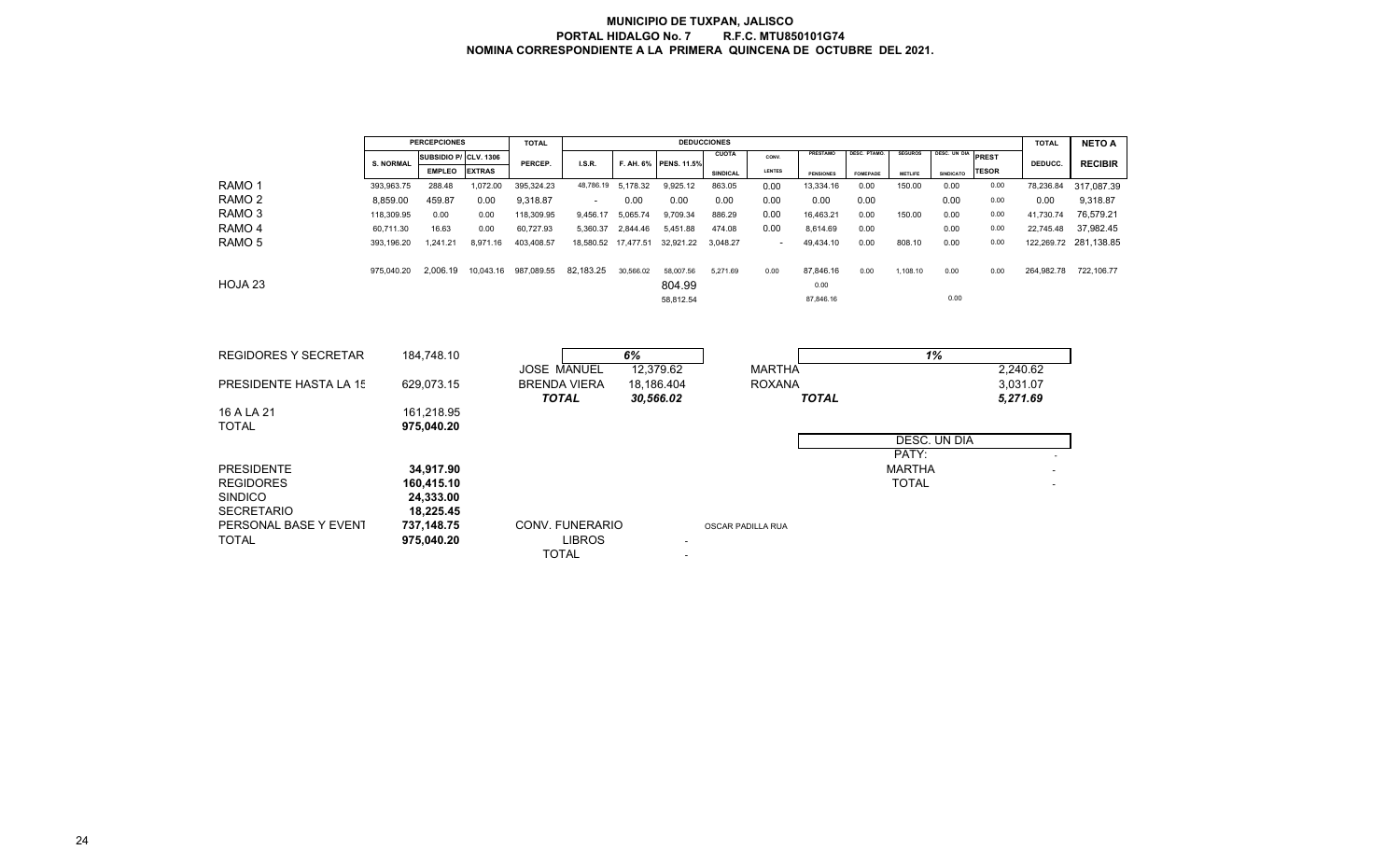|      |                                      |        |             |                             | <b>PERCEPCIONES</b>      |               | <b>TOTAL</b> |          |      |                       | <b>DEDUCCIONES</b> |                     |                 |  |                  | <b>TOTAL</b>   | <b>NETO A</b>  |                             |
|------|--------------------------------------|--------|-------------|-----------------------------|--------------------------|---------------|--------------|----------|------|-----------------------|--------------------|---------------------|-----------------|--|------------------|----------------|----------------|-----------------------------|
| CLV. | <b>PUESTO Y NOMBRE COMPLETO</b>      | S.D.   | <b>DIAS</b> | <b>S. NORMAL</b>            | SUBSIDIO P/ CLV. 1306    |               | PERCEP.      | I.S.R.   |      | F. AH. 5% PENS. 11.5% | <b>OTROS DES</b>   | <b>DESC. LENTES</b> | DESC. PTAMO.    |  | <b>PRESTAMOS</b> | <b>DEDUCC.</b> | <b>RECIBIR</b> | <b>FIRMA DE CONFORMIDAD</b> |
|      |                                      |        |             |                             | <b>EMPLEO</b>            | <b>EXTRAS</b> |              |          |      |                       | <b>SINDICAL 1%</b> |                     | <b>FOMEPADE</b> |  | <b>TESORERIA</b> |                |                |                             |
|      | <b>VACANTE</b>                       | 300.00 |             |                             |                          |               |              |          |      |                       |                    |                     |                 |  | 0.00             |                |                |                             |
|      | <b>AGUA POTABLE</b>                  |        |             |                             |                          |               |              |          |      |                       |                    |                     |                 |  |                  |                |                |                             |
|      | PIERRE AIDANN FIGUERIA TORRES        | 443.83 | 15          | 6,657.45                    | $\overline{\phantom{a}}$ |               | 6,657.45     | 568.74   |      |                       |                    |                     |                 |  | 0.00             | 568.74         | 6,088.71       | $***$                       |
|      | JEFE DPTO. CDC                       |        |             |                             |                          |               |              |          |      |                       |                    |                     |                 |  |                  |                |                |                             |
|      | JACINTO ALCARAZ TORRES               | 466.66 | 15          | 6,999.90                    | $\sim$                   |               | 6,999.90     | 627.26   |      | 804.99                |                    |                     |                 |  | 0.00             | 1,432.25       | 5,567.65       |                             |
|      | AUX. DE DESARROLLO RURAL SUSTENTABLE |        |             |                             |                          |               |              |          |      |                       |                    |                     |                 |  |                  |                |                |                             |
|      |                                      |        |             | <b>TOTAL HOJA</b> 13,657.35 | 0.00                     | 0.00          | 13,657.35    | 1,196.00 | 0.00 | 804.99                | 0.00               | 0.00                | 0.00            |  | 0.00             | 2,000.99       | 11,656.36      |                             |

**LIC. CLAUDIA GIL MONTESPRESIDENTA MUNICIPAL**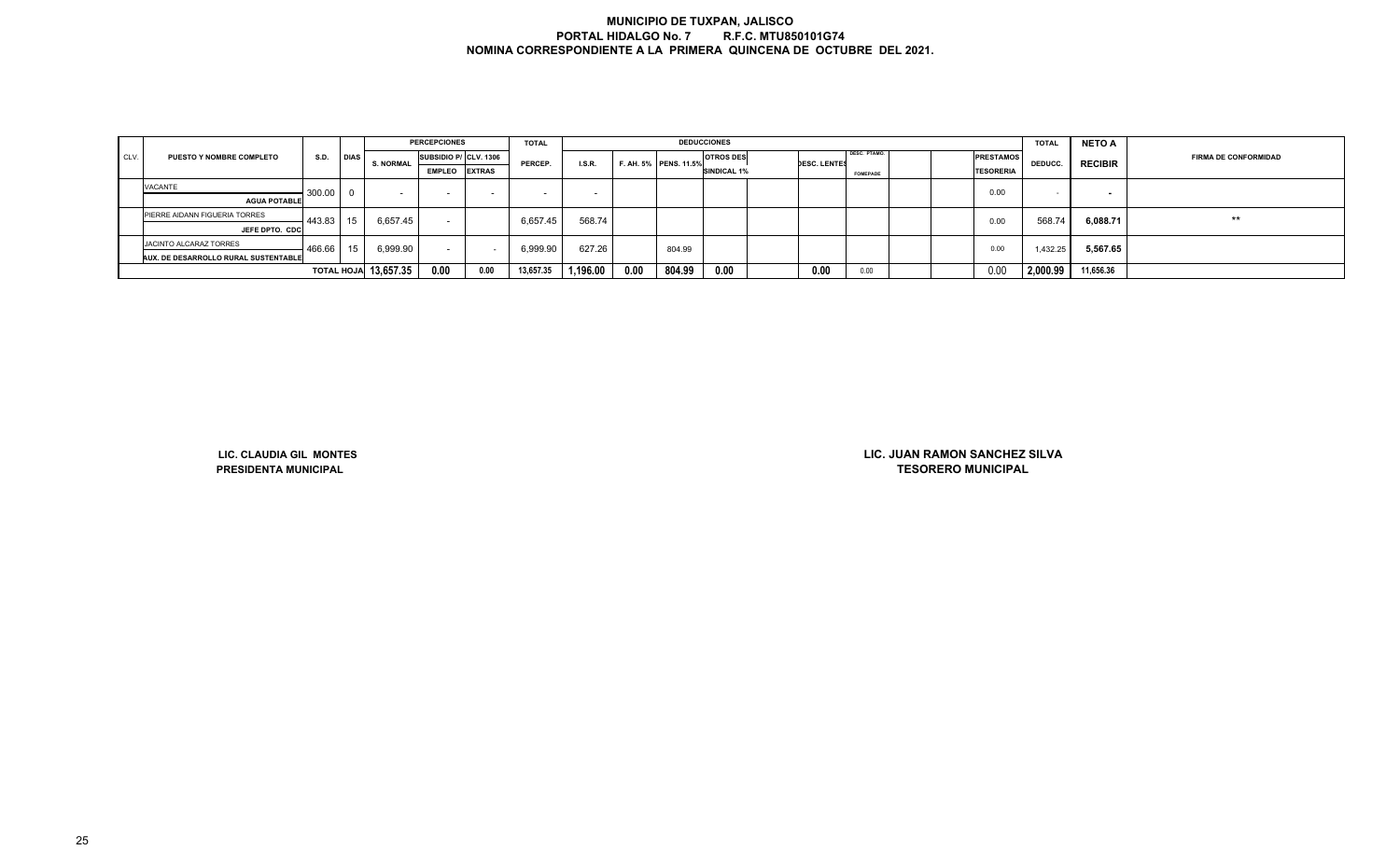| 119.57                   | 677.59                   |
|--------------------------|--------------------------|
| $\sim$                   | $\sim$                   |
|                          | $\sim$                   |
| $\sim$                   | $\sim$                   |
| <b>Contract</b>          | <b>Service</b>           |
| 183.74                   | 1,041.17                 |
| $\overline{\phantom{a}}$ | $\sim$                   |
| $\sim$                   | $\sim$                   |
| <b>State State</b>       | <b>Service State</b>     |
| 210.00                   | 1,189.98                 |
| $\sim$                   | $\sim$                   |
|                          | $\sim$                   |
|                          | $\sim$                   |
|                          | $\sim$                   |
|                          | $\overline{\phantom{a}}$ |
|                          | $\overline{\phantom{a}}$ |
|                          | $\overline{\phantom{a}}$ |
|                          |                          |
|                          | $\overline{\phantom{a}}$ |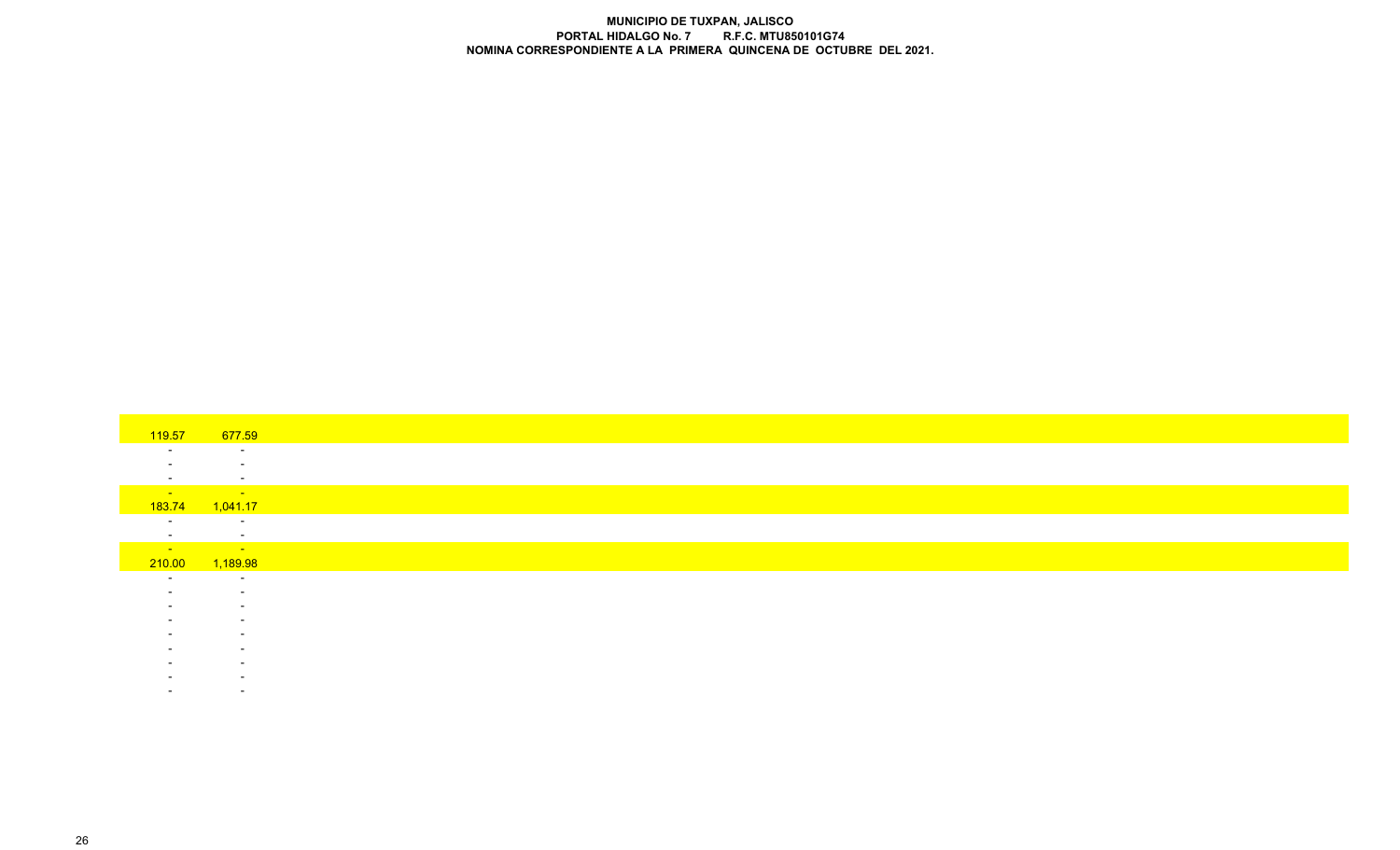| $\sim$ $ \sim$                                                                                                                                                                                                                                                                                                                                                                                                                                                                                                                                                          | $\sim$ $-$                         |
|-------------------------------------------------------------------------------------------------------------------------------------------------------------------------------------------------------------------------------------------------------------------------------------------------------------------------------------------------------------------------------------------------------------------------------------------------------------------------------------------------------------------------------------------------------------------------|------------------------------------|
| 177.75                                                                                                                                                                                                                                                                                                                                                                                                                                                                                                                                                                  | 1,007.25                           |
| $\sim$ $-$                                                                                                                                                                                                                                                                                                                                                                                                                                                                                                                                                              | $\sim$                             |
| $\sim$                                                                                                                                                                                                                                                                                                                                                                                                                                                                                                                                                                  | $\sim$                             |
| $\begin{array}{r} \n \phantom{000} - \phantom{000} \overline{\phantom{0}} \overline{\phantom{0}} \overline{\phantom{0}} \overline{\phantom{0}} \overline{\phantom{0}} \overline{\phantom{0}} \overline{\phantom{0}} \overline{\phantom{0}} \overline{\phantom{0}} \overline{\phantom{0}} \overline{\phantom{0}} \overline{\phantom{0}} \overline{\phantom{0}} \overline{\phantom{0}} \overline{\phantom{0}} \overline{\phantom{0}} \overline{\phantom{0}} \overline{\phantom{0}} \overline{\phantom{0}} \overline{\phantom{0}} \overline{\phantom{0}} \overline{\phant$ | $\sim 10^{11}$                     |
|                                                                                                                                                                                                                                                                                                                                                                                                                                                                                                                                                                         | 645.30                             |
|                                                                                                                                                                                                                                                                                                                                                                                                                                                                                                                                                                         | $\sim$                             |
|                                                                                                                                                                                                                                                                                                                                                                                                                                                                                                                                                                         |                                    |
|                                                                                                                                                                                                                                                                                                                                                                                                                                                                                                                                                                         |                                    |
|                                                                                                                                                                                                                                                                                                                                                                                                                                                                                                                                                                         |                                    |
|                                                                                                                                                                                                                                                                                                                                                                                                                                                                                                                                                                         |                                    |
|                                                                                                                                                                                                                                                                                                                                                                                                                                                                                                                                                                         |                                    |
|                                                                                                                                                                                                                                                                                                                                                                                                                                                                                                                                                                         | $\overline{\phantom{a}}$           |
|                                                                                                                                                                                                                                                                                                                                                                                                                                                                                                                                                                         | $\sim$                             |
|                                                                                                                                                                                                                                                                                                                                                                                                                                                                                                                                                                         | $\sim$                             |
| $\sim$                                                                                                                                                                                                                                                                                                                                                                                                                                                                                                                                                                  | $\sim$                             |
| $\sim$                                                                                                                                                                                                                                                                                                                                                                                                                                                                                                                                                                  | $\sim$<br>$\sim$                   |
|                                                                                                                                                                                                                                                                                                                                                                                                                                                                                                                                                                         |                                    |
|                                                                                                                                                                                                                                                                                                                                                                                                                                                                                                                                                                         | <u>ຼື</u>                          |
| $\begin{array}{r} 1 \overline{\phantom{0}} \\ -1 \overline{\phantom{0}} \\ \underline{-1} \overline{\phantom{0}} \\ 121.63 \end{array}$                                                                                                                                                                                                                                                                                                                                                                                                                                 | $\sim$                             |
|                                                                                                                                                                                                                                                                                                                                                                                                                                                                                                                                                                         | $\frac{1}{\sqrt{2}}$               |
|                                                                                                                                                                                                                                                                                                                                                                                                                                                                                                                                                                         | 689.21                             |
| $\sim$                                                                                                                                                                                                                                                                                                                                                                                                                                                                                                                                                                  | $\sim$                             |
|                                                                                                                                                                                                                                                                                                                                                                                                                                                                                                                                                                         |                                    |
|                                                                                                                                                                                                                                                                                                                                                                                                                                                                                                                                                                         |                                    |
|                                                                                                                                                                                                                                                                                                                                                                                                                                                                                                                                                                         |                                    |
| $\sim$                                                                                                                                                                                                                                                                                                                                                                                                                                                                                                                                                                  | $\sim$                             |
| <b>Contract</b><br>92.00                                                                                                                                                                                                                                                                                                                                                                                                                                                                                                                                                | $\sim$ 400<br><mark>່ວ25.05</mark> |
|                                                                                                                                                                                                                                                                                                                                                                                                                                                                                                                                                                         | $\sim$                             |
|                                                                                                                                                                                                                                                                                                                                                                                                                                                                                                                                                                         |                                    |
|                                                                                                                                                                                                                                                                                                                                                                                                                                                                                                                                                                         |                                    |
|                                                                                                                                                                                                                                                                                                                                                                                                                                                                                                                                                                         |                                    |

- -

-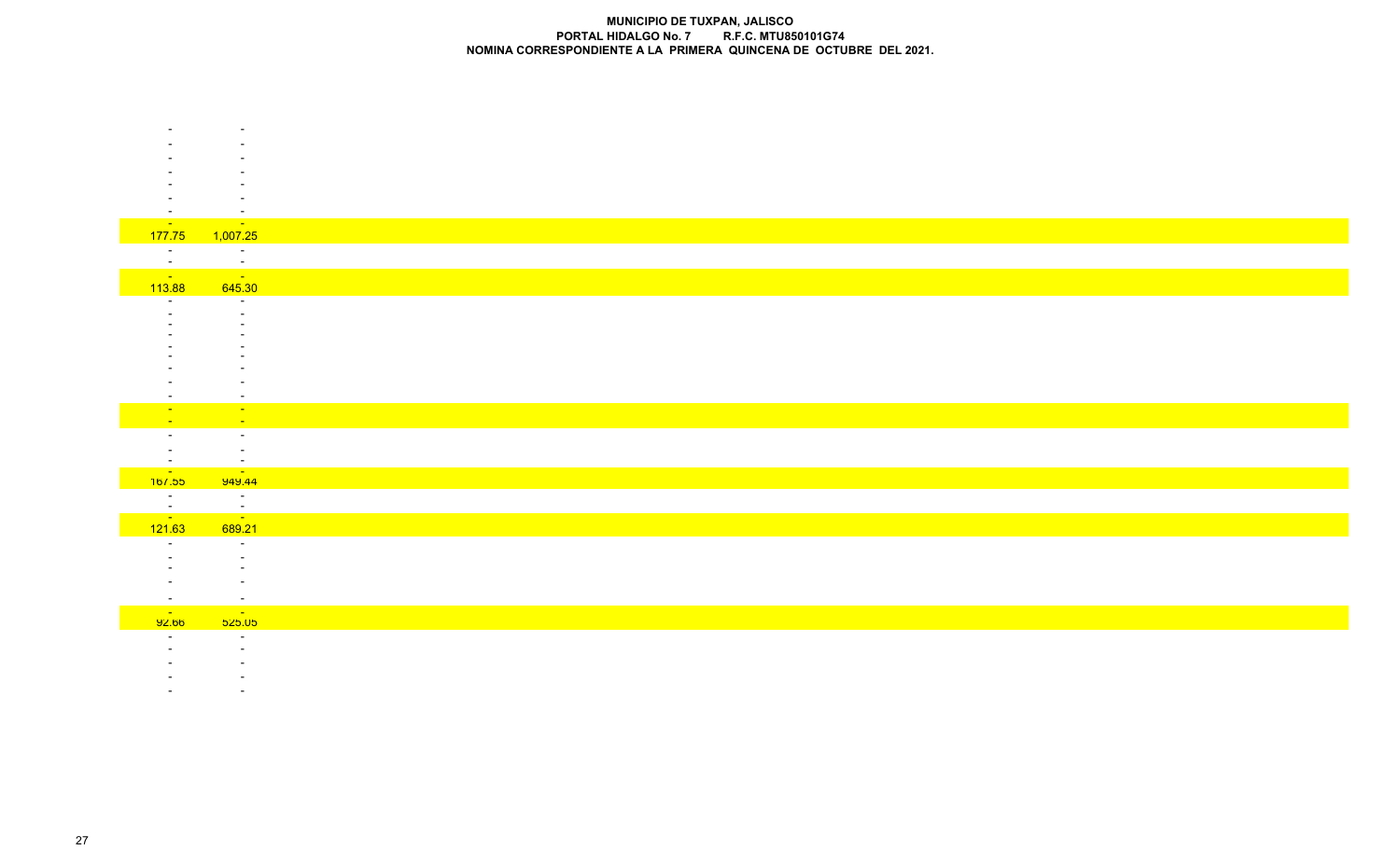|                           | $\overline{\phantom{a}}$                                  |
|---------------------------|-----------------------------------------------------------|
|                           |                                                           |
|                           | $\overline{\phantom{a}}$<br>$\sim$                        |
| $\sim$ $-$                | 1,131.77                                                  |
| <b>State State</b>        | $\mathcal{L}_{\text{max}}$ and $\mathcal{L}_{\text{max}}$ |
| 162.92<br>$\sim$ 10 $\pm$ | 923.23<br>$\sim 10^{-1}$                                  |
|                           | $\sim$                                                    |
|                           | $\blacksquare$                                            |
|                           | $\overline{\phantom{a}}$                                  |
| $\sim$                    | $\sim$                                                    |
| <b>Contract</b>           | $\sim 100$ km s $^{-1}$                                   |
| 42.83                     | 242.68                                                    |
| $\sim 10^{-11}$           | $\sim 100$ km s $^{-1}$                                   |
| $\frac{1}{\sqrt{2}}$      | $\frac{1}{\sqrt{2}}$                                      |
| 113.88                    | 645.30                                                    |
| $\sim$<br>$\sim$ $-$      | $\sim$ $-$                                                |
|                           | $\sim$ $-$                                                |
| $\frac{1}{\sqrt{2}}$      |                                                           |
| 61.52                     | 348.64                                                    |
| <b>College</b><br>61.52   | <b>Contract</b><br>348.64                                 |
| $\sim$                    | $\sim$ $-$                                                |
|                           | $\sim$                                                    |
| $\sim$<br>$\sim$          | $\sim$<br>$\sim$                                          |
| 96.75                     | 548.25                                                    |
|                           | $\sim$                                                    |
|                           |                                                           |
|                           |                                                           |
|                           |                                                           |
|                           |                                                           |
|                           |                                                           |
|                           |                                                           |
|                           |                                                           |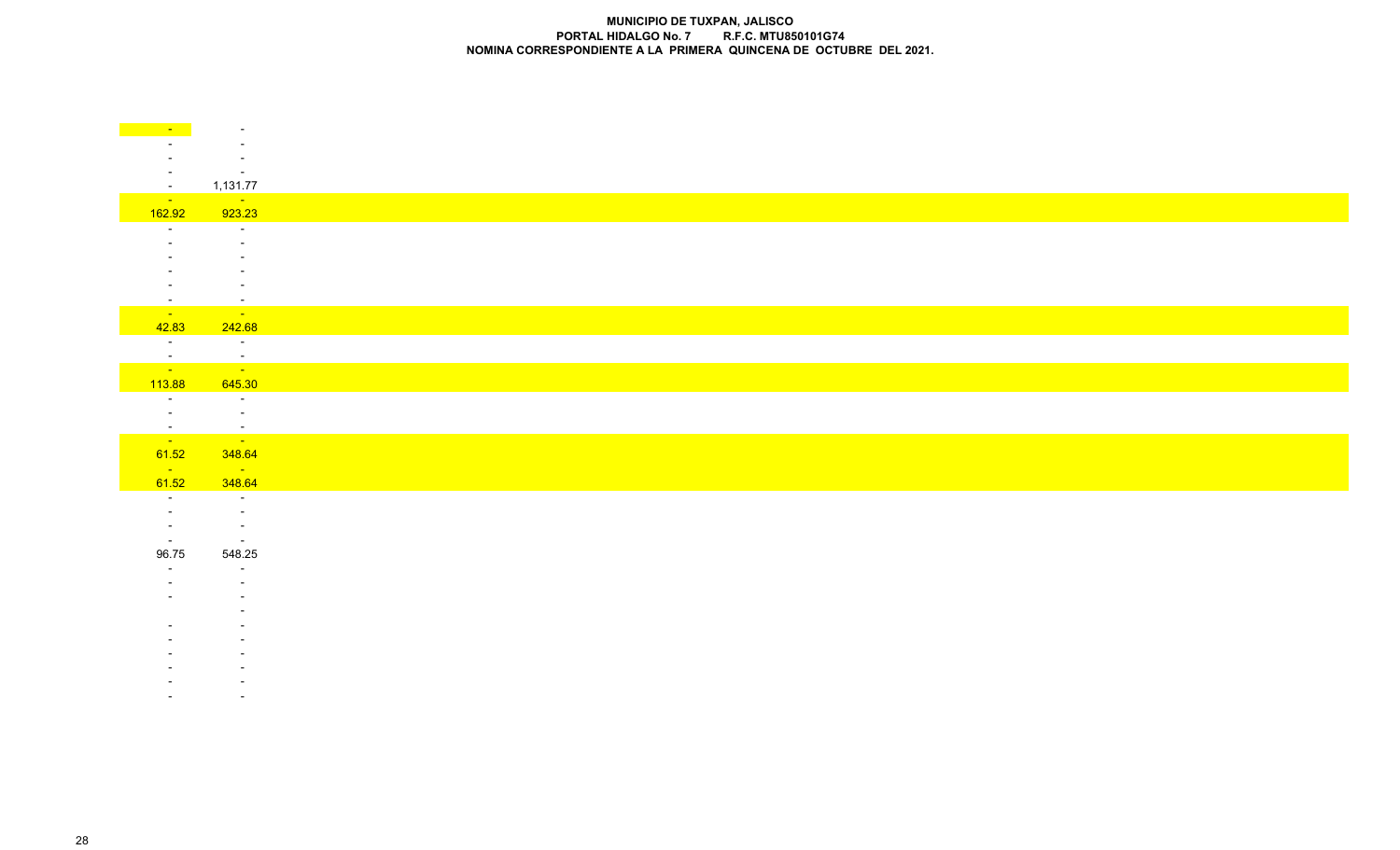| $\sim$                   | $\overline{\phantom{a}}$                              |
|--------------------------|-------------------------------------------------------|
| $\frac{1}{199.72}$       | $\begin{array}{ c c }\n\hline\n1,131.77\n\end{array}$ |
| $\frac{1}{156.87}$       |                                                       |
| <b>State State</b>       |                                                       |
| 133.00                   | $\frac{1}{753.68}$                                    |
| $\overline{\phantom{a}}$ | $\sim$<br>$\sim$                                      |
|                          | $\sim$                                                |
| $\sim$                   | $\sim$                                                |
| $\sim$ $-$               | $\sim$ $ \sim$                                        |
| 76.77                    | 435.03<br>$\sim$                                      |
|                          | $\sim$                                                |
|                          |                                                       |
|                          |                                                       |
|                          |                                                       |
|                          |                                                       |
|                          |                                                       |
|                          |                                                       |
|                          |                                                       |
|                          |                                                       |
|                          |                                                       |
|                          |                                                       |
|                          |                                                       |
|                          |                                                       |
|                          |                                                       |
|                          |                                                       |
|                          |                                                       |
| $^{16}$                  | 435.03                                                |
|                          | $\sim$                                                |
|                          | $\overline{\phantom{a}}$                              |
|                          |                                                       |
|                          |                                                       |
|                          |                                                       |
|                          |                                                       |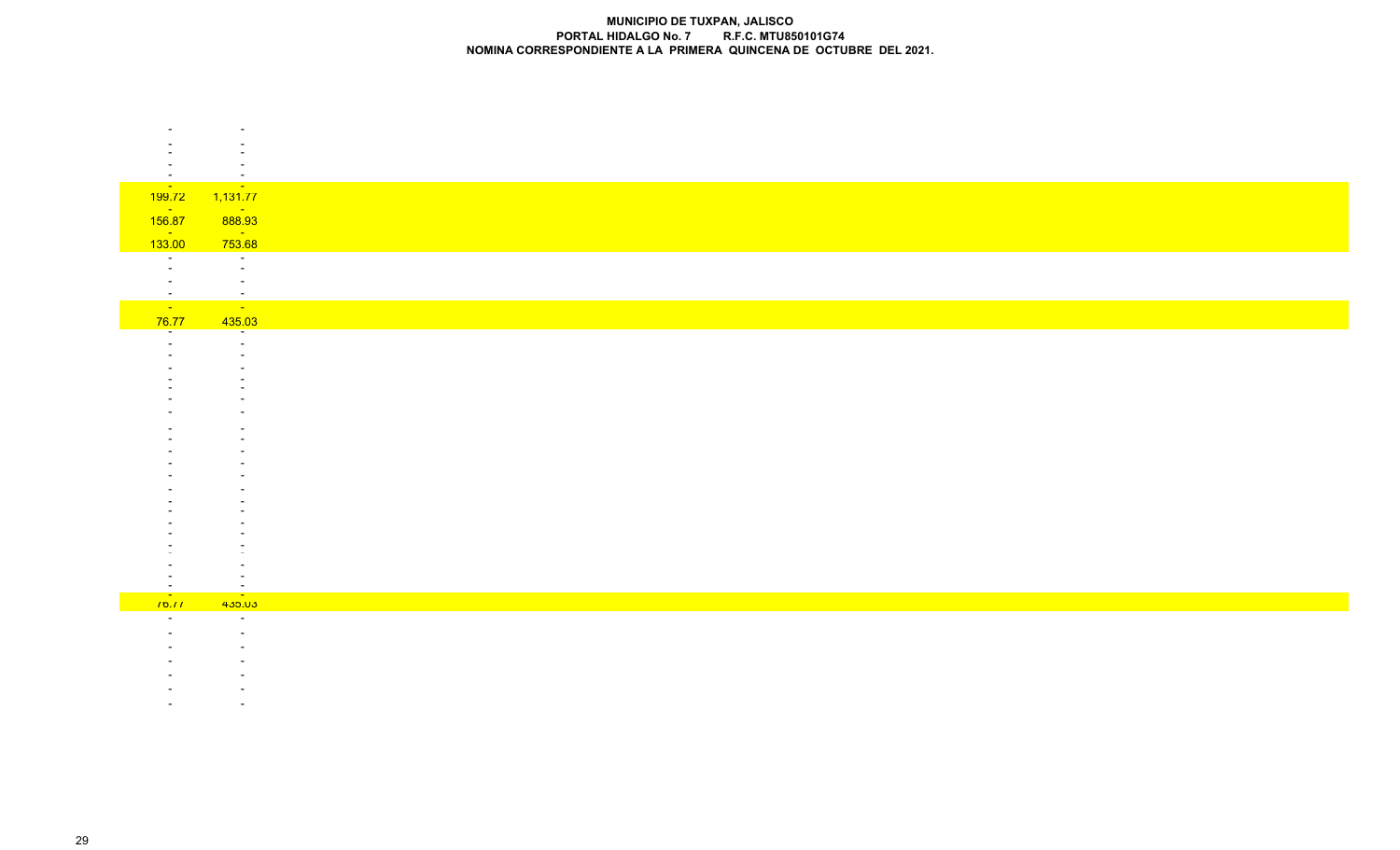|                 | $\sim$                             |
|-----------------|------------------------------------|
| 116.83          | 662.03                             |
| <u>e e</u>      | $\sim$ $\sim$                      |
|                 | $\mathcal{O}(\mathcal{O}(\log n))$ |
| 120.45          |                                    |
|                 | 682.53                             |
| $\sim 10^{-10}$ | $\sim 100$ km s $^{-1}$            |
| 102.02          | 578.14<br>$\sim$                   |
|                 | $\sim$                             |
|                 |                                    |
|                 |                                    |
|                 |                                    |
|                 |                                    |
|                 |                                    |
|                 |                                    |
|                 |                                    |
|                 |                                    |
|                 |                                    |
|                 |                                    |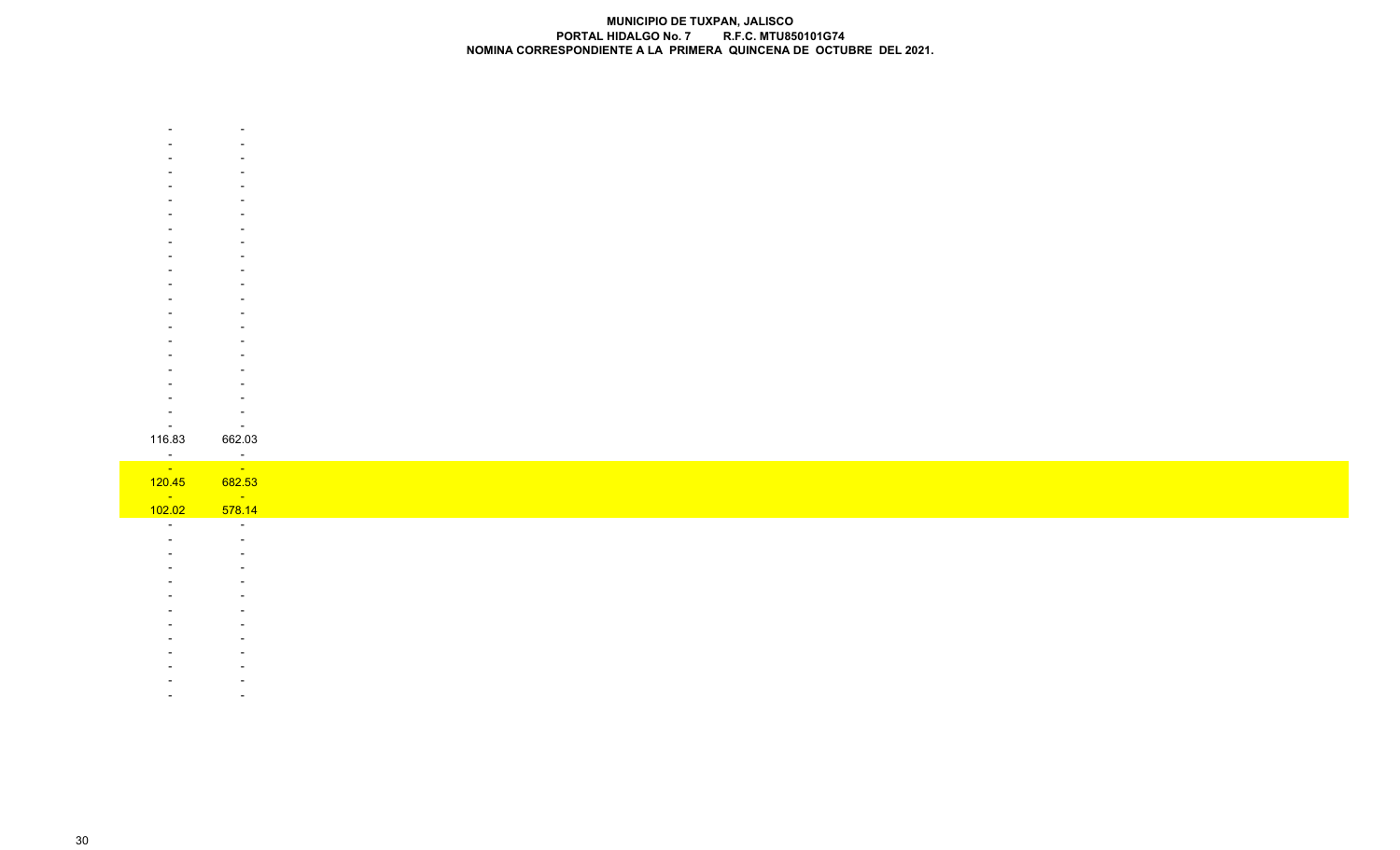| $\sim$                       | $\sim$                                  |
|------------------------------|-----------------------------------------|
| <b>State State</b>           | <b>Contract</b>                         |
| 125.43                       | 710.79<br><b>Service</b>                |
| <b>State State</b><br>126.00 | 714.00                                  |
| $\sim$                       | $\sim$                                  |
|                              | $\sim$                                  |
|                              |                                         |
|                              |                                         |
| $\overline{\phantom{a}}$     |                                         |
| $\sim 10^{-10}$              | $\sim$ $-$                              |
| 128.25                       | 726.75                                  |
| $\sim 10^{10}$               | $\mathcal{O}(\mathcal{O}(\log n))$      |
| 212.50                       | 1,204.19                                |
| $\sim 100$ km s $^{-1}$      | $\mathcal{L}^{\text{max}}_{\text{max}}$ |
| 129.01                       | 731.03                                  |
| <b>Contract</b>              | <b>State State</b><br>563.17            |
| 99.38<br><b>Contractor</b>   | <b>Contractor</b>                       |
| $\sim 10^{-10}$              | $\sim 10^{-1}$                          |
|                              |                                         |
|                              | <u>a sa sala</u>                        |
|                              | 212.50 1,204.19                         |
| $\sim 100$ km s $^{-1}$      | <b>State State</b>                      |
| 150.00                       | 850.02                                  |
| $\frac{1}{\sqrt{2}}$         | $\frac{1}{\sqrt{2}}$                    |
|                              |                                         |
| 134.29                       | 760.97                                  |
| $\sim$                       | $\sim$                                  |
|                              |                                         |
|                              |                                         |
|                              |                                         |
|                              |                                         |
|                              |                                         |

- -
- -**All Controllers** 
	-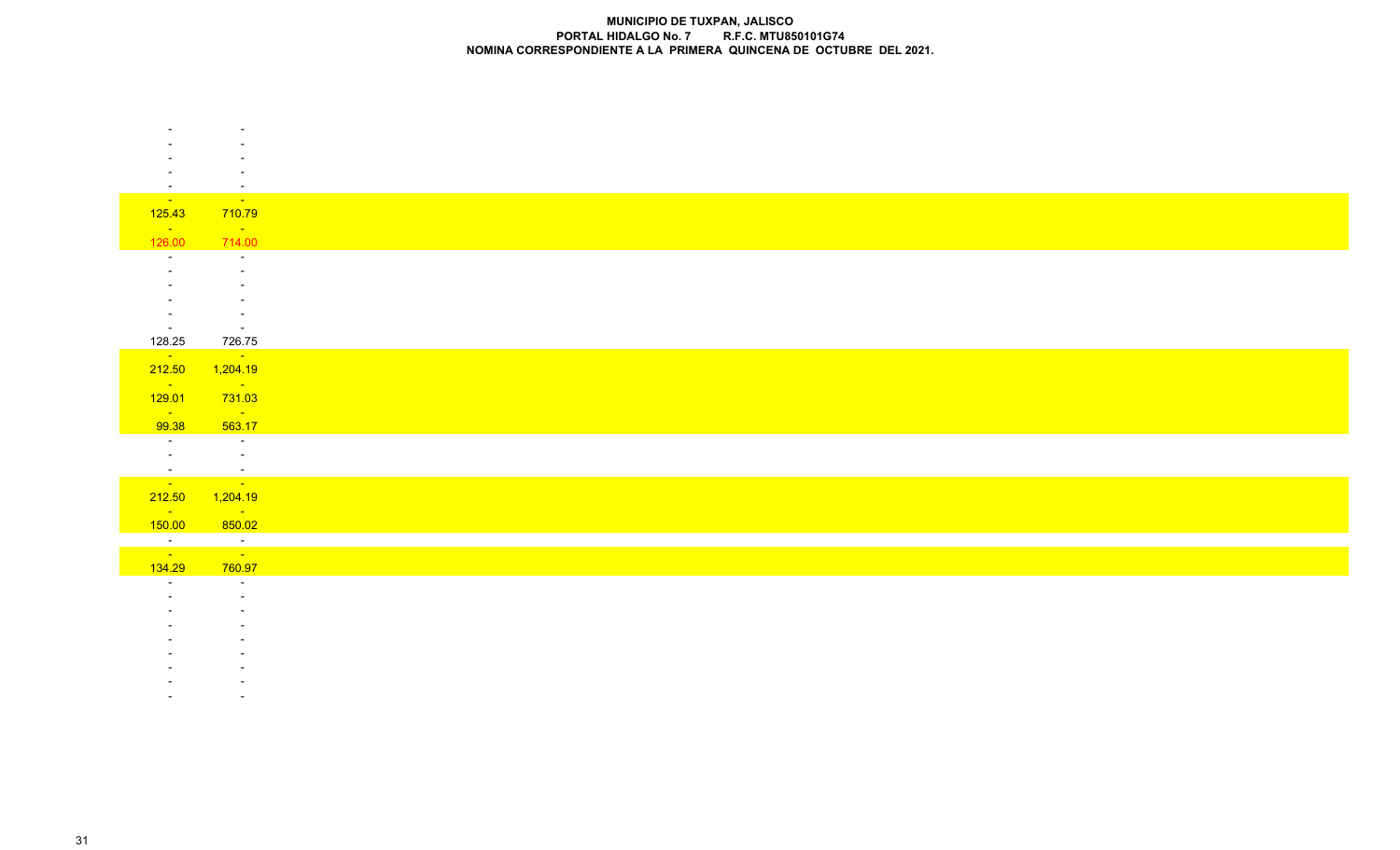| $\overline{\phantom{a}}$          | $\sim$                                            |
|-----------------------------------|---------------------------------------------------|
| <b>State State</b>                | <b>Service State</b>                              |
| 155.94                            | 883.65                                            |
| $\sim$ $-$                        | $\sim 100$                                        |
| $\sim$ $ \sim$                    | i di s                                            |
| <u>and</u>                        | <u>a sa sa</u>                                    |
| 185.94                            | 1,053.66                                          |
| <b>Contractor</b><br>113.88       | $\sim 100$ km s $^{-1}$<br>645.30                 |
| $\sim 100$ km s $^{-1}$           | $\sim 100$ km s $^{-1}$                           |
| 135.00                            | 765.00                                            |
| <b>State</b>                      | $\sim 10^{11}$ km s $^{-1}$                       |
| 185.94                            | 1,053.66                                          |
| $\sim 100$ km s $^{-1}$           | <b>State State</b>                                |
| 113.88<br>$\sim 100$ km s $^{-1}$ | 645.30<br>$\mathcal{L}^{\text{max}}_{\text{max}}$ |
| 113.88                            | 645.30                                            |
| $\sim$                            | $\sim$                                            |
|                                   | $\overline{a}$                                    |
|                                   |                                                   |
|                                   |                                                   |
|                                   |                                                   |
|                                   |                                                   |
|                                   |                                                   |
|                                   |                                                   |
|                                   |                                                   |
|                                   |                                                   |
|                                   |                                                   |
|                                   |                                                   |
|                                   |                                                   |
|                                   |                                                   |
|                                   |                                                   |
|                                   |                                                   |
|                                   |                                                   |
|                                   |                                                   |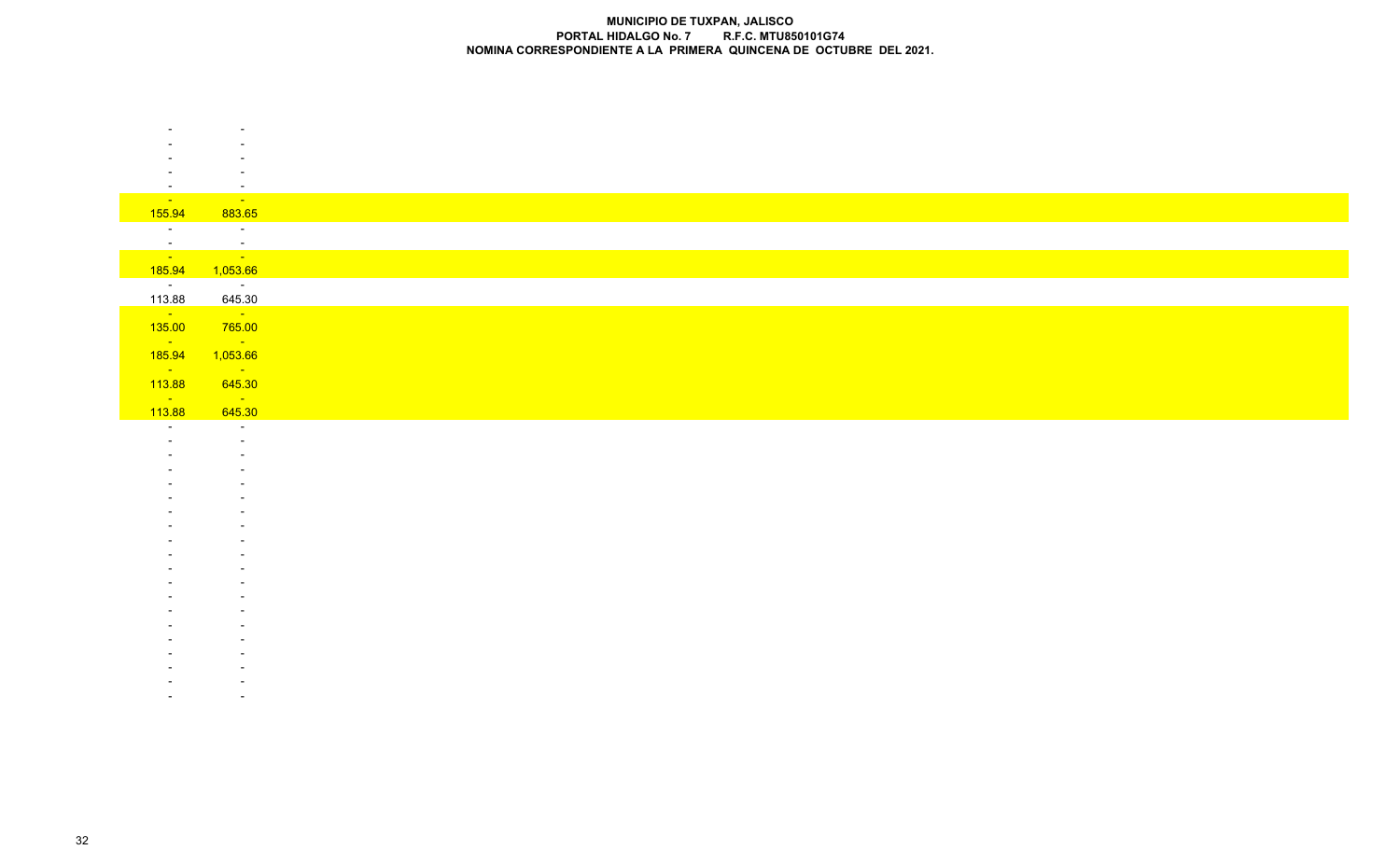| $\overline{\phantom{a}}$ | $\sim$                                  |
|--------------------------|-----------------------------------------|
| <b>State State</b>       | <b>Service State</b>                    |
| 113.88                   | 645.30                                  |
| $\sim$                   | $\sim 100$ m $^{-1}$                    |
|                          | $\sim 100$ km s $^{-1}$                 |
| $\sim$ $-$               | $\mathbb{R}^{2n}$                       |
| <u>a sa sa</u>           | and the same                            |
| 113.88                   | 645.30                                  |
|                          | <u>a sa sala</u>                        |
|                          |                                         |
| 149.41                   | 846.68                                  |
| <b>Contract</b>          | $\mathcal{L}^{\text{max}}_{\text{max}}$ |
| <b>State State</b>       | <b>Service</b>                          |
|                          | $\sim 10^{11}$ km s $^{-1}$             |
|                          | <u>a sa salawan sa sa</u>               |
|                          | 187.47 1,062.36                         |
| <b>Contract</b>          | <b>Service State</b>                    |
| 187.20                   | 1,060.80                                |
| <b>Contract</b>          | <b>Service</b>                          |
| 102.49                   | 580.76                                  |
| $\overline{\phantom{a}}$ | $\sim$ $-$                              |
|                          | $\sim$                                  |
|                          |                                         |
|                          |                                         |
|                          |                                         |
|                          |                                         |
|                          |                                         |
|                          |                                         |
|                          |                                         |

- - -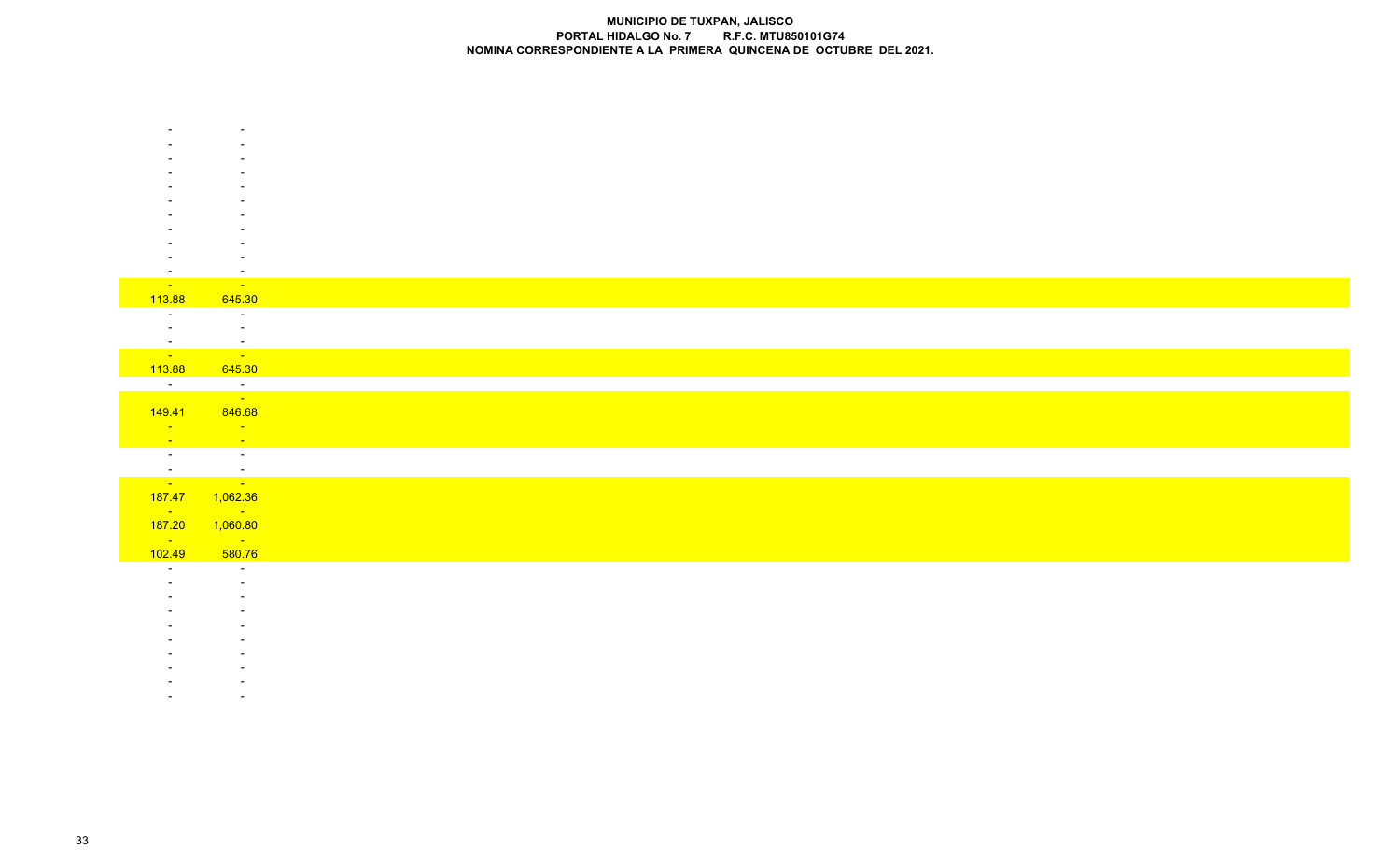|                              | $\overline{\phantom{a}}$                                  |
|------------------------------|-----------------------------------------------------------|
|                              |                                                           |
| <b>State State</b>           | $\overline{\phantom{a}}$<br><b>Contract Contract</b>      |
| 74.02                        | 419.45                                                    |
| <b>Contract</b>              | $\mathcal{L}^{\text{max}}_{\text{max}}$                   |
| 94.77                        | 537.03                                                    |
|                              | $\frac{1}{2}$ .                                           |
| $\frac{1}{\sqrt{2}}$         | and the state                                             |
| 149.41                       | 846.68                                                    |
| <b>State State</b><br>149.41 | <b>Contract Contract</b><br>846.68                        |
| <b>Contract</b>              | <b>State State</b>                                        |
| 130.96                       | 742.10                                                    |
| <b>Contract</b><br>149.41    | <b>State State</b><br>846.68                              |
| $\sim$ $-$                   | $\sim$                                                    |
|                              |                                                           |
|                              |                                                           |
|                              |                                                           |
|                              |                                                           |
|                              |                                                           |
| $\overline{\phantom{a}}$     |                                                           |
| <b>State State</b><br>189.80 | <b>State State</b><br>1,075.51                            |
| $\sim 100$ km s $^{-1}$      | $\mathcal{L}_{\text{max}}$ and $\mathcal{L}_{\text{max}}$ |
| 144.07                       | 816.38                                                    |
| <b>Contact Contact</b>       | <b>Service</b>                                            |
| 144.07                       | 816.38                                                    |
| $\sim$ $\sim$                | $\alpha$ , $\alpha$ , $\alpha$                            |
| 139.91                       | 792.85<br><b>Contract Contract</b>                        |
| $\frac{1}{108.98}$           | 617.53                                                    |
| <b>Contract</b><br>153.62    | <b>Contract</b><br>870.49                                 |
|                              | $\sim$                                                    |
|                              |                                                           |
|                              |                                                           |
|                              |                                                           |
|                              |                                                           |

 - --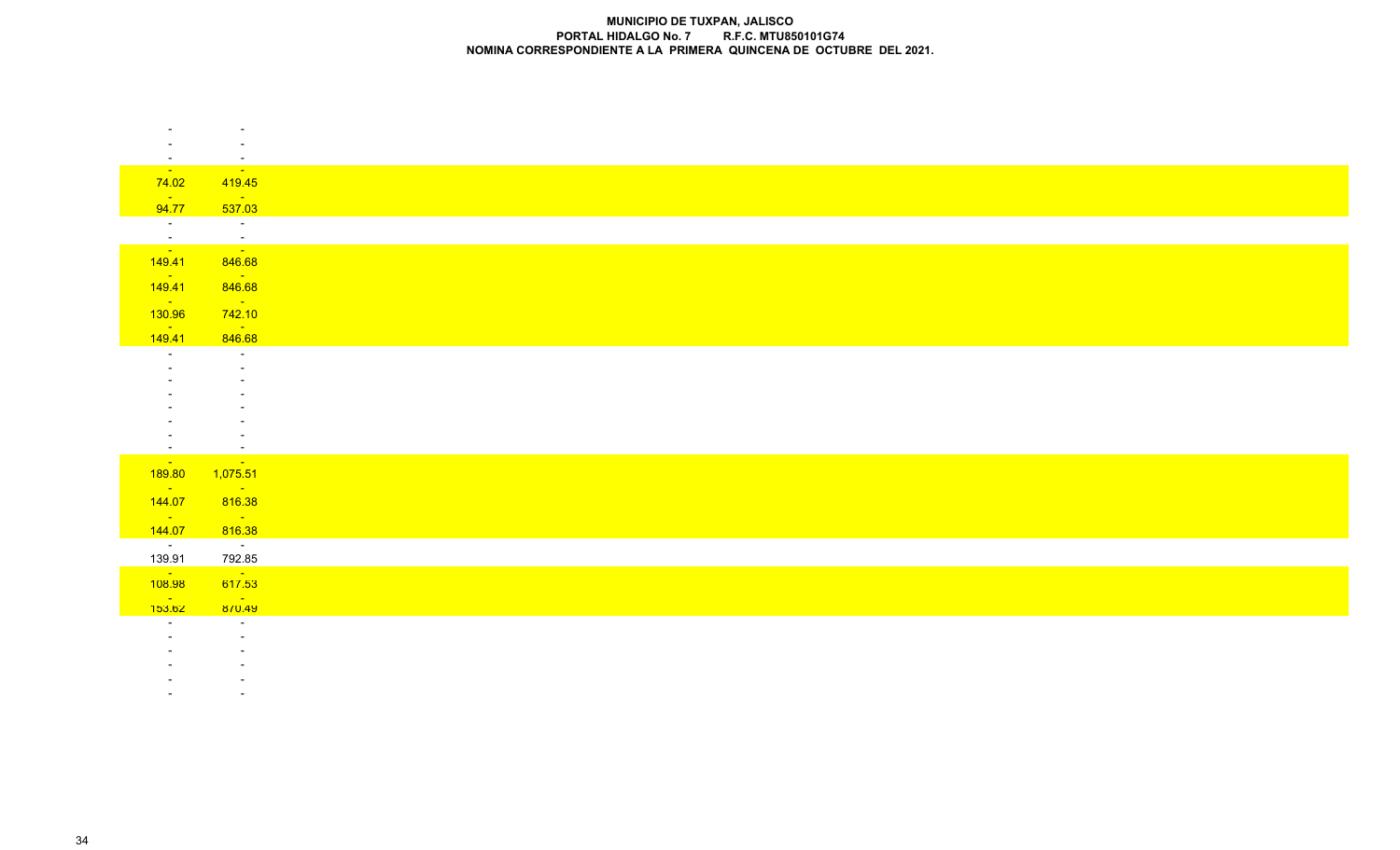|                           | $\overline{\phantom{a}}$<br><b>State</b> |
|---------------------------|------------------------------------------|
| <b>College</b><br>128.88  | 730.29                                   |
| <b>Contract</b>           | $\sim 10^{11}$ km s $^{-1}$              |
| 74.79                     | 423.84                                   |
| $\sim 10^{-10}$           | $\sim 100$ m $^{-1}$                     |
|                           |                                          |
| $\frac{1}{\sqrt{2}}$      | $\sqrt{2}$                               |
| 161.42                    | 914.74                                   |
| $\overline{\phantom{a}}$  | $\sim$                                   |
|                           |                                          |
|                           |                                          |
|                           |                                          |
|                           |                                          |
|                           |                                          |
|                           |                                          |
|                           |                                          |
| $\sim$<br><b>Contract</b> | $\sim$<br><b>Contract</b>                |
| 86.37                     | 489.45                                   |
| <b>College</b>            | $\sim 100$ km s $^{-1}$                  |
| 113.88                    | 645.30                                   |
| <b>State State</b>        | $\sim 100$ km s $^{-1}$                  |
| 122.88                    | 696.30                                   |
| $\sim 10^{11}$            | $\sim 100$ km s $^{-1}$                  |
| 68.04                     | 385.56                                   |
| $\sim$ $-$<br>$\sim$      | $\sim$ $\sim$<br>$\sim$                  |
| <b>Contract</b>           | $\bullet$                                |
| $\sim$                    | $\sim$                                   |
|                           | $\sim$                                   |
|                           |                                          |
|                           |                                          |
|                           |                                          |
|                           |                                          |
|                           |                                          |
|                           |                                          |
|                           |                                          |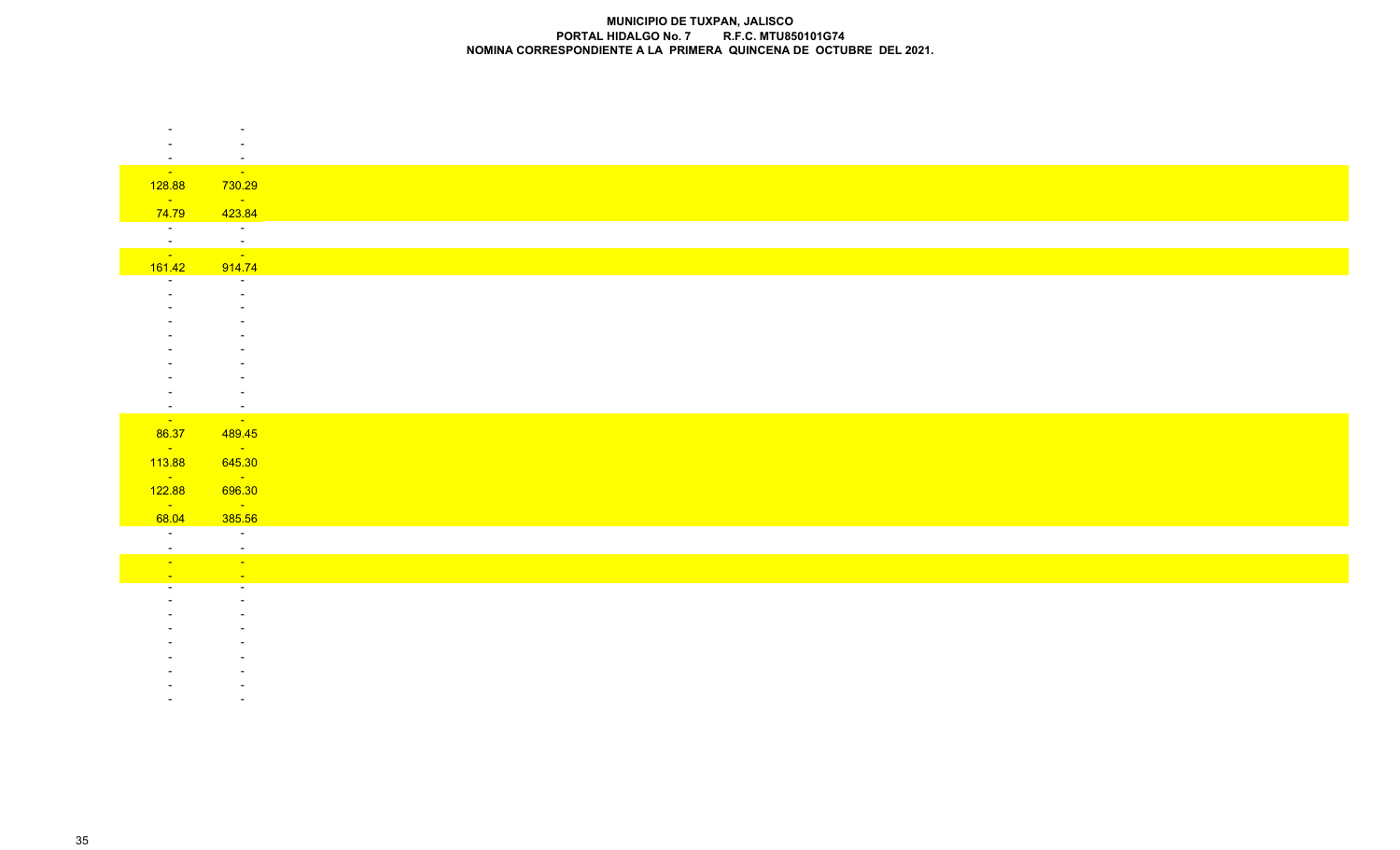|                          | $\overline{\phantom{a}}$                             |
|--------------------------|------------------------------------------------------|
|                          | $\sim$                                               |
| <b>Service State</b>     | $\sim$<br><b>Service State</b>                       |
| 149.41                   | 846.68                                               |
| $\sim$                   | $\sim$                                               |
|                          | $\sim$                                               |
|                          | $\sim$                                               |
| $\sim$                   | $\sim$                                               |
| an an an A               | and the same                                         |
| 102.49                   | 580.76                                               |
| Tallin<br>$\sim$         | <b>Contractor</b>                                    |
| <b>Contract</b>          | $\frac{1}{\sqrt{2}}$                                 |
| 149.41                   | 846.68                                               |
| <b>Contract</b>          | $\sim 100$ m $^{-1}$                                 |
| $\sim 100$ m $^{-1}$     | $\alpha$ , $\alpha$ , $\alpha$ , $\alpha$ , $\alpha$ |
| 94.77                    | <b>Contract Contract</b><br>537.03                   |
| $\sim 10^{-10}$          | $\sim 10^{11}$ km s $^{-1}$                          |
| 85.41                    | 483.99                                               |
| <b>State State</b>       | <b>State State</b>                                   |
| 128.88                   | 730.32                                               |
| <b>State State</b>       | <b>State State</b>                                   |
| 123.19<br>$\sim 10^{11}$ | 698.06<br><b>State State</b>                         |
| 102.49                   | 580.76                                               |
| <b>State State</b>       | <b>Service</b>                                       |
|                          | $\frac{1}{\sqrt{2}}$                                 |
| $\frac{1}{2}$            |                                                      |
| 94.77                    | 537.03                                               |
| $\sim$                   | $\sim$                                               |
|                          | $\sim$                                               |
|                          |                                                      |
|                          |                                                      |
|                          |                                                      |
|                          |                                                      |
|                          |                                                      |
|                          |                                                      |
|                          |                                                      |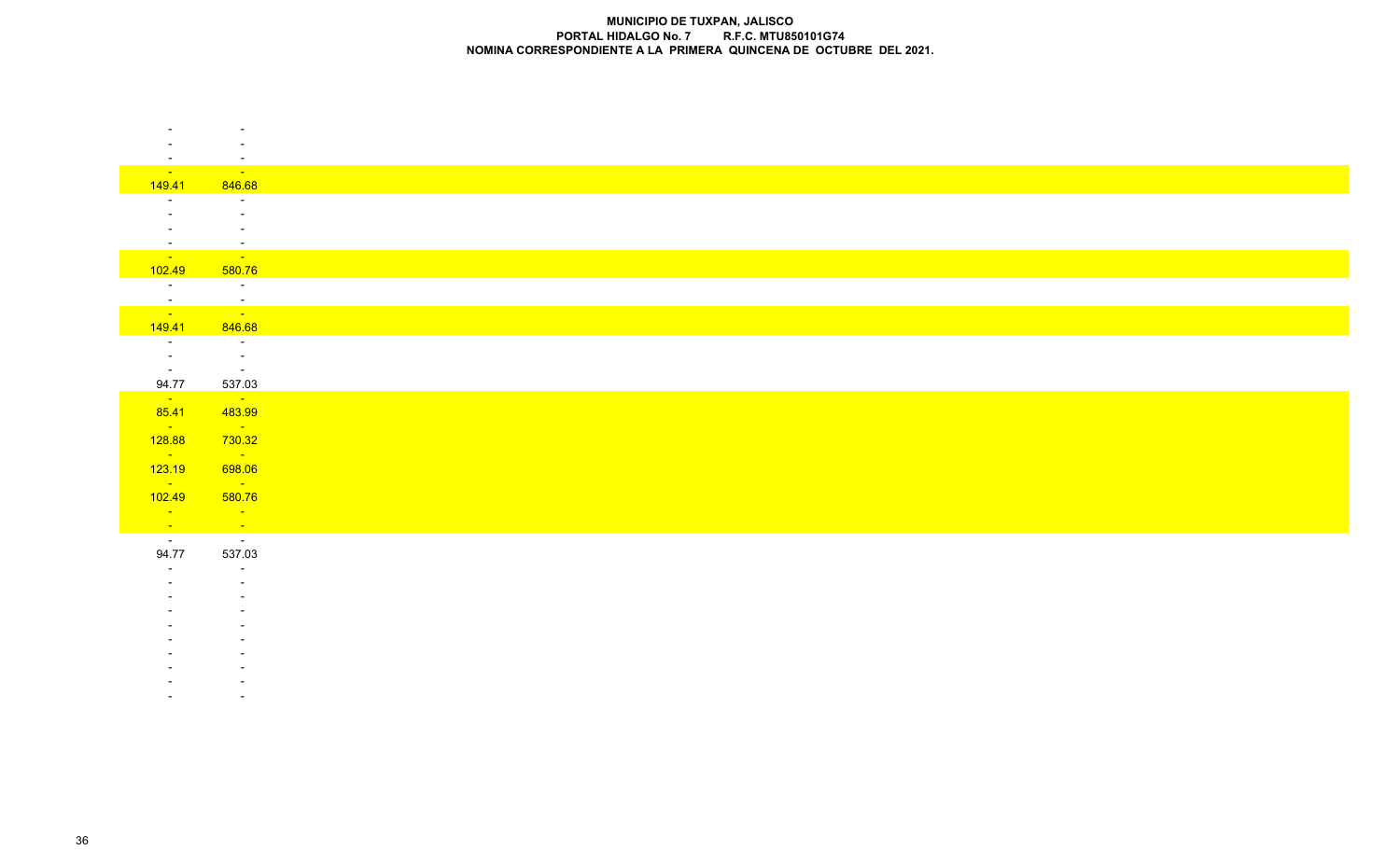| $\overline{\phantom{a}}$    | $\equiv$<br>$\sim 10^{11}$                                                                    |
|-----------------------------|-----------------------------------------------------------------------------------------------|
| <b>State State</b><br>94.77 | 537.03                                                                                        |
| <b>State State</b>          | <b>Service</b>                                                                                |
| 113.24                      | 641.68                                                                                        |
| $\overline{a}$              | $\sim 100$ km s $^{-1}$                                                                       |
|                             | an di kacamatan Ing Kabupatèn Bandar<br>Kacamatan Ing Kabupatèn Bandar                        |
|                             |                                                                                               |
| 85.41                       | 483.99                                                                                        |
| <b>State State</b><br>85.41 | $\mathcal{L}^{\text{max}}_{\text{max}}$ and $\mathcal{L}^{\text{max}}_{\text{max}}$<br>483.99 |
| $\sim 10^{-10}$             | $\mathcal{L}^{\text{max}}_{\text{max}}$                                                       |
| 94.77                       | 537.03                                                                                        |
| $\sim 10^{-10}$             | $\sim 100$ km s $^{-1}$                                                                       |
| $\frac{1}{\sqrt{2}}$        | $\frac{1}{\sqrt{2}}$                                                                          |
|                             |                                                                                               |
| 85.41                       | 483.99                                                                                        |
| <b>State State</b><br>85.41 | <u> Timbul a</u><br>483.99                                                                    |
| $\sim$                      | $\sim$ $-$                                                                                    |
|                             |                                                                                               |
|                             |                                                                                               |
|                             |                                                                                               |
|                             |                                                                                               |
|                             |                                                                                               |
|                             |                                                                                               |
|                             |                                                                                               |
| $\sim$                      | $\sim$ $-$                                                                                    |
| <b>Contract Contract</b>    | <b>State State</b>                                                                            |
| 134.27                      | 760.84                                                                                        |
| <b>College</b>              | <b>Contract</b>                                                                               |
| 142.35                      | 806.64                                                                                        |
| $\sim$                      | $\sim$<br>$\sim$                                                                              |
|                             |                                                                                               |
|                             |                                                                                               |
|                             |                                                                                               |

- -

-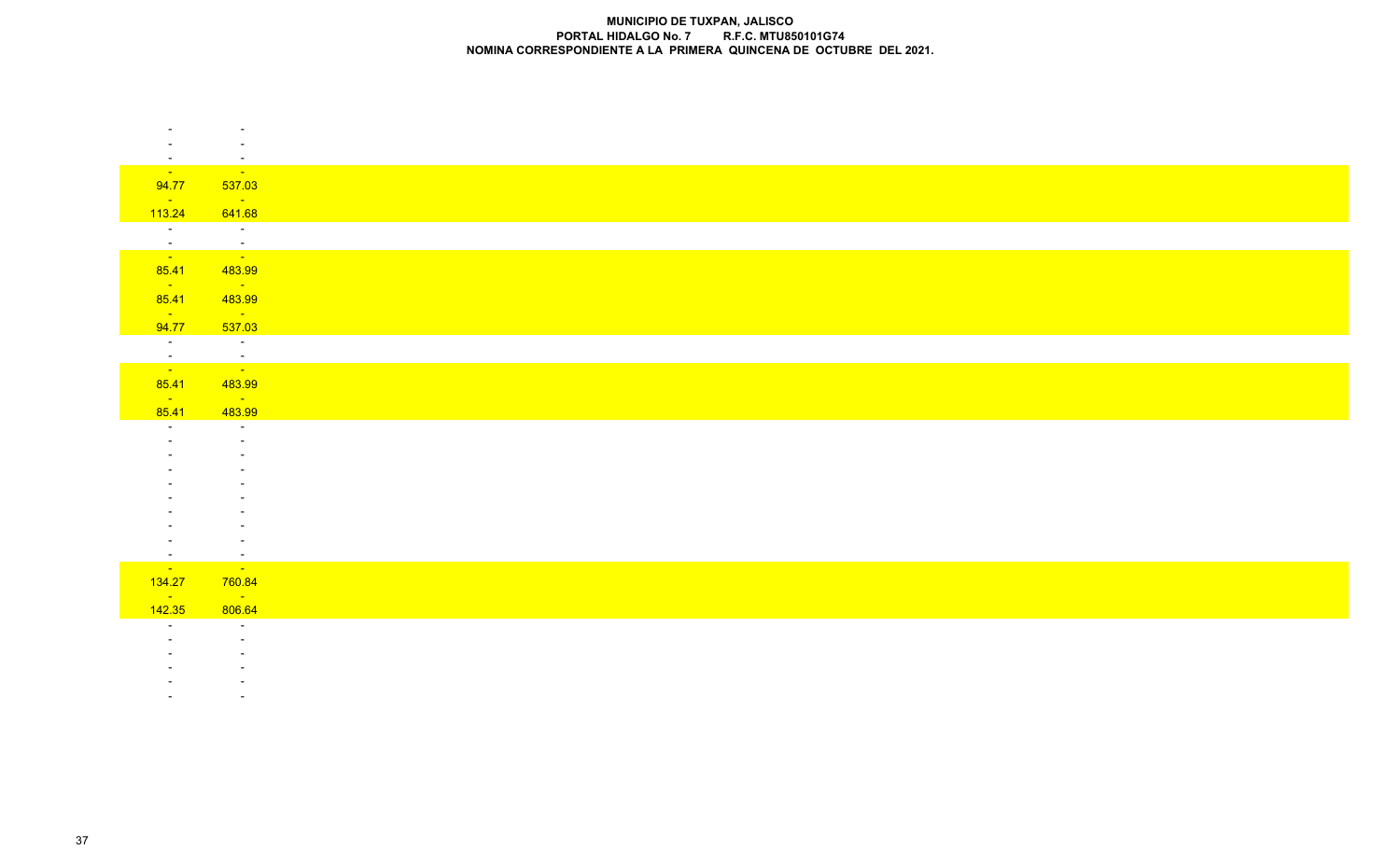| <b>State State</b>                | <b>State State</b>                                                  |
|-----------------------------------|---------------------------------------------------------------------|
| 102.49                            | 580.76                                                              |
| $\sim 1000$ km s $^{-1}$          | <b>State State</b>                                                  |
| 102.49                            | 580.76                                                              |
| $\sim 100$ km s $^{-1}$<br>111.85 | $\mathcal{L}_{\text{max}}$ and $\mathcal{L}_{\text{max}}$<br>633.80 |
| <b>Contractor</b>                 | $\sim 100$ km s $^{-1}$                                             |
| $\frac{1}{\sqrt{2}}$              | ina ang pagkalang.<br>Pangalang pagkalang pang                      |
| 102.49                            | 580.76                                                              |
| $\overline{a}$                    | $\overline{\phantom{a}}$                                            |
| $\frac{1}{\sqrt{2}}$              | $\frac{1}{2}$                                                       |
|                                   |                                                                     |
| 74.58<br>$\sim 100$ km s $^{-1}$  | 422.61<br><b>State State</b>                                        |
| 102.49                            | 580.76                                                              |
| $\overline{a}$                    | ——                                                                  |
| an Alban                          | ina.<br><mark>Tana</mark>                                           |
| <b>State State</b>                | $\frac{1}{2}$ .                                                     |
| <b>Contract</b><br>/4.58          | 422.61                                                              |
| <b>Contract Contract</b>          | <b>Contract Contract</b>                                            |
| /4.58                             | 422.01<br>$\sim$                                                    |
|                                   | $\sim$                                                              |
|                                   |                                                                     |
|                                   |                                                                     |
|                                   |                                                                     |
|                                   |                                                                     |
|                                   |                                                                     |
|                                   |                                                                     |
|                                   |                                                                     |
|                                   |                                                                     |
|                                   |                                                                     |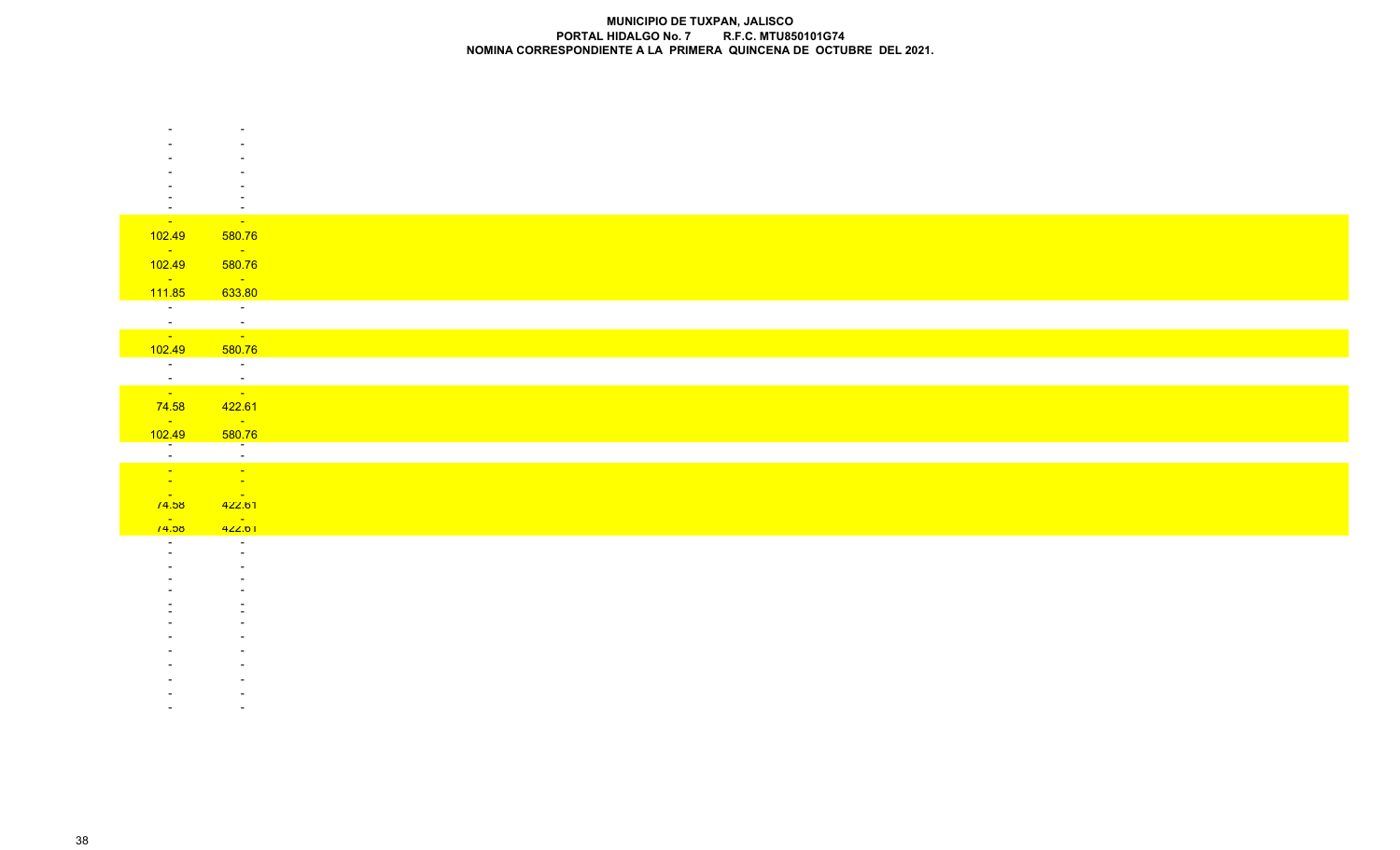|                               | $\sim$                                          |
|-------------------------------|-------------------------------------------------|
| $\sim$<br>$\sim$ $-$          | $\mathbf{L}^{\text{max}}$<br>$\sim$             |
| $\sim$ $-$                    | $\sim$                                          |
| $\sim$                        | $\sim$                                          |
| <b>Contract</b><br>113.88     | $\sim 100$ km s $^{-1}$<br>645.30               |
| <b>Contract</b>               | <b>Contract</b>                                 |
| 102.49                        | 580.76                                          |
| $\sim 10^{-10}$               | $\sim 100$                                      |
| $\frac{1}{\sqrt{2}}$          | $\frac{1}{\sqrt{2}}$                            |
| 102.49                        | 580.76                                          |
| $\sim 10^{-10}$<br>$\sim$ $-$ | $\sim 100$ m $^{-1}$<br>$\sim 100$ km s $^{-1}$ |
| $\sim$ $-$                    | $\sim 100$                                      |
| 102.49                        | 580.76                                          |
| $\sim$                        | $\sim$                                          |
|                               |                                                 |
|                               |                                                 |
|                               |                                                 |
|                               |                                                 |
|                               |                                                 |
| $\sim$                        | $\sim$                                          |
| $\sim 100$<br>71.88           | <b>Contract</b><br>407.31                       |
| $\frac{1}{71.88}$             | $\frac{1}{407.31}$                              |
| $\sim$                        |                                                 |
|                               | $\sim$                                          |
|                               |                                                 |
|                               |                                                 |
|                               |                                                 |
|                               |                                                 |
|                               |                                                 |
|                               |                                                 |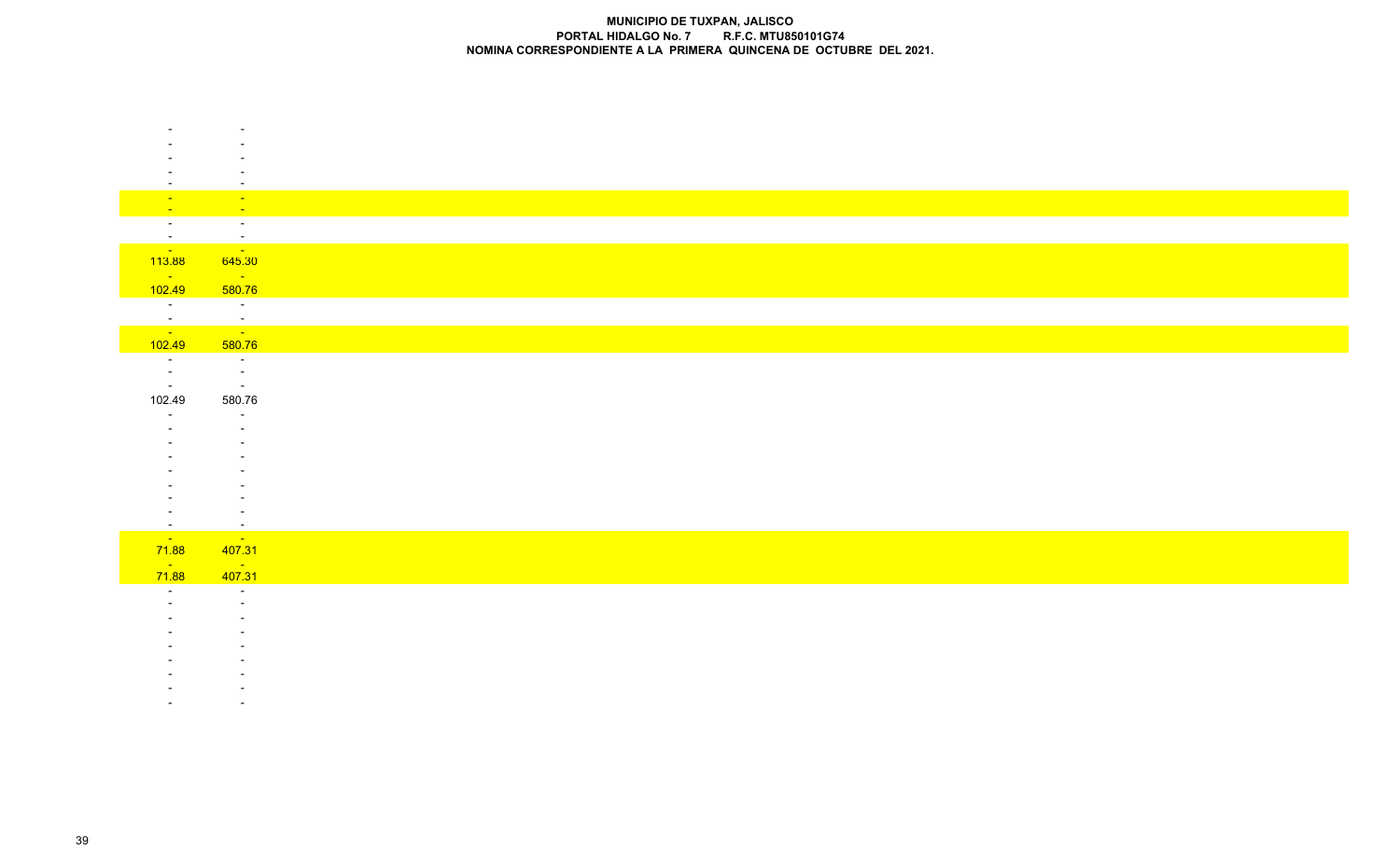

 - - - - - - - - - - - - - - - - - - - - - - - - - - - - - - - - - - - - - - - - - - - - - - - - - - - - - - - - - - - - - - - - - - - - - - - - - - - - - - - - --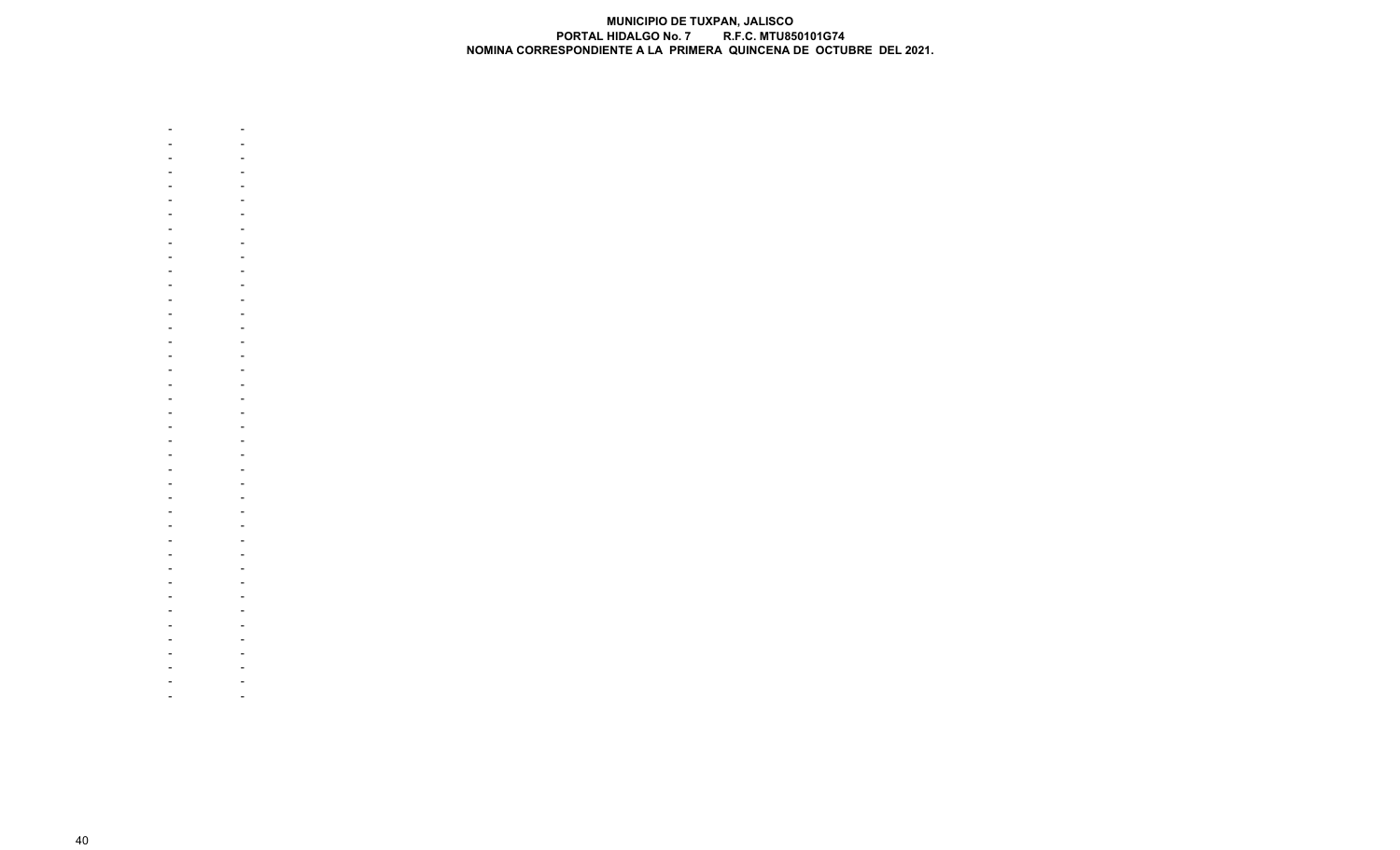|                                   | $\sim$                                                                |
|-----------------------------------|-----------------------------------------------------------------------|
|                                   | <b>Contact Contact Contact Contact Contact</b>                        |
| 157.12                            | 890.36                                                                |
| $\sim 100$ km s $^{-1}$<br>177.97 | $\mathcal{L}(\mathcal{L})$ and $\mathcal{L}(\mathcal{L})$<br>1,008.50 |
| $\overline{\phantom{a}}$          | $\sim 10^{-10}$ km $^{-1}$                                            |
|                                   |                                                                       |
| $\frac{1}{\sqrt{2}}$              | $\frac{1}{\sqrt{2}}$                                                  |
| 83.25                             | 471.75                                                                |
| $\sim 100$ km s $^{-1}$           | $\mathcal{L}_{\text{max}}$ and $\mathcal{L}_{\text{max}}$             |
| 72.07<br>$\sim 10^{-10}$          | 408.38<br>$\sim 100$ km s $^{-1}$                                     |
| 136.88                            | 775.63                                                                |
| $\sim$ $\sim$                     | $\sim$                                                                |
|                                   |                                                                       |
| $\sim 10^{-1}$                    |                                                                       |
|                                   |                                                                       |
|                                   |                                                                       |
|                                   |                                                                       |
|                                   |                                                                       |
|                                   |                                                                       |
|                                   |                                                                       |
|                                   |                                                                       |
|                                   |                                                                       |
|                                   |                                                                       |
|                                   |                                                                       |
|                                   |                                                                       |
|                                   |                                                                       |
|                                   |                                                                       |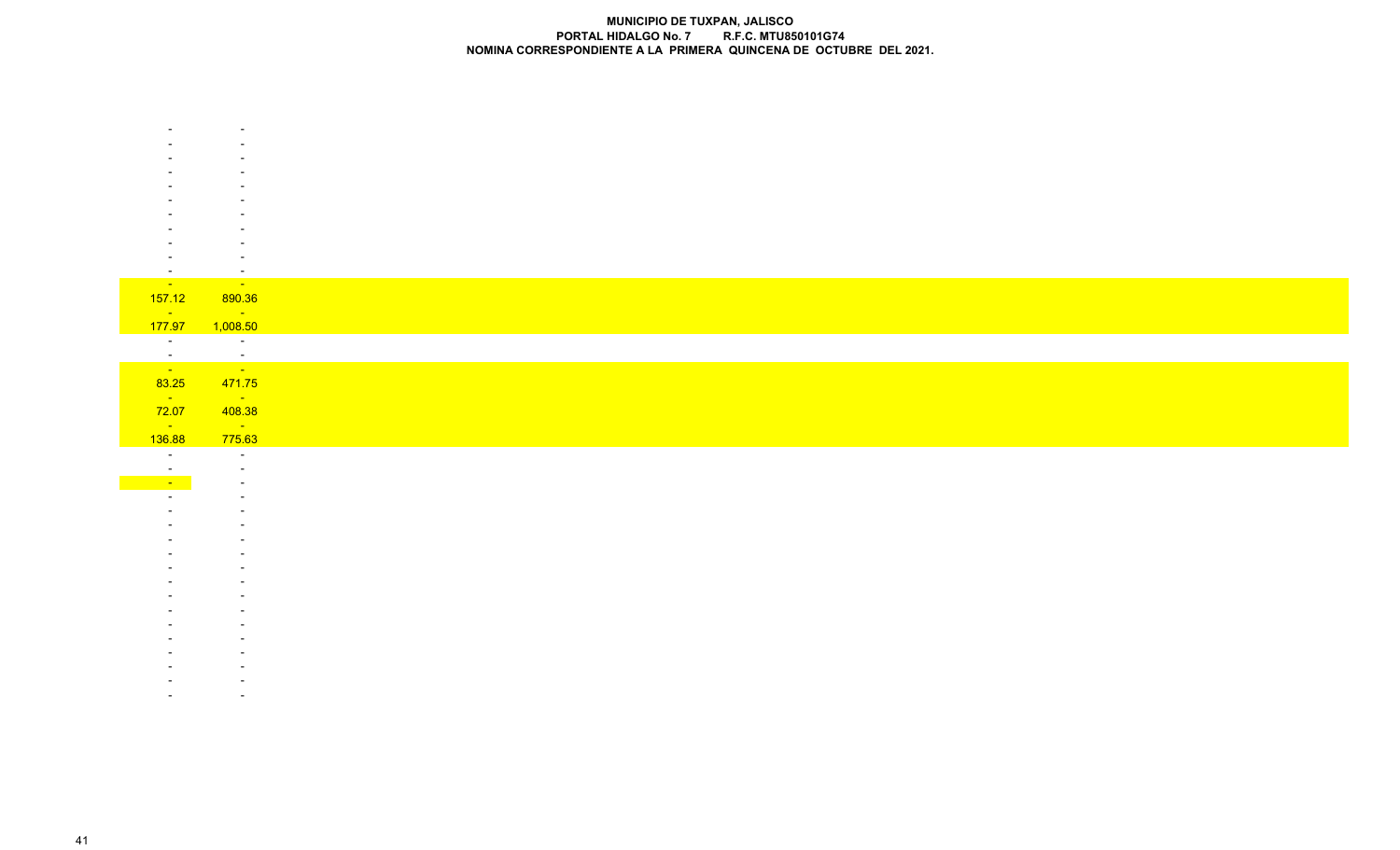| $\overline{\phantom{a}}$          | $\overline{\phantom{a}}$                |
|-----------------------------------|-----------------------------------------|
| <b>Contract</b>                   | $\sim$ 100 $\pm$                        |
| 94.77<br>$\sim 100$ km s $^{-1}$  | 537.03<br>$\sim 100$ km s $^{-1}$       |
| 101.35                            | 574.31                                  |
| $\sim 100$ km s $^{-1}$           | $\mathcal{L}^{\text{max}}_{\text{max}}$ |
| 113.88                            | 645.30                                  |
| $\sim$ $-$                        | $\sim 10^{-1}$<br>$\sim$                |
|                                   | $\overline{\phantom{a}}$                |
| $\sim$                            | $\sim$                                  |
| <b>College</b>                    | <b>Contract</b>                         |
| 74.58<br>$\overline{\phantom{a}}$ | 422.61<br>$\sim$                        |
|                                   | $\overline{\phantom{a}}$                |
|                                   |                                         |
|                                   |                                         |
|                                   |                                         |
|                                   |                                         |
|                                   |                                         |
|                                   |                                         |
|                                   |                                         |
|                                   |                                         |
|                                   |                                         |
|                                   |                                         |
|                                   |                                         |
|                                   |                                         |
|                                   |                                         |
|                                   |                                         |
|                                   |                                         |
|                                   |                                         |
|                                   |                                         |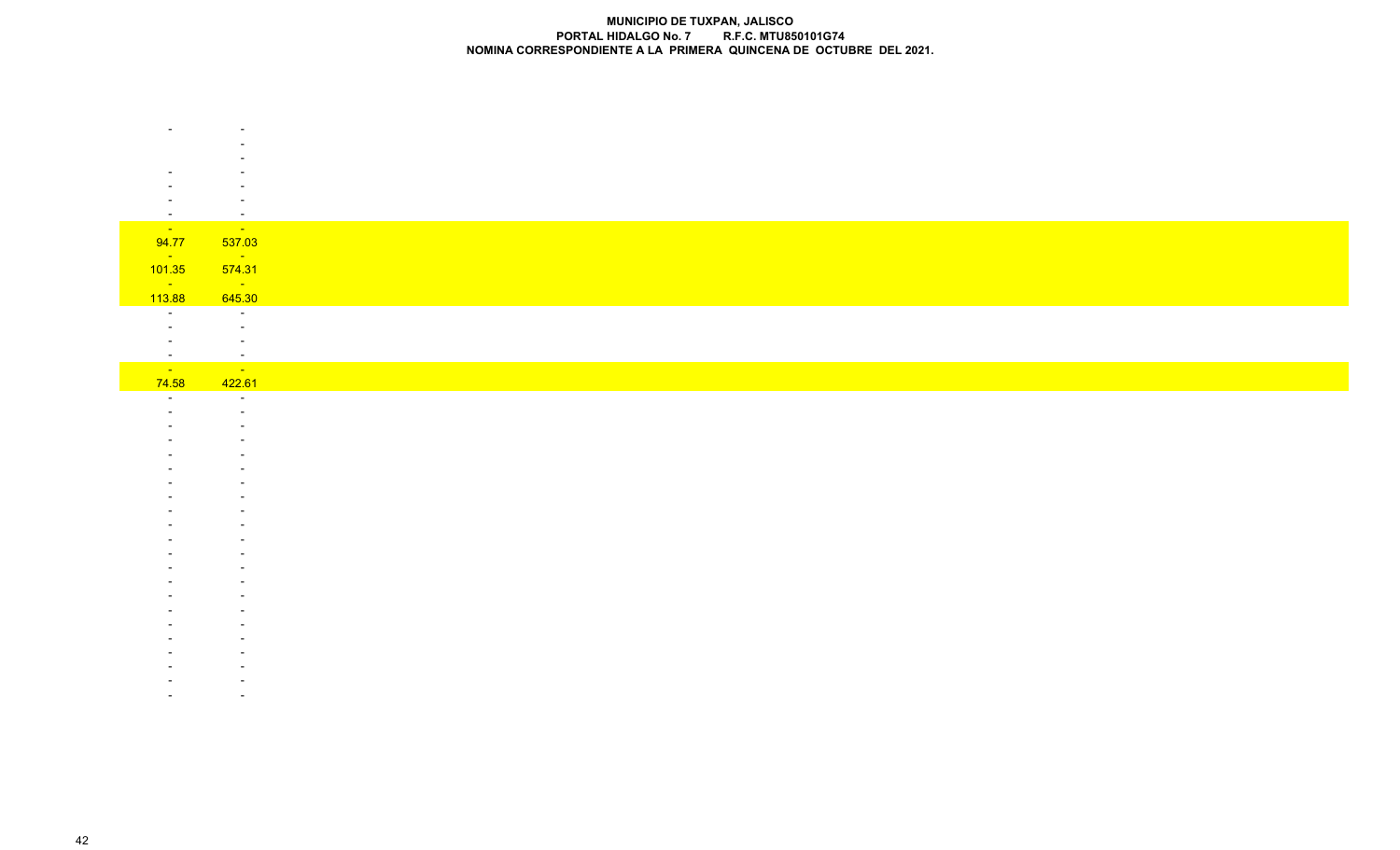|                          | $\overline{\phantom{a}}$                |
|--------------------------|-----------------------------------------|
|                          |                                         |
|                          |                                         |
|                          |                                         |
|                          |                                         |
|                          |                                         |
|                          |                                         |
|                          |                                         |
|                          |                                         |
| $\overline{\phantom{a}}$ | $\overline{\phantom{a}}$                |
| <b>TILLE</b>             | $\mathcal{L}^{\text{max}}_{\text{max}}$ |
| 92.39                    | 523.54                                  |
| <b>State State</b>       | <b>Service State</b>                    |
| 232.67                   | 1,318.45                                |
| $\overline{\phantom{a}}$ | $\overline{\phantom{a}}$                |
|                          |                                         |
|                          |                                         |
|                          | $\overline{\phantom{a}}$                |
|                          |                                         |
|                          |                                         |
|                          |                                         |
|                          |                                         |
|                          |                                         |
| $\overline{\phantom{a}}$ | $\sim$                                  |
| $\sim 10^{-1}$           | <b>State</b>                            |

| <u>52.46</u>       | <u>297.25</u>            |
|--------------------|--------------------------|
| <b>State State</b> | <b>Service State</b>     |
| 140.23             | 794.66                   |
|                    | $\sim$                   |
|                    | $\overline{\phantom{0}}$ |
|                    | <b>.</b>                 |
|                    | <b>.</b>                 |
|                    |                          |
|                    |                          |
|                    |                          |
|                    |                          |
|                    |                          |
|                    |                          |
|                    |                          |
|                    |                          |
|                    |                          |
|                    |                          |
|                    |                          |
|                    |                          |

- - -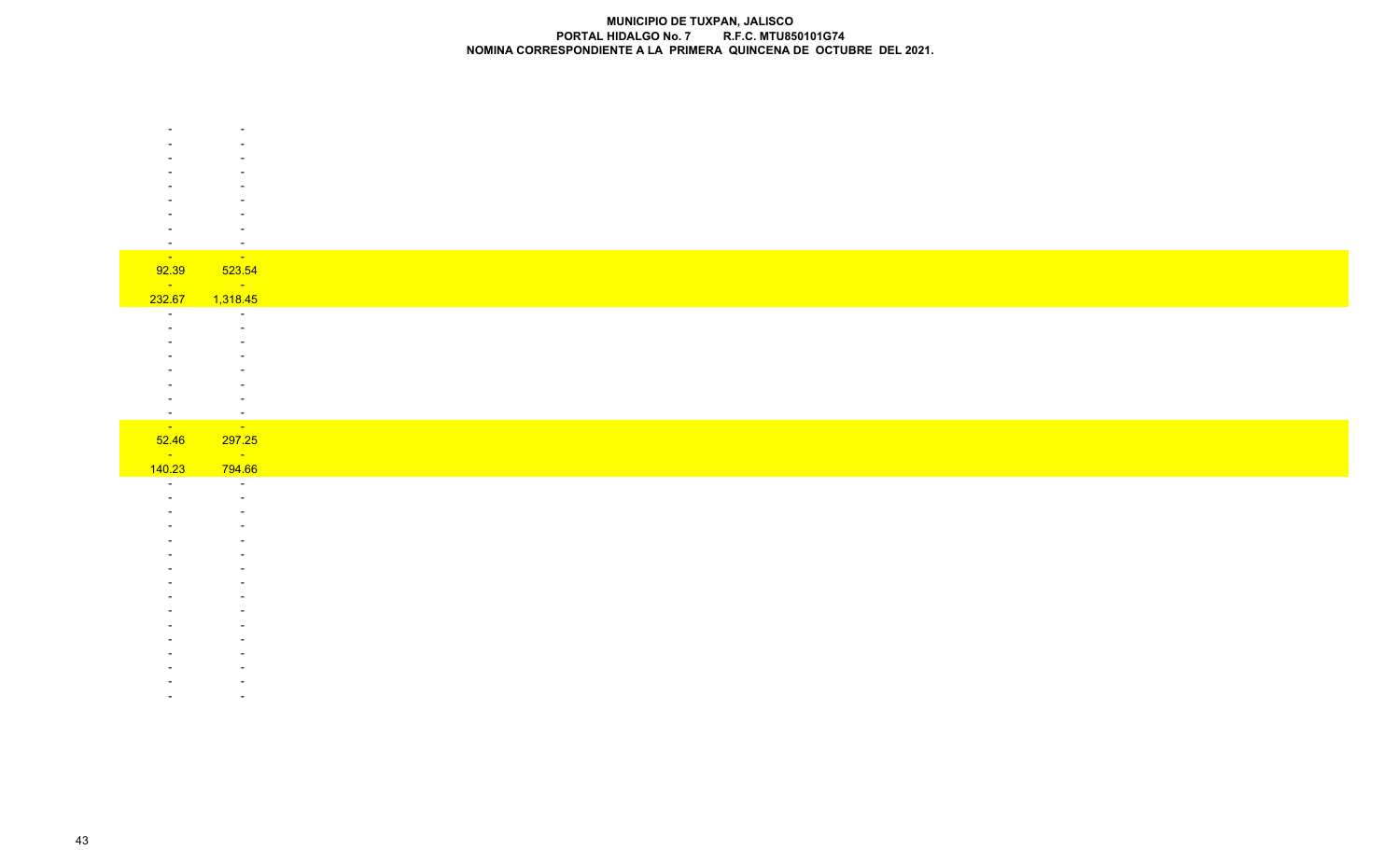|                              |                                         | 40%       |
|------------------------------|-----------------------------------------|-----------|
|                              |                                         | $\pmb{0}$ |
|                              | $\overline{\phantom{a}}$                |           |
| <b>State State</b><br>229.71 | $\mathbb{Z}^2$<br>1,301.70              |           |
| $\overline{\phantom{0}}$     | $\sim$                                  |           |
|                              |                                         |           |
|                              |                                         |           |
|                              |                                         |           |
| $\sim$                       | $\overline{\phantom{a}}$                |           |
| <b>College</b>               | <b>Contract</b>                         |           |
| 63.95                        | 362.41                                  |           |
| $\sim 100$ km s $^{-1}$      | $\sim 100$ km s $^{-1}$                 |           |
| 105.00                       | 595.02<br>$\sim 100$                    |           |
| $\sim$ 10 $\pm$<br>102.49    | 580.76                                  |           |
| $\sim 10^{11}$               | <b>State</b>                            |           |
| 97.52                        | 552.64                                  |           |
| $\sim 10^{-10}$              | $\mathcal{L}^{\text{max}}_{\text{max}}$ |           |
| 90.84<br>$\sim$              | 514.77<br>$\sim$ $-$                    |           |
|                              | $\overline{\phantom{a}}$                |           |
|                              |                                         |           |
|                              |                                         |           |
|                              |                                         |           |
|                              |                                         |           |
|                              |                                         |           |
|                              |                                         |           |
|                              |                                         |           |
|                              |                                         |           |
|                              |                                         |           |
|                              |                                         |           |
|                              |                                         |           |
|                              |                                         |           |
|                              |                                         |           |
|                              |                                         |           |
|                              |                                         |           |
|                              |                                         |           |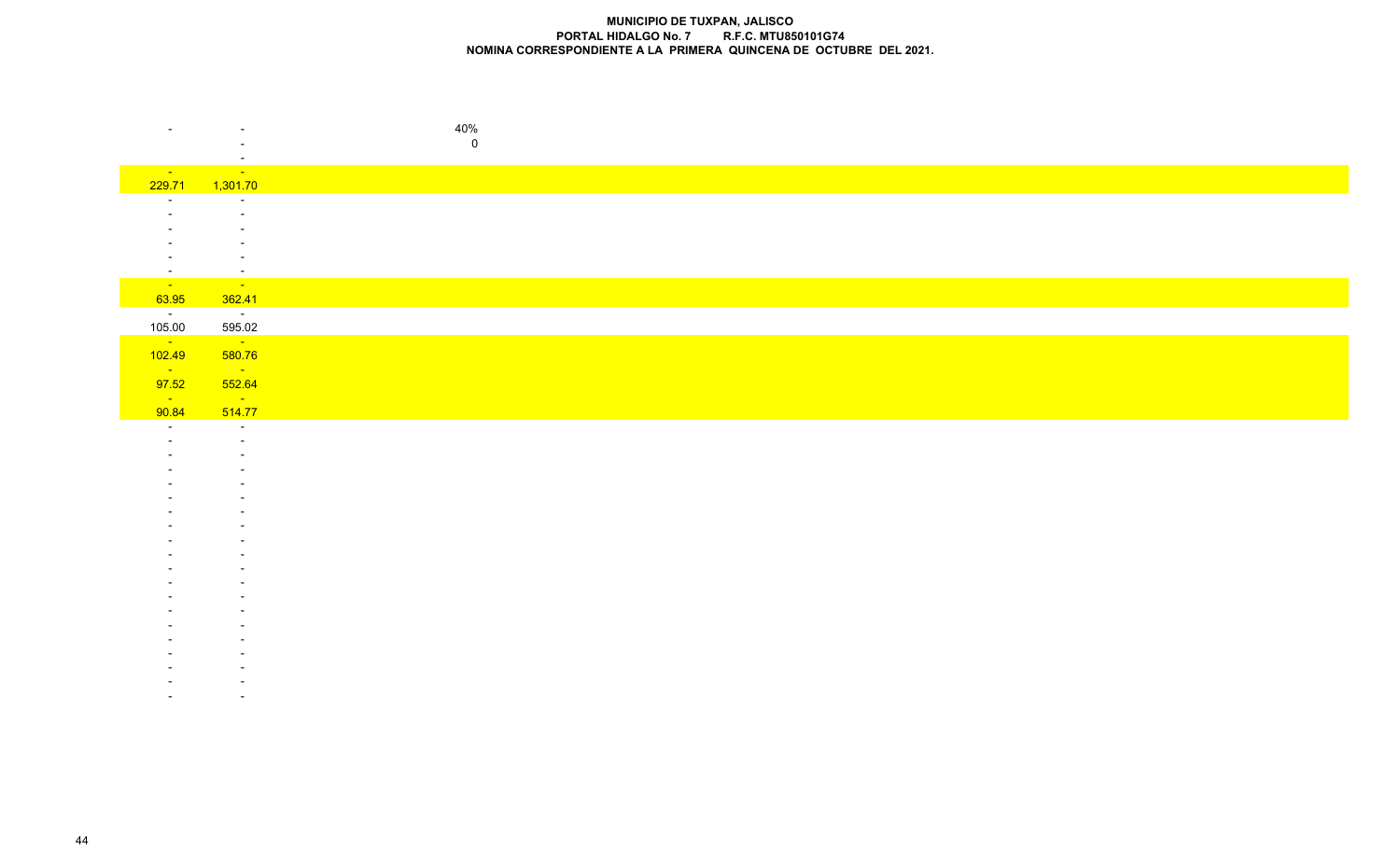| $\overline{\phantom{a}}$         | $\overline{\phantom{a}}$                                      |
|----------------------------------|---------------------------------------------------------------|
| $\sim 10^{-10}$                  | <b>Contract</b>                                               |
| 76.50                            | 433.50                                                        |
| $\sim$                           | $\sim$                                                        |
|                                  | $\overline{\phantom{a}}$                                      |
|                                  |                                                               |
|                                  |                                                               |
| $\sim$                           | $\sim$<br>$\sim$                                              |
| <b>Contract</b>                  | $\mathcal{L}^{\text{max}}$                                    |
| 85.41                            | 483.99                                                        |
| $\sim 10^{11}$ km s $^{-1}$      | $\mathcal{L}_{\text{max}}$ , where $\mathcal{L}_{\text{max}}$ |
| 102.49                           | 580.76                                                        |
| $\sim 10^{-10}$                  | $\sim 100$ km s $^{-1}$                                       |
| 79.02<br>$\sim 100$ km s $^{-1}$ | 447.75<br>$\sim 100$ km s $^{-1}$                             |
|                                  |                                                               |
| $\frac{1}{\sqrt{2}}$             | ina.<br>Tanàna am <mark>in'ny faritr'i No</mark>              |
| 121.65                           | 689.34                                                        |
| $\sim$                           | $\sim$                                                        |
|                                  |                                                               |
|                                  |                                                               |
|                                  |                                                               |
|                                  |                                                               |
|                                  |                                                               |
|                                  |                                                               |
|                                  |                                                               |
|                                  |                                                               |
|                                  |                                                               |
|                                  |                                                               |
|                                  |                                                               |
|                                  |                                                               |
|                                  |                                                               |
|                                  |                                                               |
|                                  |                                                               |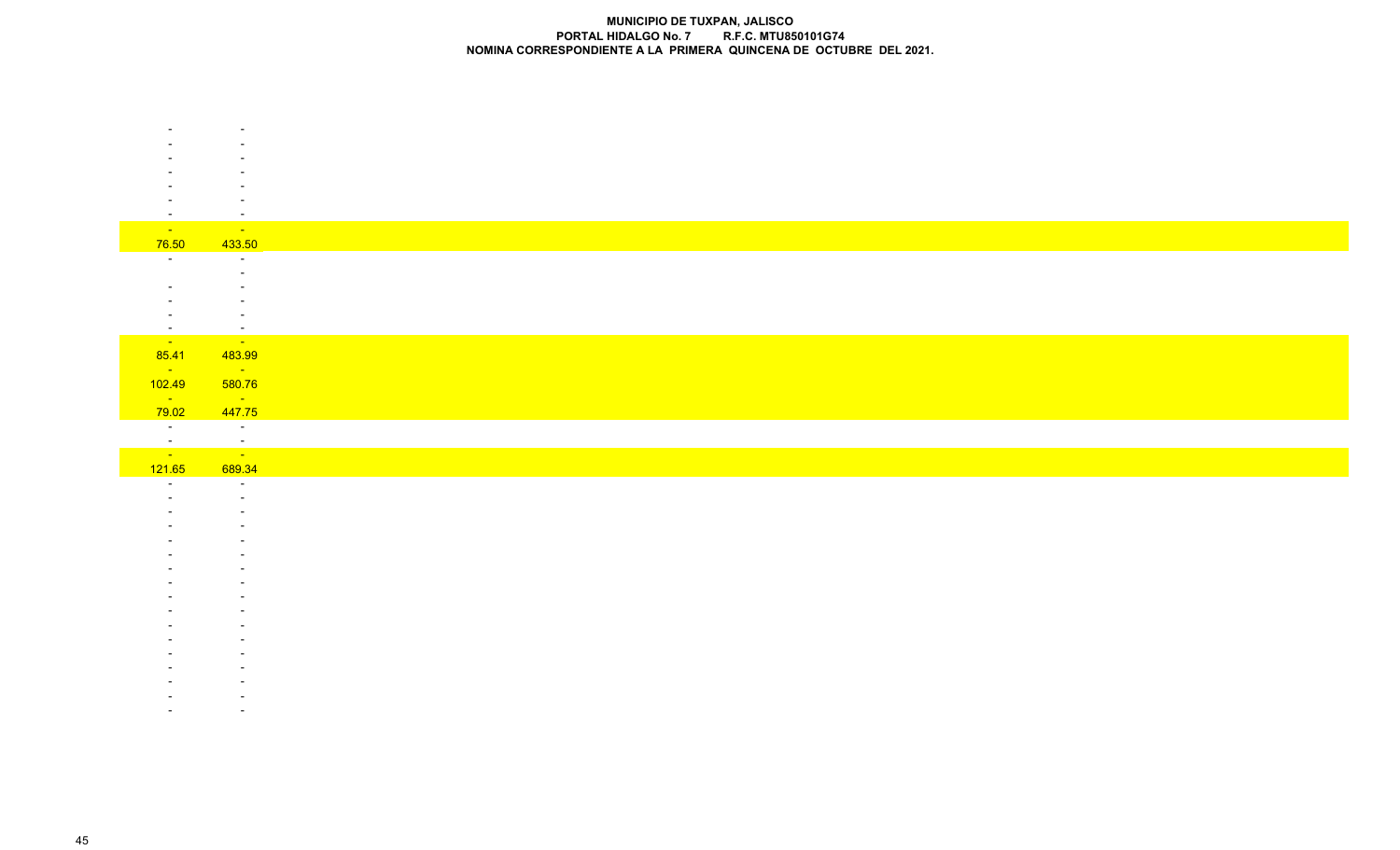|                      | -                        |
|----------------------|--------------------------|
|                      |                          |
|                      |                          |
|                      |                          |
|                      |                          |
|                      | -                        |
|                      |                          |
|                      |                          |
|                      |                          |
|                      |                          |
|                      |                          |
|                      |                          |
|                      |                          |
| <b>Service</b> State | <b>Service State</b>     |
|                      |                          |
| 121.68               | 689.52                   |
|                      | $\overline{\phantom{0}}$ |
|                      |                          |
|                      |                          |
|                      |                          |
|                      |                          |

| $\sim$                | $\overline{\phantom{a}}$ |
|-----------------------|--------------------------|
| 170.82                | 967.98                   |
| $\sim$                | $\sim$                   |
|                       | $\overline{\phantom{a}}$ |
|                       | $\overline{\phantom{0}}$ |
|                       |                          |
| $\sim$                | $\sim$                   |
| and the first service | <b>Service</b>           |
| 100.55                | 569.77                   |
| $\frac{1}{156.49}$    | <b>STATISTICS</b>        |
|                       | 886.76                   |

14,765.67 84,803.90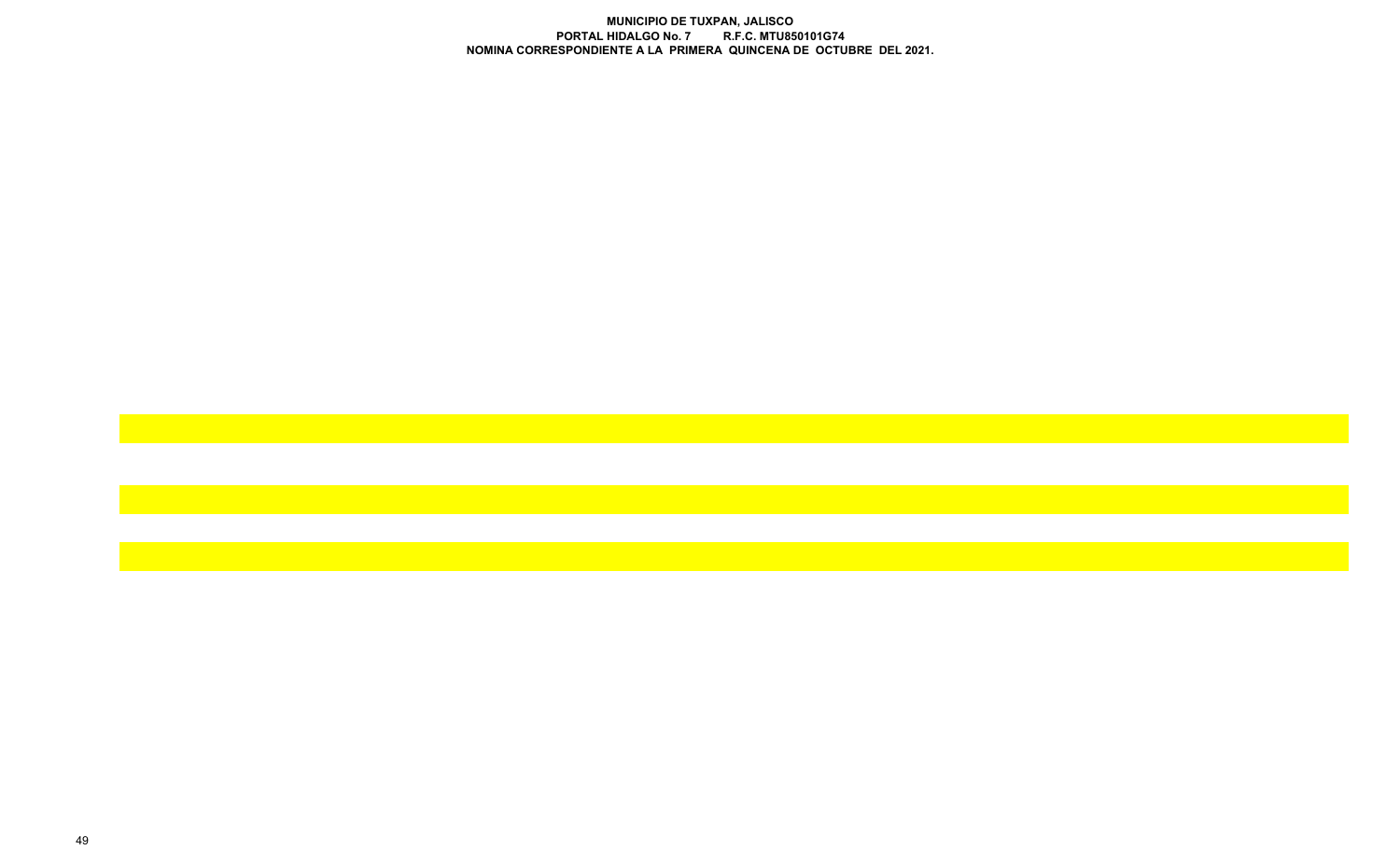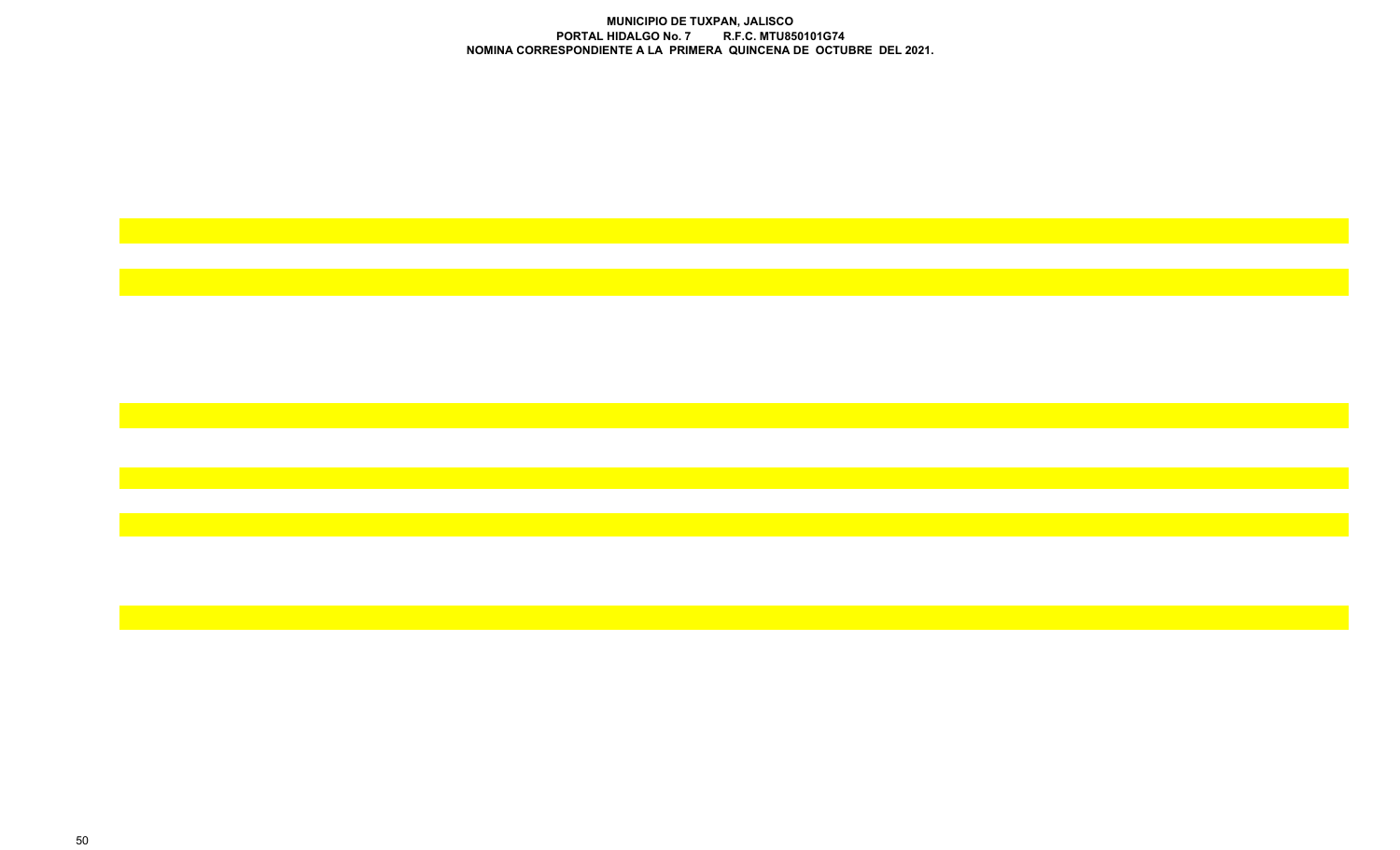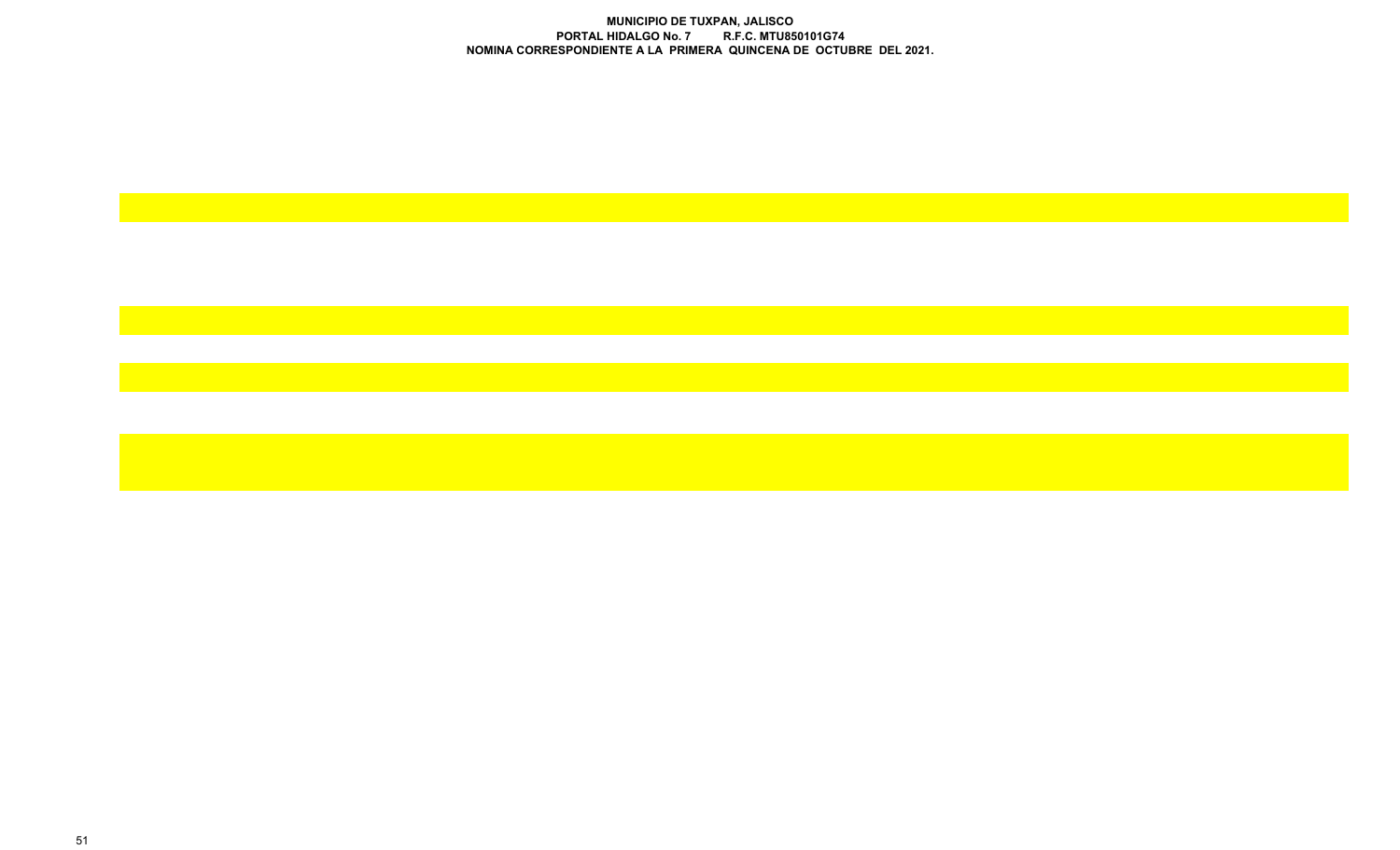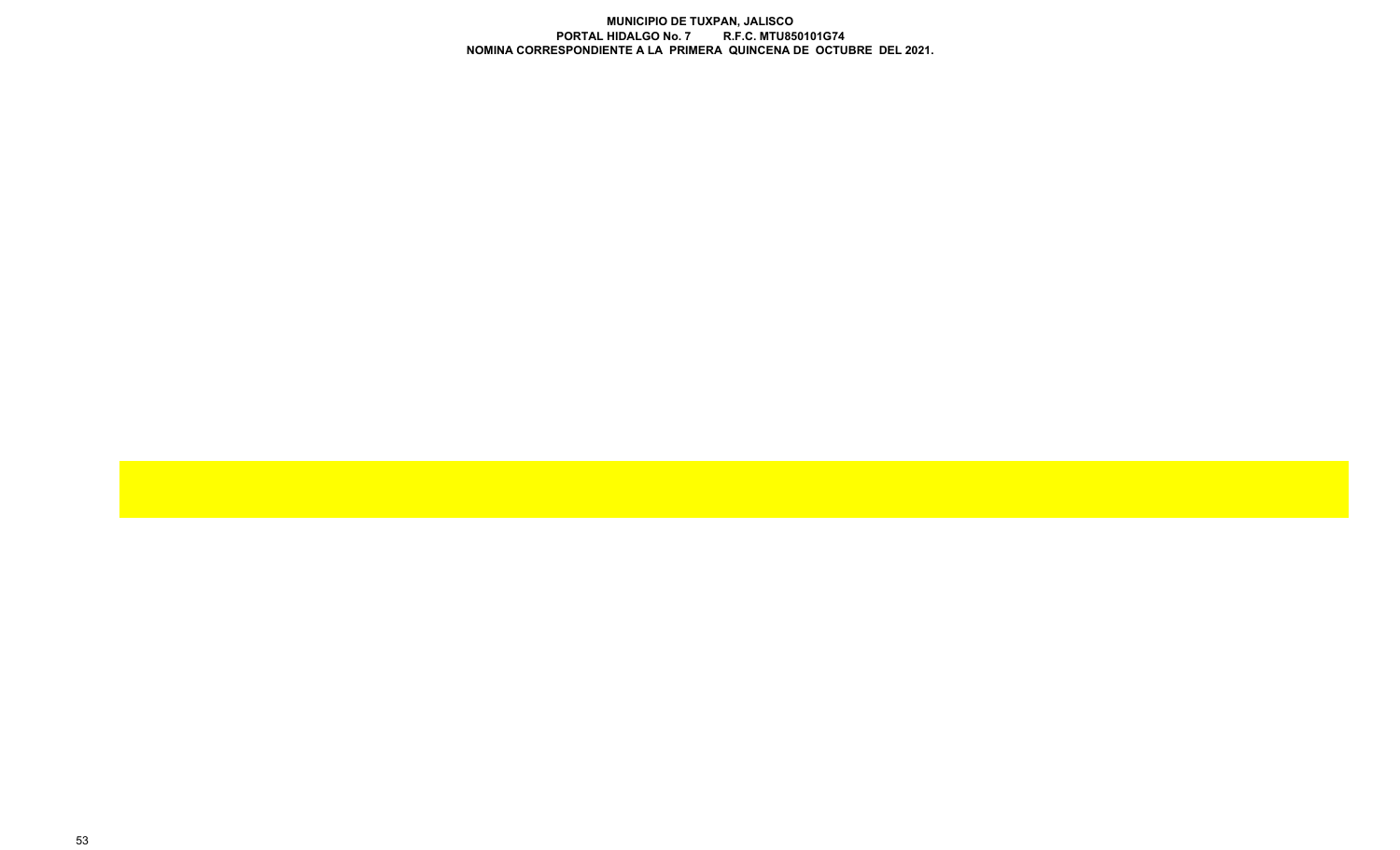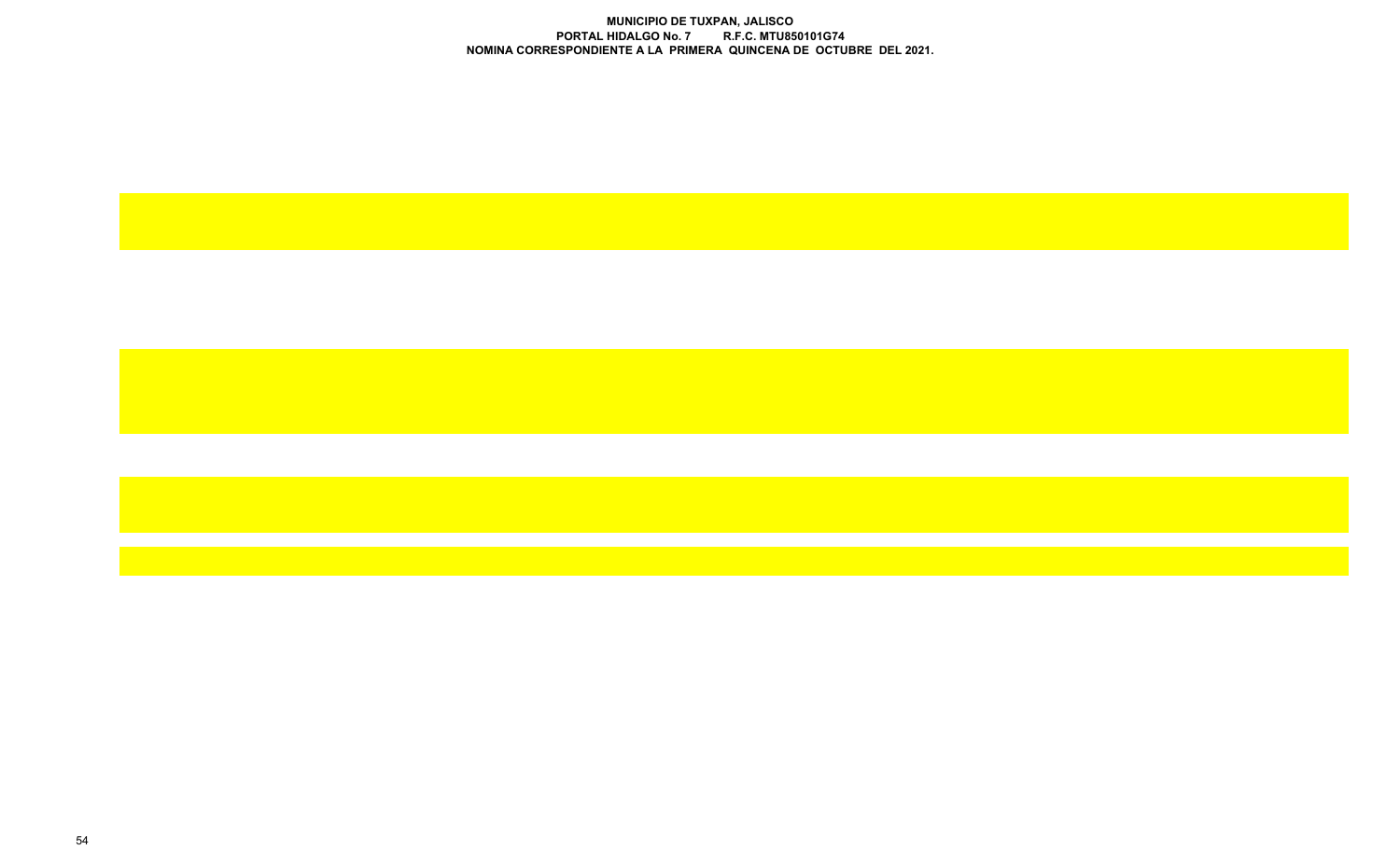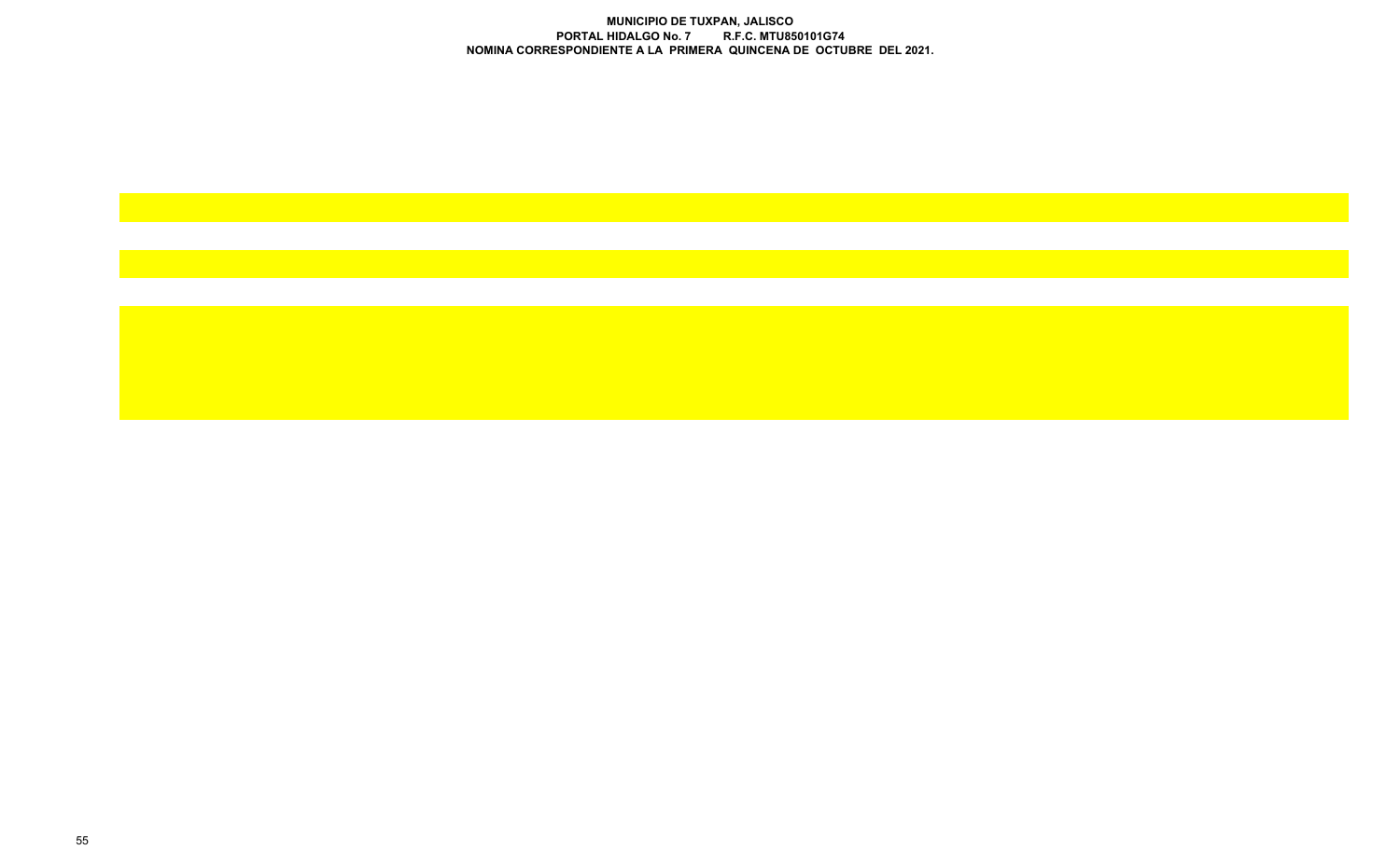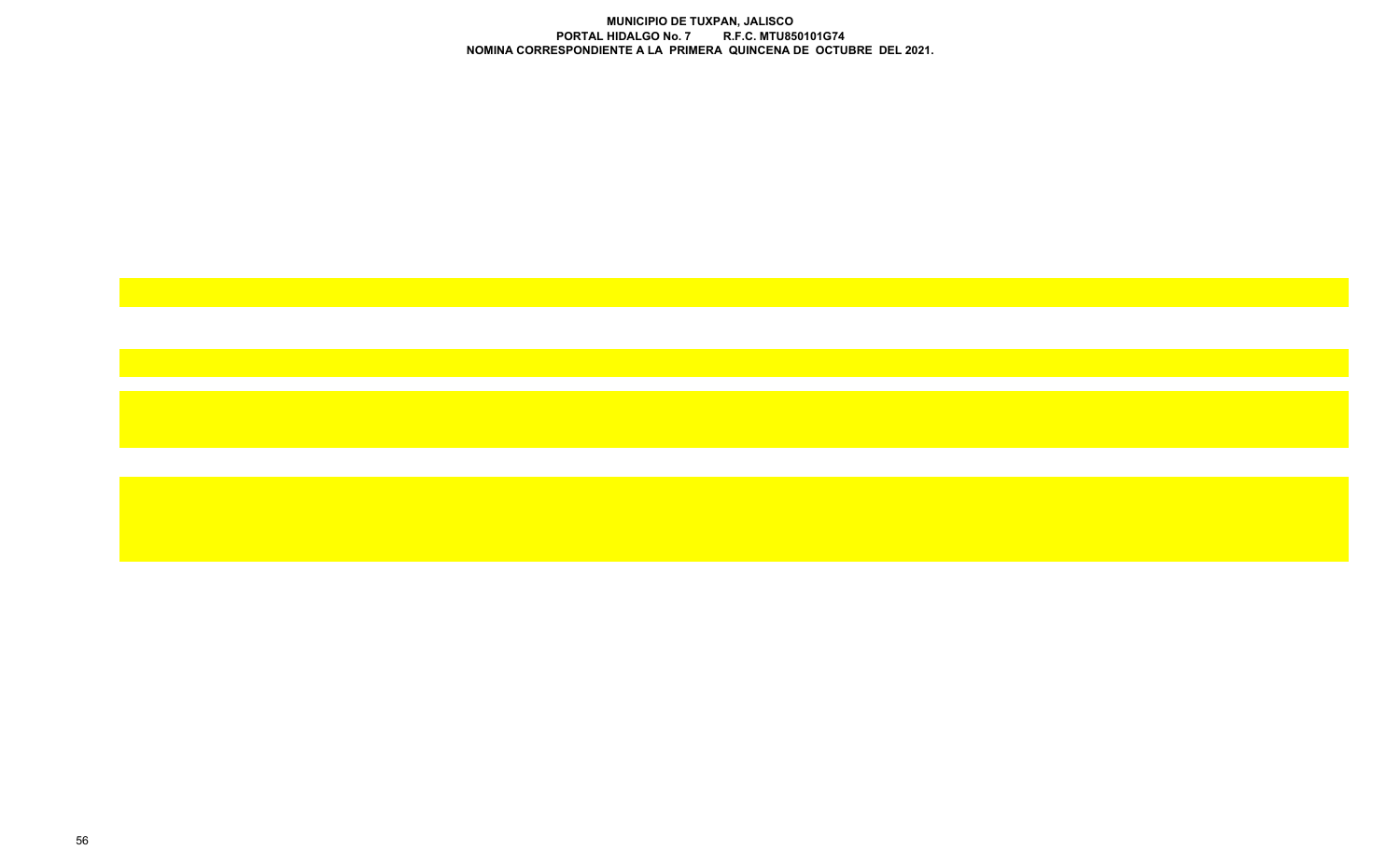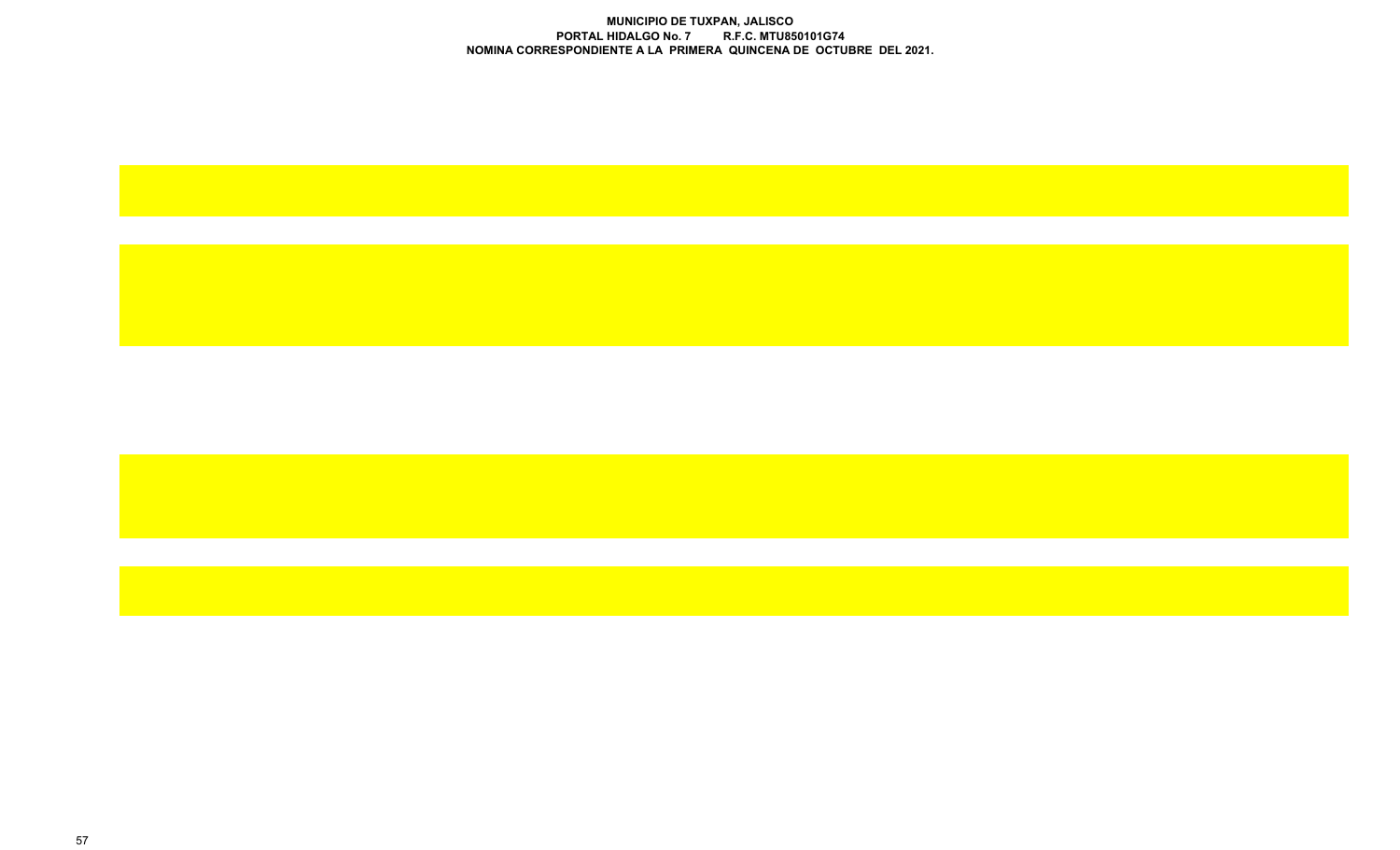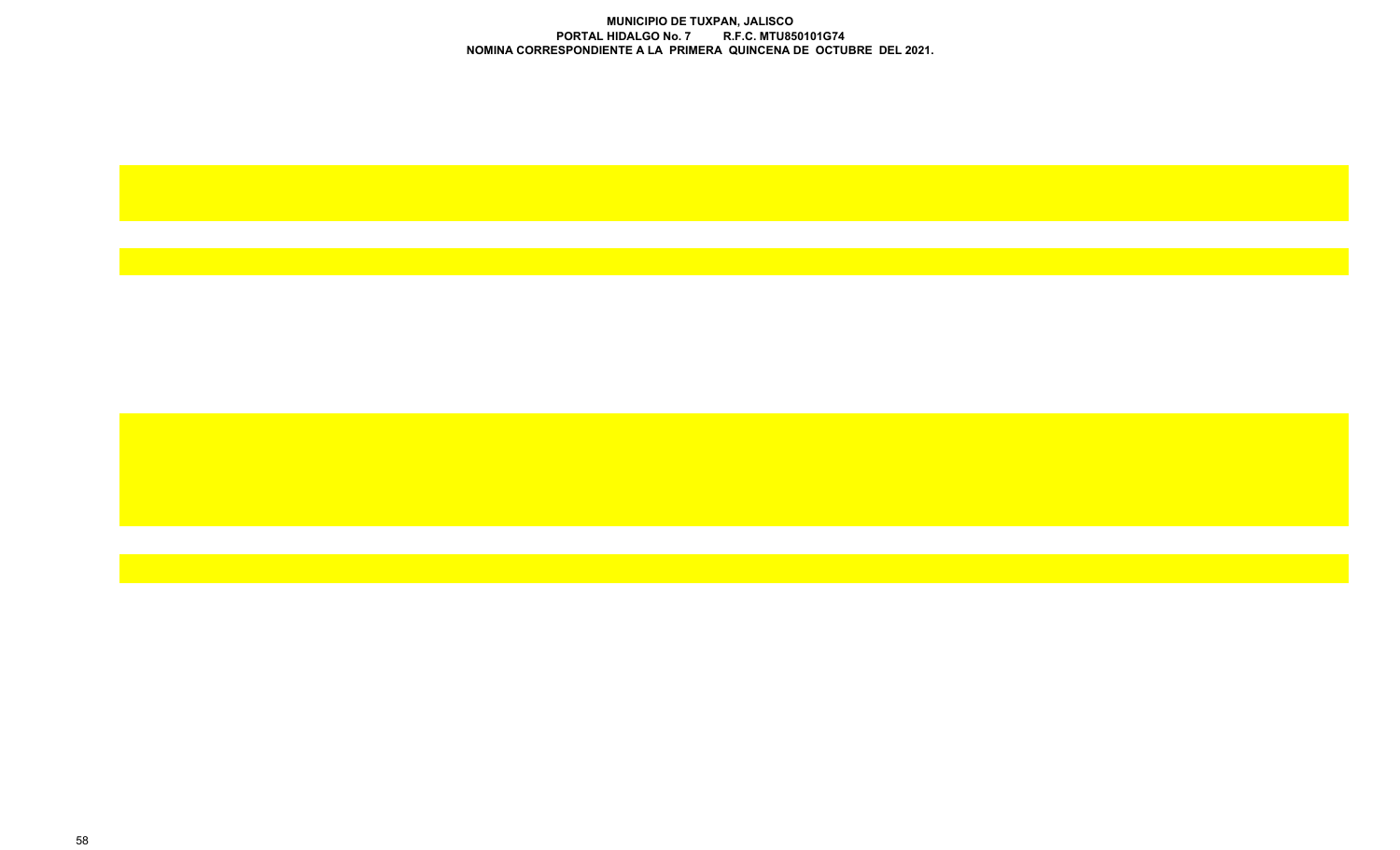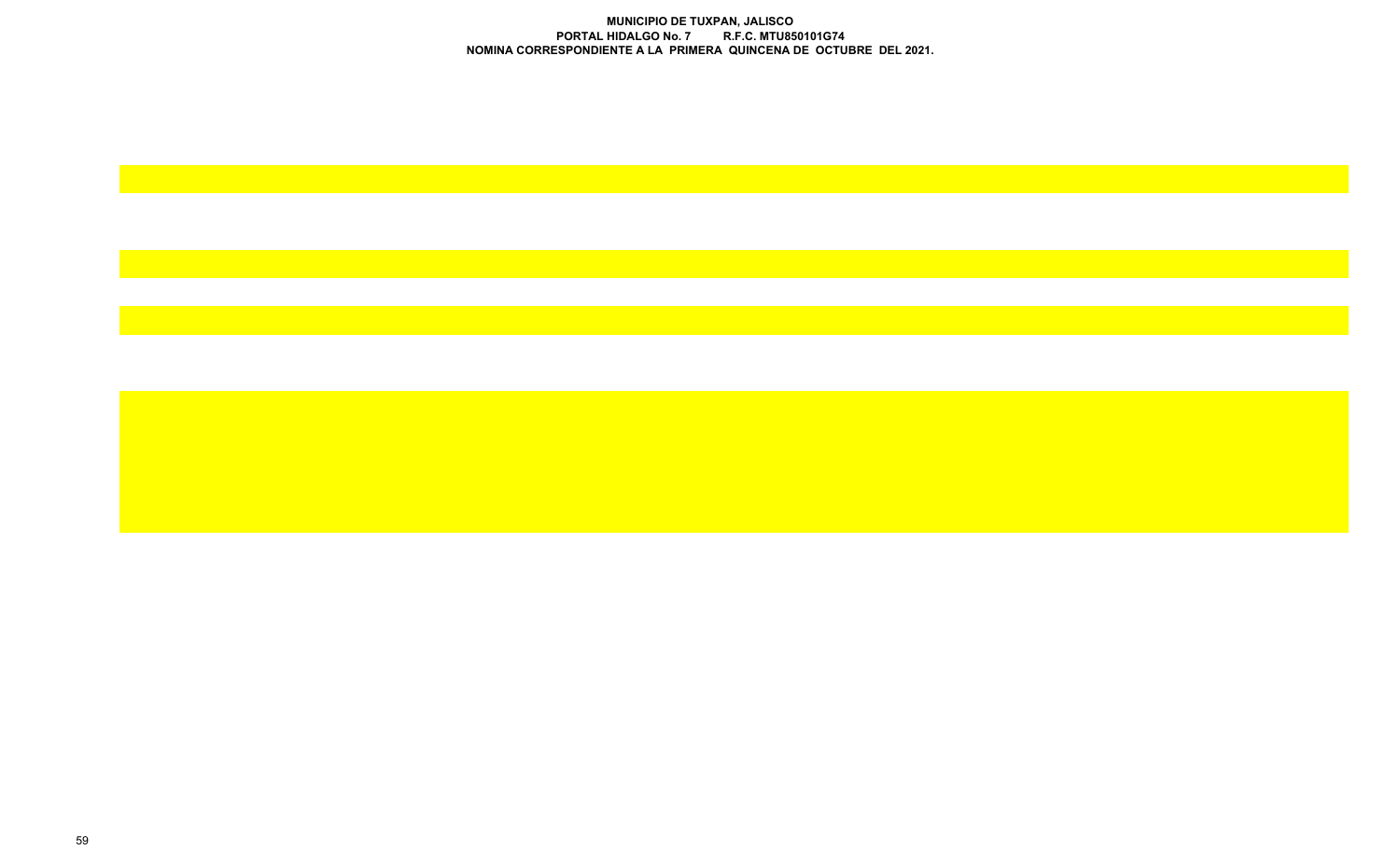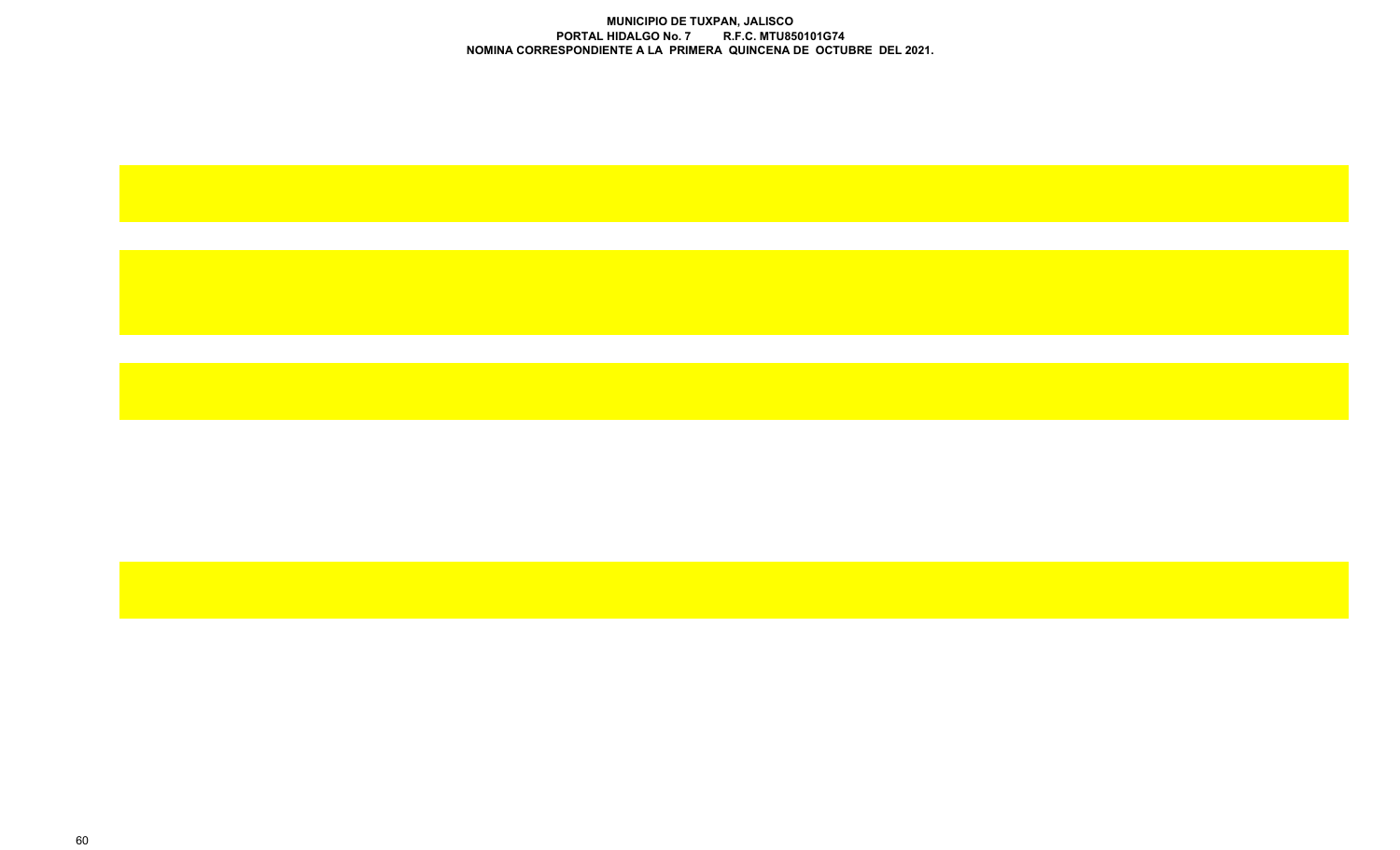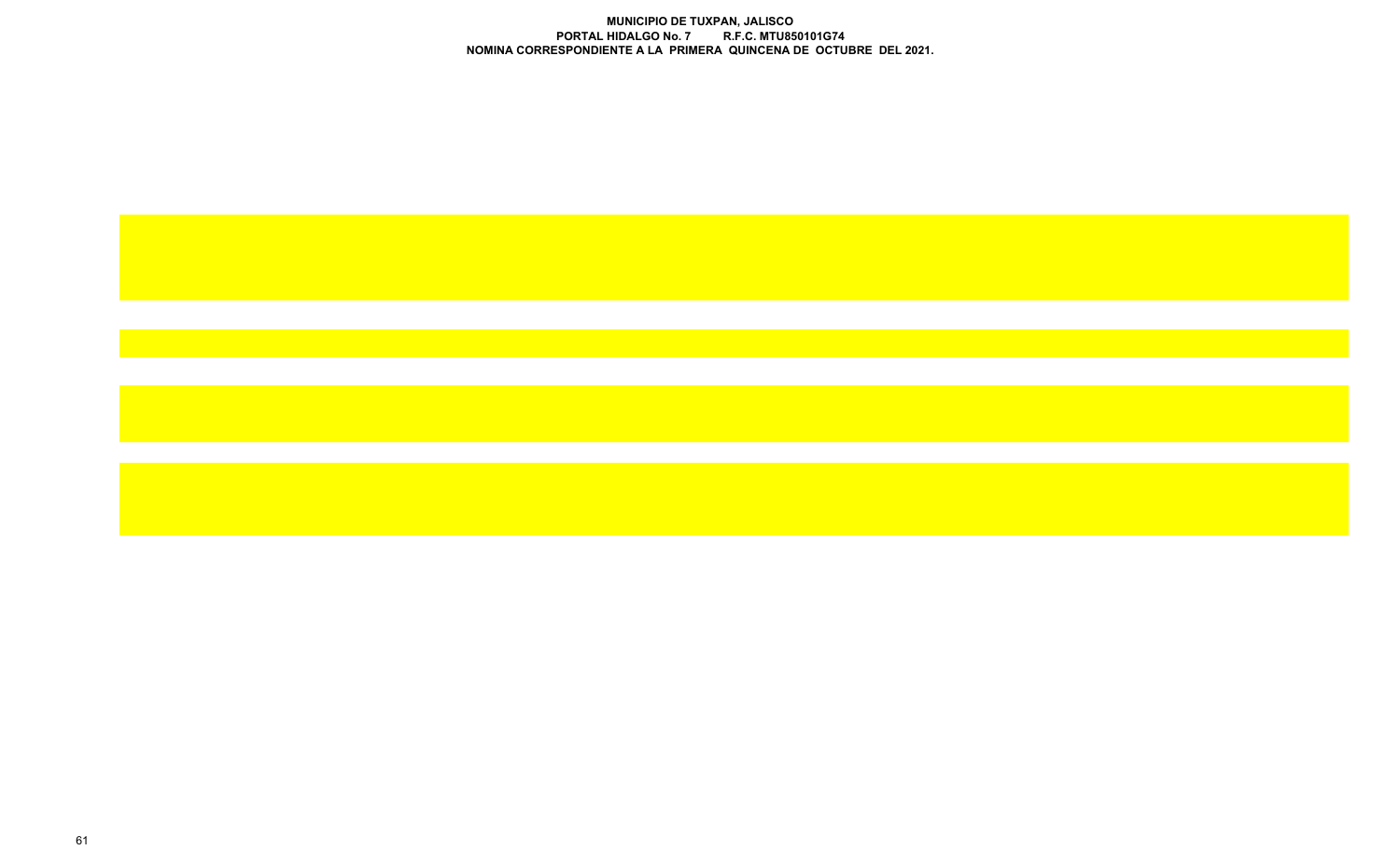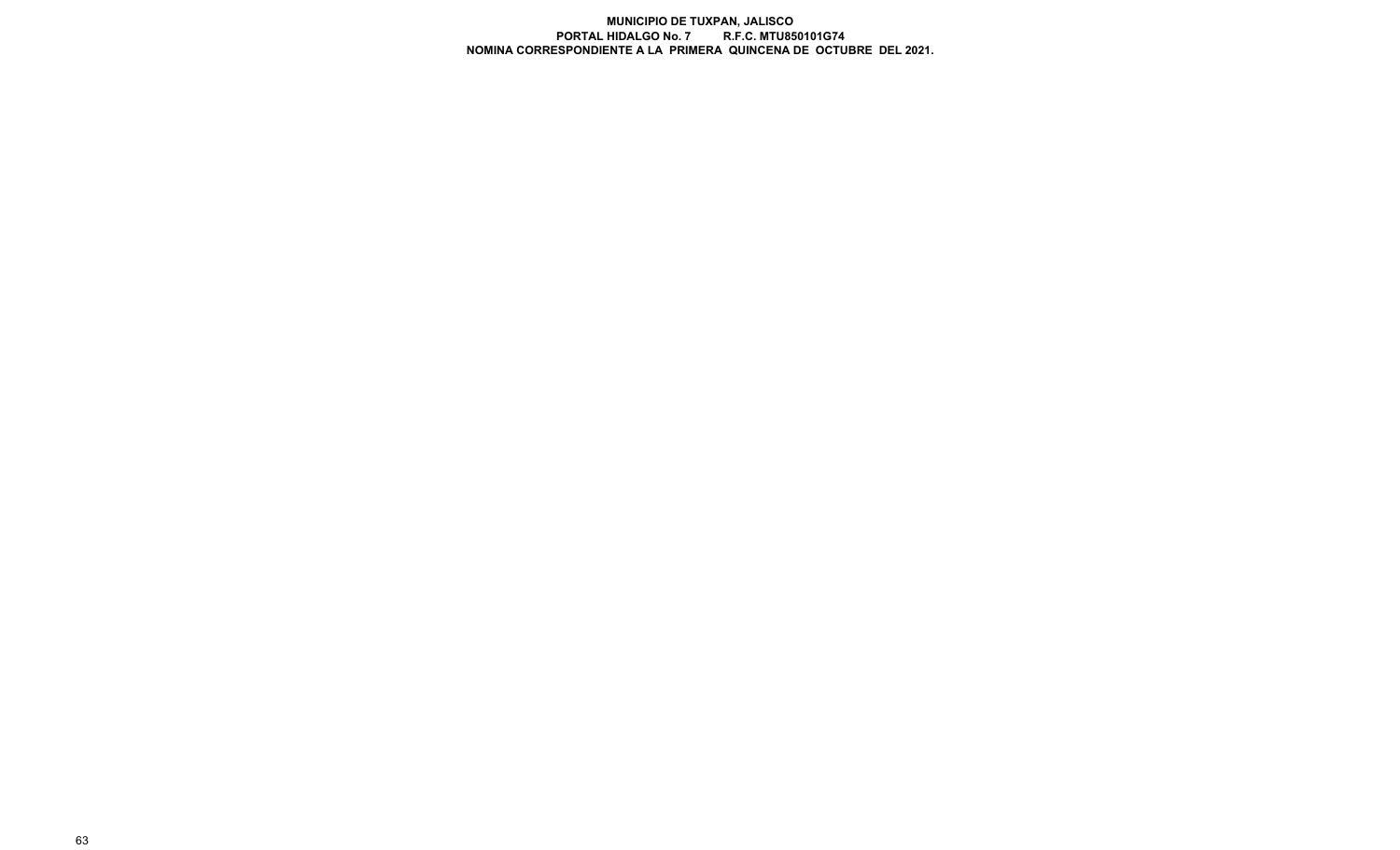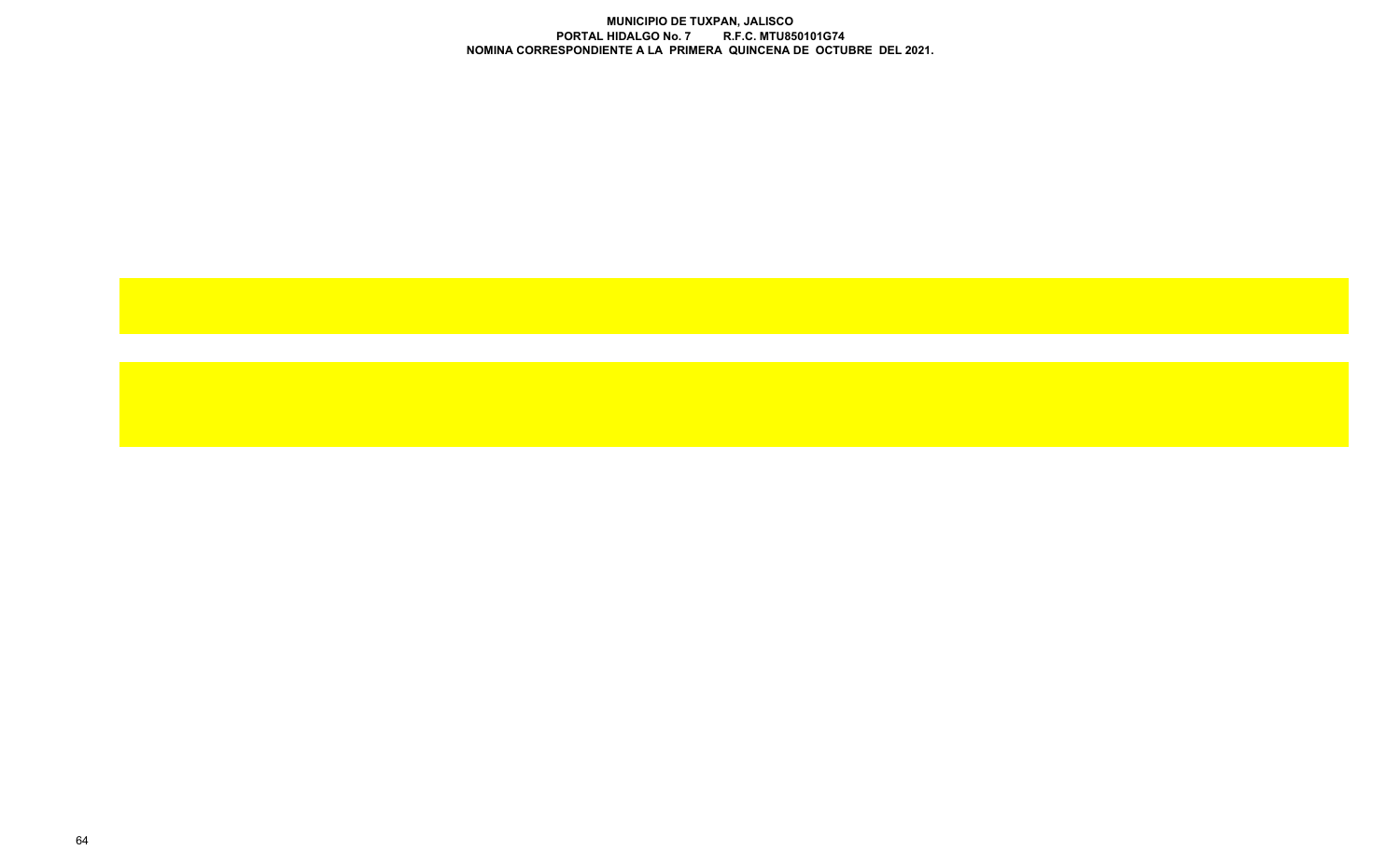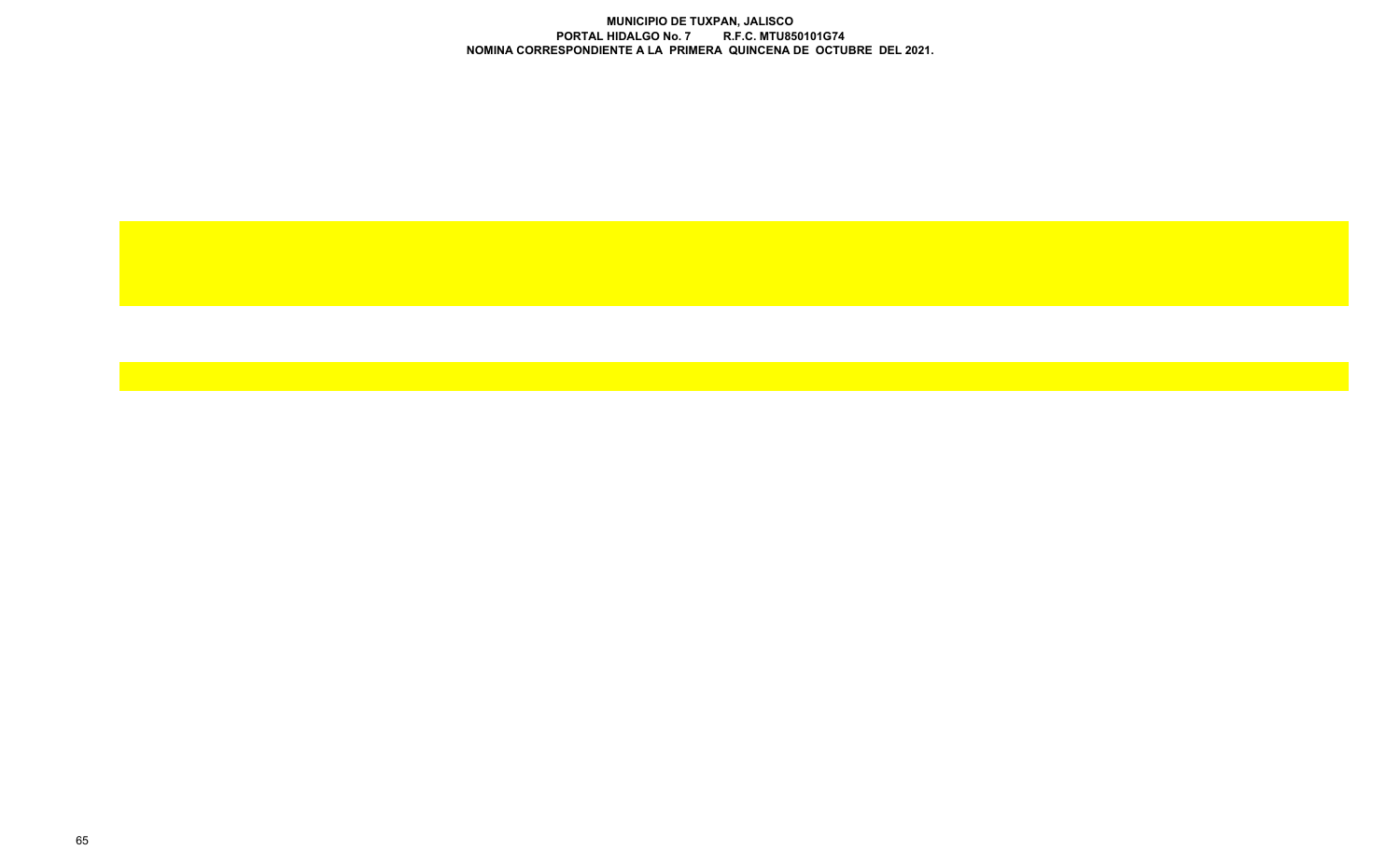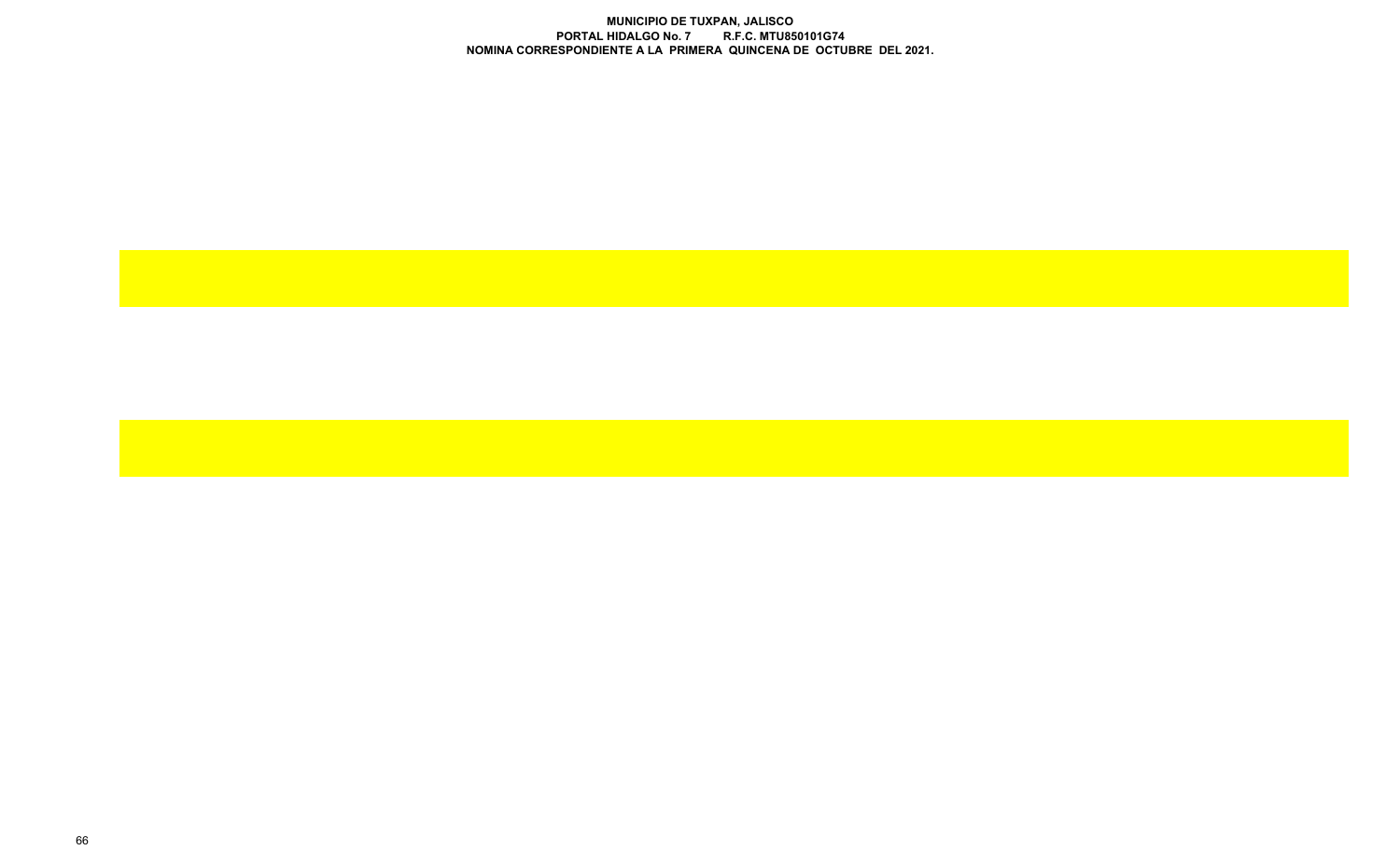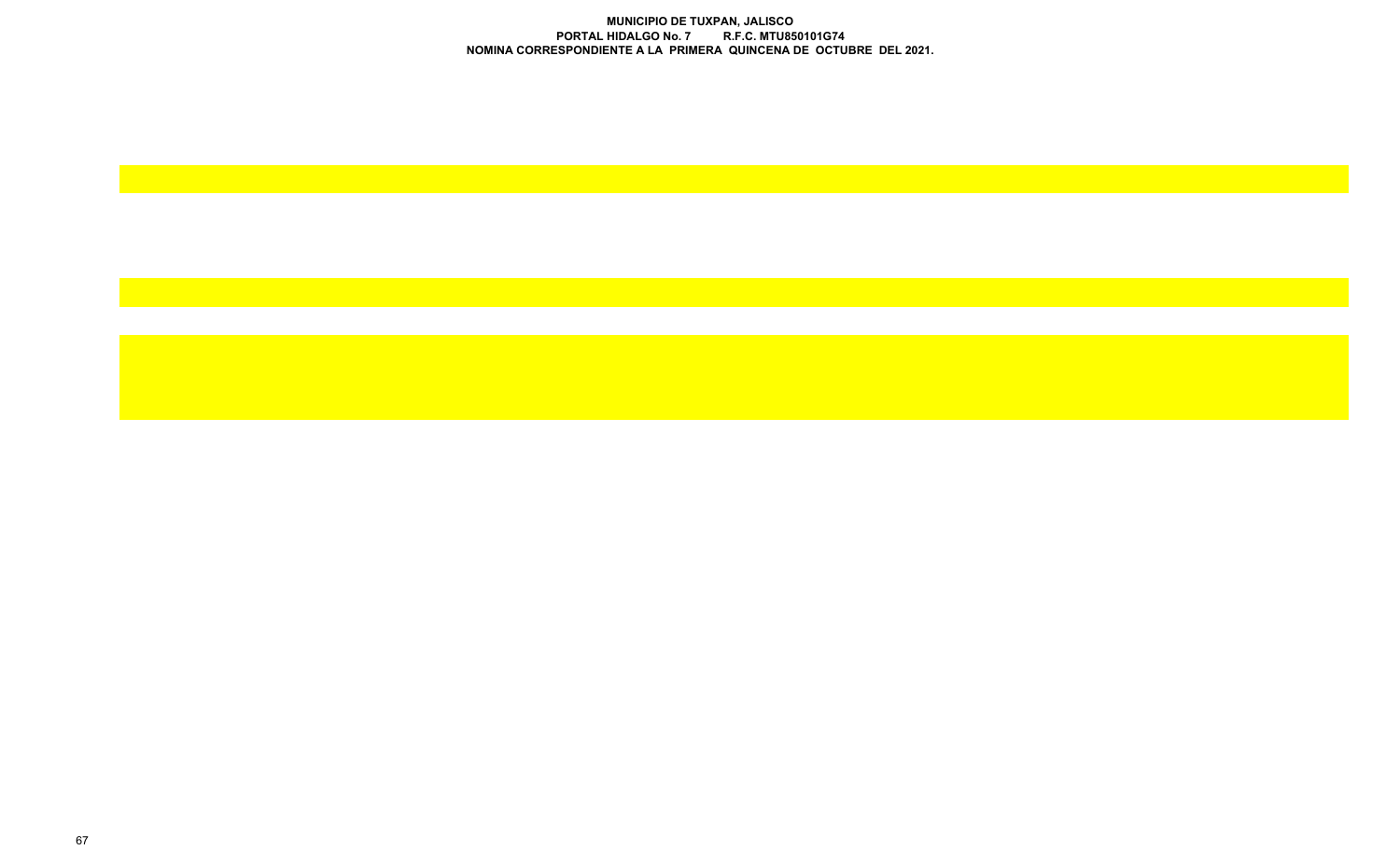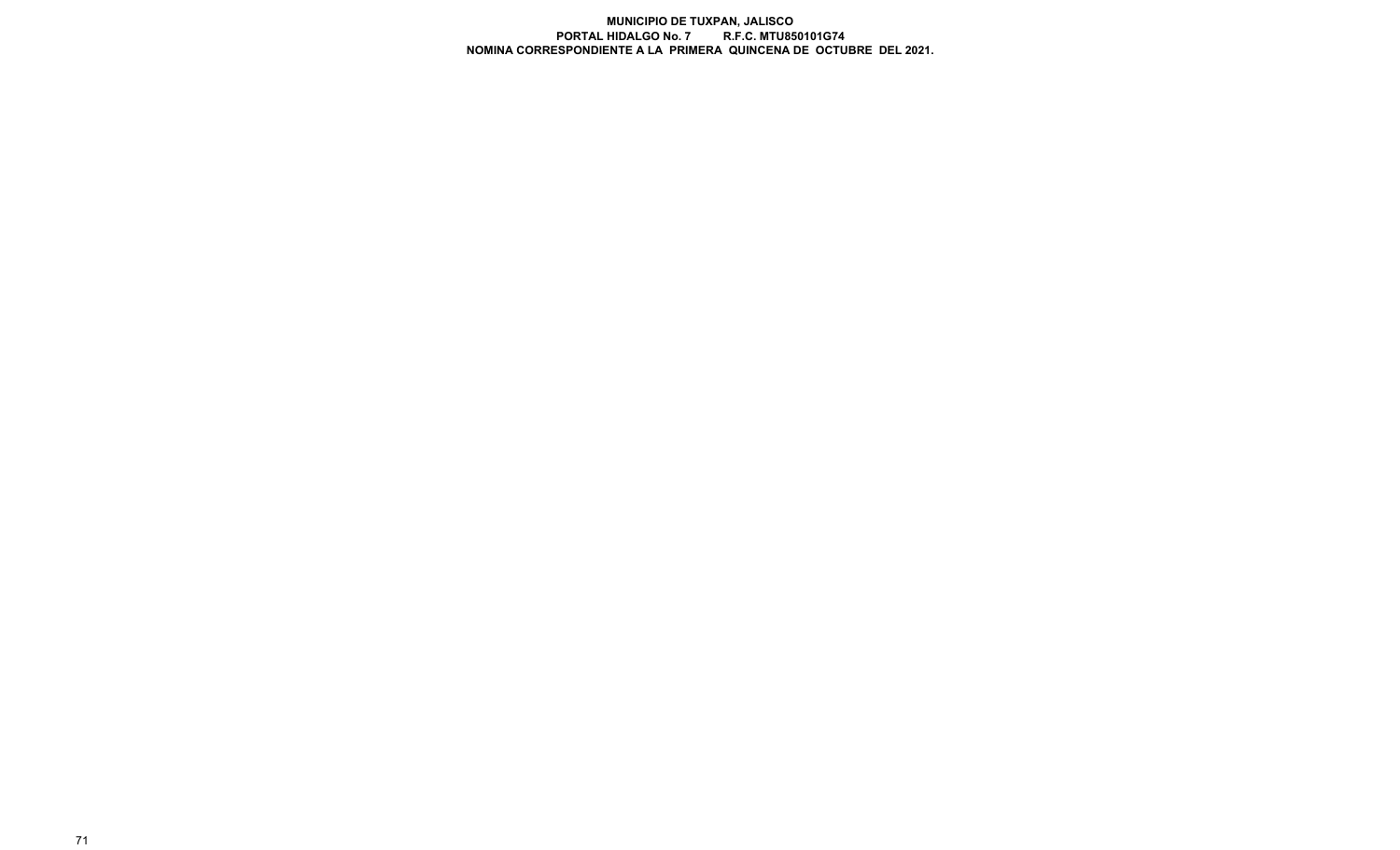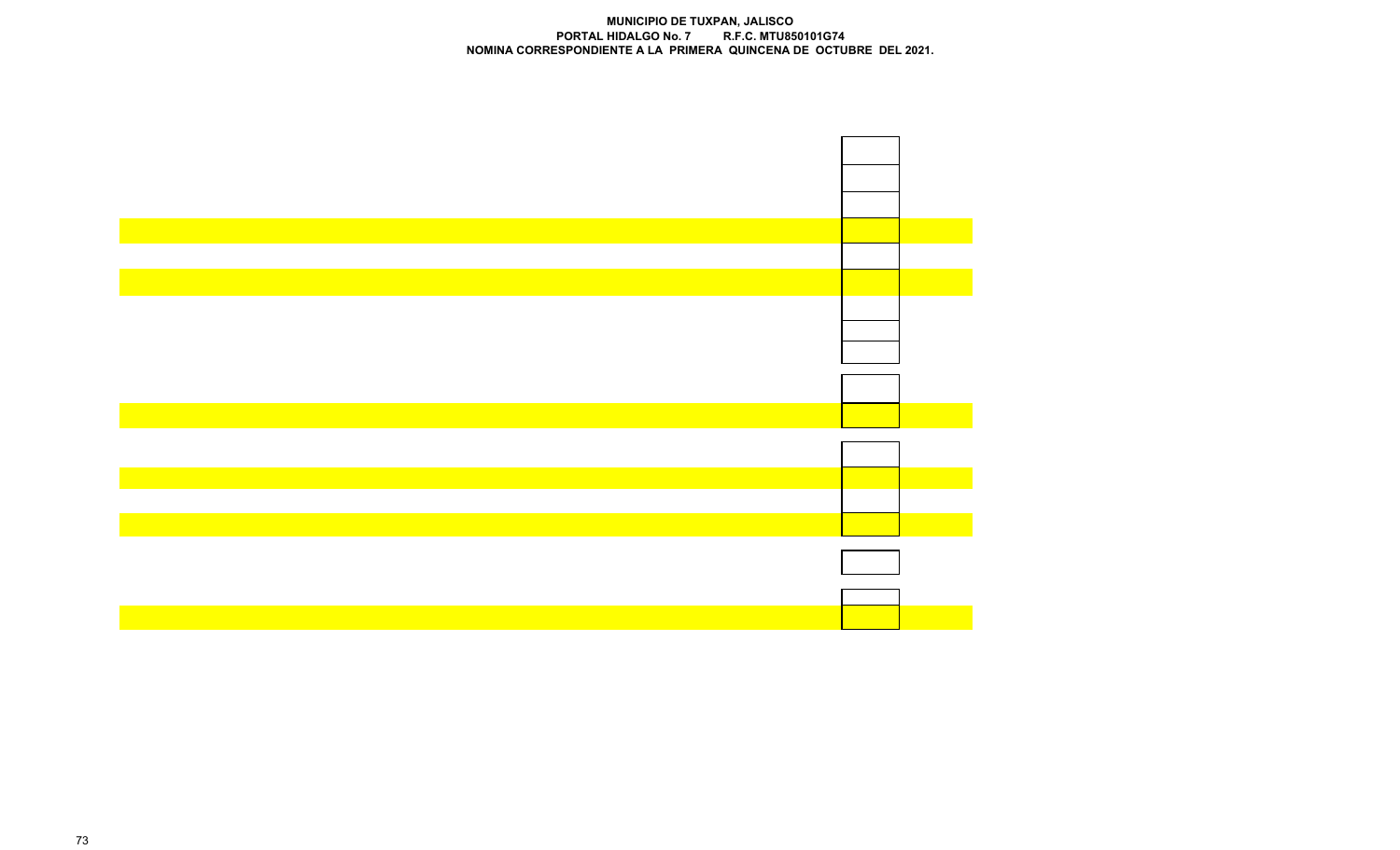

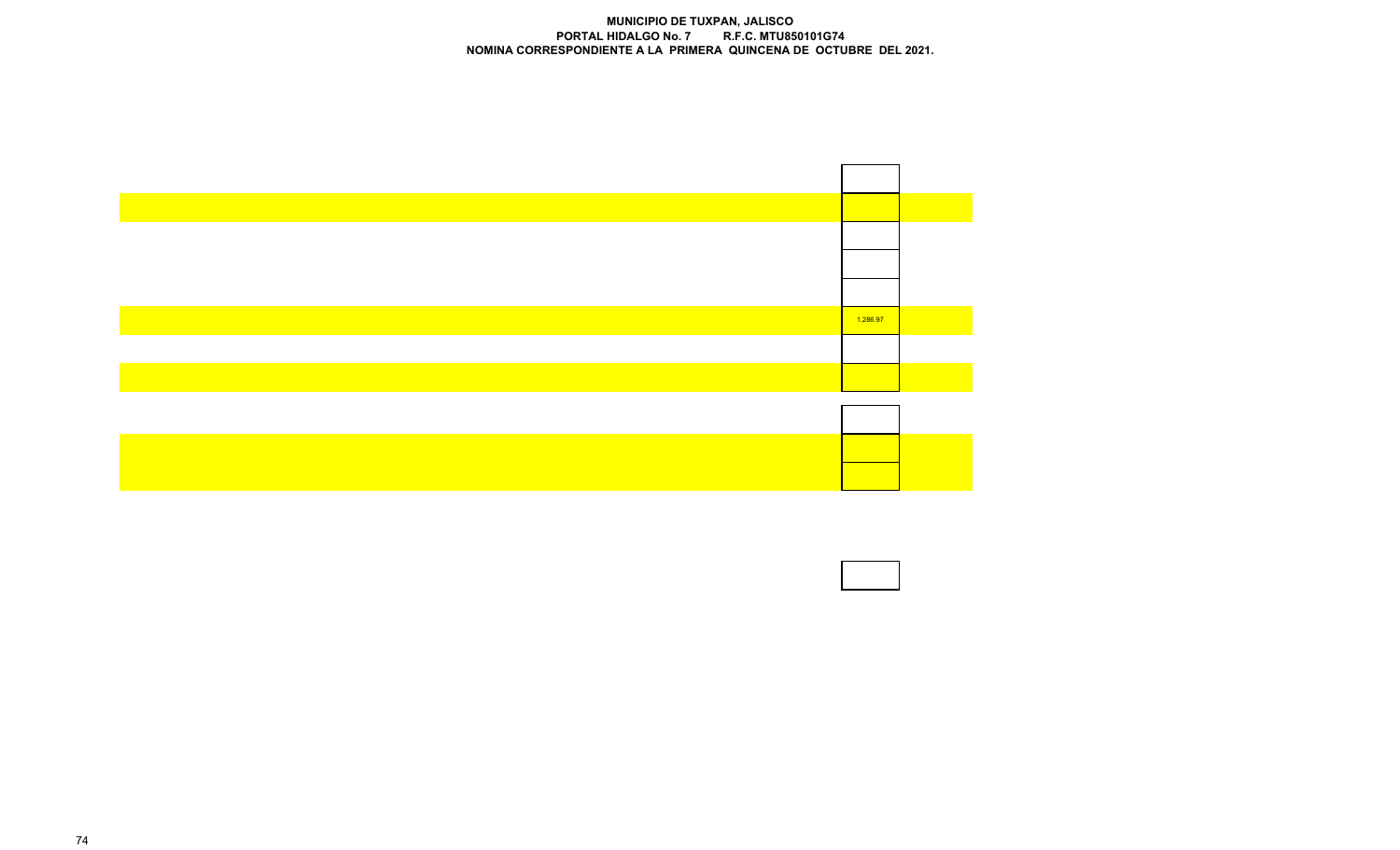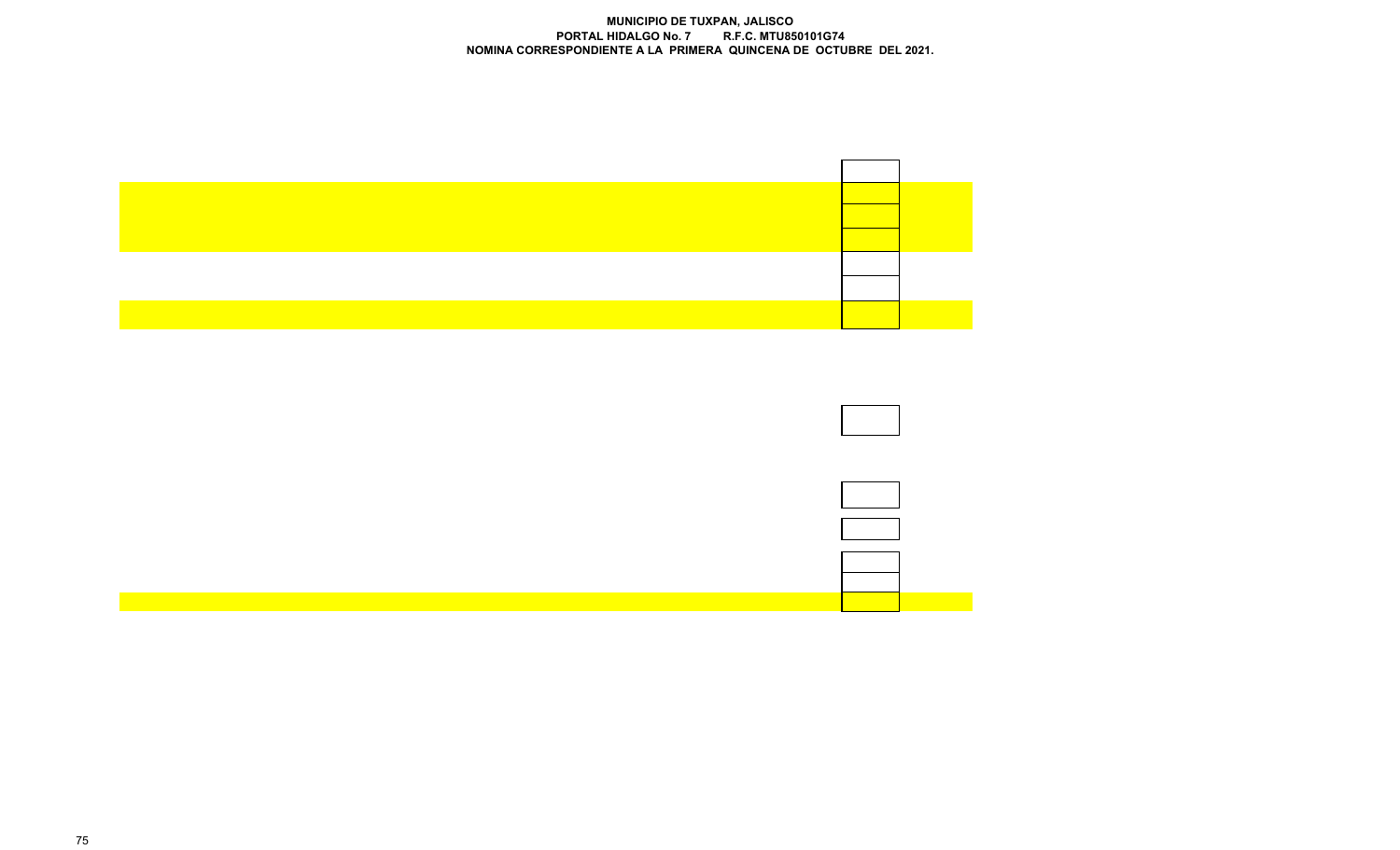| 0.00 |
|------|
|      |
|      |
|      |
|      |



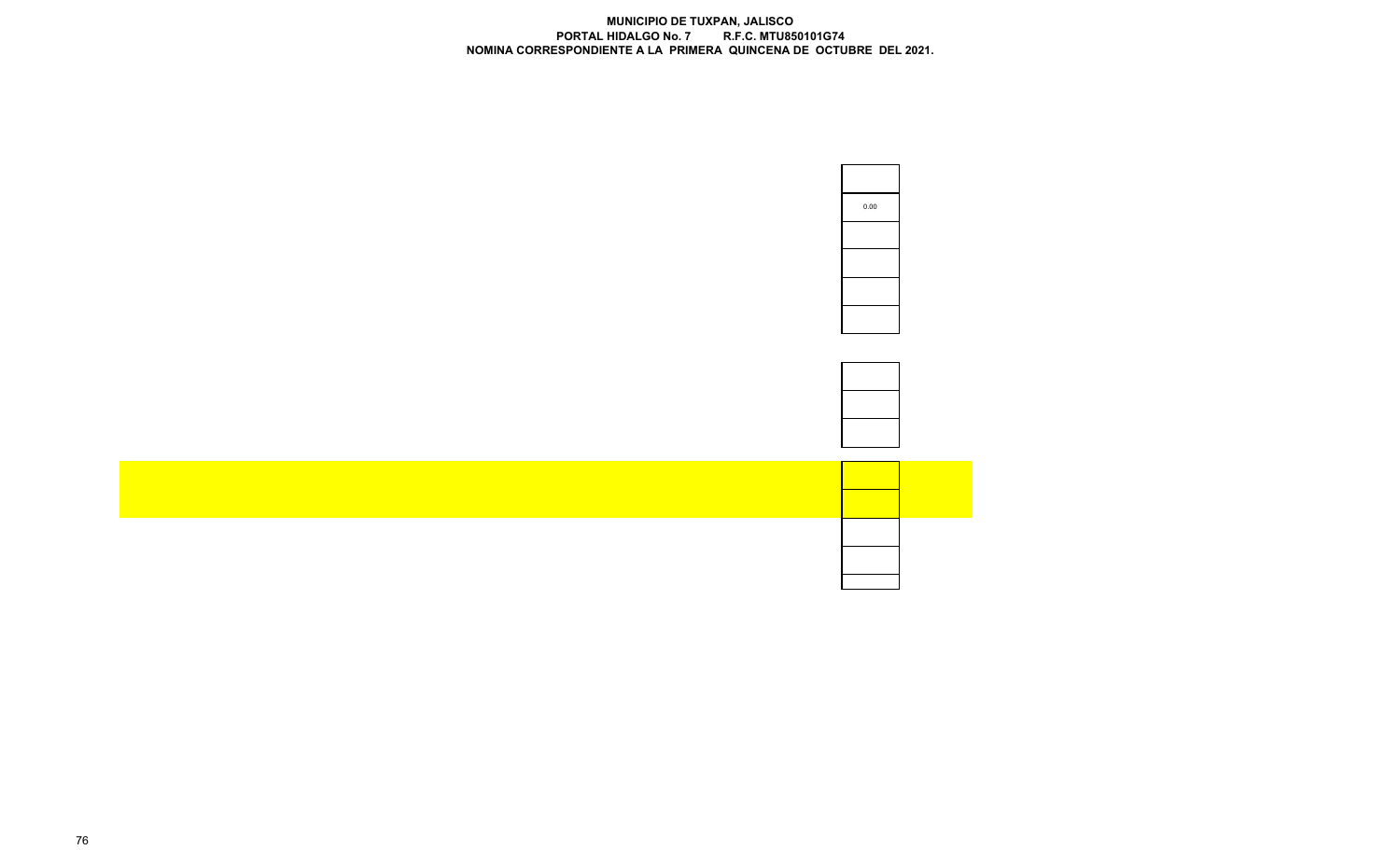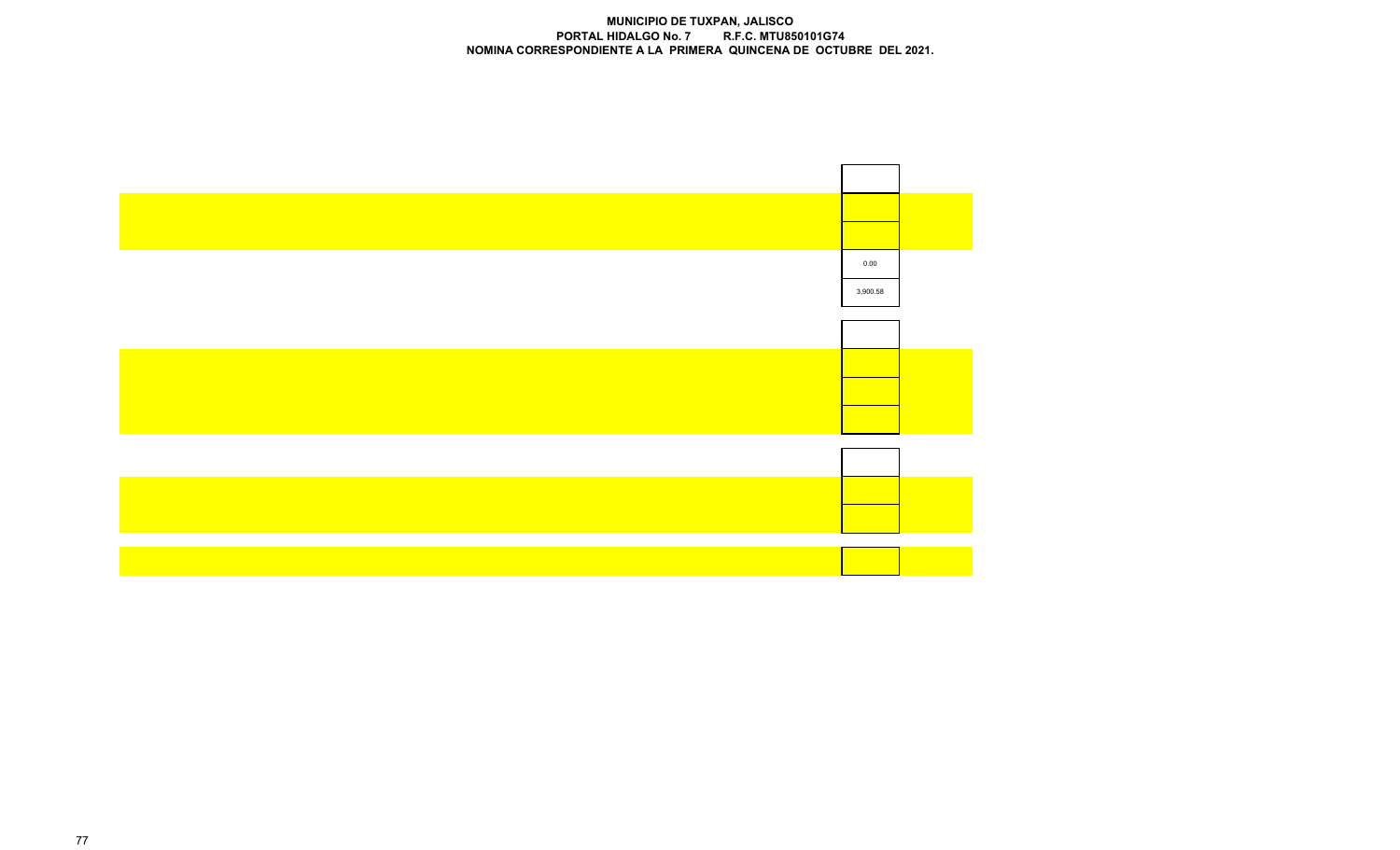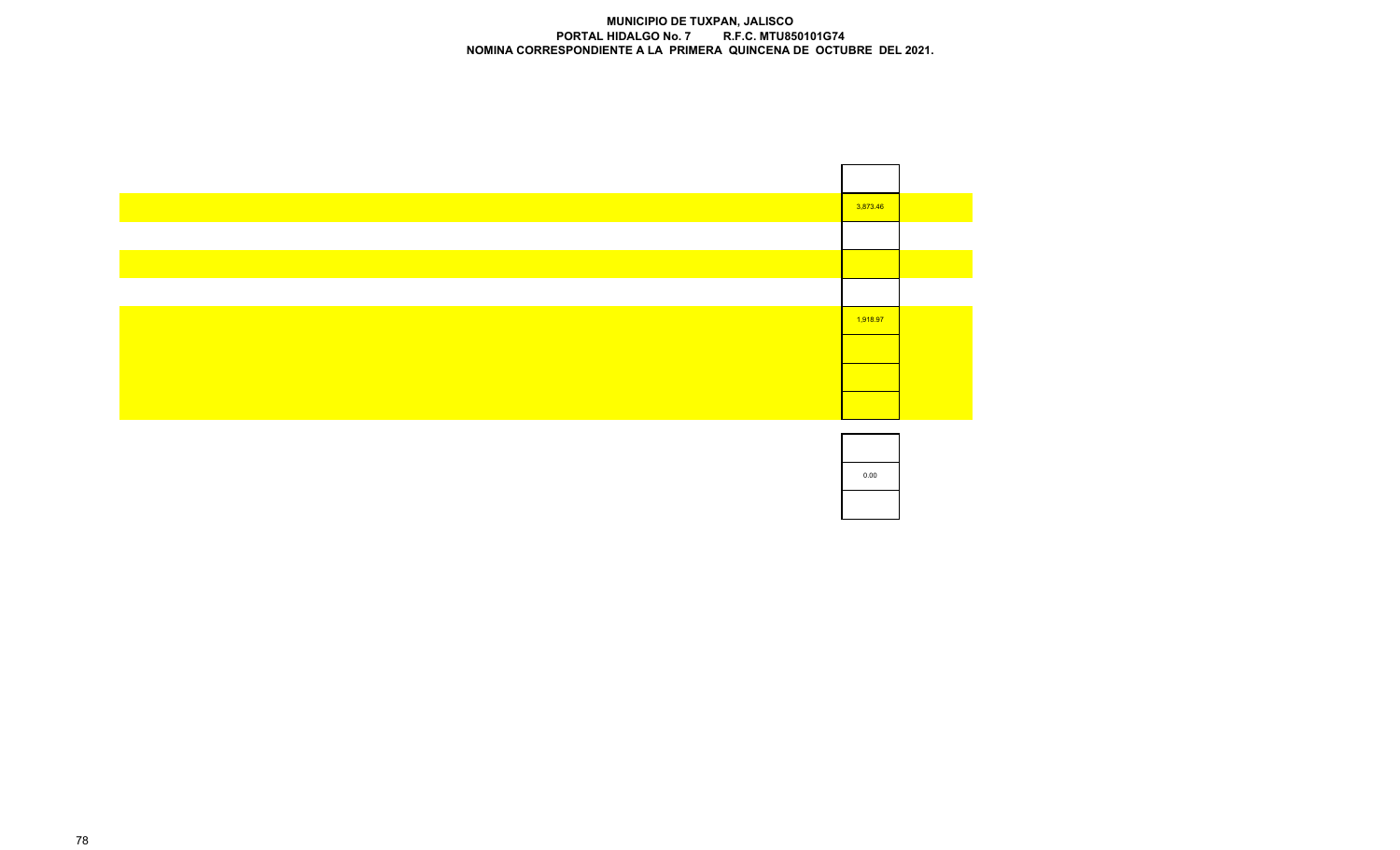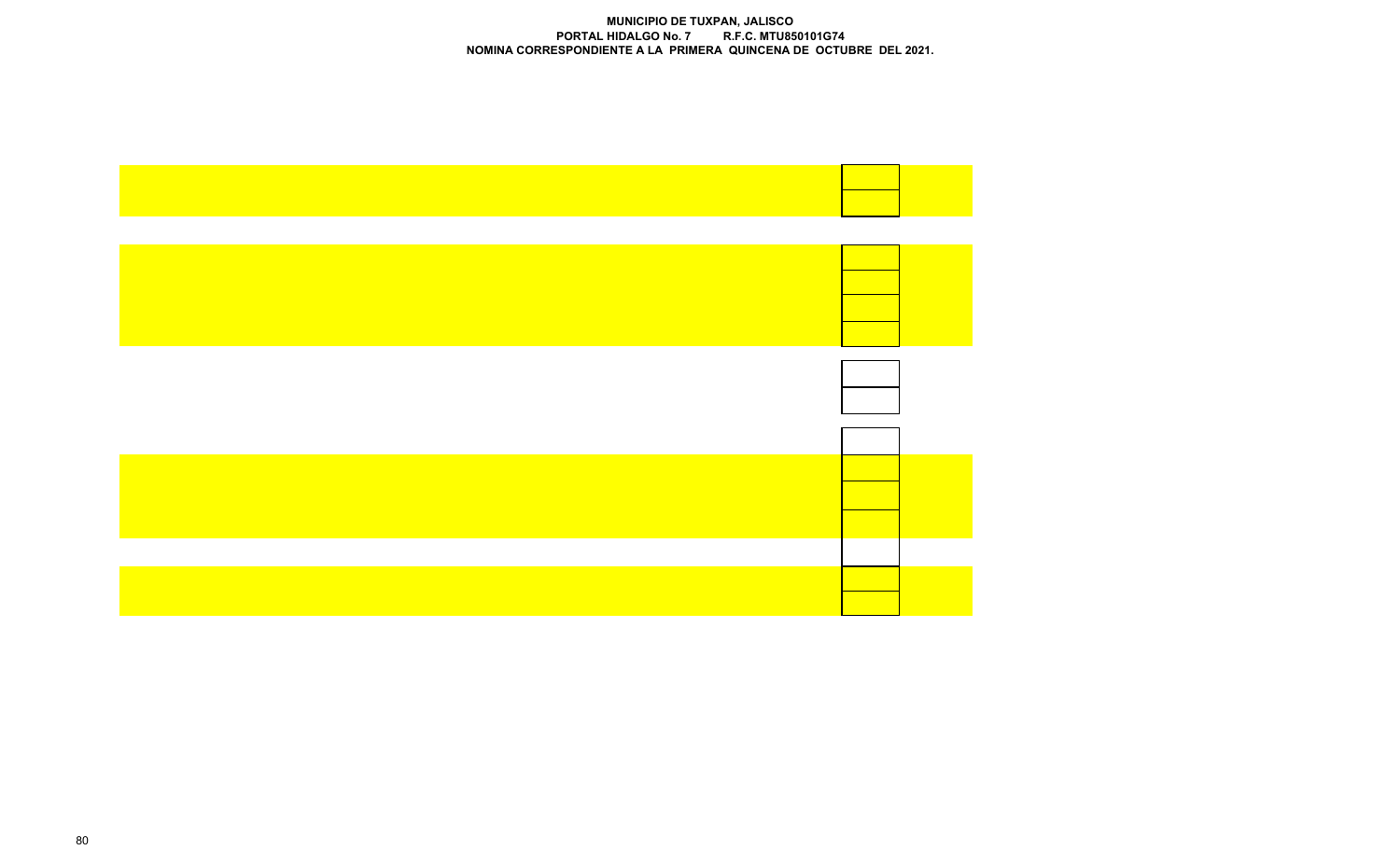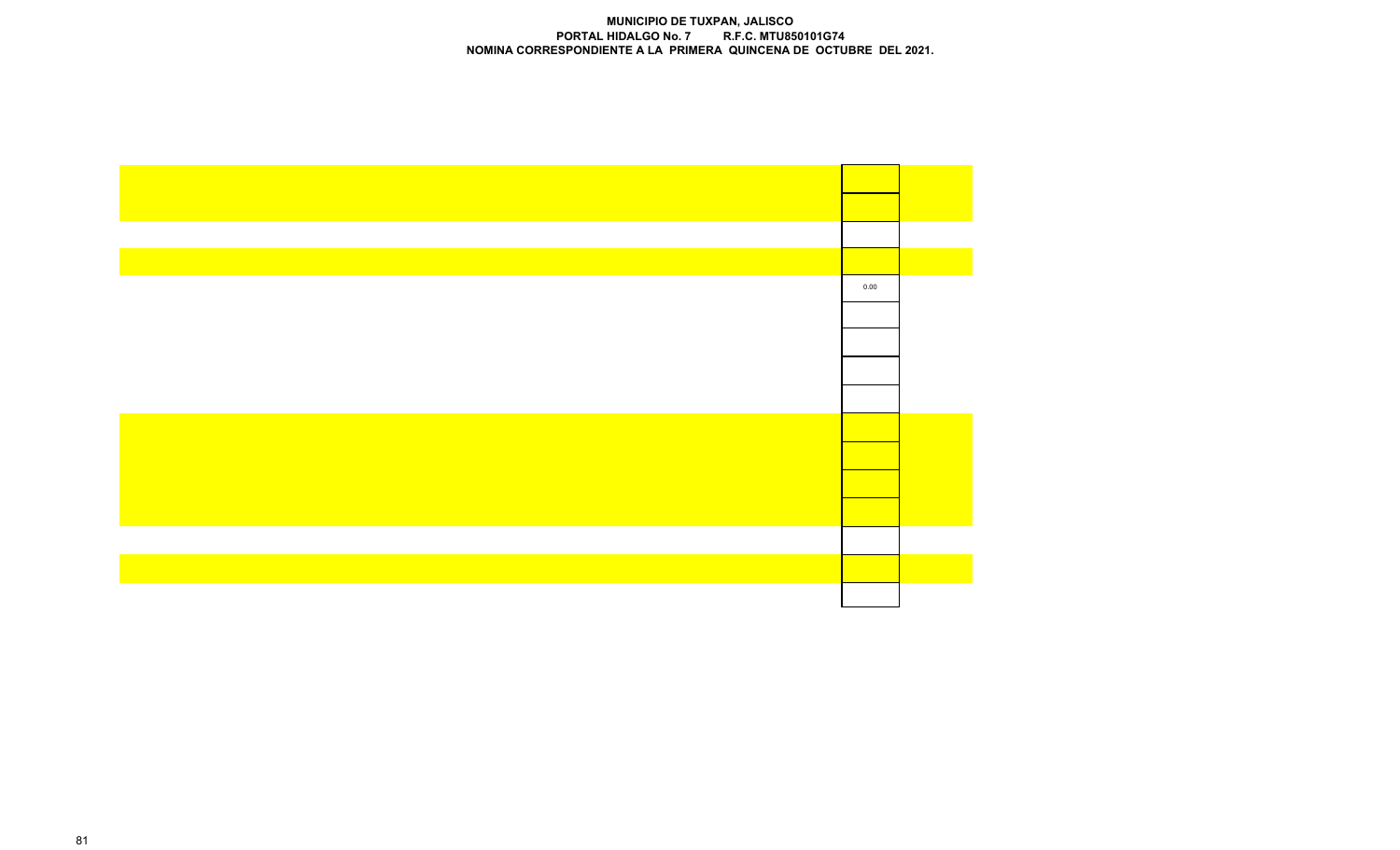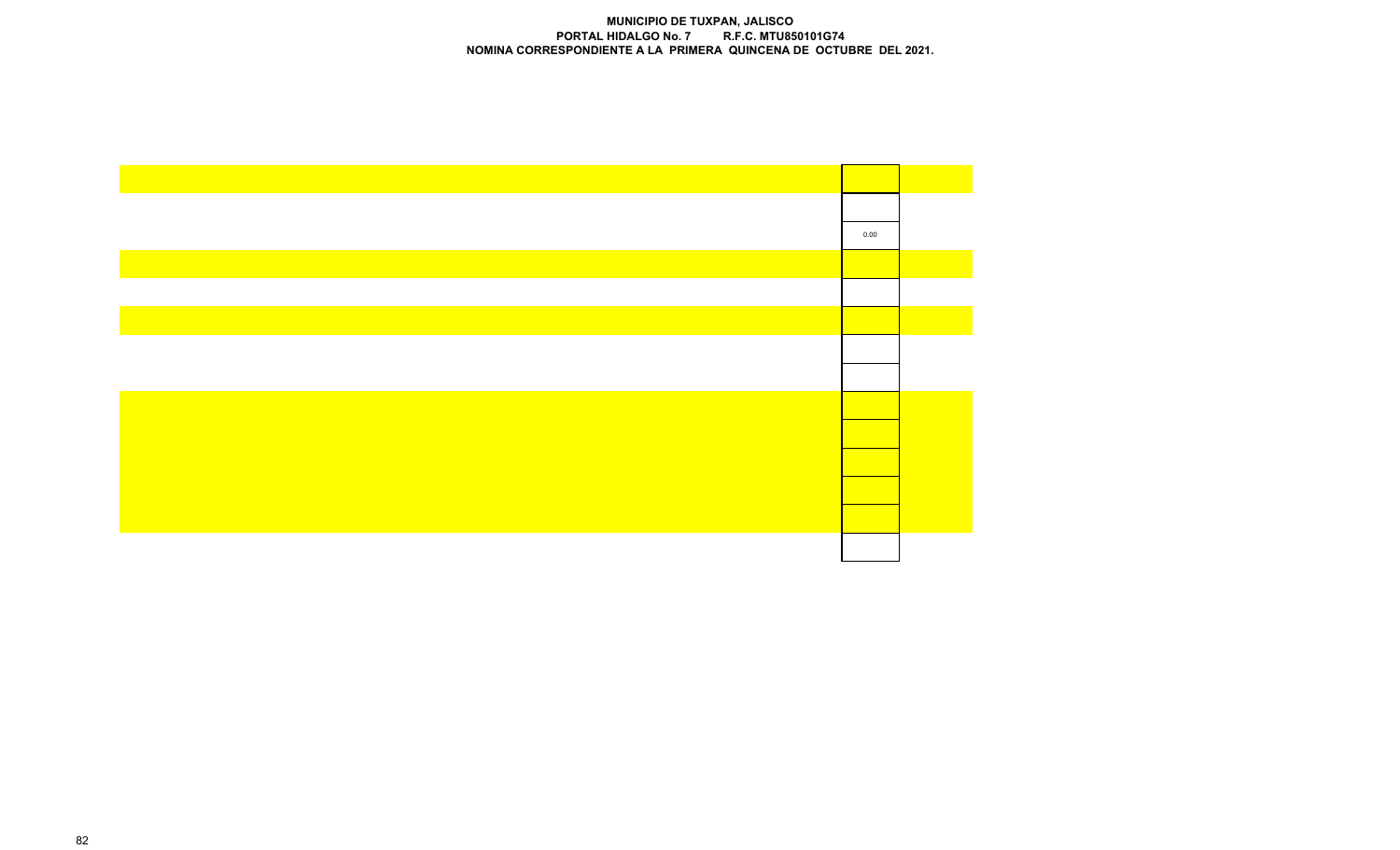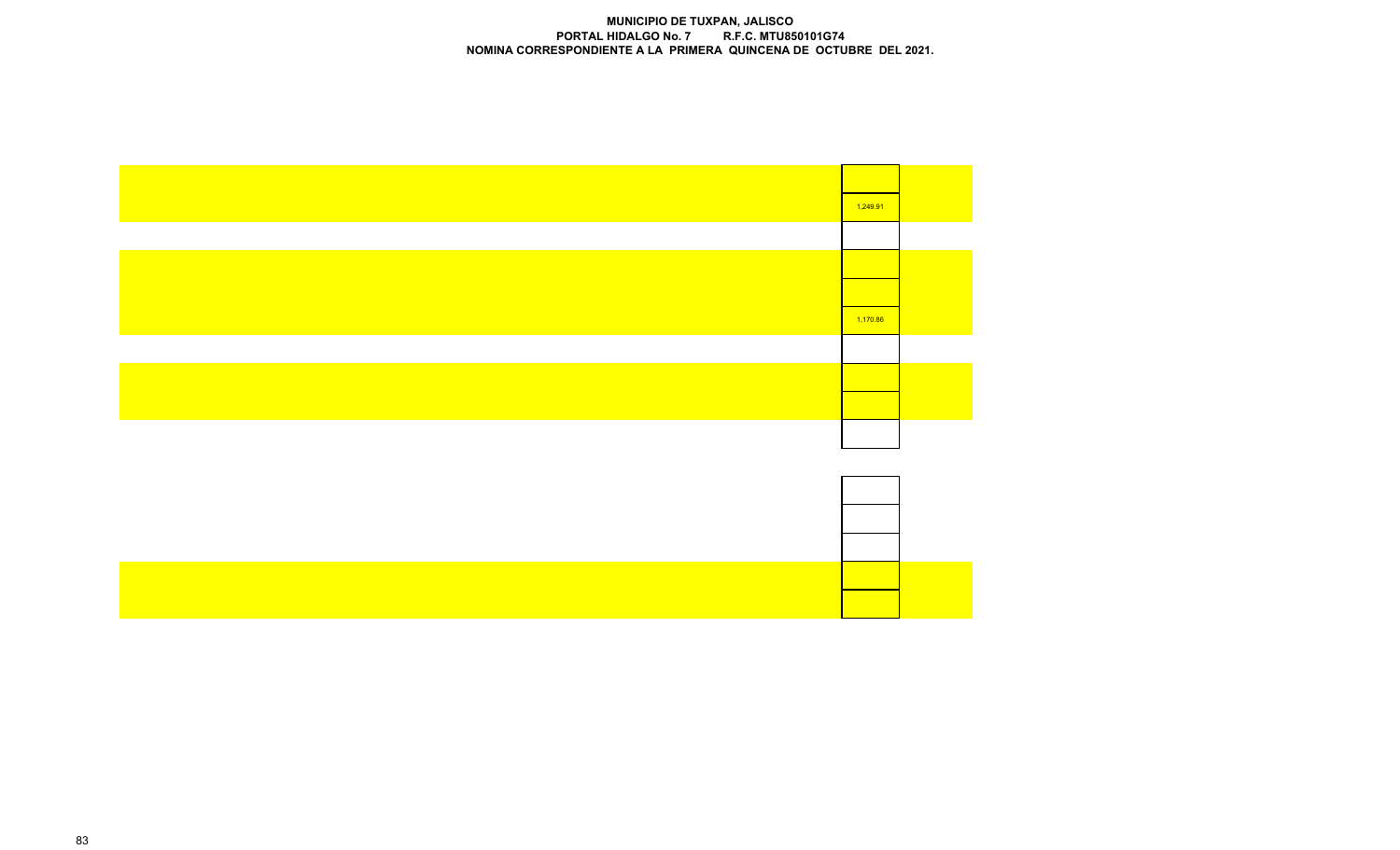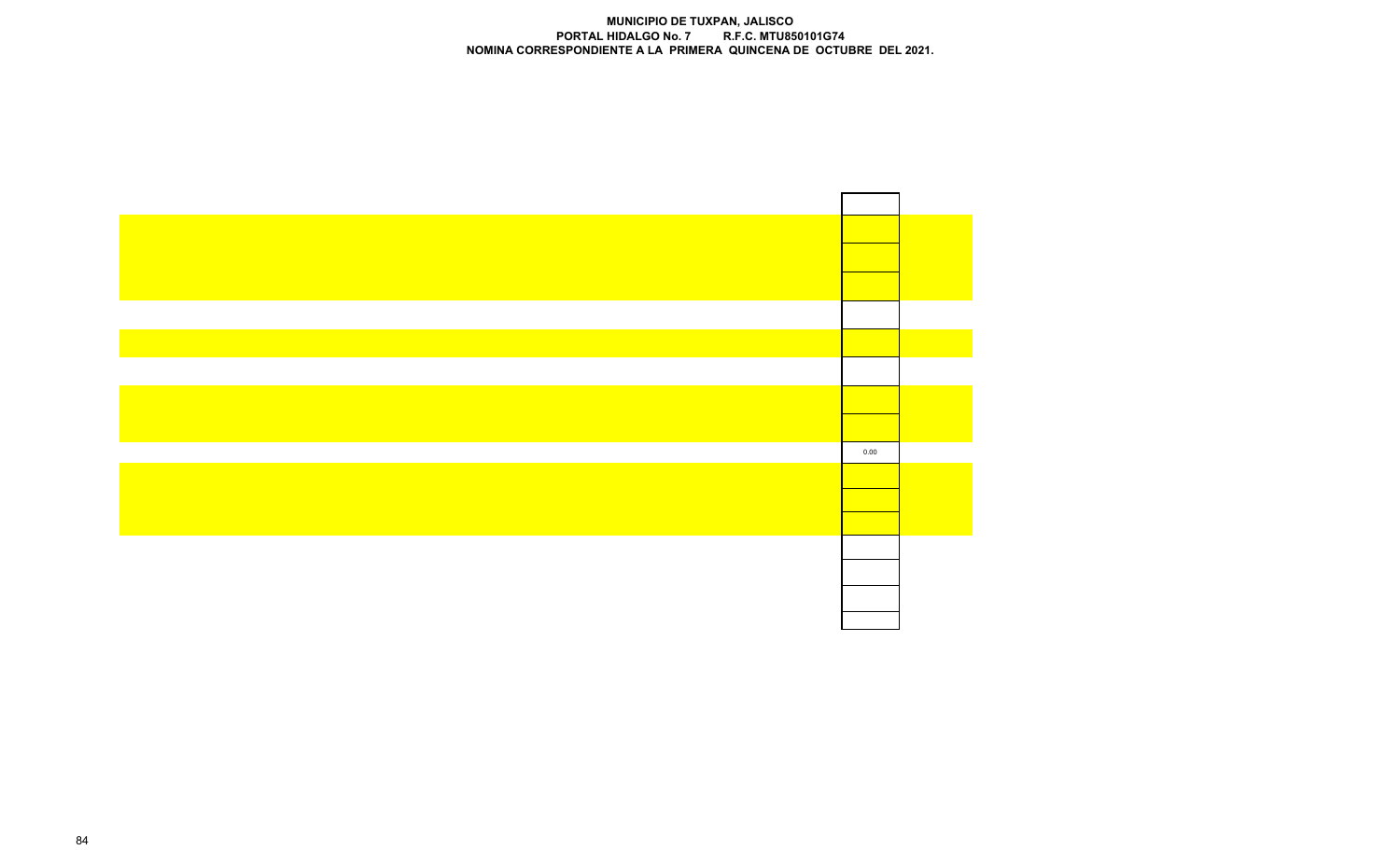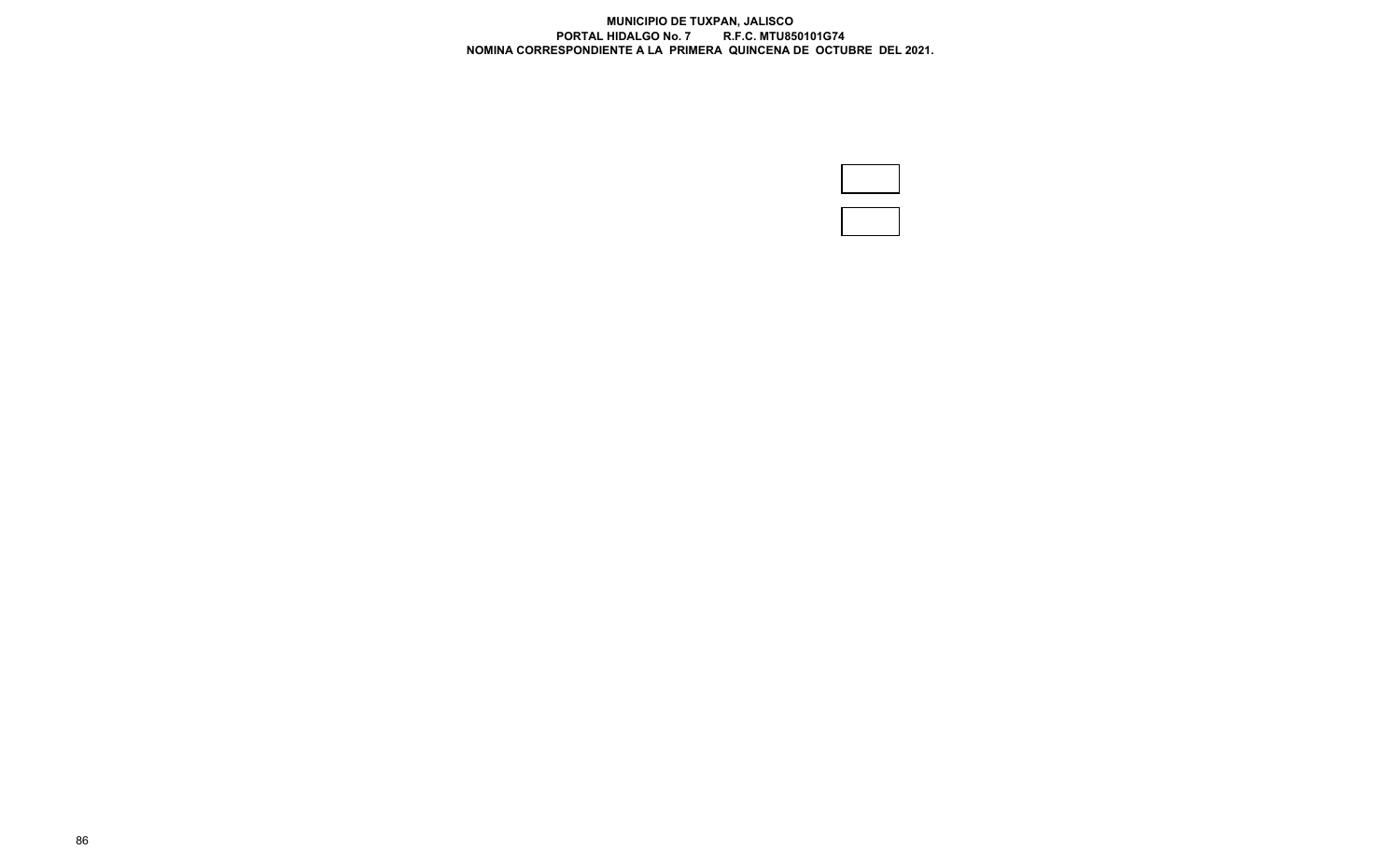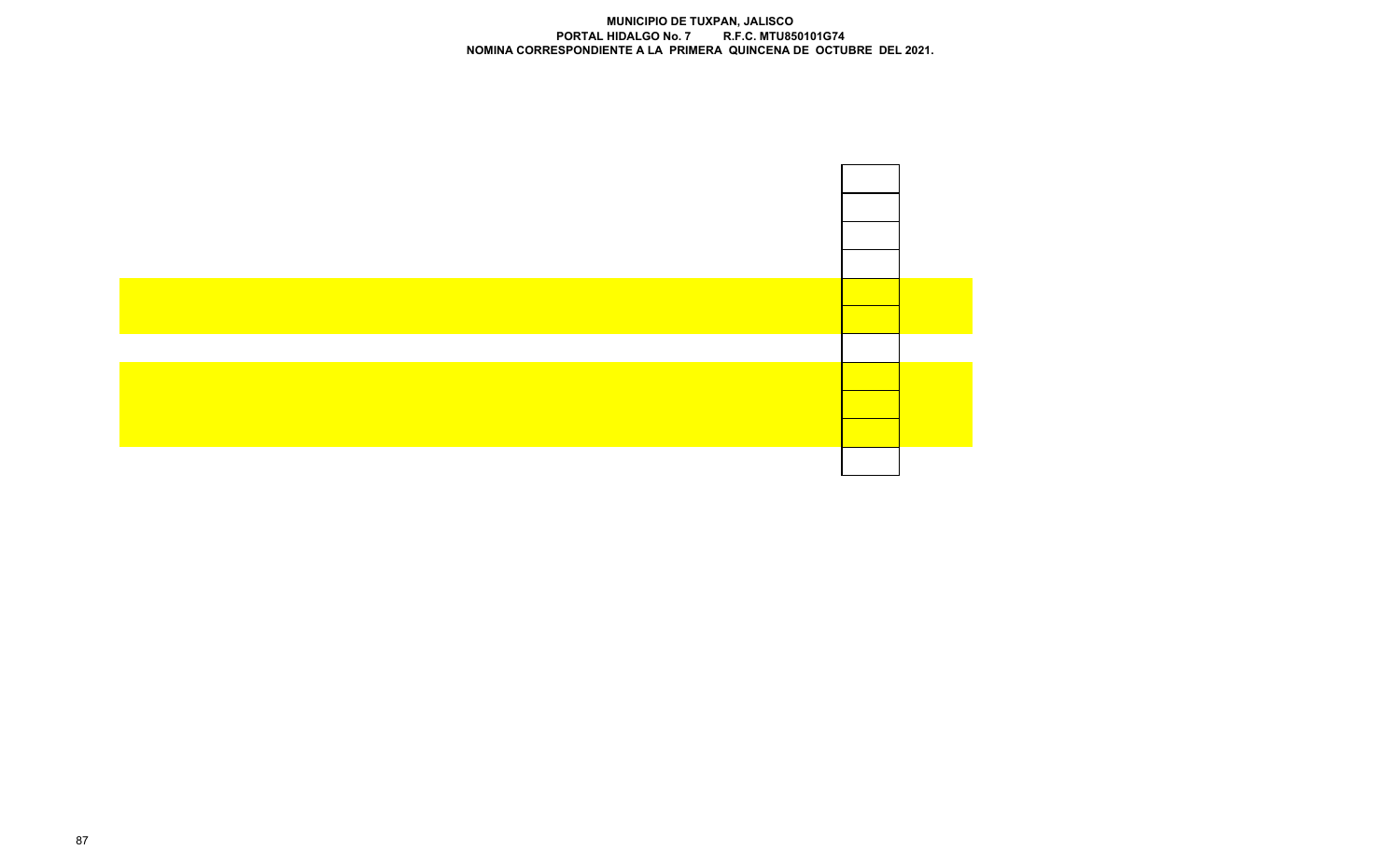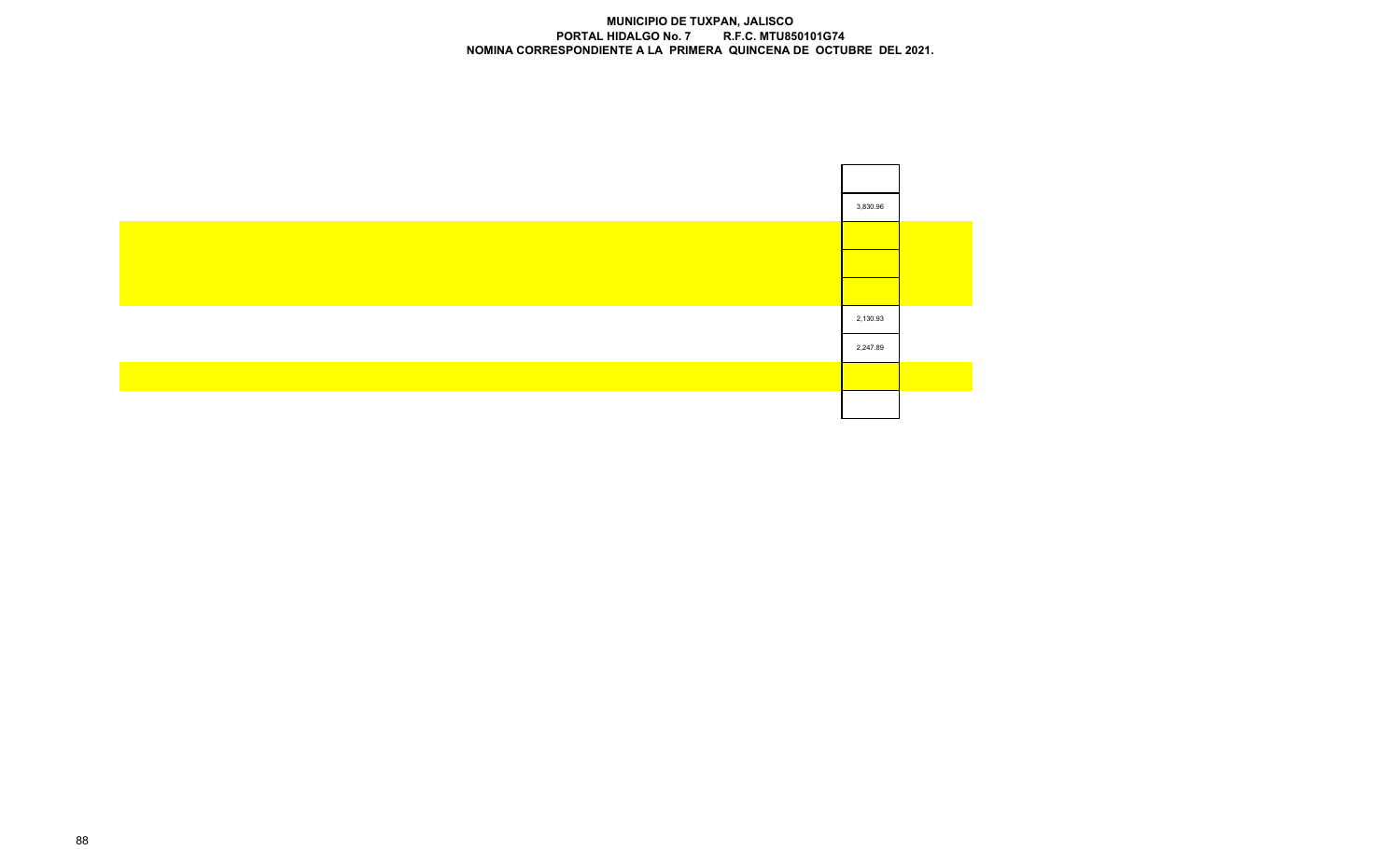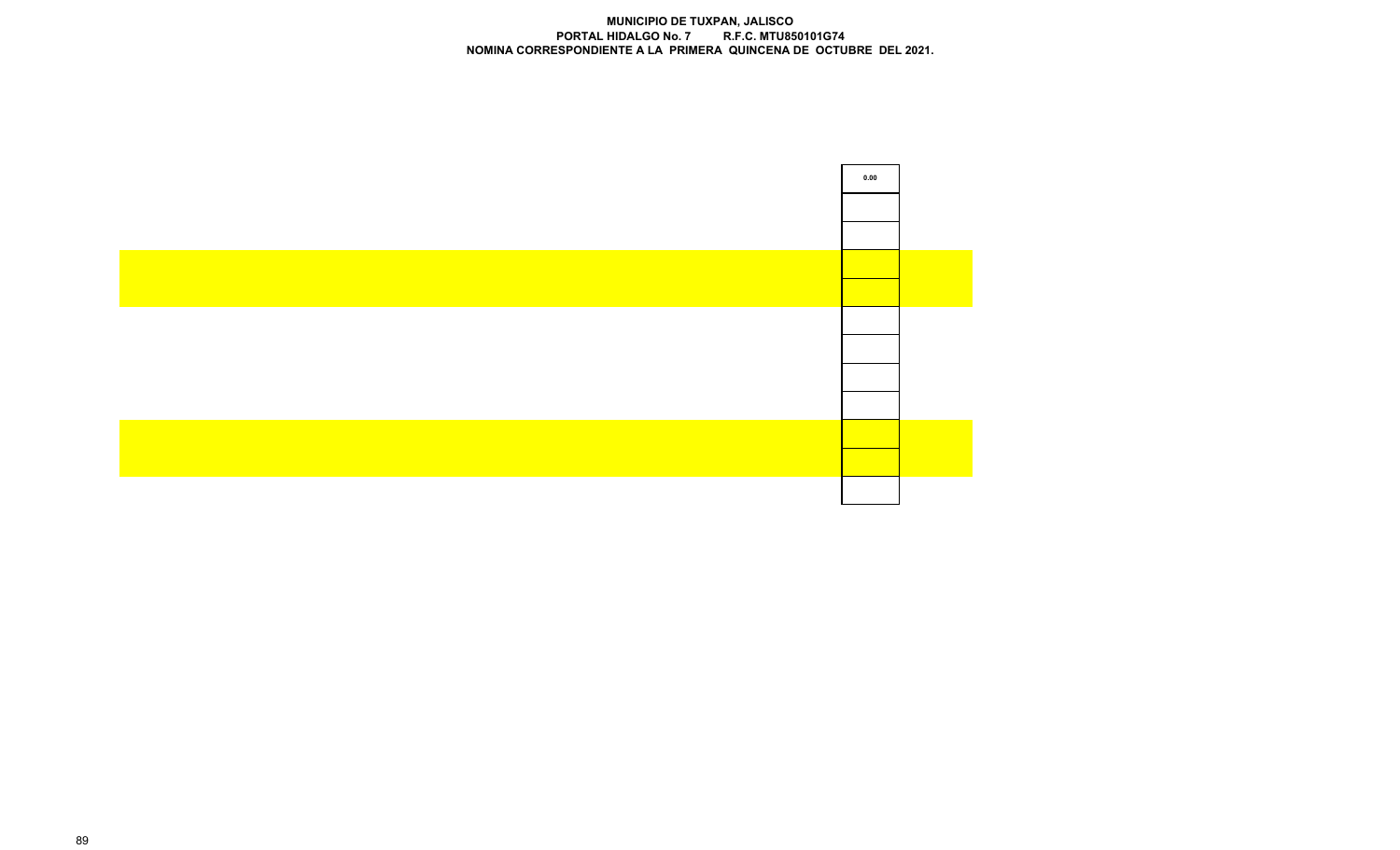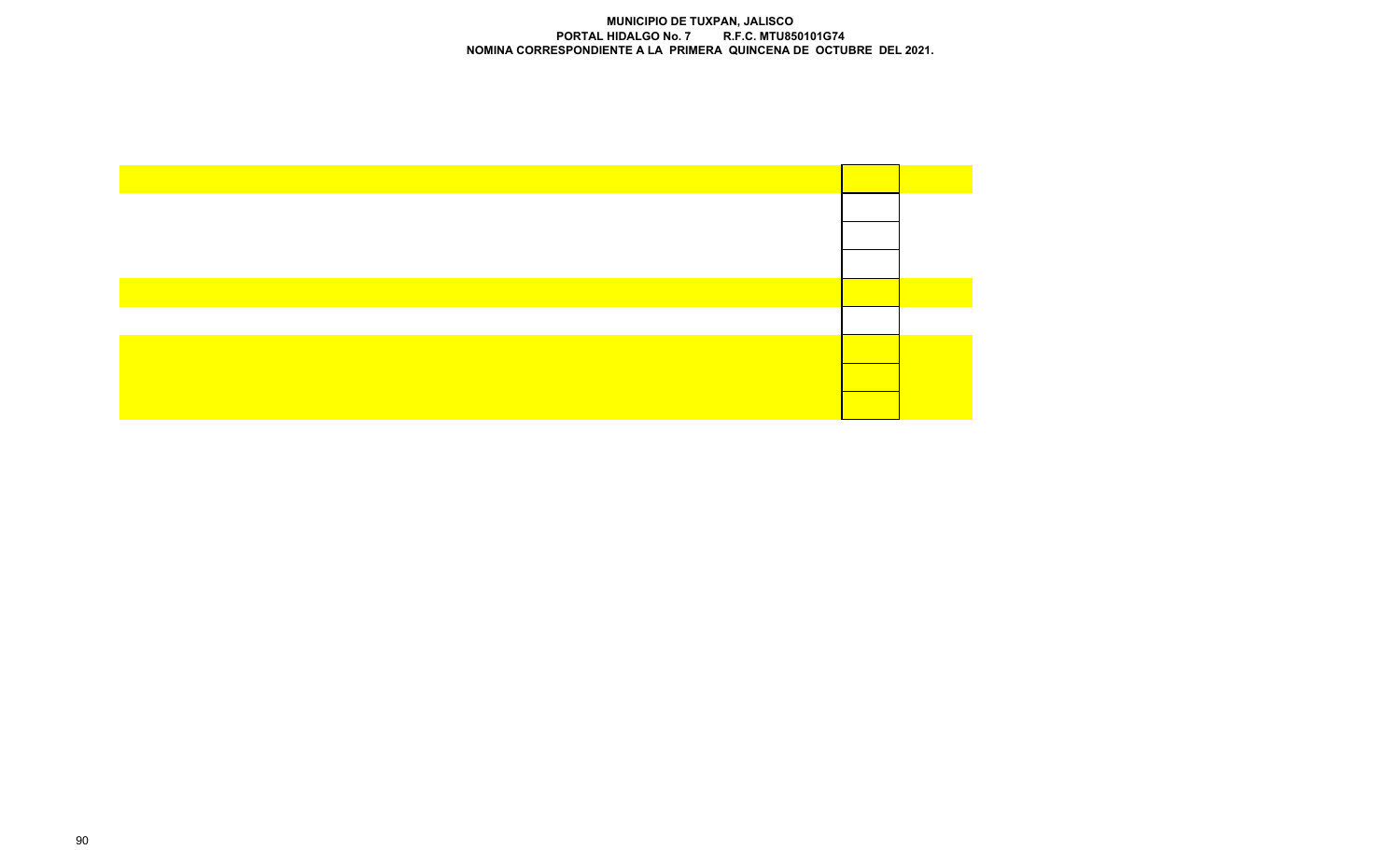